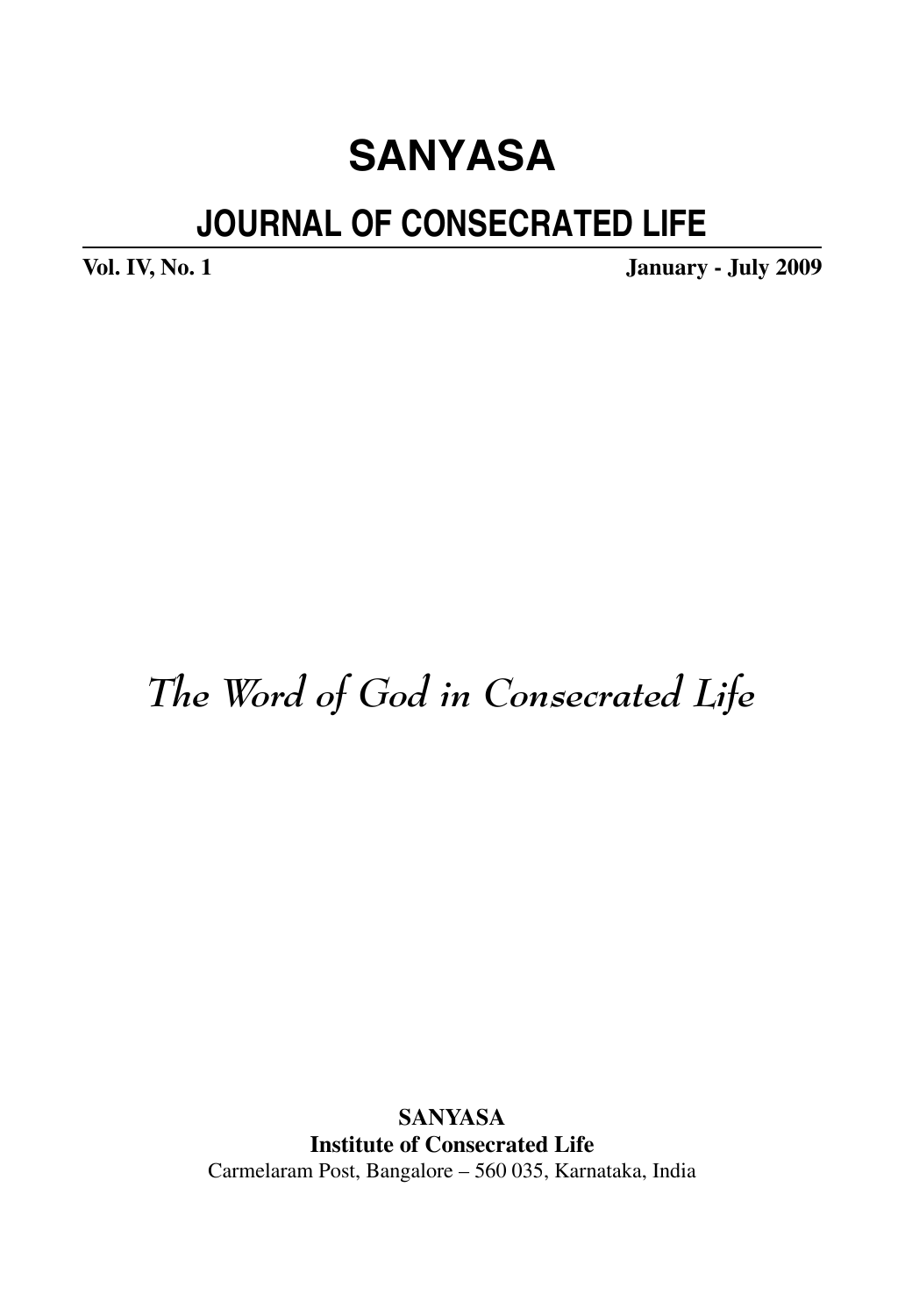#### **Sanyasa, Journal of Consecrated Life**

A biannual published by Sanyasa Institute for Consecrated Life, Bangalore

**Chief Editor** Fr. S. Devadoss, CMF

#### **Editorial Board**

Fr. James Kannanthanam, CMF Fr. John Thadathil, CMF Sr. Marie Eugene, AC Fr. Joseph Mattam, SJ Fr. Jacob Thekkanath Fr. Vineeth, CMI Fr. Xavier E. Manavath, CMF

Manuscripts for publication, books for review should be addressed to: **The Editor,** and business communications (correspondence, subscription, change of address) to:

#### **The Administrator**

SANYASA: JOURNAL OF CONSECRATED LIFE Sanyasa Carmelaram Post Bangalore – 560 035, Karnataka, India Tel.: 080 – 28439259; 28439944; 28439945 E-mail: sanyasac@gmail.com; sanyasa.in@gmail.com Web: www.sanyasa.com

*Published by Sanyasa Institute of Consecrated Life, Bangalore in collaboration with Claretian Publications, Bangalore, India*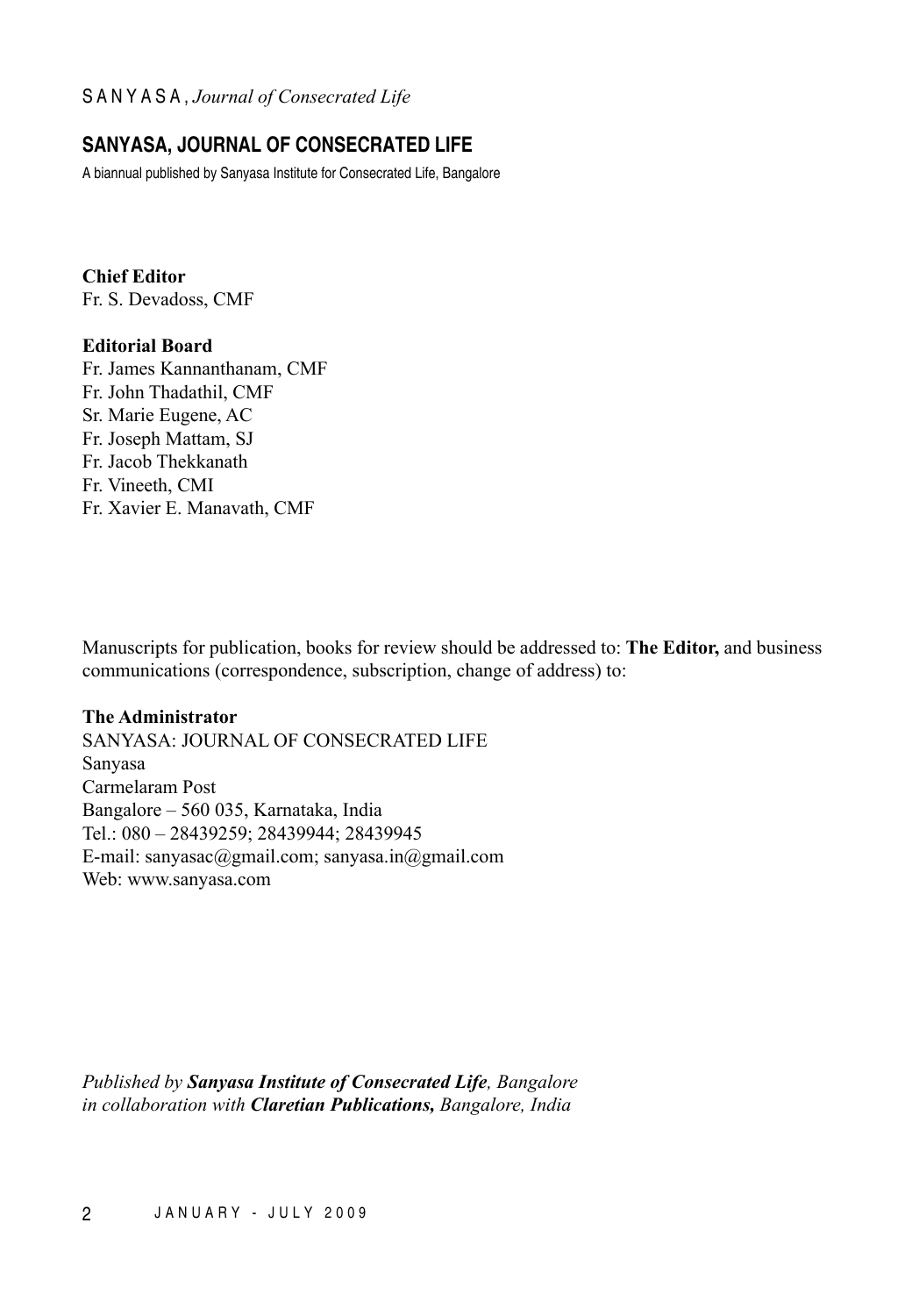# **CONTENTS**

| Paul Dominic, SJ                                                                                                                        |  |
|-----------------------------------------------------------------------------------------------------------------------------------------|--|
| Paul Puthanangady, SDB<br>RELIGIOUS LIFE ACCORDING TO THE LITURGICAL TEXTS  25                                                          |  |
| Bandhu Ishanand Vempeny, S. J<br>SPIRITUALITY OF THE OLD ESPECIALLY OF THE RELIGIOUS35                                                  |  |
| Arul Jesu Robin, CMF<br>THE WORD OF GOD IN THE HISTORY OF RELIGIOUS CHARISM 59                                                          |  |
| John Sankarathil, OSFS<br>FREEDOM VS. FAME, SIGNIFICANCE VS. SUCCESS: TOWARDS<br>A PARADIGM OF HUMILITY IN RELIGIOUS LIFE IN THE INDIAN |  |
| Jose K. Jacob, SMM<br>LEAD US FROM DARKNESS TO LIGHT: TOWARDS A THEOLOGY AND                                                            |  |
|                                                                                                                                         |  |
|                                                                                                                                         |  |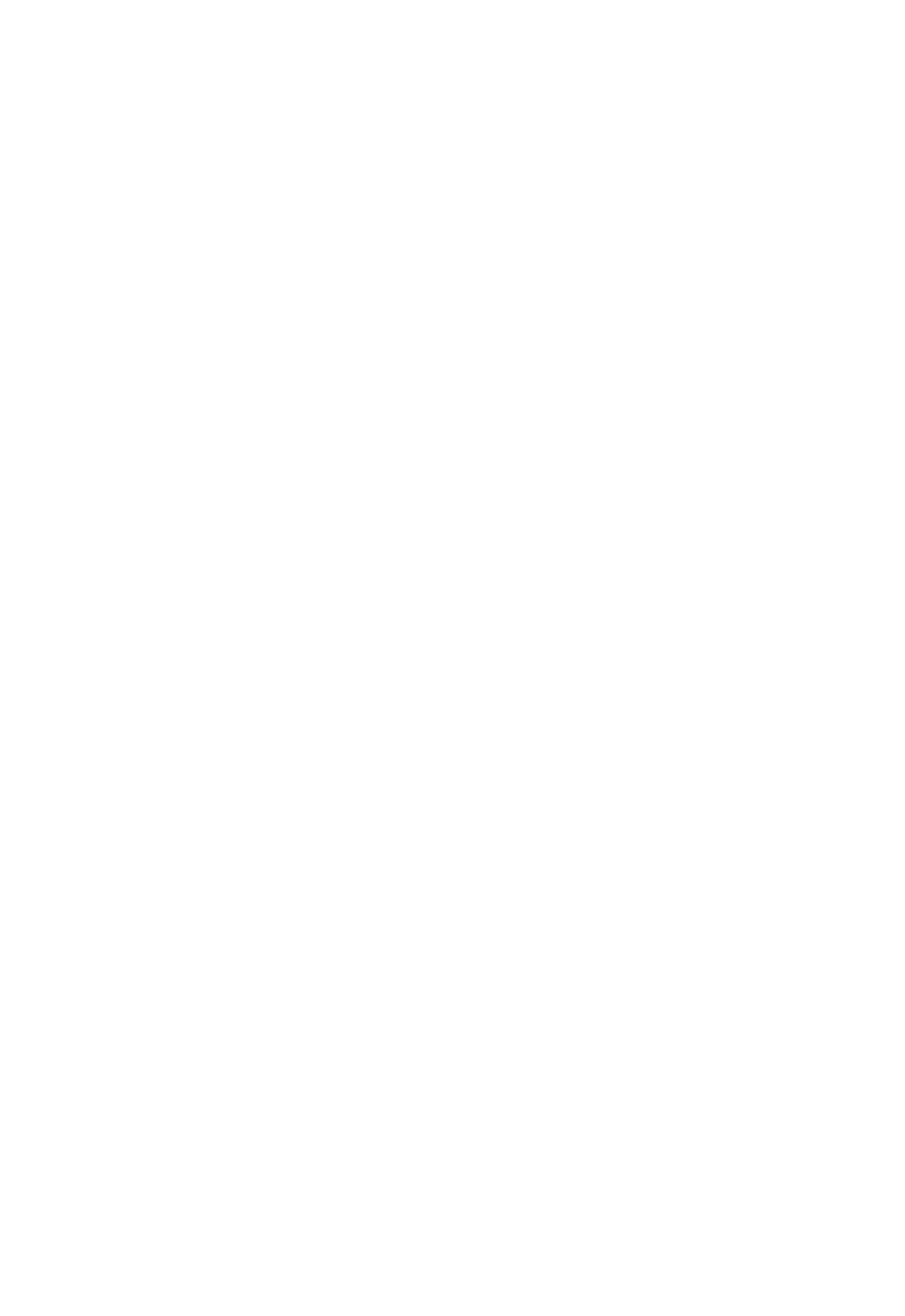## **EDITORIAL**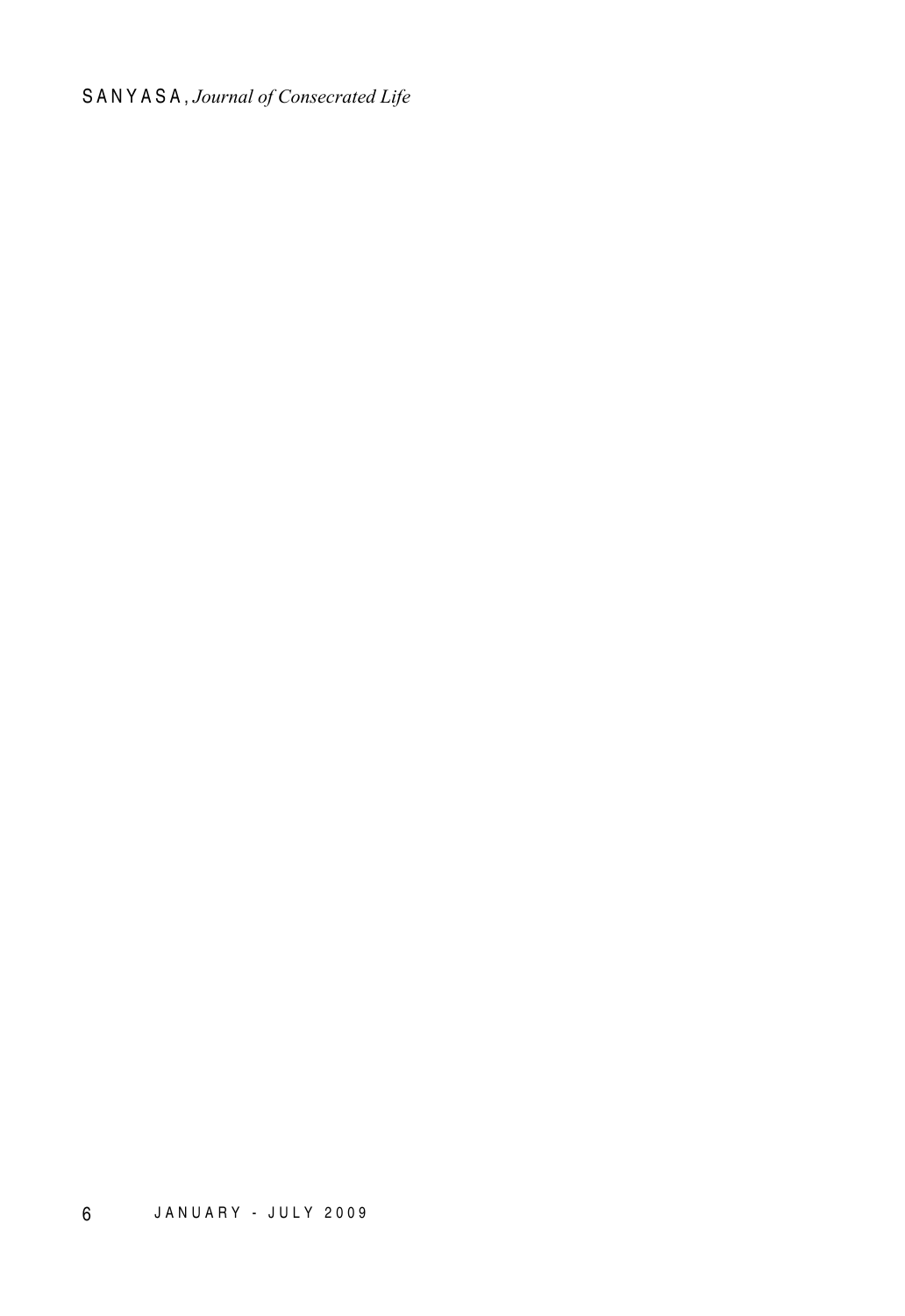*Editorial*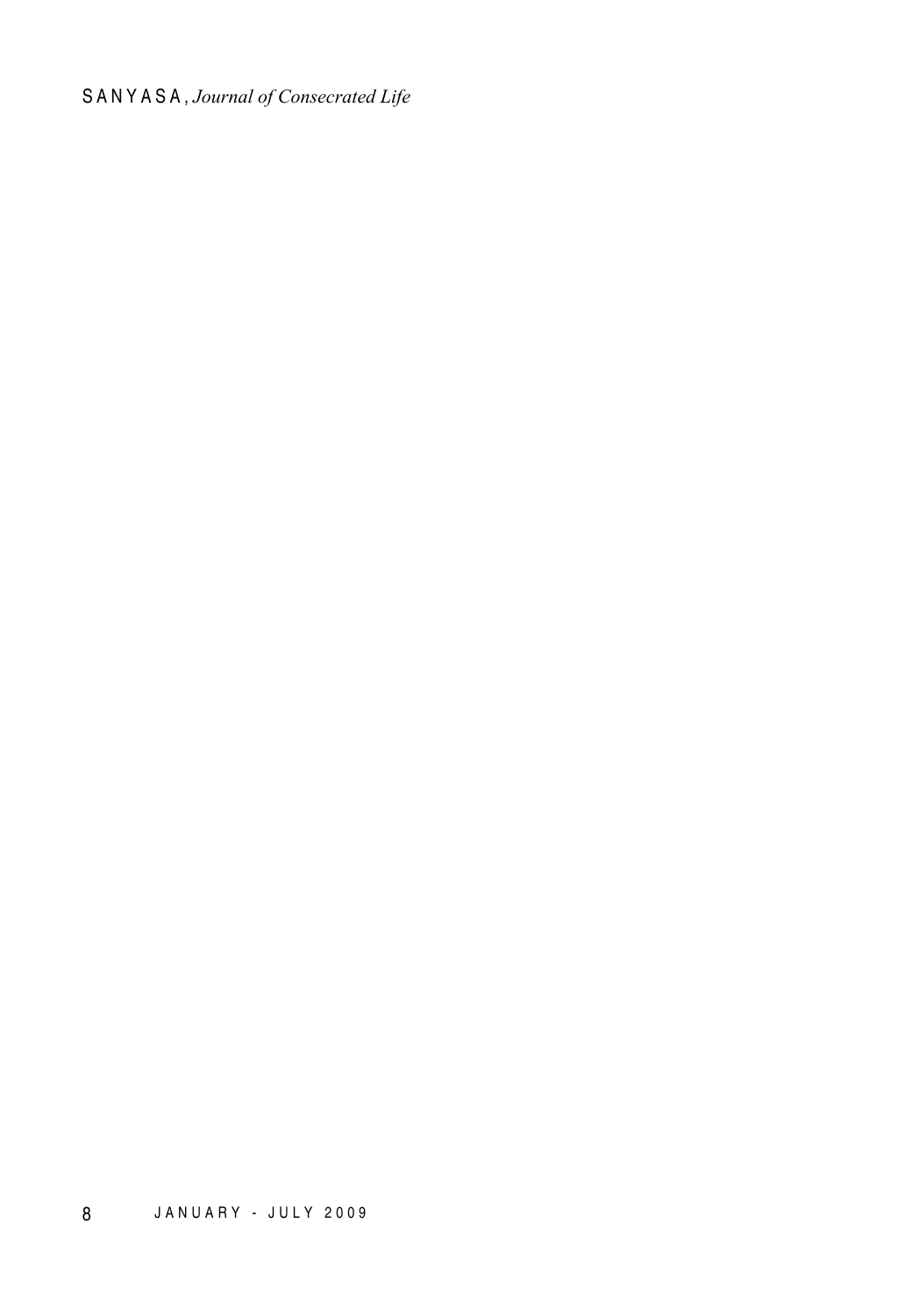*Editorial*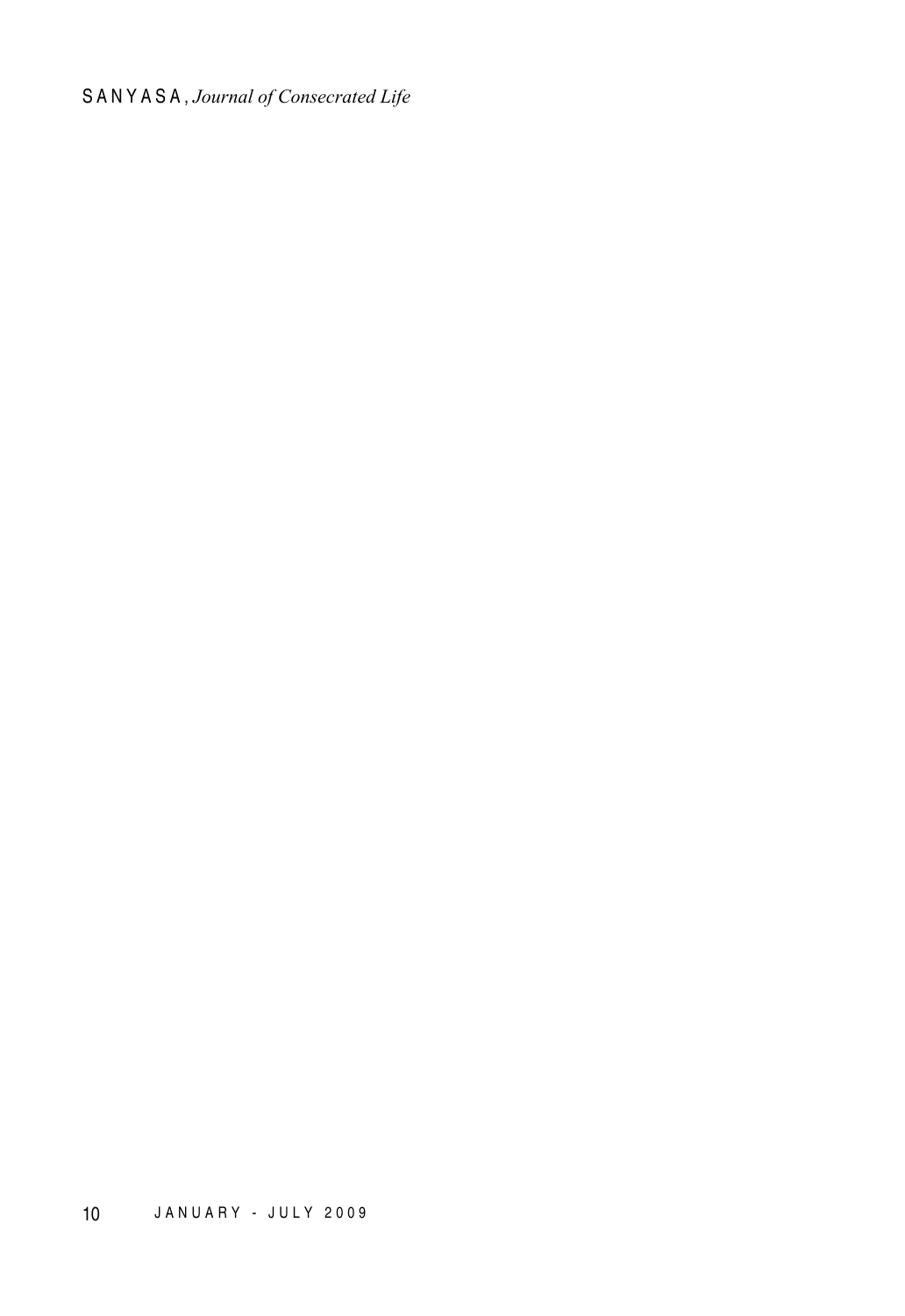# SANYASA OF OURS: A PEEP OF ITS SAT AND ASAT

### **Paul Dominic, SJ**

The last bit of instruction that a<br>Jesuit Novice Master used to give his novices ran thus: "You have finished your novitiate and soon you will be assigned to different houses. There you'll find Jesuits of very different kinds. Some of them you'll find strange, so strange indeed that you may wonder if they are Jesuits. Don't be shocked, though. They are Jesuits, to be sure! We need them from time to time. But don't become like them!" I am sure you like this story (especially if you are not a Jesuit), and I bet it whets your interest in the "story" that follows concerning all sannyasins.

Whatever his story that led to his wonderful view, the wise Master puts us wise with his humorous and yet realistic picture of sannyasa. Which of us will not feel drawn to try out his calm counsel? There must be a way to embrace our sannyasa in its light and shade. How we do it is perhaps a contribution we can make to continuing or changing the story. What follows is a Jubilarian's contribution, starting with a recollection of the good news of Sannyasa, then picking up the "shadow" or the unfortunate bad news, and then hopefully shading and ending it all up in a pleasing chiaroscuro.

**Paul Dominic** is a Jesuit belonging to the Hyderabad province. Besides being a lecturer of Mathemtics, he has his Masters in Spirituality. He writes frequently on Spirituality in many of the leading pastoral and theological journals. He has written number books. He directs retreats and offers spiritual direction. Currently, he is the USA.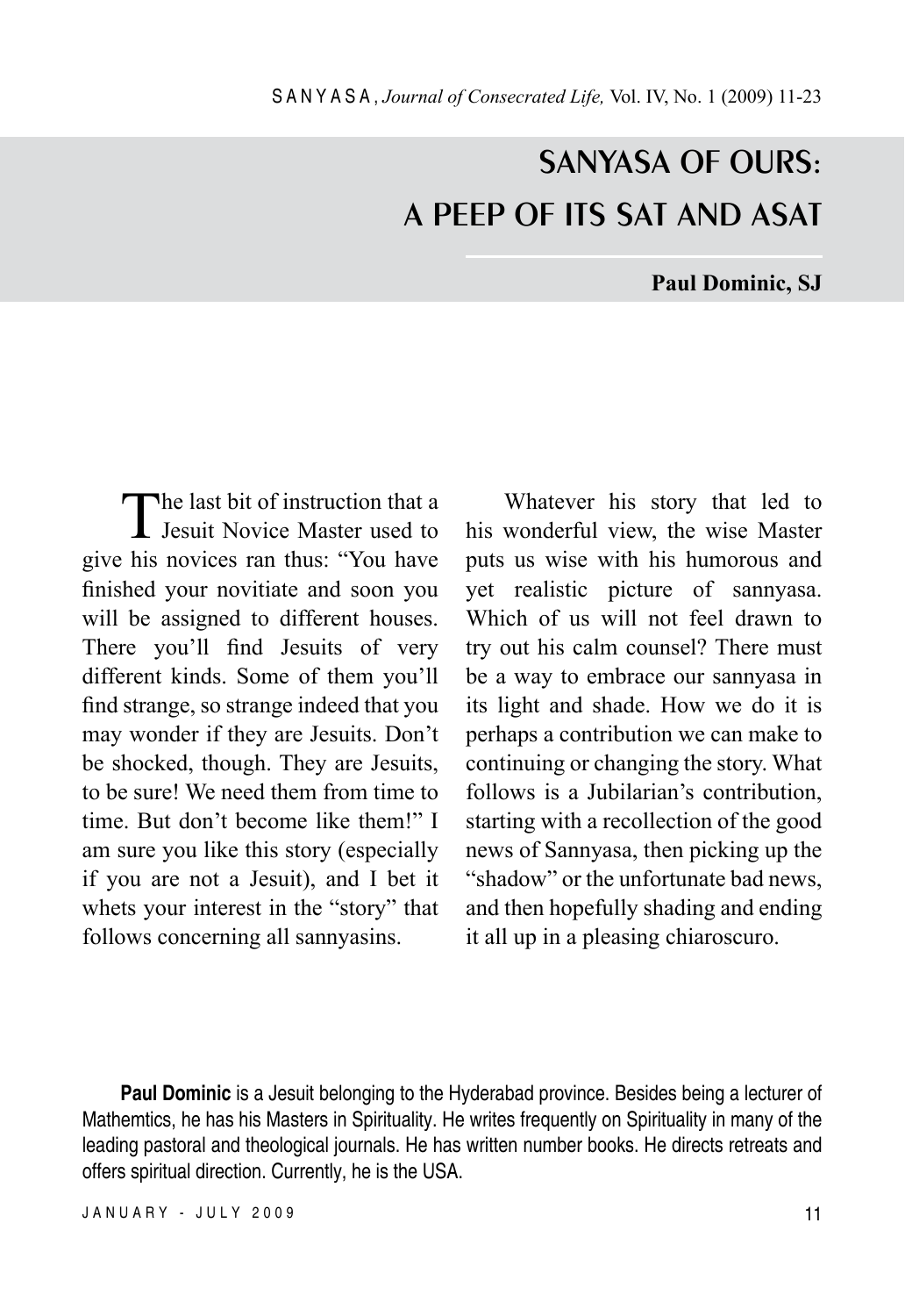Jubilarians are not necessarily old, especially psychologically, though even the youngest of them are necessarily drawn to look back over their past fifty years. With their experience of half a century they can be young and hopefully mature enough to look to the future and contribute to its shaping. It is with some such spirit that I would like to share with an audience wider than the Society I belong to a *postulatum* for genuine—I don't say better service of faith and justice in religious life. No sannyasa is in a vacuum; it is always in a particular mould of one or another tradition started by a founder or foundress. If then my point of departure here is necessarily as an Indian Jesuit, still any religious with an open mind will read between the lines and find points of connection in our various religious styles or, following the principle of *mutatis mutandis*, make interconnections among them. Further, the general experience of religious men and women, I believe, cuts across our Congregations owing partly to the blurring of our charisms in post-Vatican II years<sup>1</sup> but primarily to our common humanity.

#### *Sat* **at the start**

Even as I am now primarily looking to the future I would like to start with a look back on my initial moorings. In the years preceding the

12 JANUARY - JULY 2009

Second Vatican Council those of us who found ourselves within the Jesuit Novitiate sanctuary were trained to be Jesuits hundred percent though without the advantage of what is now touted as the exposure to the world! Our training was primarily by way of *learning to be and to do* taking after the Jesuit elders, living as a happy, praying community of Fathers and Brothers. We made the experiment of the *Spiritual Exercises* handed down by St Ignatius, and learnt more than we might have thought! I say this, retrospectively of course, because of what some hailed as the new wave of the *Exercises* in 1970s. There was a specialist who impressed his audiences with what he held out to be the Jesuit basics; as if to confirm his erudition he later became the head of the Secretariat of Ignatian Spirituality in Rome. I heard him myself only to wonder at the fuss people made of his lectures; for I heard nothing really new from him! He was a good speaker, clear and persuading; but I learnt hardly anything that my Novice Master had not taught me a littler over a decade earlier. Either I had had an unusual grasp of the Jesuit spirit as a sixteen year old or the Master, who had no special training for his office, had imparted it without his knowing it with all his occasional stammer! After all, the best spiritual trainers are those who teach by every action or inaction of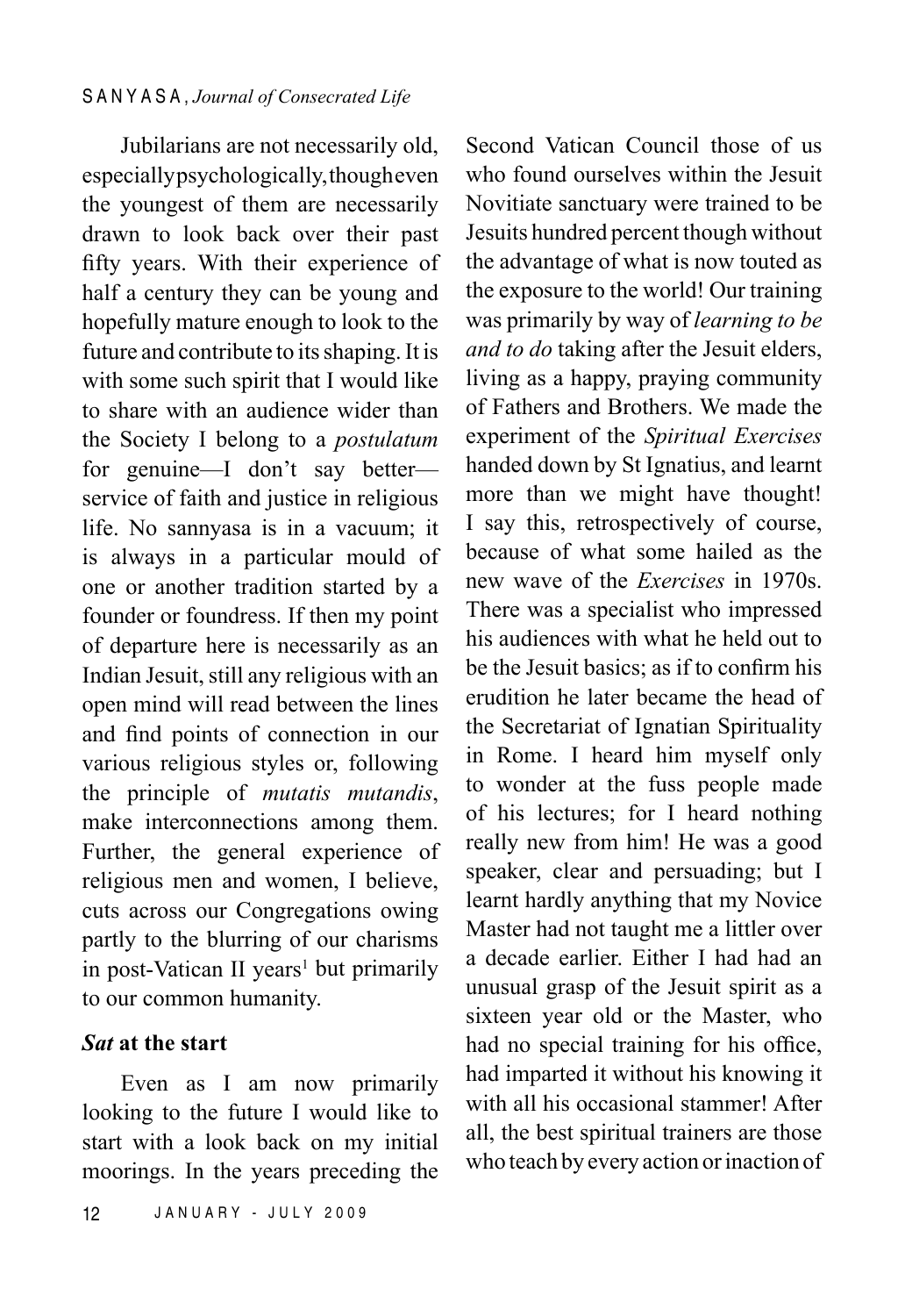theirs, and the best disciple is one who knows to imbibe the true spirit from such embodied, unconscious spirits! Anyway, I drank the inspiring words handed down over four centuries by the living Jesuit tradition, particularly the divine locutions heard by Ignatius at La Storta on his way to Rome with his first companions. "I wish you take him as our servant," Abba God had said to the Son; and the Son in his turn had said to Ignatius: "I'll be propitious to you in Rome!" And we never tired of praying that we too would be placed with Jesus as Ignatius was, to be contemplatives in action as growingly we were to encounter the world! In sum, out of what we called the long retreat lasting for a month of the *Spiritual Exercises* we gained an experience which I would now express thus: "*Little to say; much to savor; and so to save some!*" It was an initial project that would hopefully unfold itself in us for the sake of the world as we would find ourselves more and more inserted into the world. It was *an initiation, first and foremost, into a new kind of being, i.e., of becoming what we ought to be, and secondly of doing out of our true being and so being incapable of doing out of our false being*!

This recollection of my noviceexperience dates back to 1957. If the thirtieth General Congregation<sup>2</sup> in session that year aroused much excitement in us there was little of it in relation to the thirty-fifth General Congregation in 2008, at least as far as I was concerned. Perhaps this is a story of all our religious life in its early stage versus later. Anyway, the first fervour proverbially cools down sooner than later! And so the original experience, as I now realize it, was a promise, only a promise. Who could say that it was to end in fulfillment except for a few? But those few are hardly in the limelight; they could be found normally only in the shade of Nazareth and the shadow of Calvary and not in the bustle and glare of mutual plaudits! They were the ones who really lost much-not perhaps of wealth but something greater such as dignity and rights-as Jesus bade them and so, though strangely enough, gained their life with him. Theirs would indeed be the story of the original promise ever refreshed, renewed, and realized partly through tests and trials caused by ungodly companions.

### **Subtle inroads of** *asat*

For the rest who are by far the majority the promise turns out to be largely a promotional goal of a sort, however one names it. And so their deportment is not unlike that of the cardiologists who gathered to discuss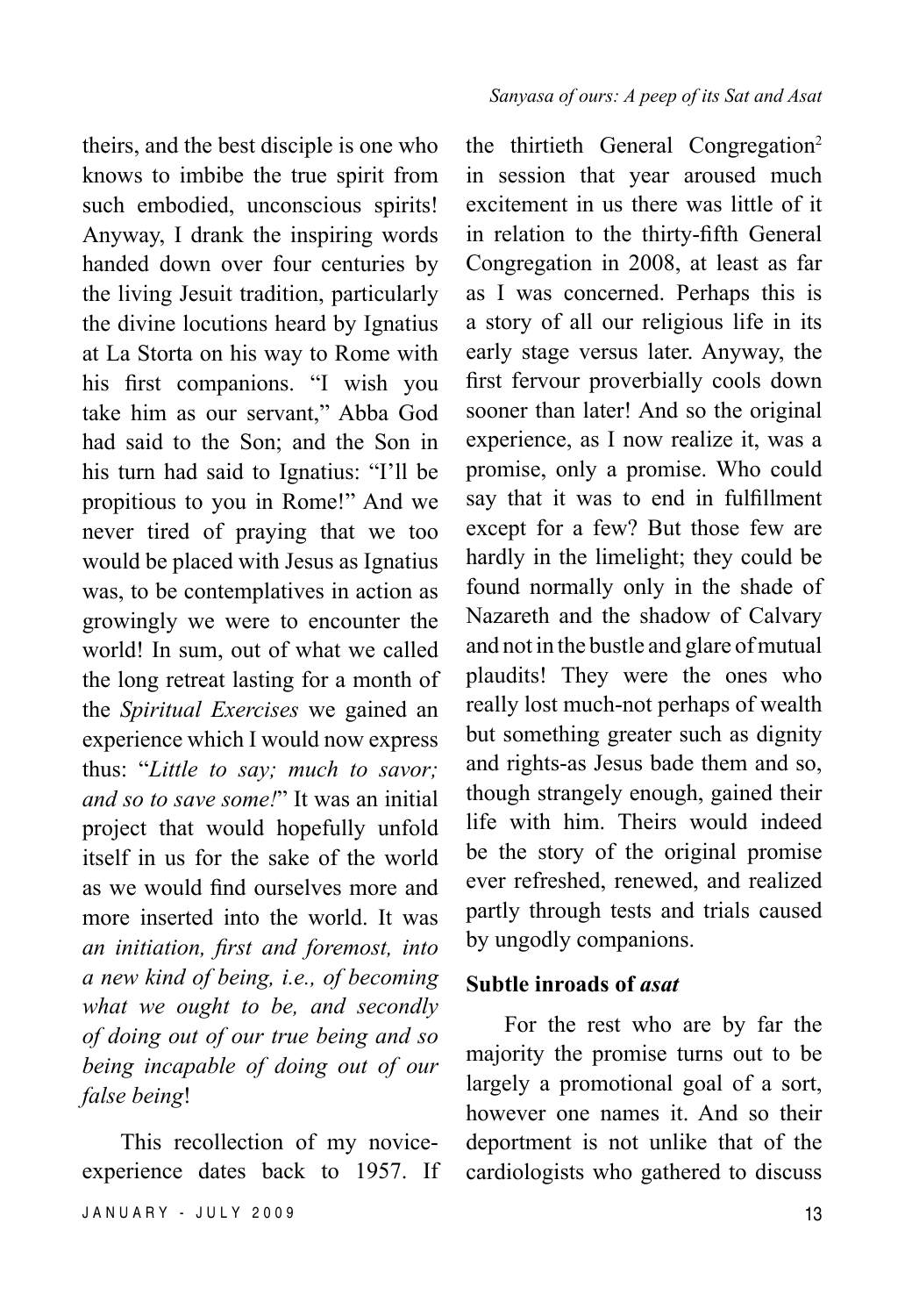the food habits for hearty and healthy hearts and read papers on banning junk food, and broke up for lunch only to gorge themselves with the delicious, forbidden stuff! So I was not particularly shocked to see the smooth, comfortable way a privileged Jesuit spread the message of inculturation in 1970s: invited to speak on the novel theme in a big convent in Hyderabad, he was taken there and brought back by the convent car. And that was exactly contrary to the culture of the area where car was a luxury and even in the convent, car would not have been available to the majority. The closed female audience would have heard some new ideas on inculturation and formulating some related prayers with immense satisfaction; but nothing more would have come of it. Their life would have continued as before just as the Jesuit's, with little sign of the neighborhood culture affecting them. To be inculturated one must leave one's privileged culture and seek at least a temporary admission into another's. To give another example, at a meeting of Jesuits interested in making use of the *Spiritual Exercises* for express social involvement the resource person and the participants were viewing at how the *Exercises* could be adapted for opening up the exercitant's personal vision to a social vision till one suggested: "On these days of our

14 JANUARY - JULY 2009

attempt at social involvement could we not make a change in the style of living here and now according to the customs of this house? All those who come for meetings here have to wash their plates and cutlery. Because we are Jesuits we are exempt from it in our Jesuit centre and the poor workers have to bear the brunt of the job. Why not do ourselves what others have to do here as visitors?" Even if the suggestion did not enthuse the participants they could not deny its pertinence to their supposed learning process; and so we did the dirty work, albeit unenthusiastically. It was certainly not a clever point worthy of print in an intellectual journal. But the "crazy" point is that *what needs to be done is not much talking or discussing but feeling and doing because of one's characteristic being! That is something of being contemplative in action*! If that was certainly in the curriculum of our training it is anybody's guess how much it became part and parcel of our daily agenda! And so there is little surprise when young formed religious blurt out that they will make use of the Congregation for their self-promotion and even their family's too.

#### **See-saw of** *sat* **and** *asat*

The simple and at the same time best way to conduct ourselves in this respect is to shun loftily all distraction and to be energized by the spirit of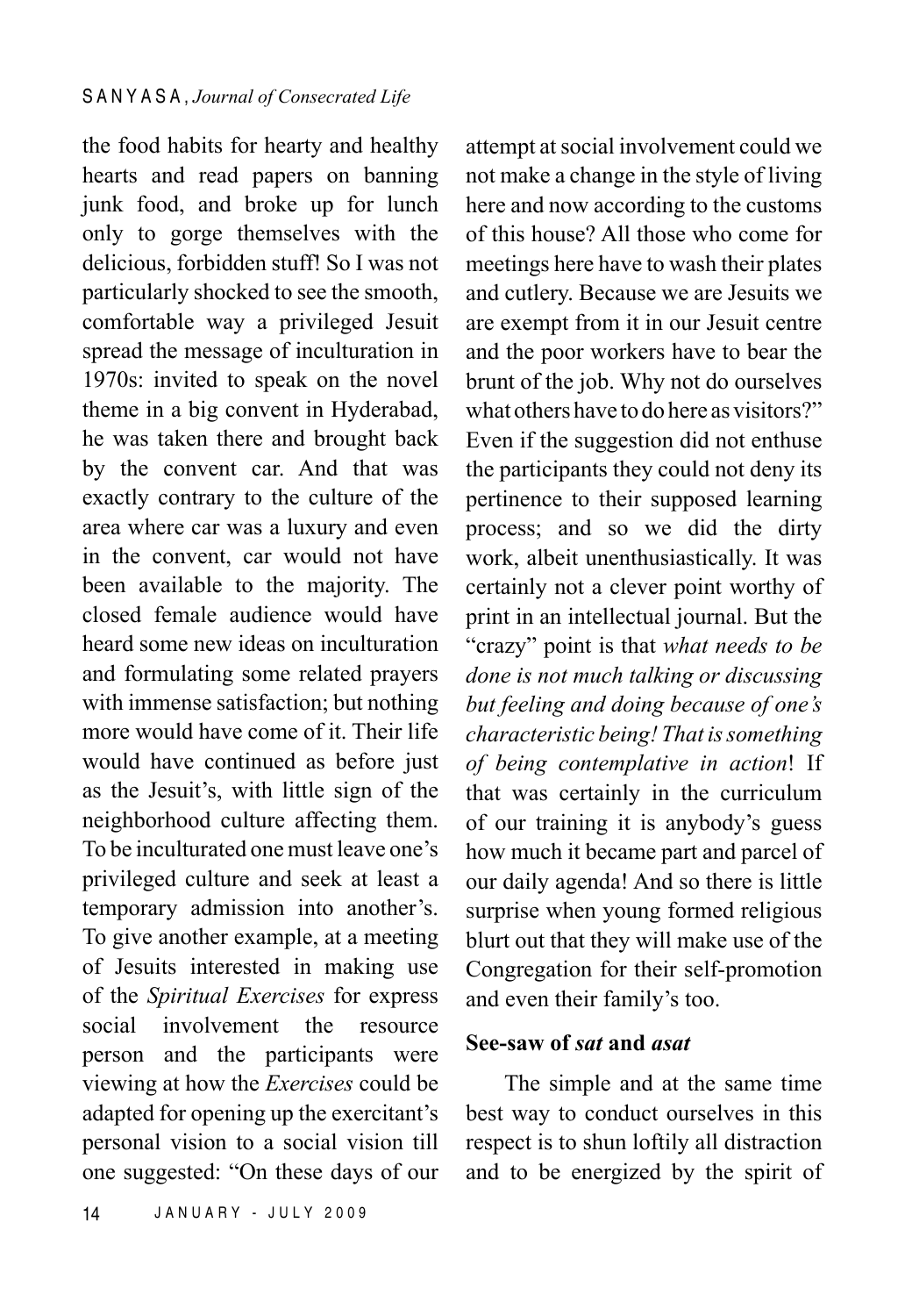pure intention-an ancient principle definitely-of doing God's will in the present moment, following the pioneer of our faith whose name we bear as a multifarious society of officially marked Christians, though not all worthily enough! To put it in another way, we begin to engage ourselves in the art of living the present moment which is simply doing at any time the good we are set to do personally or communally.3 A high goal here could take the form of a disclaimer and a declaration: the unashamed disclaimer of any ambition to say anything to the world primarily4 and a bold declaration of seeking one thing only, the only thing necessary, namely to embrace what is better for our own salvation (in its most radical and so relevant and rich sense) which incidentally cannot but prove to be the salvation of others too. A metaphor for this could be a cluster of seeds thrown into the soil, deriving life from it and not domineering it and yet invariably but inconspicuously making it fruitful and beautiful before long. It was in this way, I believe, Ignatius and his first companions went about their common discernment process quietly, thinking only of clarifying and forging their own identity and yet unsuspectingly making their debut in the world scene! A modern version of that experience became famous in 1970s: "What is

it to be a Jesuit today? It is to know that one is a sinner, yet called to be a companion of Jesus as Ignatius was. What is to be a companion of Jesus today? It is to engage, under the standard of the Cross, in the crucial struggle of our time: the struggle for faith and that struggle for justice which it includes<sup>"5</sup>

Would that there were Jesuits, earnest or curious enough to dare examine if they had kept the hermeneutically framed new ideal glowing or smoldering or petering in their lives! It is the most natural and supernatural thing to do. In fact the above quote of the ideal is followed by the call to praxis of "acknowledging with repentance its (the Society's) own failures in keeping and upholding justice." It echoed the way, the hallowed way of the initial experience of the *Spiritual Exercises*, which itself echoes the primary and perennial evangelical call to repentance. If the way is thus not unclear the rub is to find companions ready to traverse the road, more known but less travelled! *Surely, not many will dare enter into the caves of their hearts, the crevices of their communities, and the canyons of their universal body to see their truth and worth* in the sight of their Abba God! They are sadly like the proverbial visitors and tourists to an ancient cave of beauty full of adventure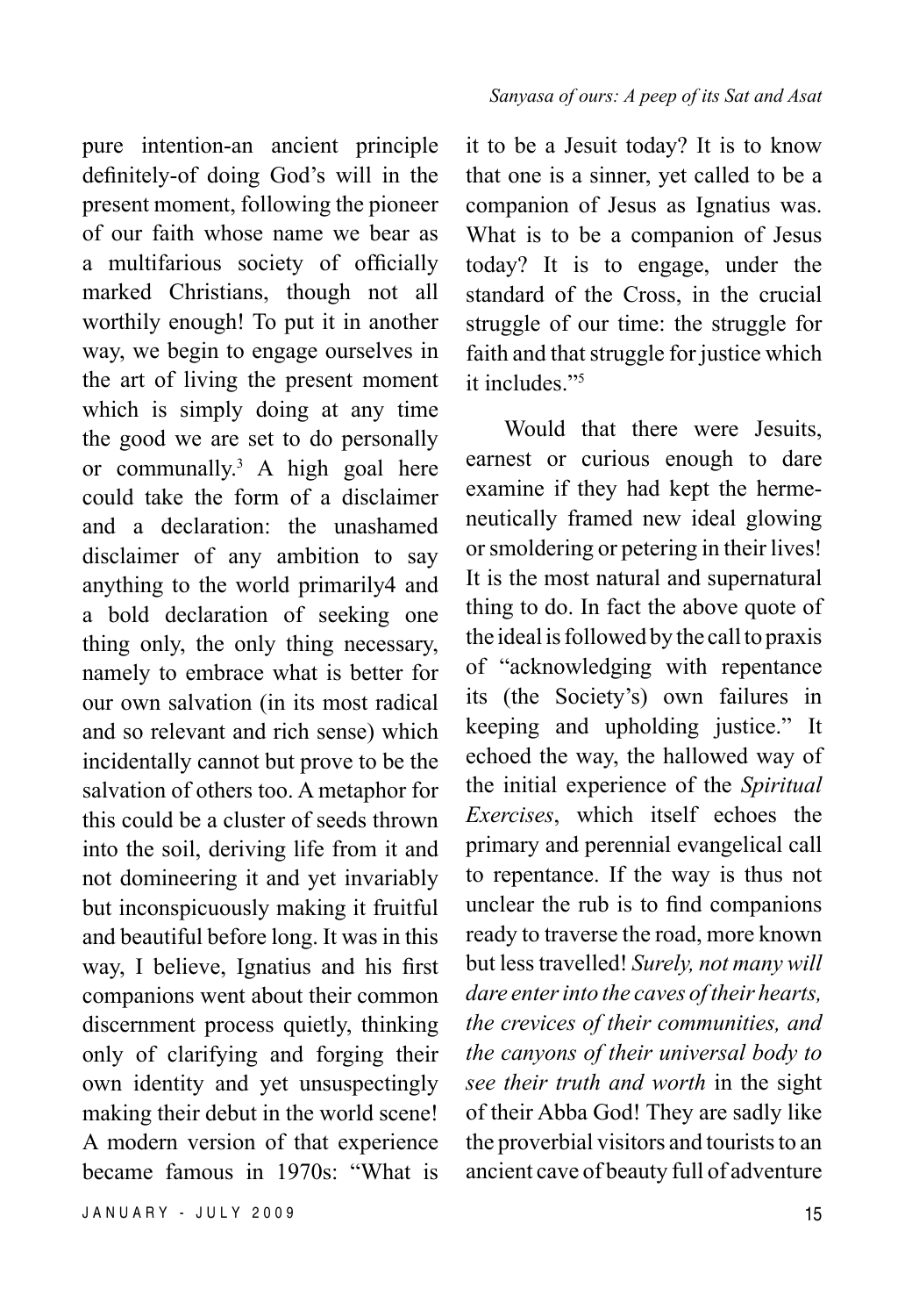and discovery, who are interested only in boasting of having been there on a sight-seeing trip and not exploring with the aid of an ever ready guide. But, if anything, the early Jesuits, like every first generation of a new group of religious,<sup>6</sup> were explorers of the inner world of spirit; and only such inner explorers felt the characteristic urge to traverse the various parts of the world and turn them all to God!

### **Making space for** *sat* **again**

The conversion process, properly speaking, is confession of God's constant goodness in the face of our recalcitrant sinfulness of boastfulness. This confession must not stop within individuals, however great it is in itself, but must be contagious enough to affect their group too. If not an altogether new idea, it is ever a new grace that every Christian body has to discover (as the North American Church, for example, has had to, in the wake of the public exposure to the long hidden sin of clerical abuse of children). This confession must be infinitely superior to the quick, ritual confession at the beginning of the Mass. It must be an enduring confession whose fruits will be manifest sorrow and, strangely enough, bursting joy and gratitude as evident among prostitutes and publicans who sought the company of Jesus. In order to receive it from

our Lord and Master the sure way is to desire and ask for this communal grace from the Lord himself. Such an exercise of the spirit, ours and God's, will create a historic moment for us religious as a body in the Church. *If a single person's conversion as in Ignatius could be a turning point in history imagine what could be the potential of the conversion of religious as a world body*! It is a far cry from what happened once at the time of a public scandal in a men's community when a neighbouring Sisters' community observed an hour of prayer vigil to overcome the crisis even as the former kept talking about it.

The confession can be true on our part only if it is very concrete and not vague. Imagine the confession of a fifteen-year old clever fellow in a school run by religious men. "I have sinned against all the ten commandments," he began and stopped with that. Asked whether he had violated each and every commandment, he replied no; but still he would not specify any particular sin of his and stuck to his argument, "If I violate one commandment it is the same thing as violating all commandments!" If a clever devil could argue thus with his sort of repentance his clever mentors as a group could unconsciously argue no less unless someone, simple and innocently foolish, exposed them!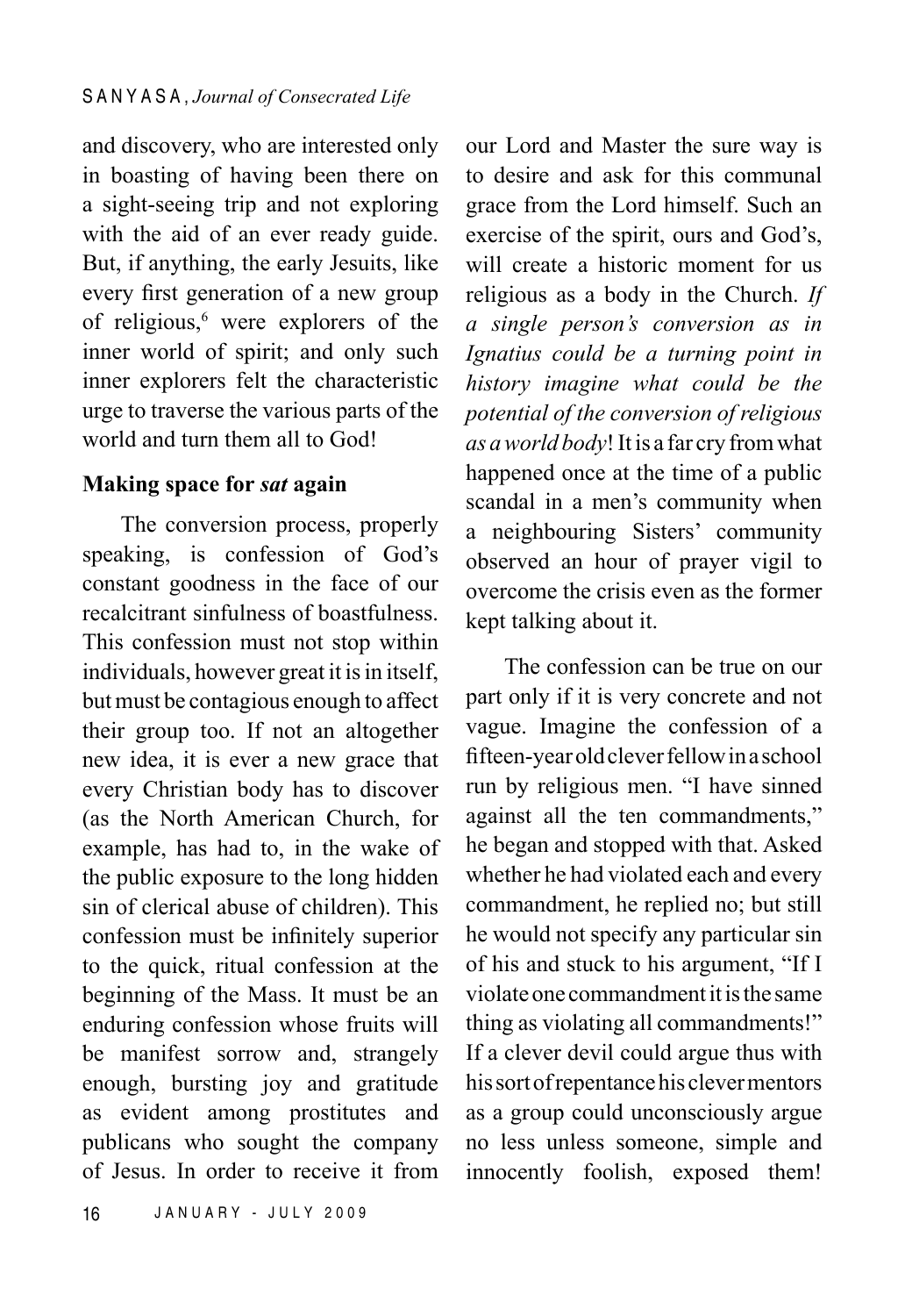Like the one who suggested that many have twisted the new definition of a Jesuit as a converted sinner called to follow Jesus, and made of themselves confirmed sinners innocent of the grace of contrition! A small but revealing symptom of such a malaise is the retort from a Youth Director when questioned about his unfounded, damaging remarks about a companion in the same community. He blurted out: "Do we not all speak like that?" Or think of an outgoing Provincial who wanted blanket pardon from others as he cunningly invoked their magnanimity while showing little sign of regretting any of his offences and passing them all off as quirks of temperament. Such unrepentant behavior betrays a brazen habit of being at home with sin!

Against this what I would name *Sandanam syndrome*<sup>7</sup> stands the public owning of our sin concretely as a corporate religious body; it calls for no small guts to be discerningly mature enough and go to *the roots of sin struck deep not only in its individual members but its big institutional existence*! How far does its institutional visibility serve or sever its mission: the mission of service of faith of which the promotion of justice is an integral part? I am afraid there has been a growing rift between the twin exercises of one new-found mission; what we discovered once happily as one divinely united mission of faith and justice we have somehow come to separate. A symptom of such a sin exhibited itself in a gathering at the Province level. A good question came up for discussion: how the universal devotion to the Sacred Heart of Jesus (for some the *munus suavavissimum or the most sweet duty*) could help the promotion of justice (the *munus modernissimum*, if I may say). A self-styled justice-activist held forth excitedly that men of his ilk needed no Sacred Heart Devotion for justice ministry; he was at once zealously seconded by a Novice Master who quoted the Bible like the devil, "Old wine in old wine bottles! New wine in new!" Both were ignorant of what a gathering earlier on the global level had said on this very matter in an official Declaration that had spoken of struggle of faith and justice as one.<sup>8</sup> Compared to the negative influence in the sphere of faith exercised by the two self-protagonists of justice in their individual capacity, how far greater would be their harmful influence in their official capacity!

#### **Towards the ascesis of sat**

What way is there of assessing our performance on the justice front? All such performance must be judged in the light of not what is good and great but what is ever better and greater, that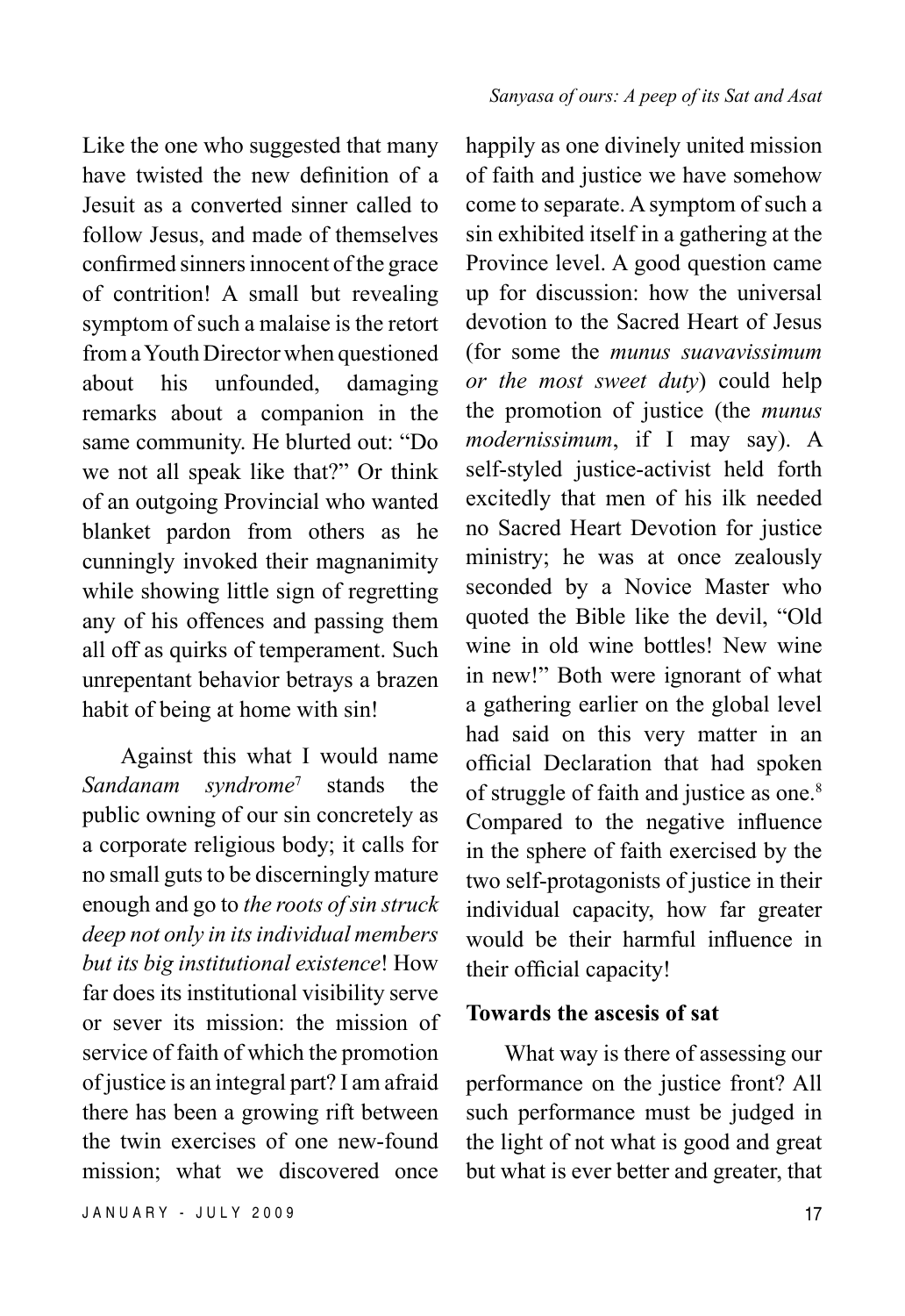is, the celebrated *magis*. But the magis will make sense only when proved by the scorching fire of truth. I am afraid here more than elsewhere we are more prone to be self-deceptive. God does not want great deeds but great obedience to His pure Will in deeds of obvious goodness. One sure way of checking ourselves on this is to look centrifugally and ask with whom we choose to associate in our life, work, and leisure! I know one who suggested this to a Provincial in connection with a boorish Head Master devoid of truth and justice in relation to his staff and charges. The response was one of disbelief! He would dare not question the offender nor solicit information from the offended about the fuming scandal! This reluctance and refusal to learn from willy-nilly watchful on-lookers the hidden shame clinging to our name is at once a sin of cowardice and conceit; it is tantamount to the breaking of the covenant of brotherhood, clouding ourselves in Cain-like compulsion. In this light, I would submit, from personal experience and friendly sharing near and far, that *whatever may be the success achieved by religious men and women in promotion of justice in the world outside, for example, among refugees we can hardly boast of justice within our own ranks*! Once, in a forum of religious men and women,

a lay Professor remarked in a serious vein that the Congregation that ran his College was as good as a multinational corporation! I espy more than a grain of truth in his odious comparison. Our religious institutions - I am speaking mostly from my experience in India, which accounts for a large percentage of membership in many international Congregations - are not generally known to be committed to our workers and to deliver them the legitimate goods, even when guaranteed by government laws and demanded by the Province! The institutional Directors and Superiors would think nothing of flouting even the Provincial policies and decisions regarding the welfare of our co-workers. On the contrary they could manoeuvre and make use of their prestige to obtain favours in the name of the institutions and end up siphoning them off to unrelated, and therefore, questionable purposes! It is robbing Peter and Paul to pay for one's own institution which becomes for an unspiritual authority nothing more than its extended ego! Another subtle form of institutional injustice is the violence done to the dignity of our helpers at various levels. The lower their grade, the greater the violence of their rights. The women labourers have been victims of even physical assault. What is worse, the guilty persons have gone scot-free! Which of our religious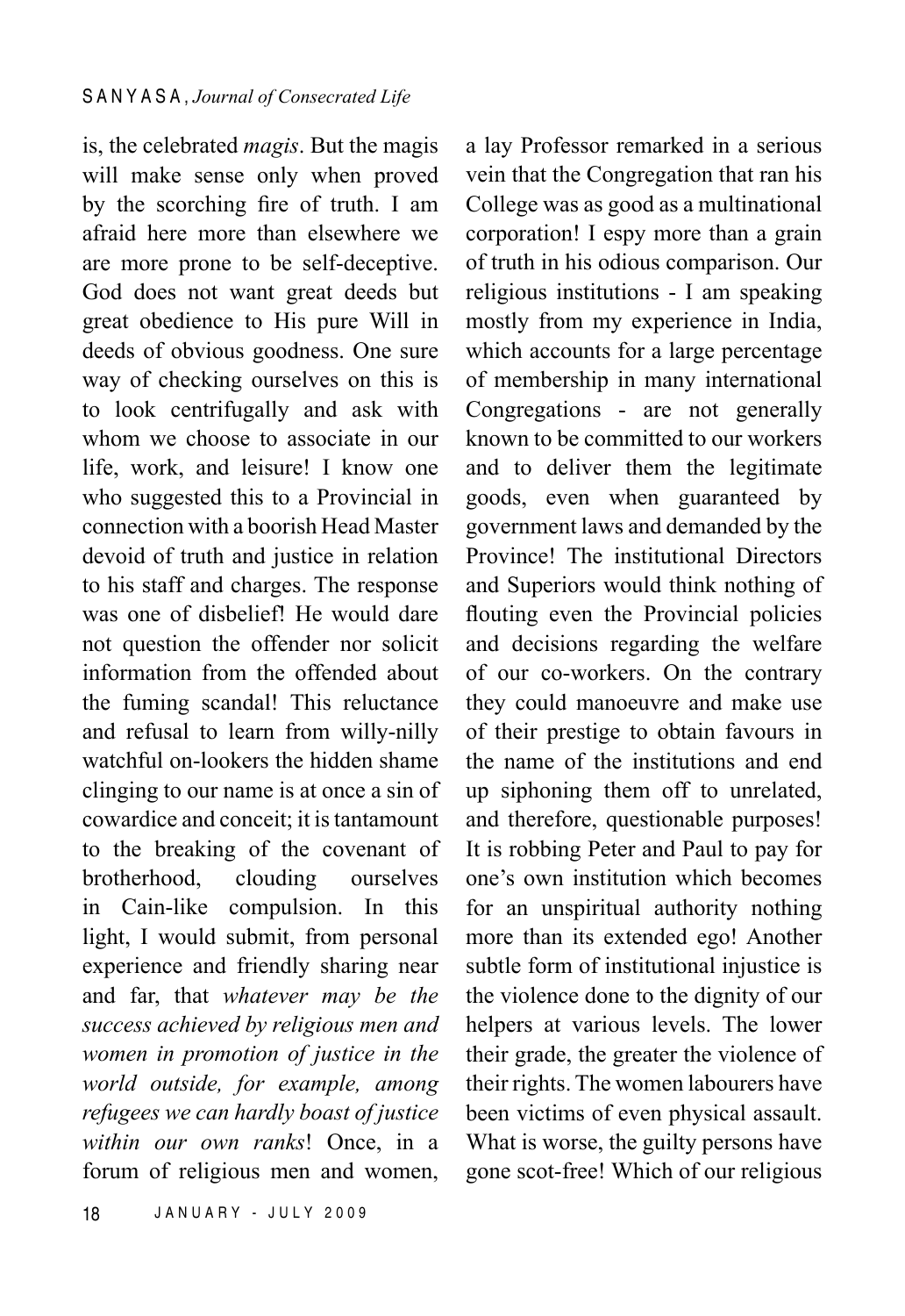institutions can face the scrutiny of an independent committee in such matters and come away unscathed? If all this is déjà vu out in the secular world, it only confirms that sadly enough the religious Societies (in India, at any rate, if not in the rest of the world) have become part of the corrupt world!

How does the multi-levelled administration of a religious Congregation come to deal with such a state of their injustice *ad extra*? My impression is that either it is in the dark or knows the closeted evil of injustice but does nothing or dithers doing anything to counteract it except by harmless counsels and appeals! Obviously, those most open to blame here are those who enjoy authority. There is almost a biblical truth in the adage of Lord Acton that power corrupts and absolute power corrupts absolutely. It is not cynical to add that religious power does likewise religiously. Can any religious power, whatever the name of the Congregation from A to Z, claim to be above such corruption? That suggests the latent danger of injustice in the activities of religious officials who are generally a self-complacent team, far from self-questioning and forever seeking approbation of one another rather triumphalistically and upholding the system willy-nilly. All that is clean contrary to a clear

Gospel bias: the clear denunciation of unworthy authority even while granting authority its due legitimacy! The time of redemption will be when legitimate authority knows humbly and boldly to *retrieve the revelation of Christ refining authority as plain service and subjecting all authority to the God of authoritative justice so that no authority pleads helpless and becomes willy-nilly an accomplice in untruth and injustice*.

In the matter of justice it is unfortunate but necessary to raise the question of a religious Society's justice *ad intra*. Here I would like to broach a theory about religious officials. Good superiors, quite a rara avis, will be necessarily and unjustly persecuted by their companions; and the bad ones, more often occupying the place of Christ, know no exercise of power other than standing on their officious dignity and resorting to all manner of ill-treatment of others! When you stand for principles that do not suit their pet projects you settle for persecution of sorts as your blessed lot (Mt 5:10)! It is proved by the sheer weight of facts I have heard, known, and experienced (just a few of which I list in the end-notes for doubters).9 To camouflage the wrongdoing— Sandanam syndrome once again—the victimizers will pretend to uphold

JANUARY - JULY 2009 19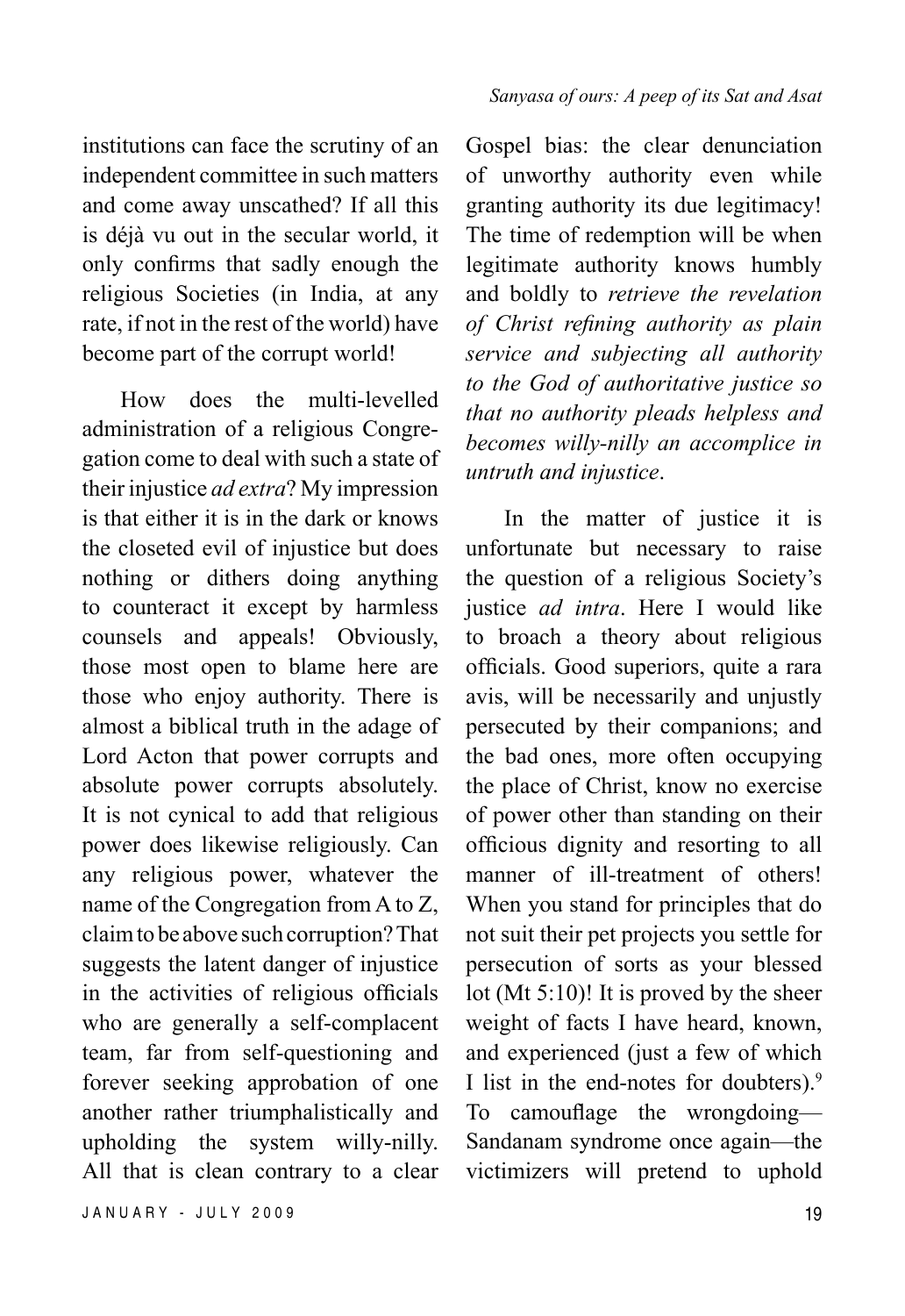the propriety of their office and dare lie without batting an eyelid! After all there is no court among religious where they can be booked as in normal, civil life! If there is the Christian court as detailed by Jesus (Mt 18:15-17) I wonder how many superiors have noted and valued it enough to act on it, though the Jesuits had something bold to broach on the matter innovatively though not consistently enough to make it effective in the long run!10 The powers that be fear and are not ready for open, transparent channels of communication even within their own safe borders. The major superiors will seldom, if ever, side with you against the minor minions of superiors! Letting them down is taboo; that is simply not the rule of the game of authority despite what Jesus upheld in his conflicts with authority! Guarding the fraternity of power against a lone, principled, suffering member the chain of authority can only ignore "the weightier matters of the Law -justice, mercy, good, faith" (Mt 23:23). Jesus was not cynical as anyone speaking in such terms could be accused of being! So with all the mechanism in place in the local, provincial, and global level for consulting, reporting, and representing the ongoing situations of injustice to the higher and highest level you will be fighting a losing battle. Your companions will raise their

hands in despair and will even advise you on the uselessness of appealing to the General and they have not been proved wrong. Even friends in other congregations do not expect things to be different; it is certainly a universal malaise of injustice in religious life! It is confirmed by an unsuspecting high official who reportedly remarked: "When you appeal to Rome we are bothered about how to send you a reply, a safe reply, that is a non-committal reply; we are not interested in solving your problem or conflict!" There could be nothing more disingenuous and damaging in an administration that claims to be spiritual and discerning God's Will! No wonder then that a Superior General was dubbed a scoundrel by an American member of the same Congregation! While discussing such goings-on that would seem unbelievable a new-found companion abroad agreed that religious life is not above hypocrisy! Even in government departments whether in India or elsewhere I would expect greater transparency of dealings between the people and officialdom (as was made possible, for instance, by the Indian legislation regarding the Right to Information about government doings).

In such a bizarre fair of double standards–again Sandanam syndrome–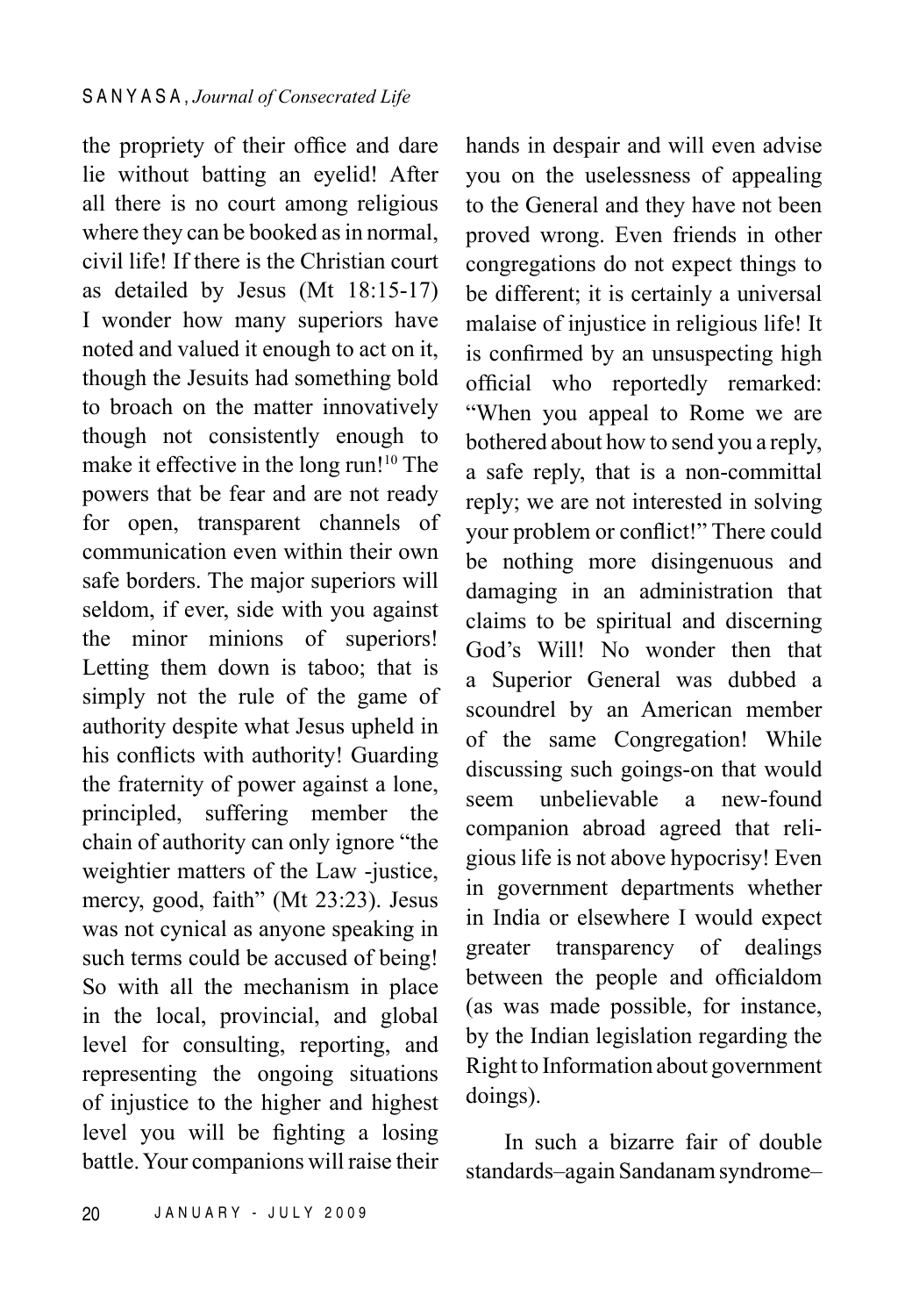who is to stem the tide? Would that even a single Congregation could *wake up to this rude reality, caused perhaps not by a vast majority but only the minority of a few or perhaps even one who, however, like the rotten apple, spoils its neighbours*. <sup>11</sup> Well, only then and not otherwise, can any Congregation worth the salt seek the answer to root out the evil! If there is any urgency in this regard it is that people had better discuss less and pray more insistently and receive the answer from the One who alone is the Answer for all of us who bear his name proudly in some way or other! His all-inclusive answer we learn standing under his Standard of the Cross we have sported! And it directs us first and foremost centripetally: to fight the forces of injustice raging right in our hearts against the God of justice, setting a brother against another or a superior against his companion or a powerful clique against a silent minority, or an ideological centre against the spiritually fruitful, etc. Only such a fighting for the cause of Christ within each one of us fits us with power necessary to stir outside and wage war far afield against cosmic injustice. The age-old proverb: "Medice, cura te ipsum!" (physician, heal thyself) has a primordial and perennial truth in our zeal for our transforming justice! "We have to carry on the struggle against the

evil that is in mankind … by judging ourselves. Struggle with oneself and veracity towards oneself are the means by which we influence others," as Albert Schweitzer thought.12 "Sanctify yourself and you will sanctify society," as St Francis of Assisi said and indeed any saint would!

So we are back again to the initial grace of the Gospel but at the higher level of living the Gospel, shelving all big imaginary projects we are used to and clearing the way for the hidden springs of Christ's sure mission! It is not without reason that the risen Christ comes back to the grace of conversion, as clear in the celebrated letters written to the Seven Churches (Rev 2-3).

In my approach to my golden jubilee the worst odds I faced appeared as a spectre of injustice from within my immediate and mediate Jesuit setting which seemed to confirm the logion: "A man's enemies will be of his own household" (Mt 10:36). If I withstood the evil onslaught and saved myself to cherish still my core Jesuit identity it was thanks to unusual "Jesuits" (that is, those like Jesus) in the wider society of Jesus. One of them I found among the Catechist Sisters of St Ann, another among the diocesan clergy, another among the Little Sisters and Brothers of Jesus, another among the Holy Cross of Chavanod, another among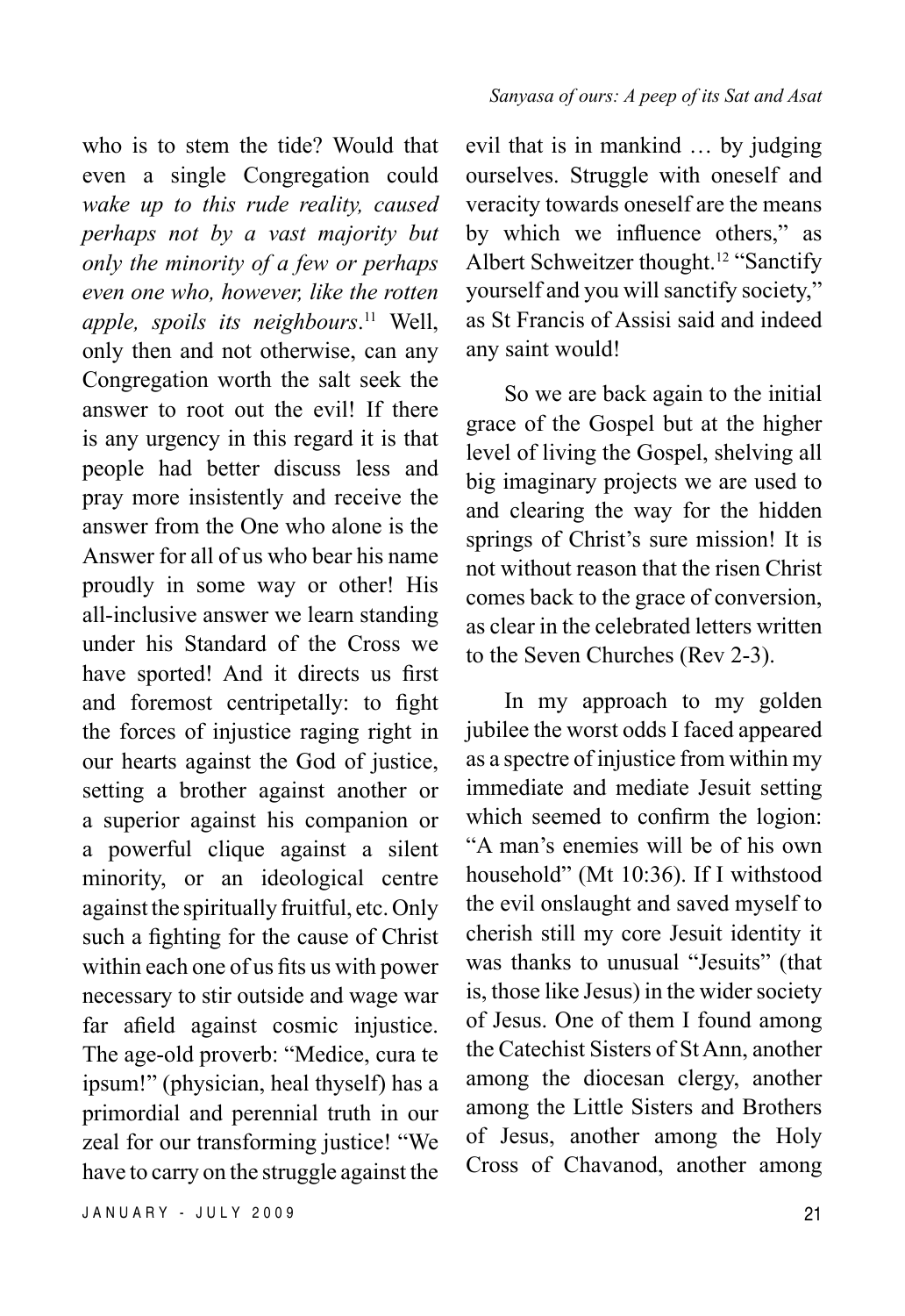the Focolare, etc. They were all rare soul friends of varying intimacy who proved to be real friends in the Lord. They could help me in my struggle because of their new compelling praxis of the gospel of faith and justice that was not so conspicuous in my nearest company. Inspired by them I would plead, "Whatever we profess to be under whatever name let us begin *to be* in our generation because we have till now hardly been anything of the kind! Yes, religious whose faith knows to do justice!"

How does such faith grapple with the injustice perpetrated by the strange kind of sannyasins mentioned in the beginning—the Sebastians and Sekharans and Stooges strutting in their characteristic Sandanam syndrome? I think I have found the answer: it is simply what the Novice Master had said! He did not explain nor can I. There is a sort of holy necessity about the whole thing, evil as it is. That is what Jesus said about the injustice he was victim to (Lk 24:26). To put it differently, I would apply here what he said about those who were a stumbling block to the faith of the innocent. "Alas for the world that there should be such obstacles. Obstacles indeed there must be; but alas for the man who provides them" (Mt 18:7)!

### **Endnotes**

- 1 This is reflected even in the indiscriminate admission of candidates with little appreciation of the charisms of the Congregations. Imagine a shop-worker writing to several Congregations for admission and joining the one that replies to him first!
- 2 A term used by the Jesuits for what others call Chapter.
- 3 A vibrant Christian version of it is practised daily by the members of Focolare founded by Chiara Lubich.
- 4 The unforgettable Belgian Jesuit, Fr. F. Timmermans, a former Professor of Moral Theology and Rector and Provincial, famously said he had nothing to say to his contemporaries, though it was a pleasure to listen to his talks and lectures. Just the opposite was another Rector who, when asked to attend a seminar on seminaries, asked back infamously, "What can I learn from it?"
- 5 *Documents of the 31st and 32nd General Congregations of the Society of Jesus*, St Louis, MO: Institute of Jesuit Sources, 1977, p. 401, nn. 11-12.
- 6 This however is not necessarily the case with the mushrooming of religious Congregations in India for wrong reasons such as rivalry, egotism, and nepotism.
- 7 A yellow paste can pass for *sandanam* (fragrant sandalwood) at first sight but emit really bad odour!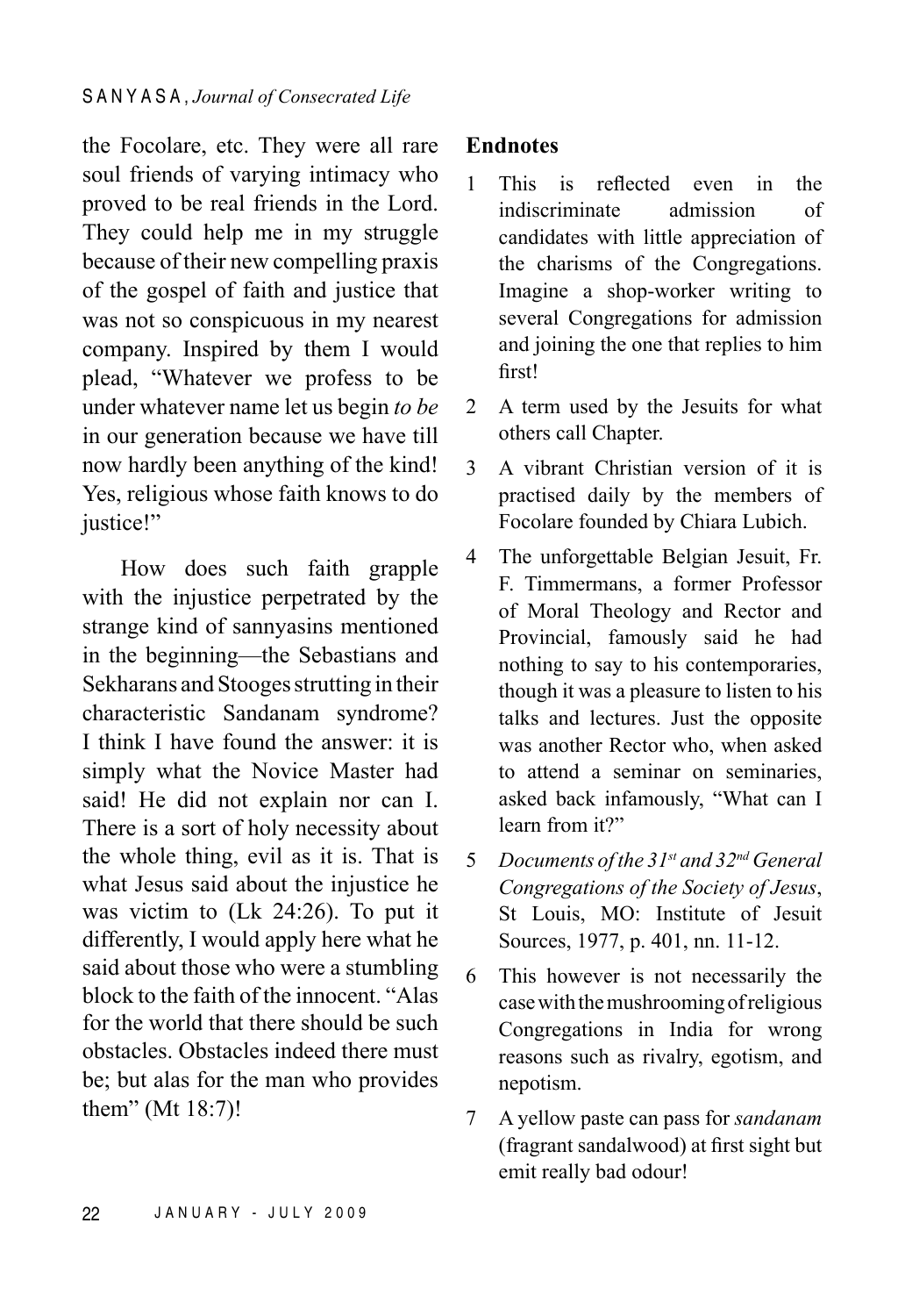- *Sanyasa of ours: A peep of its Sat and Asat*
- 8 See *Documents of the 31st and 32nd General Congregations*, p. 408, n. 41.
- 9 A Rector claimed in a community meeting that he was responsible to none but directly to Father General! A Superior told a community member brazenly, "Do what you want? You can't pull out one hair of mine!" Another never convened the house consult because one of the consultors would not toe his line; he then began depriving his foe of community facilities like vehicle and phone. At the time of dismissal of a Scholastic, his Provincial demanded, "Write the letter to the General as I dictate; otherwise I won't help you after you leave!" A small sample of violations of the rights, dignity, and conscience Jesuits have suffered, despite clear norms of *Manual for Juridical Practice of the Society of Jesus*, Rome: Curia of the Superior General, 1997, nn. 43 - #1, 51, 201, 275 - #1.
- 10 GC 31 offered the possibility for a Jesuit to refer his conflict with a superior to the judgment of certain persons, *even non-Jesuits*, chosen by the consent of all those involved. GC 32 refined it further. See *Documents of the 31st and 32nd General Congregations*, p. 164, n. 279; p. 485, n. 256.
- 11 Another version of the proverb is: "One rotten apple spoils the whole barrel."
- 12 See *All About Sin*, compiled by Peter Potter (New Delhi: Universal Book Stall, 1996), p. 103.



JANUARY - JULY 2009 23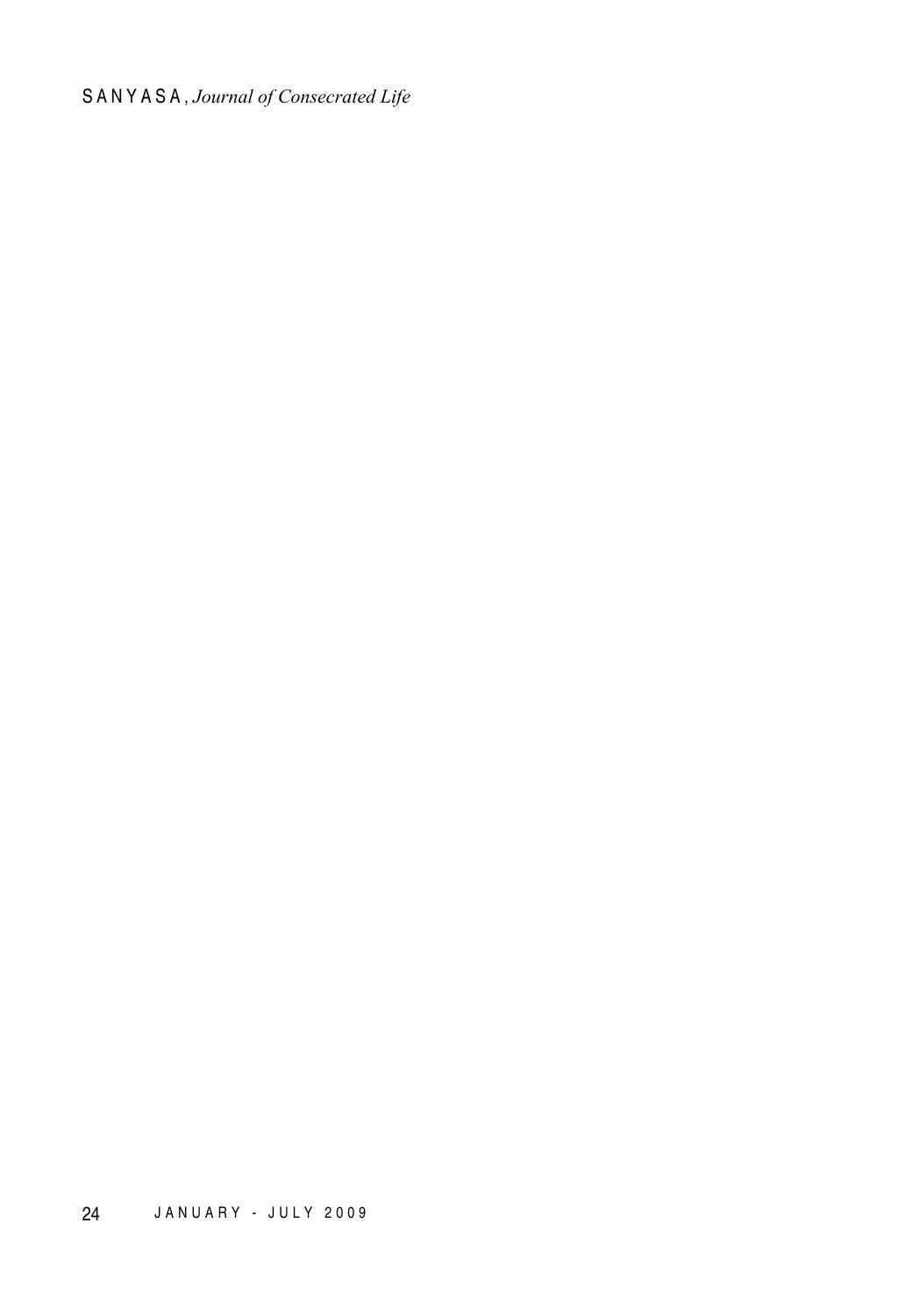# RELIGIOUS LIFE ACCORDING TO THE LITURGICAL TEXTS

#### **Paul Puthanangady, SDB**

Liturgy has a role to play in<br>
the renewal of the Church. Every Christian is called to contribute his share towards this renewal by his active, intelligent and fruitful participation in the Liturgy. Our purpose is to identify the specific role that the religious has to play as a member of the cultic community of the Church. For this, it is necessary to find out the authentic picture of the religious in the post-conciliar Church. The best way to do this would be to go through the documents of Vatican II, especially the Chapter on the Religious in *Lumen Gentium* and the

decree *Perfectae Caritatis.* However, since our objective is to discover the cultic role of the religious, or better, the physiognomy of the religious as a member of the cultic community, it would be sufficient if we examine the rite of Religious Profession.

This document directly places religious life in a liturgical context; besides the new rite had been drawn up taking into account the main doctrinal elements from the documents of Vatican II dealing with the theology of religious life.

**Paul Puthanangady** is a Salesian of Don Bosco. He served as the President of the Indian Theological Association (1981-1984), Director of the National Biblical Catechetical and Liturgical Centre (1984-1990), Founder Director of the Indian Liturgical Association, Secretary of the National Committee of Yesu Krist Jayanti, Executive Secretary of the Inter-Ritual Committee of the CBCI for Text Books in Theology and Member of the Advisory Board of Concilium. Presently, he is the Episcopal vicar for Religious in the Archdiocese of Bangalore.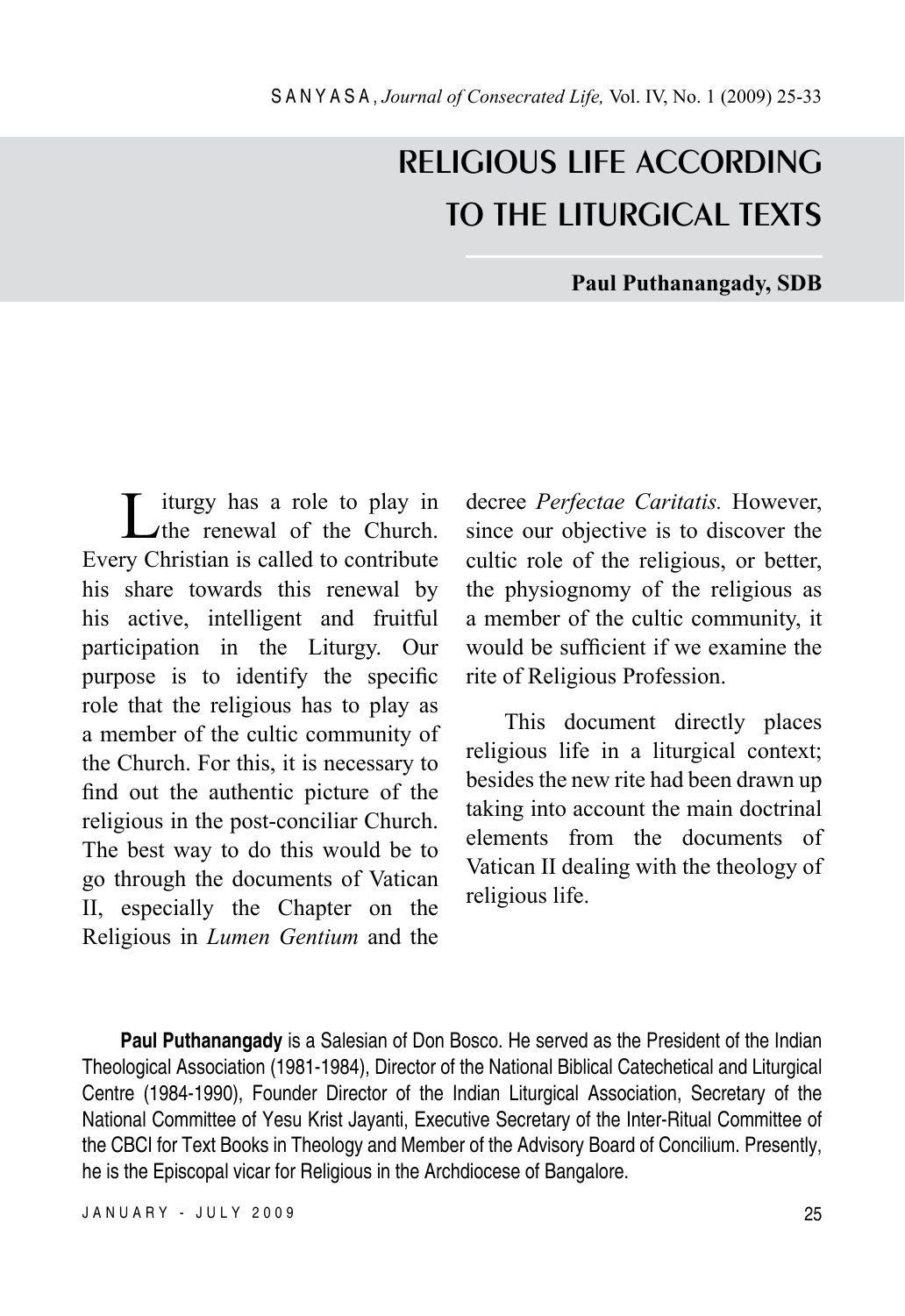### **1. Historical Perspectives**

The new rite of religious profession is a newcomer to the Roman ritual. There was no ritual for this celebration, meant for the whole Church. Each congregation had its own particular rite and these were merely approved by the ecclesiastical authorities. Hence we cannot speak of the history of the rite of religious profession. However, there were some rites in the Roman liturgical books, which may be considered antecedents of the rite of religious profession because of certain similarities which they have with the rite of religious profession. These are:

*(a) The rite of consecration of Virgins*. This rite existed from the  $4<sup>th</sup>$  century. It was a liturgical rite by which the consecrated person vowed to observe perfect chastity for life. It did not necessarily imply a community life or entering monastery. The most ancient instance of a consecration of the virgins that we know of is that of the sister of St. Ambrose in the basilica of St. Peter between the years 350 and 400 C. E. Later on we find that the consecrated virgins also begin to live in a community, following the rules of religious orders and thus the rites of religious profession and the consecration of the Virgins are fused into one. It should be noted however that the consecration as a liturgical act distinct from the religious profession continued to remain in the solemn religious profession of some monastic orders.

(b) Another rite which was extant in the Roman Pontifical and which is now revised is that of the *Blessing of the Abbot and the Abbess*.

### **2. New Rite of Religious Profession**

The Sacred Congregation for Divine Worship published on 2 February 1970 a new rite of religious profession. In this new attempt to bring out an official pattern for the rite of religious profession we must see the inauguration of a new era in the understanding of religions life, namely, its ecclesial dimension. However, it must be noted that the Church has no intention to impose this rite in a uniform manner on all the congregations. Each congregation is asked to adapt it in such a way that in their celebration of the religious profession, both the ecclesial dimension and the particular characteristics of each congregation are properly expressed. In presenting the new rite of religious profession the Church also wants to avoid certain defects that were contained in the old ceremonials. Some of these were: the presentation of religious profession as an act by which one consecrated himself or herself as individuals to God; as a consequence there began to exist a private relationship between God and the religious. Then, the idea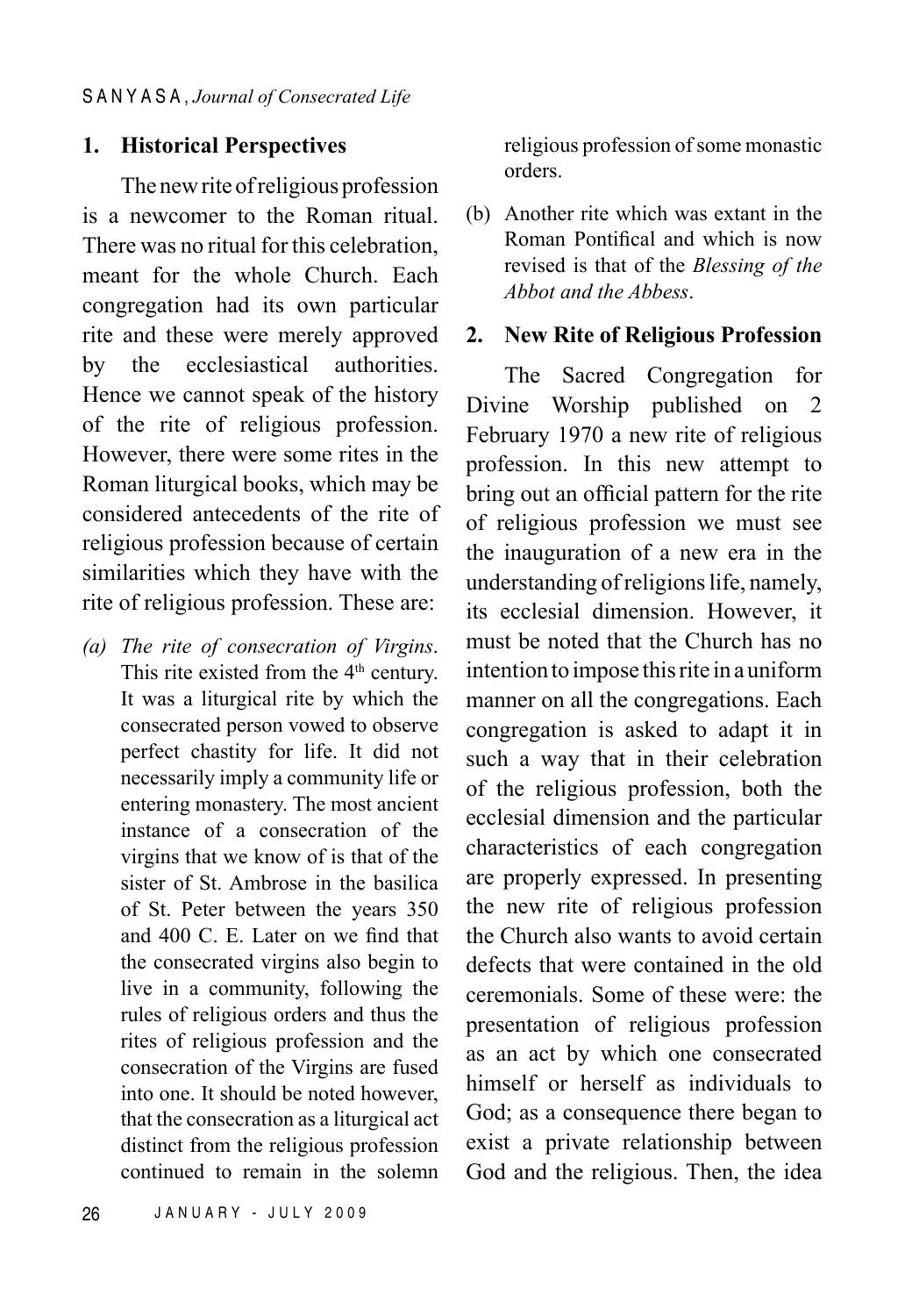of contempt of the world was too much stressed. Again, the distinction between contemplative and active types of religious life was not shown very clearly. The sacredness of the religious habit and of other insignia of the religious was over stressed. The new rite of religious profession takes care to avoid these defects and tries to present the person of the religious in the right perspective placing him or her within the Church, which is a community of the covenant. They are persons in whom the covenantal reality has acquired a special dimension.

### **A. The exposition of the New Rite**

*a. The liturgical inauguration of the Novitiate:* The novitiate is a time of initiation of the candidate into the congregation; therefore the rite of entrance into the novitiate should be simple and reserved only to the members of the religious family. This must be done outside the Mass.

> No habit is given at this time. The novices should dress like any other boy or girl of their age in the world, of course, taking due care to preserve the norms of modesty and good Christian upbringing. This is an important change in the old Code of Canon Law which had stated: "Novitiate begins with the reception of the habit or in the way, prescribed in the constitution" (Canon 553). The rite of initiation into the novitiate is composed of the following elements: initial

interrogation, prayer, celebration of the Word, concluding prayer and the handing over of the Novices to the Novice Master or Novice Mistress by the Superior who presides over the function.

*b. The rite of first profession*: The rite of first profession or the profession of temporary vows signifies the perfect consecration of the candidates to God; but it does not signify the full juridical and public membership in the congregation; therefore it should not have any particular solemnity although it can be performed in the course of the Eucharistic Liturgy. The habit of the religious family can be given on this occasion for then it will serve the purpose, namely, to be a sign of religious commitment. In Institutes for religious women, the blessing of the habit and the ceremony of vestition can take place on the previous day. A priest blesses the habit. The superior of the Institute gathers together the community at a convenient hour; she addresses a few words to prepare everyone for the rite of the profession that is to take place on the following day and then hands over the habit except the veil, to each novice. In the congregations for men, the vestition ceremony takes place in the course of the profession rite. The main elements are the same as those for the perpetual profession except the consecration of the newly professed. The veil and other insignia are given immediately after the candidates pronounce the vows. They do not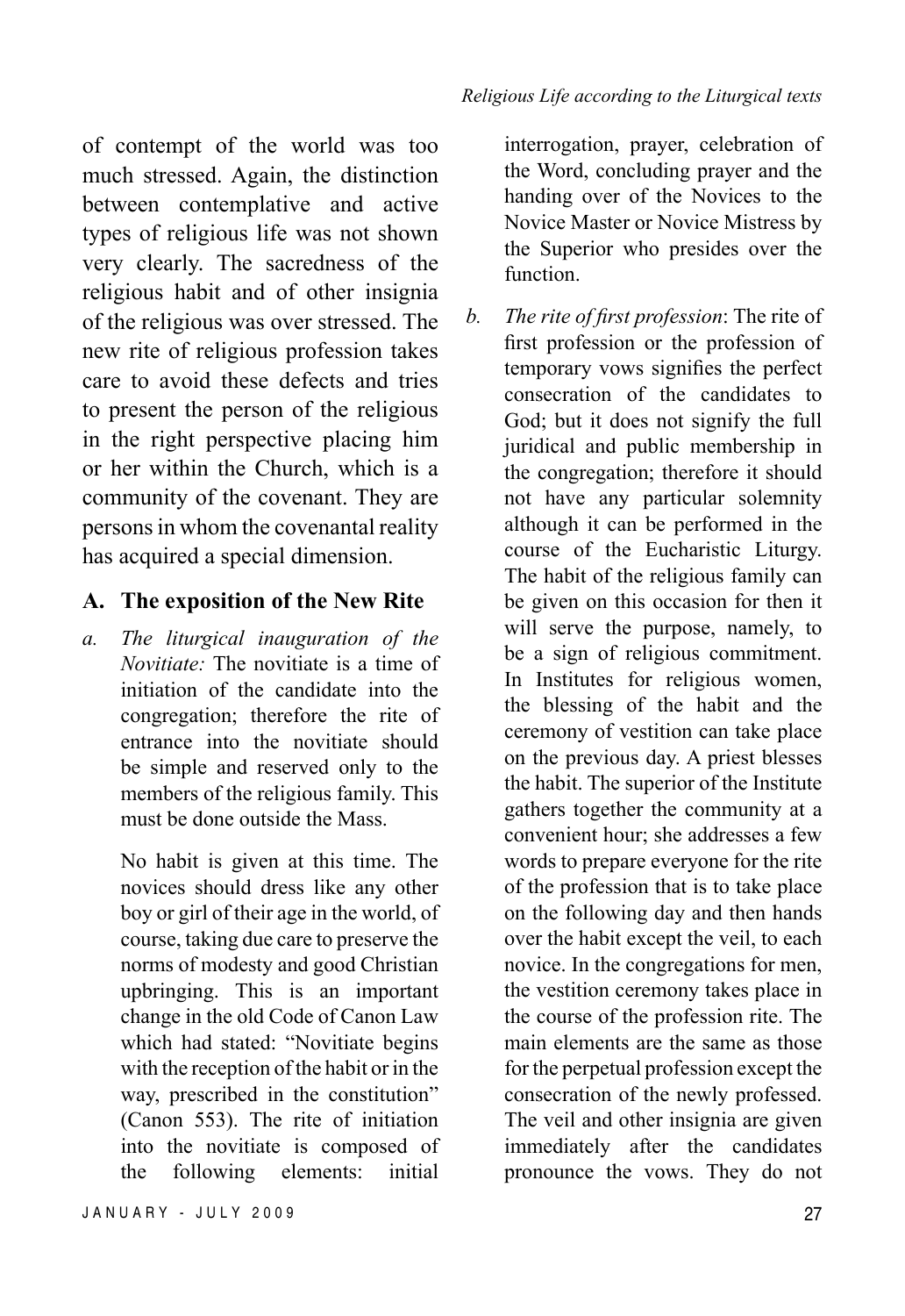sign their formula of profession on the altar as is done on the occasion of the perpetual profession.

- *c. The rite of perpetual profession*: The perpetual profession makes a Christian commit himself or herself perpetually to the service of God and of the Church. It is an indissoluble bond that signifies the unchangeable life of charity and fidelity that will be lived by the saved in the heavenly kingdom. Therefore it is not a mere juridical act, but a truly religious event. It should have its due solemnity and hence it should be celebrated in the course of a Eucharistic celebration and with the participation of the faithful. In order to highlight the ecclesial character of the event, it could be conducted either in the cathedral or in the main Church of the place. Even for the contemplative orders it is recommended that the rite of profession take place in the sanctuary of their church and not in the choir. The rite contains the following elements:
- i) The making of the covenant: The first part of the rite shows religious profession as a response of the Christians to God who offers them His covenant of love. The rite begins with the entrance procession and the introductory part of the Mass. The liturgy of the Word follows. The Word of God that is read should be considered

the terms of the covenant on the part of God. It is the call from God addressed to the Christian. The homily that follows is the Word of God that is interpreted by the Church for the candidates who are going to enter religious life. The call from God comes through the Church. It is in the midst of the Church they receive their vocation. The interrogations that follow the homily spell out in detail the implications of this belonging to the Church that is present. The candidate inserts himself or herself into the ecclesial community before responding to the call that has been addressed to him or her. Then the formula of the profession is pronounced. This is the response to the Word of God. It is not a mere juridical contract; but a loving response to the call of a loving God. In fact the signing of the formula of profession on the altar shows the specific character of our religious profession as a response animated by love and therefore going to be expressed in the sacrificial self-gift.

ii) The sealing of the covenant: The second part of the rite of perpetual profession is called the 'solemn consecration' of the newly professed. The covenantal agreement receives its seal at this moment. The response of the religious to the call of God is accepted and ratified. With this, God accepts the religious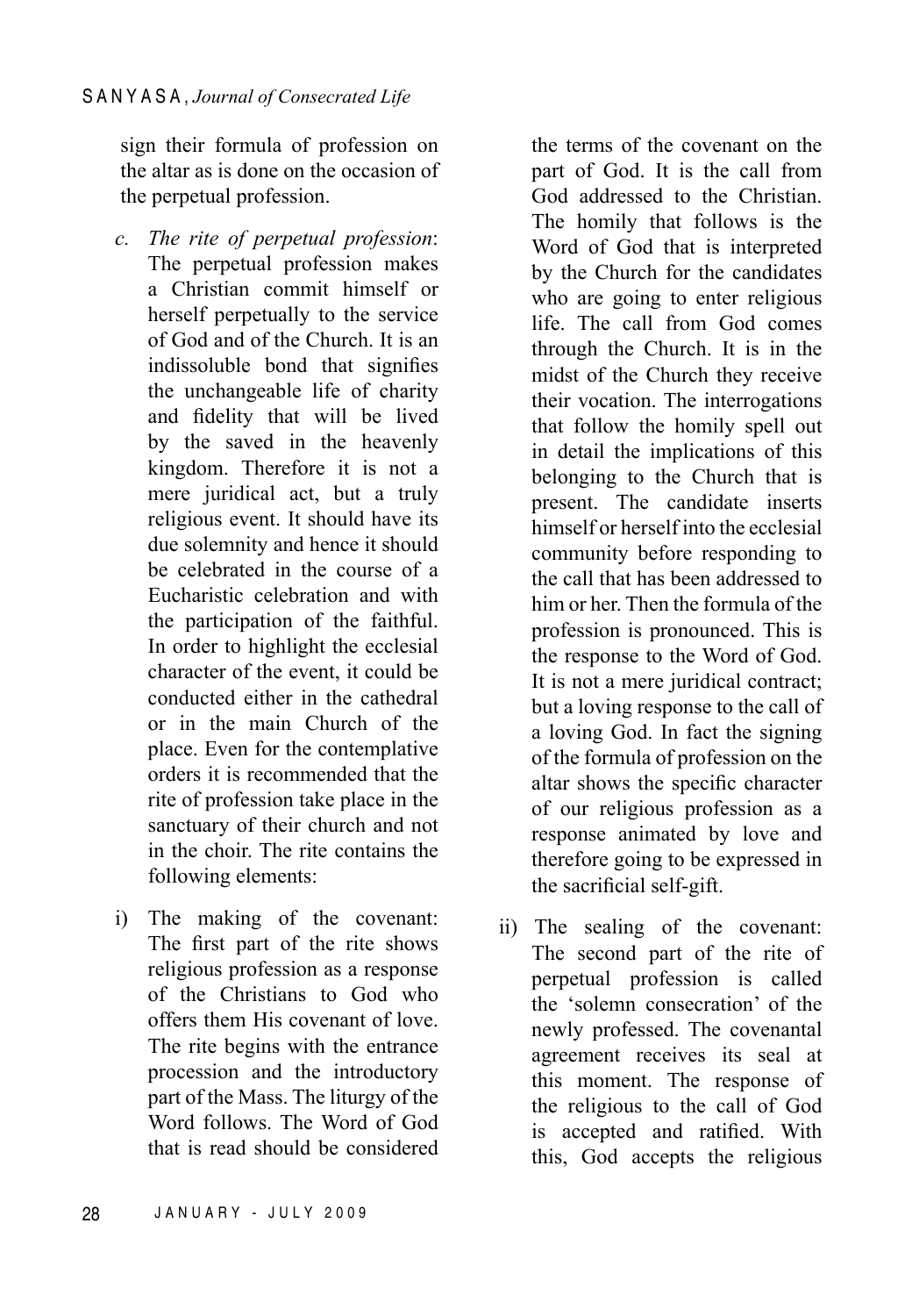permanently into His special service by sanctifying him or her by the power of His Word. It is a real act of transformation effected by God. The religious insignia, if any, may be given at this moment. A rite of acceptance of the newly professed into the community is performed. This shows that the covenantal response is made to God in the Church through the congregation. Since the call came to the religious in the midst of a community, the response too must have a community dimension.

The Eucharistic celebration that follows expresses clearly the theme of the covenant made and sealed between the Christian and God in the midst of the community. The newly professed participating in the Eucharistic celebrates the covenant that has just been made. They share in a special way as religious, that is, as Christians with a particular mission, in the life of the Church.

iii) The mission of the covenanted person: At the end of the Mass, instead of the usual dismissal formula and blessing, there is a special triple blessing pronounced on the newly professed by the celebrant. The covenant, which was made and ratified, has to become operative in the world. The religious has to bear witness to the transformed life. The response that they made to God's

call and the consecration of the religious on the part of God must become visible in the daily life of the Christian. It is for enabling the Christian to fulfill this mission of witness that the Church pronounces these blessings at the end of the religious profession.

- *d. The renewal of the religious profession*: This is a simple rite to be performed after the homily, either during Mass or in the course of the Bible service. It should be as simple as possible and consists of a prayer by the celebrant followed by the pronouncing of the formula by the religious. The purpose of this is simply to remind the religious of the response that he or she has made. This should not be done at the time of Holy Communion.
- *e. The rite of Promise*: In those Institutes where the promise takes the place of the temporary profession, a very simple ceremony is conducted in order to receive the promises. It can be performed in the course of a Bible service, or during the celebration of the Divine Office (as Lauds or Vespers after the singing or recitation of the psalms) or during the Mass (at the same place as the temporary profession).

## **B. Main themes of religious life, as found in the new rite of Religious Profession**

*a. Religious life is an extension of baptismal consecration*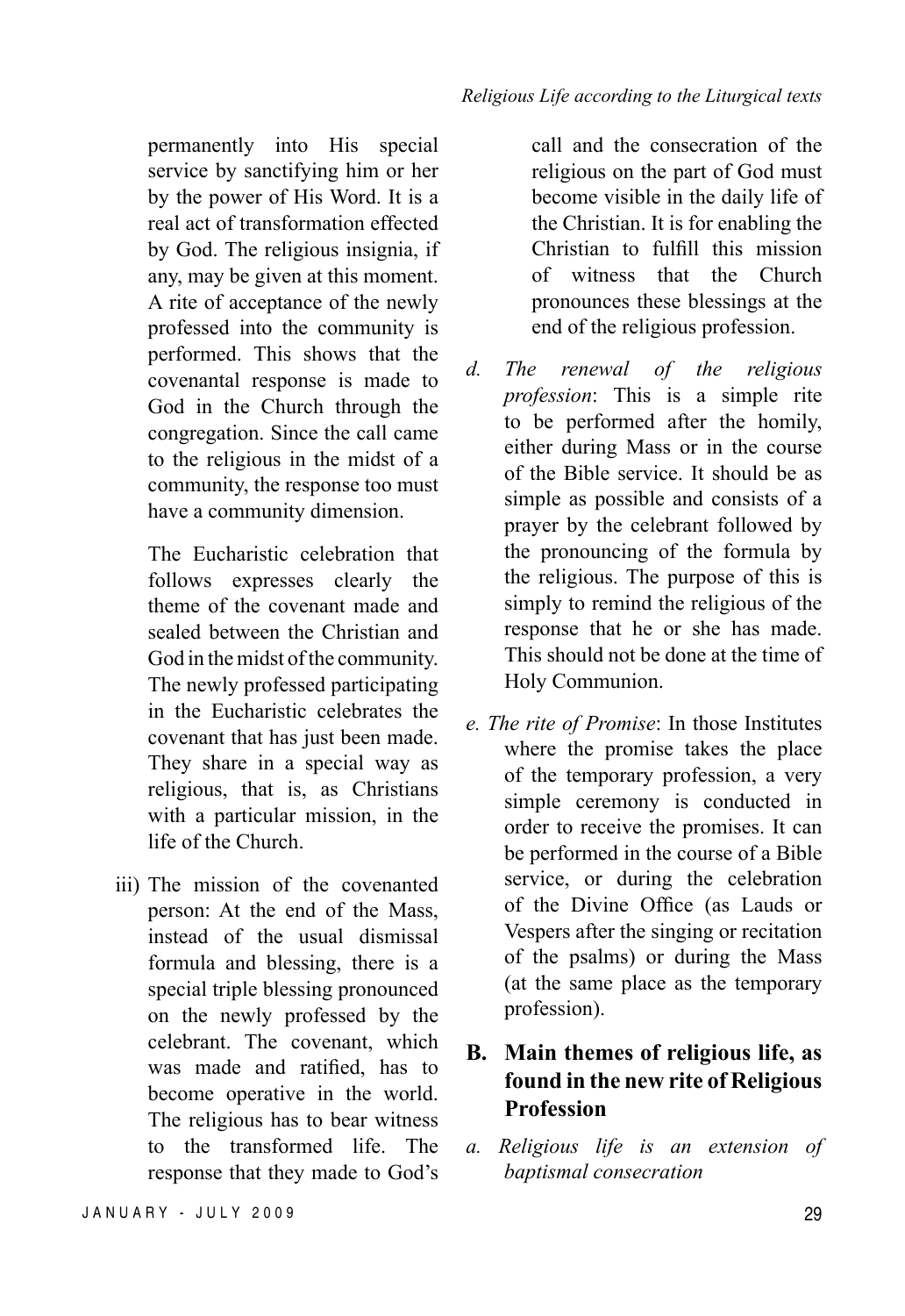- i) The first question that is asked of the candidates by the celebrant after his homily deals with this subject. The persons who become religious do not acquire any special status in the hierarchical order of the Church. They become more committed to the Christian ideal. The death and resurrection of Christ into which they are immersed on the day of their baptism will now onwards become more visible and effective in their daily life.
- ii) The three vows ought to be considered a mode of living out this baptismal commitment. They are the signs of their participation in the Paschal Mystery of Christ. The second question that is asked of the candidates expresses this aspect of the religious profession.
- iii) The religious vows by which the Christians manifest their baptismal insertion in the risen Christ ought to enable the religious to manifest their Christian life:
- First, as a life that is meant to add to the efficiency of the Church in the fulfillment of her mission. This mission is expressed in the fifth chapter of the Constitution on the Church, namely the universal call to holiness. Hence the practice of the religious vows ought to make the religious manifest to the world the sanctity of the Church.
- This would necessarily call for insertion of the religious into the

life of the world, for they cannot manifest the Church's holiness unless they live in the midst of the Church; since this Church is in the world, they have to be in the world. Hence the taking of the religious vows does not imply leaving the company of the ordinary Christians. Rather, I would say, the practice of the religious vows will not acquire its right dimension if it is not done in the midst of other Christians because only then will it become the sign of the efficacy of the genuine mission of the Church. However, it should be kept in mind that his or her involvement in the midst of other people implies also a certain amount of transcendence, that is, it is a presence like that of a sign, it must be sufficiently detached in order to be discerned by the others as a sign.

- The religious profession, like Baptism, is a consecration, namely an act of transformation effected by the Word of God. It is an act of consecration on the part of God and not merely the assignment of a task. The religious vows therefore, should not be taken merely as certain obligations to be fulfilled; they are rather, the expressions of a changed existence, of a deeper insertion into the Paschal Mystery of Christ.
- Finally, the baptismal dimension of the religious profession is brought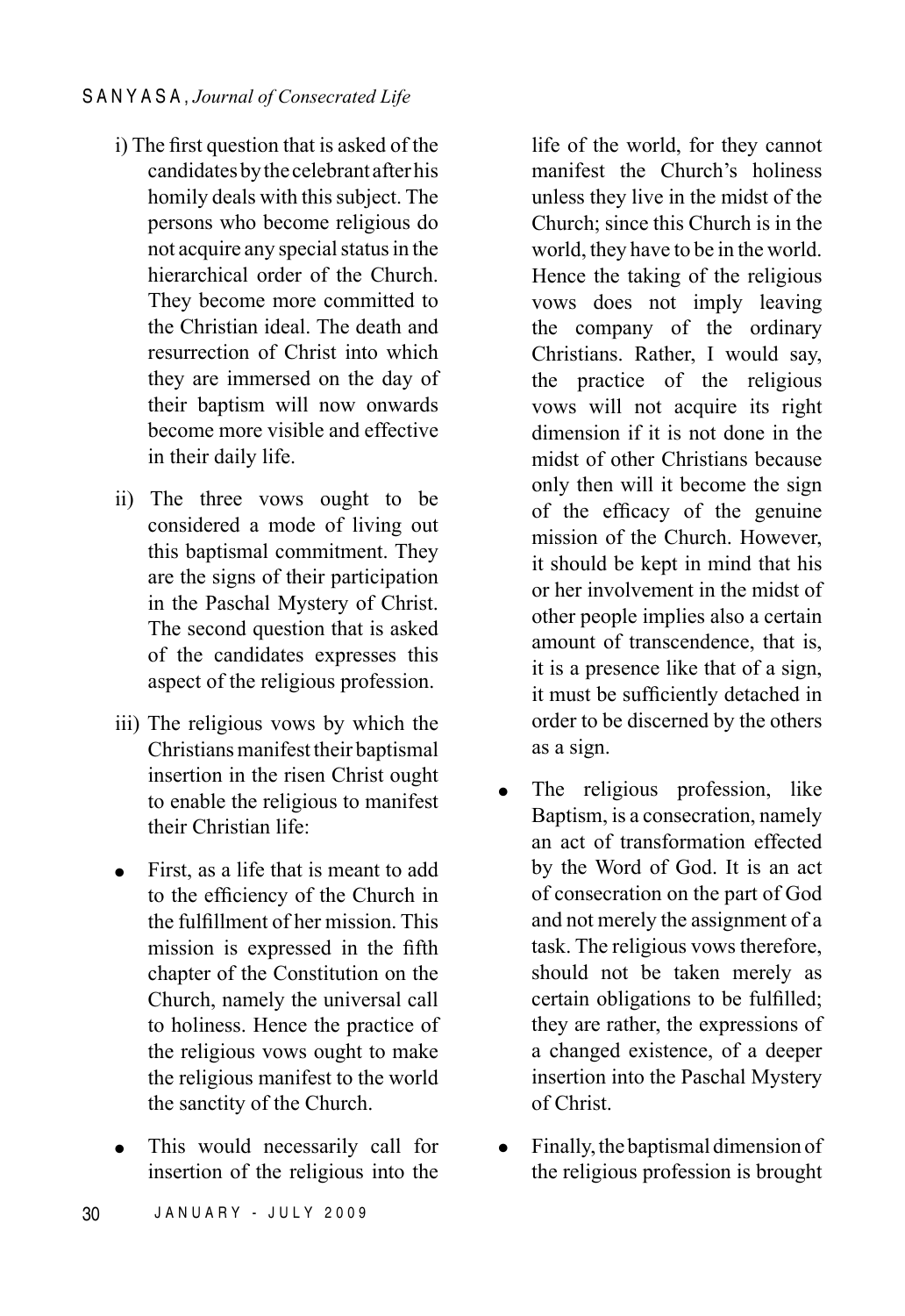to light by presenting it as part of an over-all plan of salvation. The religious enters in a very special way into the history of salvation. Their vocation is therefore to be placed in the context of the history of salvation. This is very clearly set forth in the prayer of consecration. The connection between Baptism and religious profession becomes very evident when we look at the latter under this perspective. Baptism, in fact, is nothing but the participation in the total plan of salvation by sharing in the Paschal Mystery of Christ. This historical dimension of our religious life is another reason for our involvement in the world.

- *b. Religious life is at the service of the Church and the humankind*
	- i) If we accept that our religious profession is a deepening of our baptism, then by that very fact it deepens also our relationship with the members of the Church. The religious, by their profession, enter into the heart of the Church. The new rite of religious profession puts this in evidence by asking the religious to make their profession in the cathedral or in the main church of the place. The veil (which once stood for contempt of the world) is now a sign of dedication to Christ and to his Church.
	- ii) On the day of our religious profession Christ presents us to the

Church; we are placed in the hands of the Church. We, therefore, are at the disposal of the Church. Our relationship to the Church can be seen under two aspects; first; we are placed at the disposal of the hierarchy, i.e., we have to serve the hierarchy by helping it fulfill its ministry of service on behalf of the people of God; second, we are at the disposal of the people of God, i.e., we become servants of our brothers and sisters. We have to meet them in their need. Thus we may say that the religious are a gift of Christ to the Church.

- iii) The religious through their apostolate ought to build up the Church. The consecratory prayer as well as the final blessing clearly shows this. The covenantal relationship, which we have acquired, must make us fruitful for the Lord. The Word of God that we have received must spread in the whole world and effect the salvation of the world.
- iv) The exemption of the religious ought to be seen as help to fulfill this service and not a privilege that separates them from the rest of the members of the Church.
- *c. Religious life is a life to be lived in community*
	- i) In the past the religious profession was made in the presence of the 'whole court of heaven.' Today we are asked to make it in the presence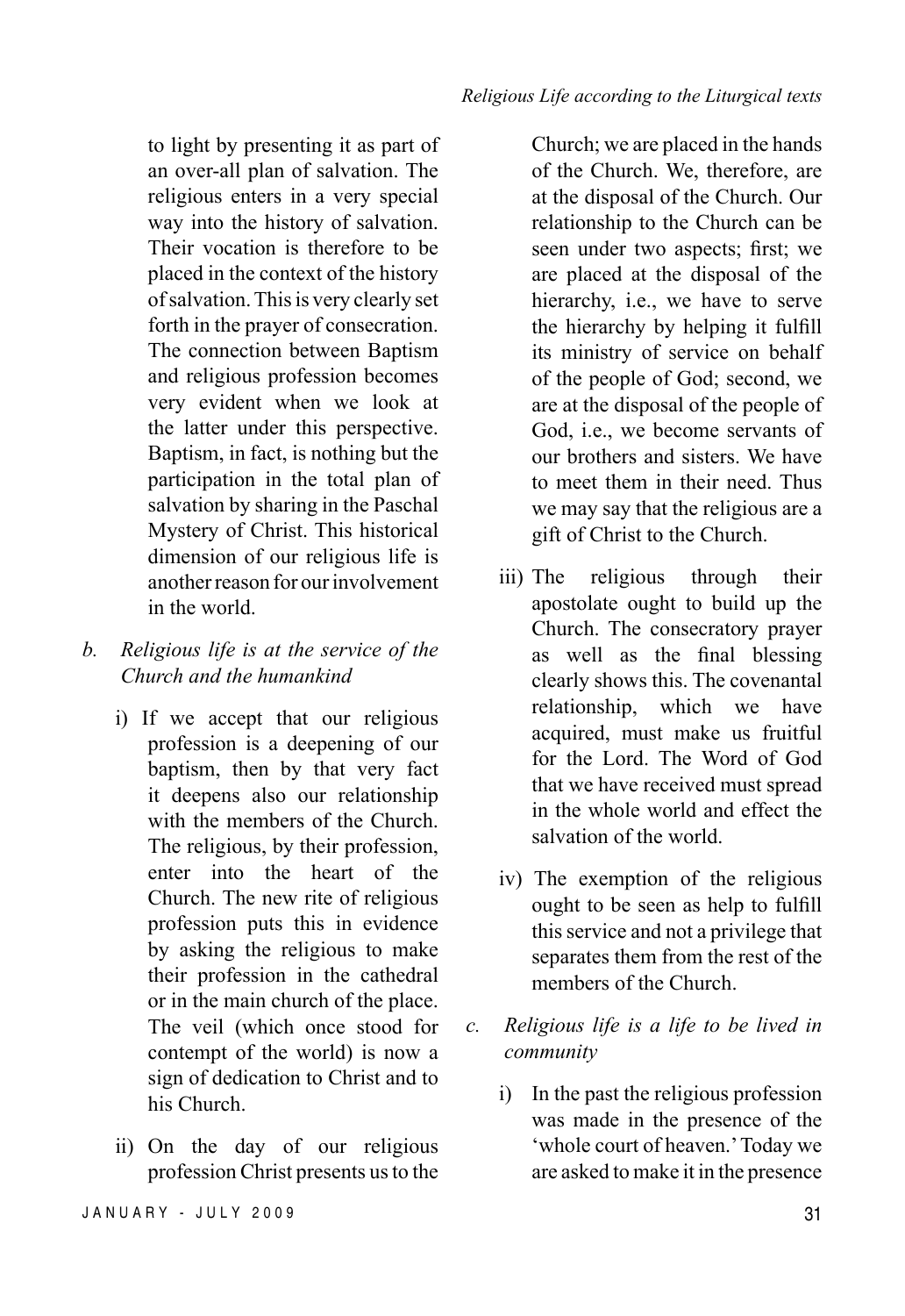of our brothers and sisters with whom we have to live.

- ii) The religious vows make us enter into a local community. Holding the hands of the superior of the congregation while one makes the profession symbolically proclaims this dimension.
- iii) The community must be undrstood as companionship. The insertion in Christ through religious profession becomes visible in the local community in which we live. Hence community life is absolutely necessary for any authentic religious life. The religious vows have no meaning outside this community. They must be seen as a means for building up this community for companionship. The rule of this community is charity.
- iv) Religious life is an eschatological sign:
- In the religious the basic hope of all Christian striving assumes a particular clarity. In the case of the contemplatives, this comes from withdrawing from active life; there is a witness to the kingdom of love through their acts of charity, manifested though self-gift.
- Besides, our celibacy stands for a special personal relationship with Christ and his members. This will be fully realized only in the eschatological kingdom. Our celibacy, in a certain sense,

anticipates it in this world. Thus we may say, the celibacy of the religious is sign of the eschatological fulfillment.

*d. The religious profession makes a Christian become a perfect worshiper*

> We have seen that the role of liturgy is to renew the Church. Every Christian is called to belong to the community of worship. If our religious vocation is a deepening of our Christian vocation there cannot be any other identity for us except that of being more perfect members of this community of cult, which is the Church. Hence a religious is primarily a person with a special vocation to cult. The rite of religious profession makes us become such. The themes that we have discovered in the course of our analysis of the rite of religious profession very clearly show this cultic dimension of our religious life:

- a) The basis of our cultic life is baptism. It is baptism that makes us capable of offering a perfect act of worship to the Father. Our religious life, being a deepening of our baptismal life, strengthens our vocation to worship.
- b) Christian worship is the act of the Church. Religious profession makes us enter into the life of the Church in a particular way; makes us sharers in the cultic mission of the Church.
- c) Liturgy is celebrated in the local Church. Our religious profession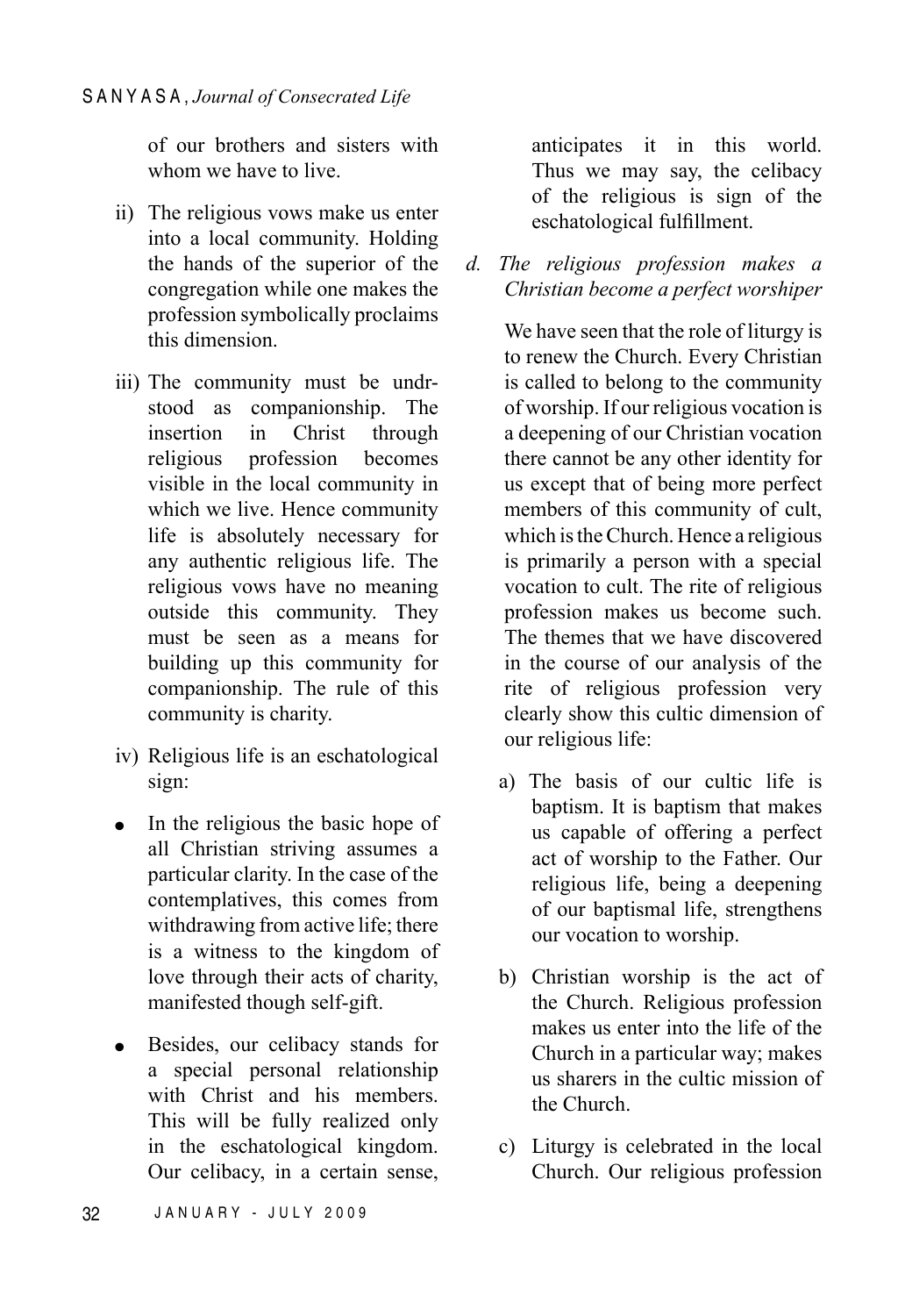*Religious Life according to the Liturgical texts*

makes us enter into a community of Christians living in a particular place. We have to live our religious life in a local community. Gathered together by the Holy Spirit in order to bear continuous witness to the death and resurrection of Christ, we express this reality, especially when we participate in the Sunday Mass together with other Christians.

d) Every liturgical act is the expression of the eschatological urge of the Church. We religious who have become in a very special way signs of the eschatological kingdom, express this reality in a particular way when we celebrate the liturgy.

### **Conclusion**

The religious are persons called to offer a pleasing sacrifice to God. This is their vocation. They will fulfill this mission in the measure in which they will succeed in offering this worship with all its implications for building up the Kingdom of God. It will be a mistake to understand this mission of worship merely in terms of ritual celebration of cult. It should have both the ritual and life dimensions. In fact, we cannot conceive Christian worship without this double aspect. Celebrating the liturgy with their fellow brothers and sisters in Christ, they get involved with them in the transformation of the world around them.

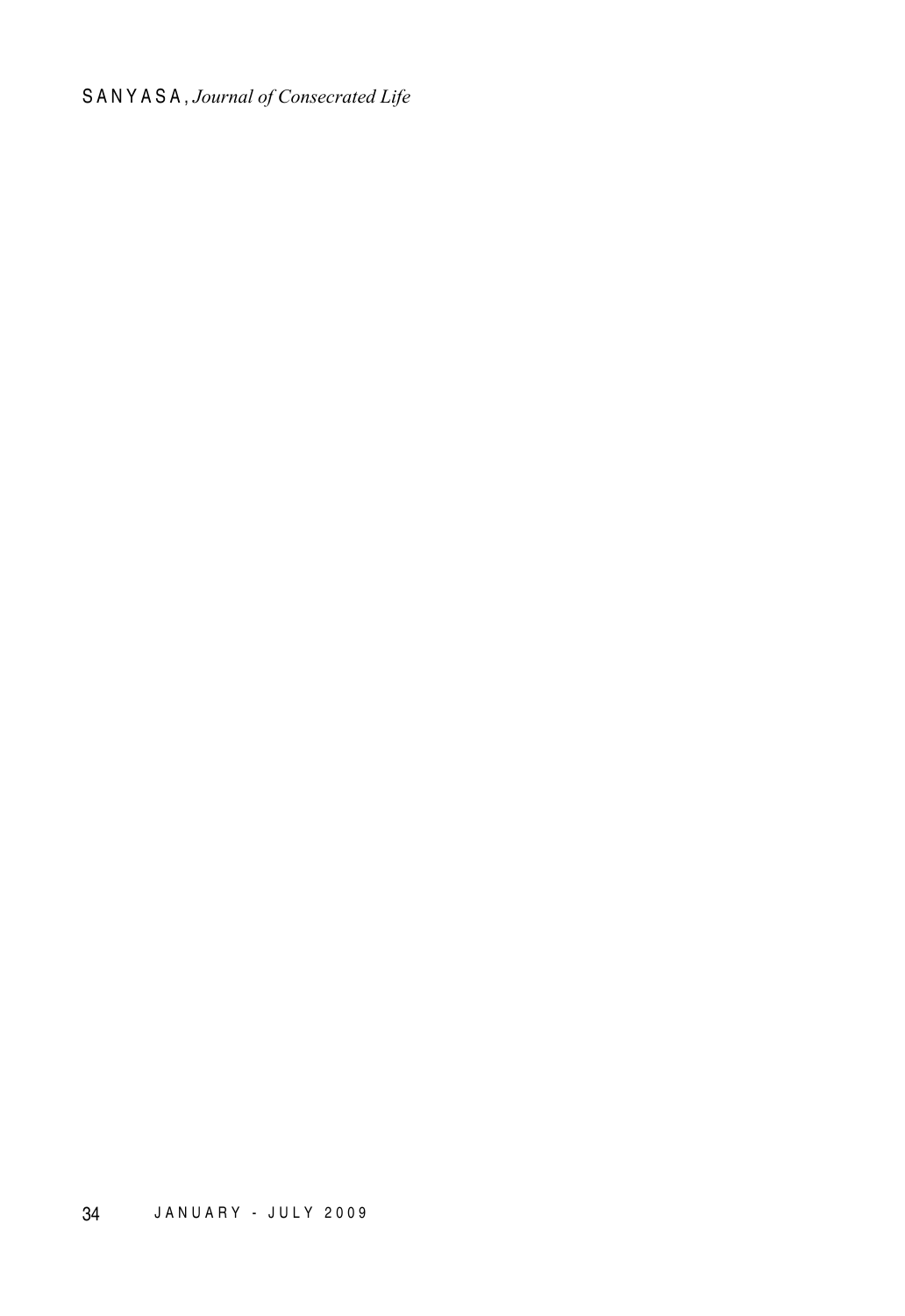# SPIRITUALITY OF THE OLD ESPECIALLY OF THE RELIGIOUS

#### **Bandhu Ishanand Vempeny, S. J.**

**O**ne of the most attractive<br>
"Jumbo Movies" often shown in the *History Channel* is '*St. Peter.'* In this movie the old Peter gets a message through St. Mark from the Pauline Roman Christians. Mark tells Peter that the Christians in Rome are eagerly waiting to hear the precious teachings of Jesus from the mouth of the very leader of the Apostles. Peter in meditation gets the same message from Jesus Himself that he should go to Rome. Peter, the totally dedicated and generous disciple of Christ that he is, still remains the same old impulsive man. Walking rather nervously with

his swollen feet Peter shouts at the top of his voice, albeit reverently and prayerfully: "Jesus, you do not seem to know the problems of an old man like me. Remember, Rome is not in our neighbourhood." Peter must have thought that Jesus, crucified at the peak of his youth, could not know from his own experience, the problems of the aged people.

When we look into Christian spirituality we hardly find anything serious about the spirituality for the ageing or the old. Both the Latin and the Cappadochian Fathers experienced

**Bandhu Ishanand Vempeny** obtained his Masters in Indian Philosophy from M.S. University, Baroda and his Doctorate for a Comparative Study on the Gita and the New Testament from Gujarat University, Ahmedabad. Besides several scholarly articles, he has written many books, which include: Inspiration in Non-Biblical Scriptures, 1973, Krishna and Christ, 1984 and Games We Religious Play, 1987. He is presently Professor Emeritus at the Gujarat Vidya Deep and is actively involved in the inter-religious dialogue. (Contact e-mail: ishanandsj@jesuits.net).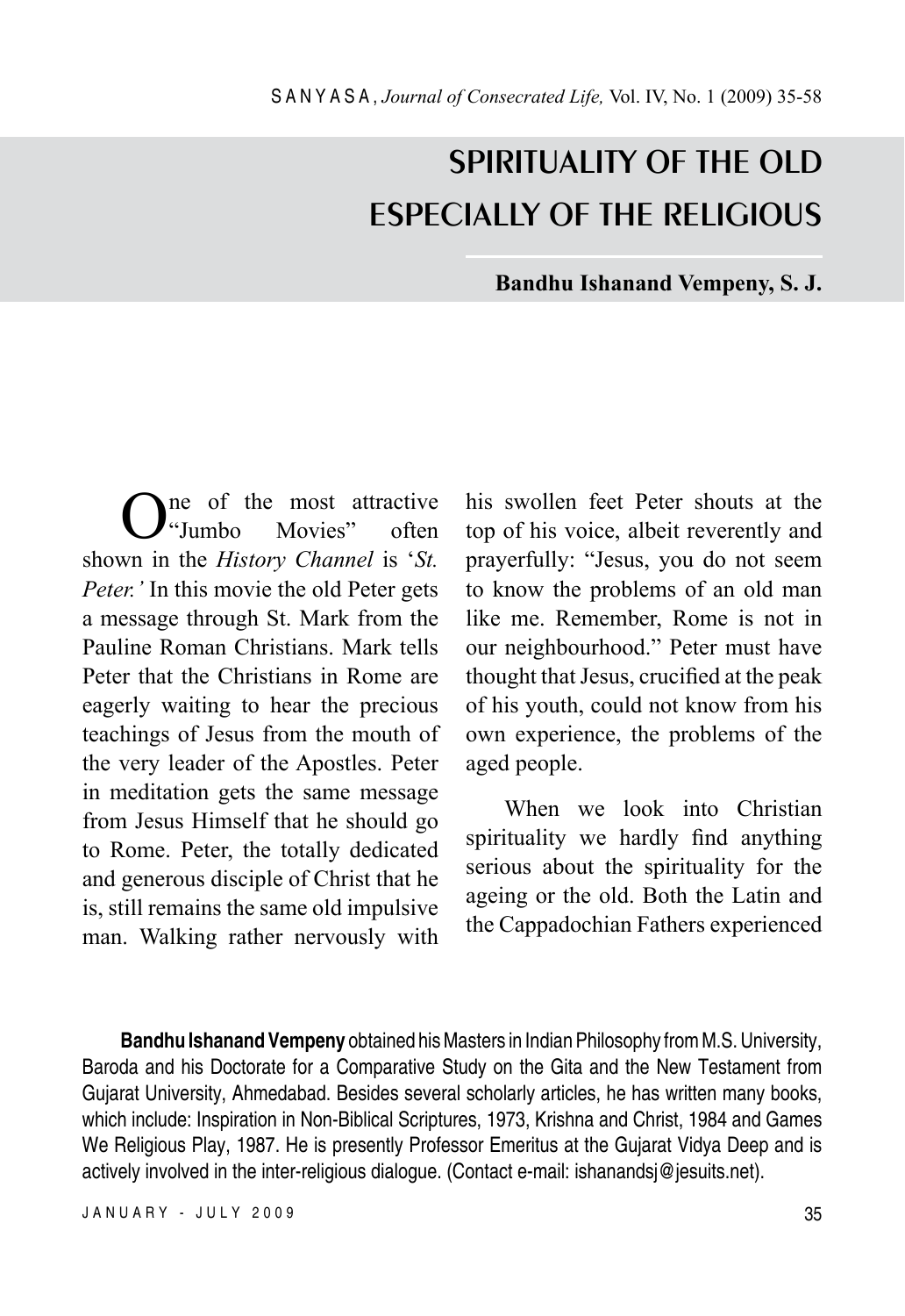the problems of old age. But their spiritual treatises were written mostly during their middle age or pre-old age situation. Hence, we see very little in their writings something specially valuable for the old. Of course, it is unrealistic to expect inspiring spiritual writings for posterity from the pens of senile, doting, cranky, weak, and sick old people. But the great medieval and

post-medieval spiritual writers like Bernard, Aquinas, Bonaventure, Catherine of Sienna, Ignatius of Loyola, John of the Cross, Theresa of Avila and Francis de Sales handed down their precious spiritual legacy in their late adulthood,

middle age or pre-old age. With my limited knowledge of the teachings of these great saints and so, at the risk of being accused of presumptuousness, I venture to state, in terms of random sampling, that the massive writings of these saintly & learned persons do not seem to offer much materials for a spirituality for the aging clerics and religious. I was, however, pleasantly surprised recently to see some enlightening articles for the eldering religious in the Jesuit news magazine *Jivan* (May-June 2008) and in the Malayalam Theological magazine *Karunikan* (May 2008).

In the first part of this paper we shall have a close look at the reality of old age and the elderly. We shall do this first in a general way through some facts and figures. Looking at the eldering people from the points of view of physiology and psychology will follow. Then we shall get into the *ashrama* system of Hindu tradition that can make valuable contributions to the

> spirituality of old age. These views, especially the psychological ones emphasizing the "selfrealization" or similar ideals and the ideals of the *ashrama,* system help us to focus on the final destiny of our 'life-journey.' It is on

the background of these facts and data about the old that we are going to articulate our views on the Christian spirituality of the elderly religious. At the beginning of the second part some descriptive statements will be made about our concept of spirituality. We shall spell out the this-worldly (historical) and the other-worldly (eschatological) dimensions of Christian spirituality. I will make a few practical points when we deal with its this-worldly dimension. In the final part I will give a few exercises hoping that these or similar ones would help one to grow into healthy old age.

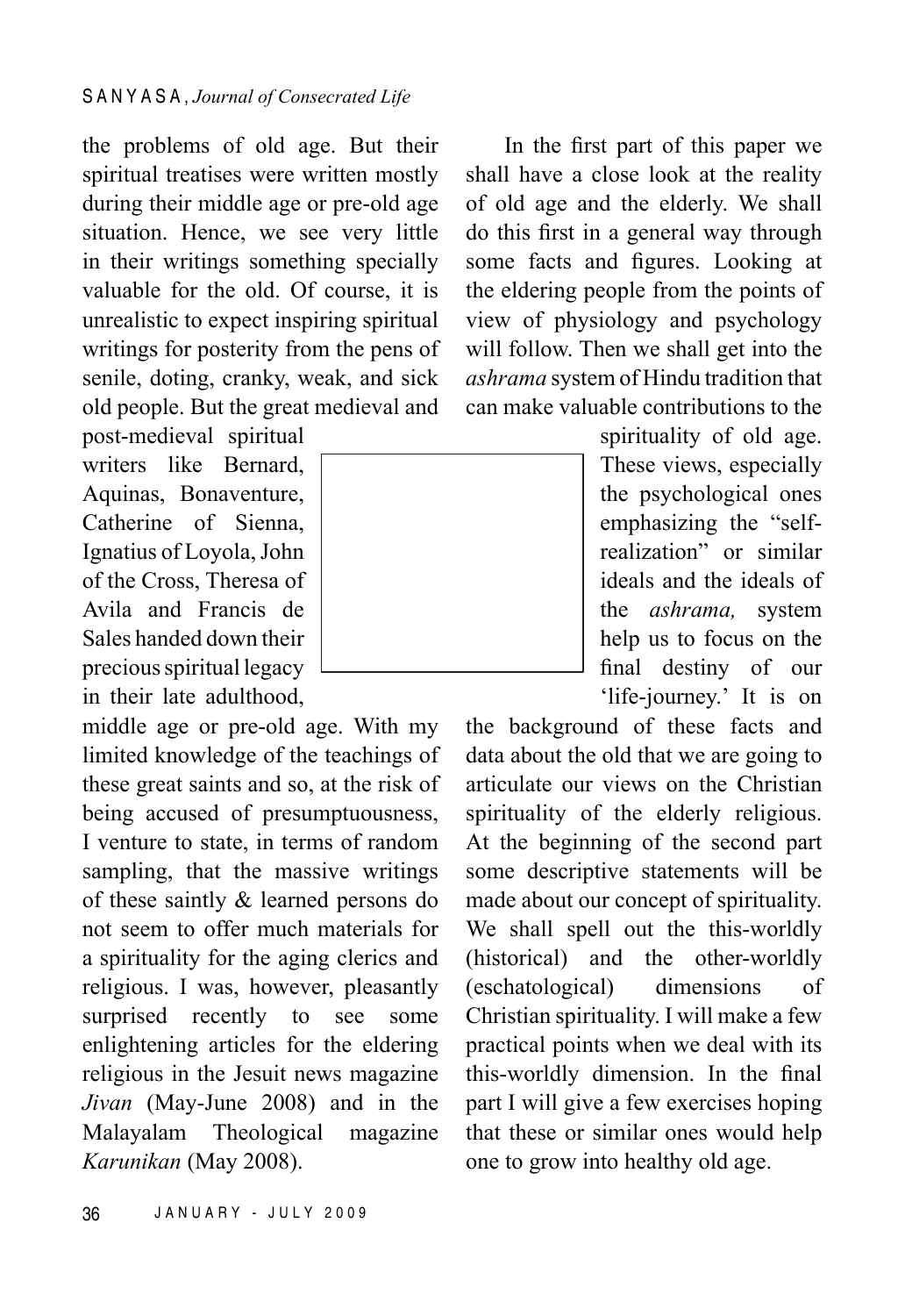# **I. THE REALITY OF THE OLD AND OLD AGE**

## **A. Some General Considerations with Facts and Figures**

When we speak of old people we are tempted to think of them as a small minority. Four or five decades ago in a village of hundreds or even thousands of people we could point out just a handful of village-elders. Due to various factors like improved socio-economic structures, welfare systems and up-to-date medicines, life expectancy has been growing by leaps and bounds. Let us have a look at the statistical data on the growing population of the aged.

According to the statistics given by the UNO, by the year 2050 there will be 200 crores of people who are above sixty.<sup>1</sup> An article by N. Suresh in the *Nursing Journal of India*  (Octobet 2002) states: "It is estimated that there are 416 million old people (aged 60 years and above) around the globe and by 2020, 11.9% of the world's population will be above 60

years. In India also the trend is the same: 7.5% of the total population is above 60 years and the life expectancy is increasing gradually."2

Dr. Zalman Schachter-Shalomi, concentrating on USA gives some other interesting data about the growing number of old people: "In 1776, a child born in the United States had an average life expectancy of thirty-five. In a little more than two centuries, thanks to medical breakthroughs, public health campaigns and lifestyle changes, Americans have more than doubled that figure to seventy-five. By the middle of the next century, the National Institute of Aging projects that life expectancy will be eightysix years for men and nearly ninetytwo years for women. One hundred years ago, only 2.4 million Americans were over sixty-five, making up less than 4 percent of the population…. Throughout most of recorded history, only one in ten people could expect to live to the age of sixty-five…. Today, nearly 80 percent of Americans will live to be past that age."3

According to these data, old people constitute a large portion of the population today. As children

> deserve special care and consideration in welfare planning, the same could be said about the old, especially when it is guided by a value system, which respects human rights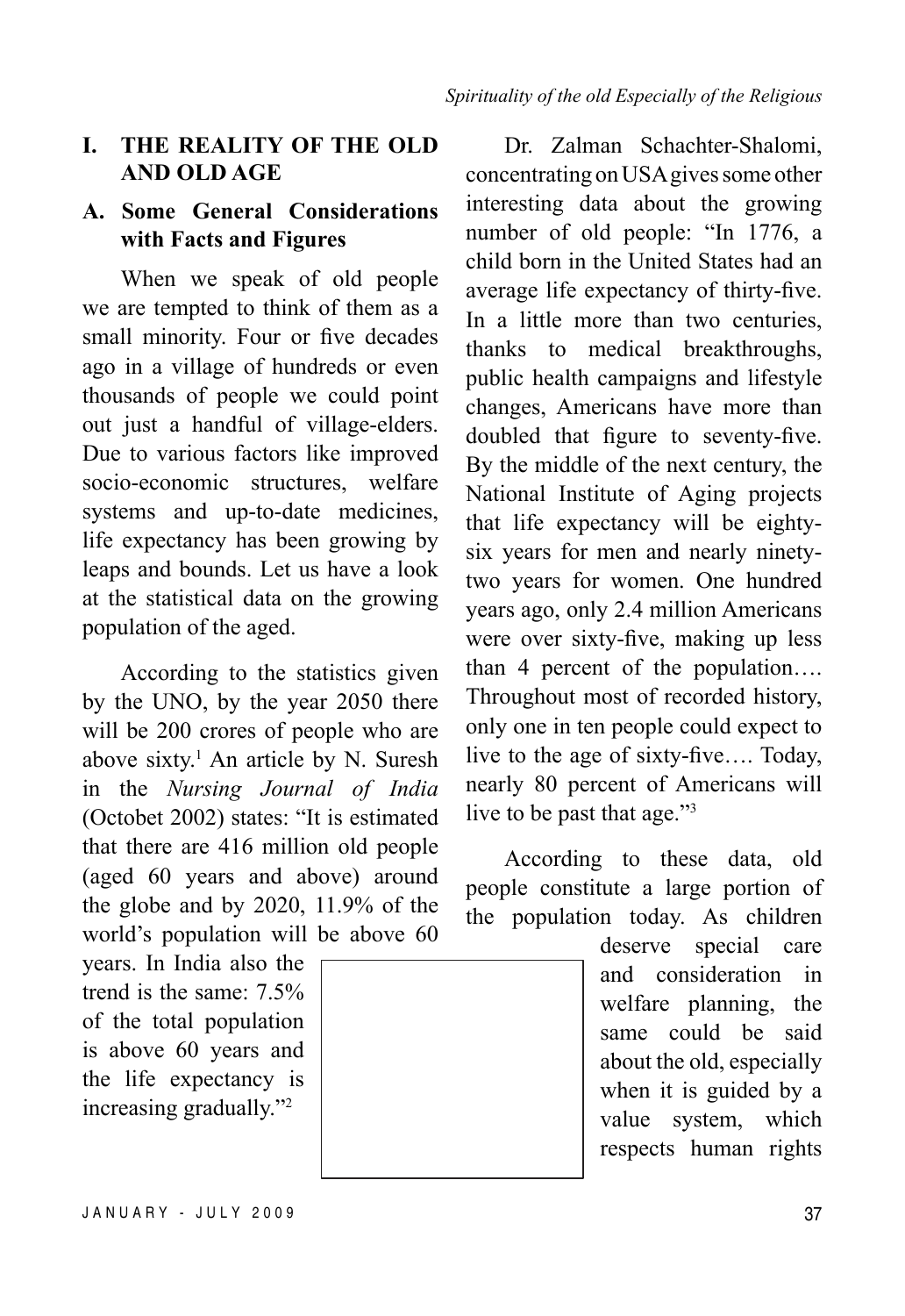#### S A N Y A S A , *Journal of Consecrated Life*

and dignity. This consideration has to be on the micro level of the family or of the Religious houses and on the macro level of the states and Religious Congregations as well.

In Gujarati there are two words to express old age: *Ghadpan* and *Vrudhhavastha*. The first comes from the word *ghatavum* which means to get diminished, to become smaller, to shrink, etc. This term expresses that in old age, man's physical abilities and psychological aspirations, adventurism and dare-devilry, intellectual depth and achievements get diminished and become less and less. The latter word comes from *vruddhi* which means growth, expansion, etc. These two terms bring out the positive and negative approaches to old age.

Today we live in a youth-centred culture very much influenced by Americanism. About this culture Zalman writes: "Everywhere you look, old age suffers from a bad reputation. Because of negative images and expectations shared by our culture,

people enter the country called 'old age' with fear and trembling. Feeling betrayed by their bodies and defeated by life, they believe they're condemned to lives of decreasing self-

esteem and respect. As citizens of this oppressed nation, they expect to suffer from reduced vigor, enjoyment and social usefulness<sup>"4</sup>

Influenced by this youth-centred culture, many elderly people refuse to acknowledge their age and disabilities. Often elderly and even old people try to disguise their age and pretend to be young in their style of speech, dress and various other behavioural patterns. These people often look really ridiculous, or shall I say, old wine in 'new' wine-skins.

According to the positive point of view, an elder stood for self-control, impartiality and wisdom. Dr. Zalman writes: "Throughout most of history, elders occupied honored roles in society as sages and seers, leaders and judges, guardians of the traditions and instructors of the young. They were revered as gurus, shamans, wise old men and women who helped guide the social order and who initiated spiritual seekers into the mysteries of inner space. Beginning with the

> Industrial Revolution, with its emphasis on technological knowledge that often was beyond their ken, elders lost their esteemed place in society and fell into the disempowered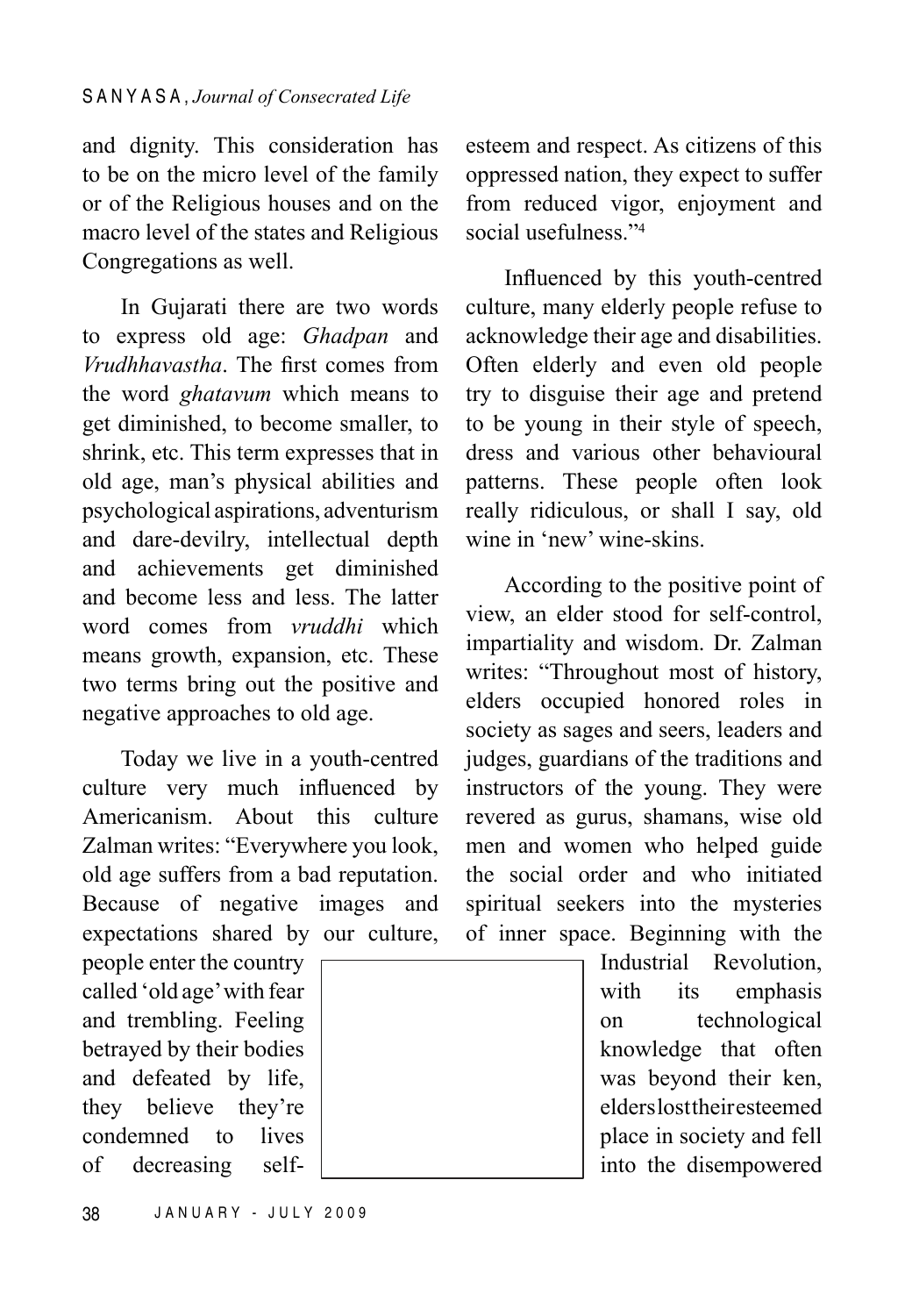*Spirituality of the old Especially of the Religious*

state that we now ascribe to a 'normal' old age. Today, as the Age Wave crests all about us and we confront existential questions about the purpose of our extended longevity, we are searching for

new myths and models to ennoble the experience of old age."<sup>5</sup>

In the ancient civilizations, the Greeks and the Romans could be contrasted to highlight the negative and positive attitudes towards old age. Dr. Zalman writes about the Greeks: "Since the Greeks valued youthful heroism, physical perfection and beauty, it's not surprising that they looked upon aging as a catastrophe, a form of divine punishment. 'The gods hate old age,' says Aphrodite in the *Homeric Hymn to Aphrodite*…. Greek literature reveals how pessimistic people felt about growing old. The poets Homer and Hesiod describe old age using epithets such as 'hateful,' 'accursed,' and 'sorrowful.' In general, poets and playwrights lampooned the elderly as ugly, feeble and worthy of social rejection…. In fact, in the *Rhetoric*, Aristotle rails against old people, accusing them of being cowardly, selfish, suspicious, talkative, avaricious and ill-honoured<sup>"6</sup>



Now look at the Roman culture in contrast to the Greek. One of the most respected ancient Roman institutions was the Roman Senate. The words 'senate' and 'senator' come

from the Latin word '*senex'* which means old man, elder. In the senate, elders actively guided public policy following Cicero's maxim, 'Young men for action, old men for counsel.' Indeed, it was this Roman statesman and philosopher Cicero who wrote the well-known book *De Senectute* glorifying old-age, perhaps one of the first and finest books on old-age from the ancient West.

#### **B. The Physiological Consideration**

Recently I asked a man in his late sixties how he was. His answer was the following: "For a man in his late sixties, I am really well. Have you seen anywhere a pump functioning for sixty-five years without wear and tear and without repair work? Is there anything surprising that in my body there are a number of air-pumps, liquid-pumps and solid-pumps, all of which are clamouring for repairs? Do you know how many kilometers of piping system are there in my body? Without any repair work for more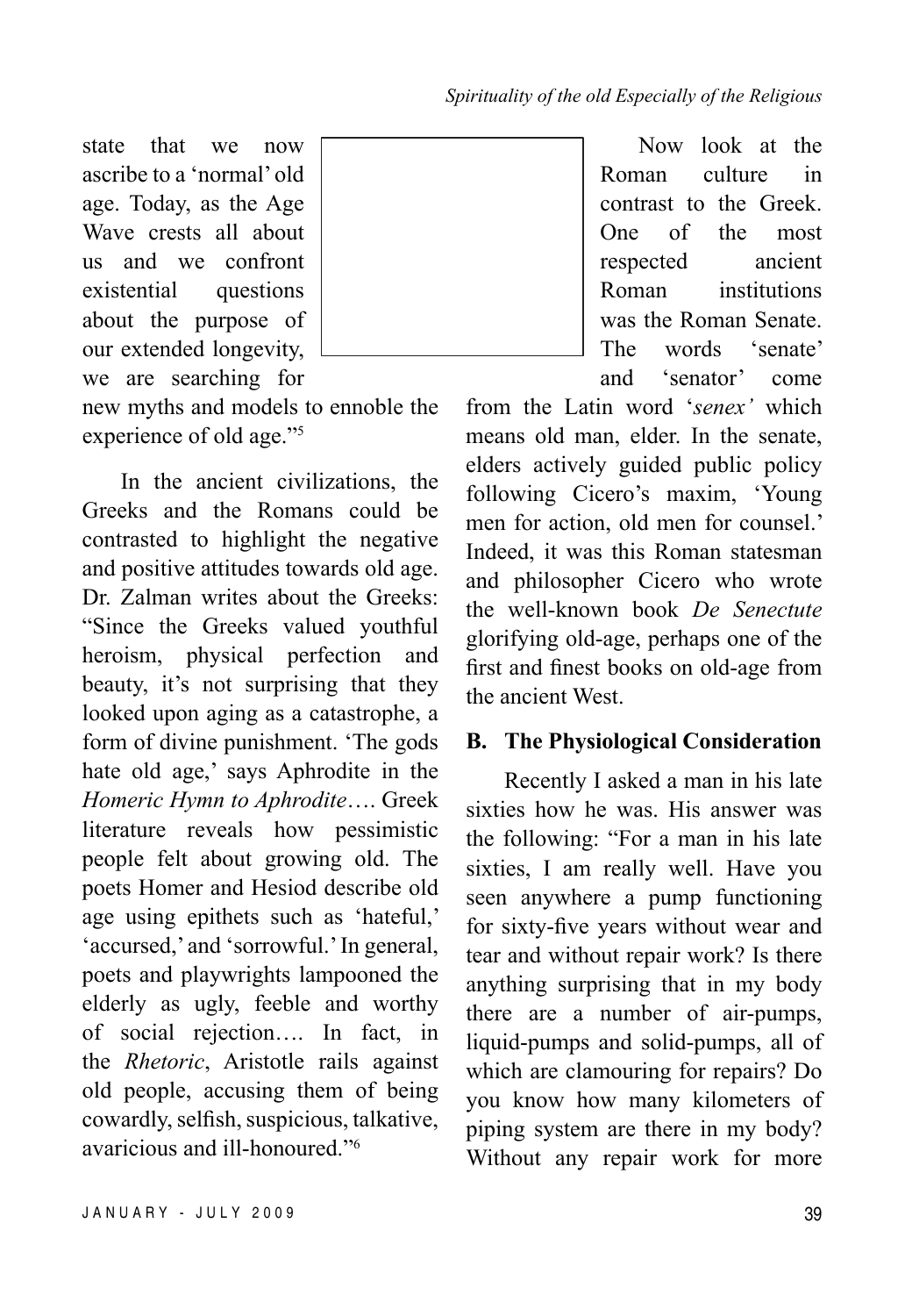than six decades the sewage system in my body has been going on with minor complaints. I cannot have the option of the man who imported two German cars, one for his use and the other for spare-parts

for replacing the damaged parts of the car in use. May I stop here? This is the reality of the well-being of this old man who is very proud of being old and yet do not like to be unrealistic."

It is not fully right to compare the human body with an aging car or, a dilapidated building. But in many respects they bear comparison. There is no point for an old man dyeing his hair with black paint, walking about briskly and upright in youthful dress. We have to accept the truth of the growing weakness and dysfunctionality of our body. But human body is not like an aging machine. The mind has great control of our body and its welfare. But it also must be stated that the body too has certain control over our mind. *Mens sana in corpore sano* (=A healthy mind in a healthy body).

Let us have a look at some research findings reported in the March issue of the *American Journal of Psychiatry*, headed by Dr. Nora Volkow. The article states: "This is the first study to look at



the significance – both for motor function and cognitive function – of the normal changes in brain chemistry that occur in healthy people as we age… And while we don't know for certain what might be

able to prevent these changes and slow these universal effects of aging, we think it should be possible… Previous studies had shown that the number of dopamine receptors in the brain decreases with age, and that the symptoms of Parkinson's disease are caused by dopamine problems. But none had ever looked at the physical and mental result of that decrease in healthy people."7

Here I feel quite at home with the Jungian comparison of the journey of the sun with the human journey. William Sequeira comments on such imagery: "The sun once it rises in the morning climbs higher and higher in the sky trying to penetrate every nook and corner of this earth giving its light. But once it is noon the sun reaches its zenith beyond which it cannot climb… His 'up' moments are over, now its 'down' moments begin, its descent… The morning of one's life is marked by achievement, name and fame. The noon for a person is when he or she reaches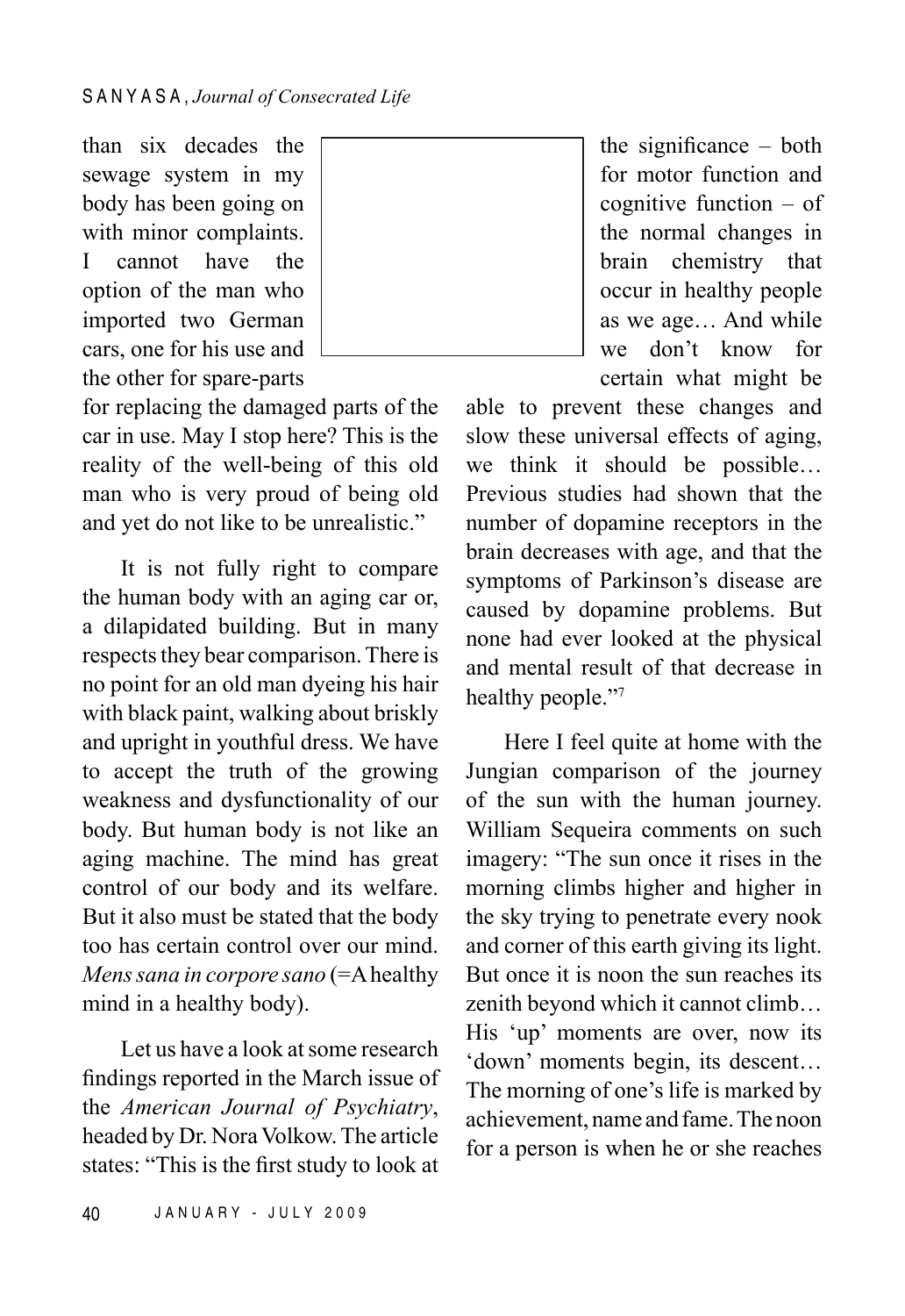the mid-point of his or her life… The afternoon and evening of one's life are marked by signs of certain social withdrawal and fatigue. It is a period of interiority and self discovery."8

In depicting human life-journey, I am equally at home with the metaphor of the ascending staircases of a building connected with the descending ones on the opposite direction. Shankaracharya chides an old Sanskrit Pandit through the well-known poem *Bhaja Govindam,*  for spending his old age wrestling with

the rules of Panini's Grammar without giving any thought to God (Lord Govinda). To offer a glimpse into its beauty and depth, I shall cite its first verse:

## *Angam galitam palitam mundam*

*Dashanavihinam jatum tundam Vruddho jatu gruhutva dandam Tadapi munchayati asha pindam Bhajagovindam bhajagovindam Govindam bhaja mudhamate* 

(Paraphrase: Your limbs are decaying, your head has become bald, your gums in the mouth are teethless, yet you go about with a stick in your hand without, however, getting rid of your attachments. Oh Foolish man,

worship Sri Govinda, I say, spend your time worshiping Him!).

# **C. From the Psychological Point of View**

Carl Gustav Jung could be considered the father of Midlife Psychology. Dr. Zalman gives a brief description of Jung's view. First he gives a very important Jungian Principle from his book *The Stages of Life,* that "A human being would certainly not grow to be seventy or eighty years old if this longevity had no meaning

> for the species… The afternoon of human life must also have a significance of its own and cannot be merely a pitiful appendage to life's morning… Whoever carries over into the afternoon the law of the morning…

must pay for it with damage to his soul." Zalman explains briefly Jung's views in the light of this principle: "Jung held that spirituality should take precedence in later life when physical energy wanes and we lose friends and family members. He also believed that having a spiritual goal that points beyond 'the purely natural man and his worldly existence' makes for psychological health. What cured patients in the second half of life,

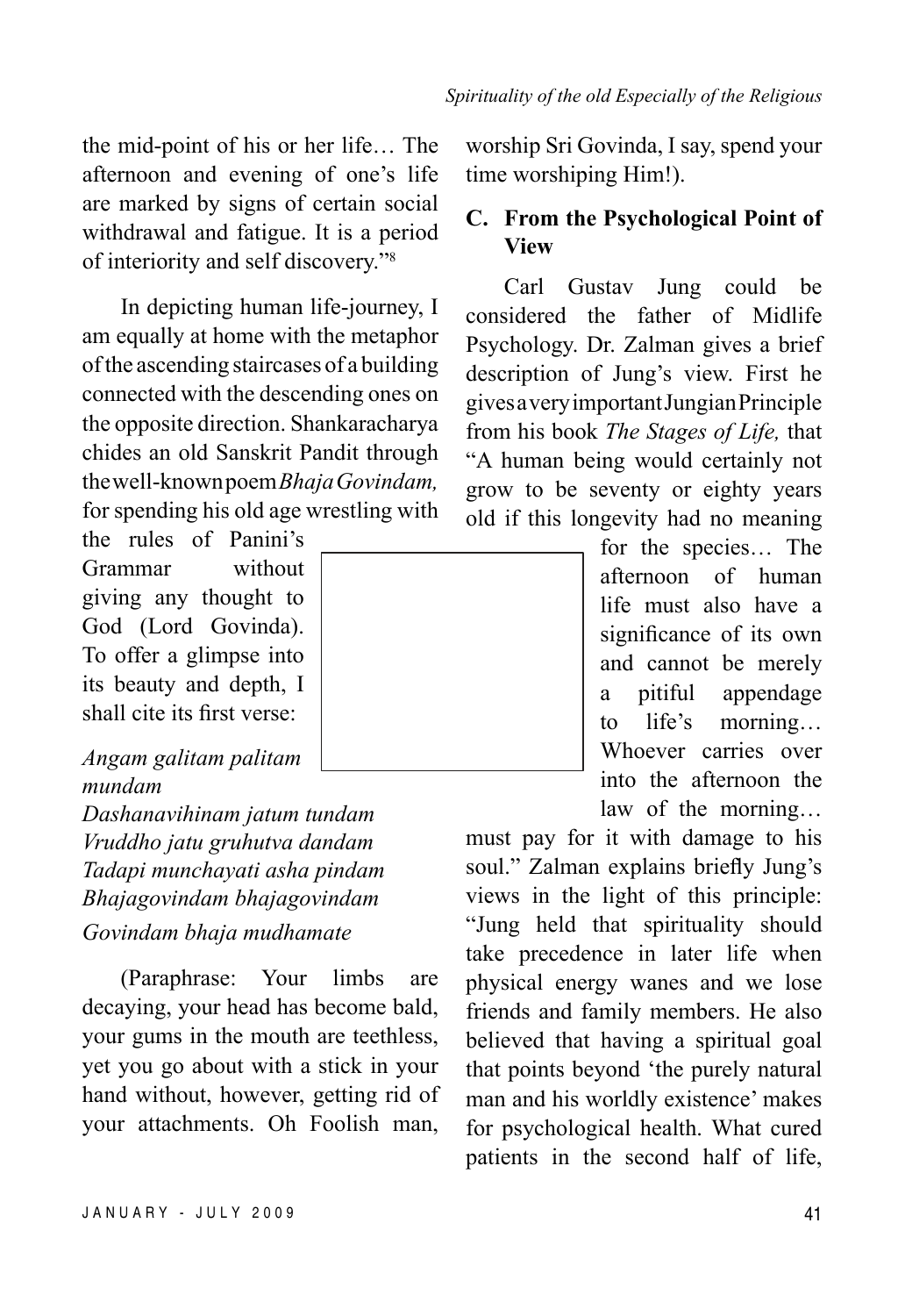he once observed, was cultivating a spiritual outlook on life."<sup>9</sup>

Erik Erikson points out eight stages in human development. The first to the sixth relate to early infancy to young adulthood (the twenties). For our study of the aging, the last two are specially relevant. According to him, the task at this stage is to cultivate a proper balance of generativity and stagnation. Generativity is an extension of love into the future. It is a concern for the next generation and all future generations. As such, it is considerably less "selfish" than the intimacy of the previous stage: Intimacy, the love between lovers or friends, is a love between equals, and it is necessarily reciprocal. Of course we love each other unselfishly, but the reality is such that, if the love is not returned, we don't consider it a true love. With generativity, that implicit expectation of reciprocity isn't there, at least not as strongly. Few parents expect a "return on their investment" from their children; if they do, we don't

think of them as very good parents! Although the majority of people practice generativity by having and raising children, there are many other ways as well. Erikson considers

teaching, writing, invention, the arts and sciences, social activism, and generally contributing to the welfare of future generations to be generativity as well $10$ 

The eighth and the final stage, he calls, late adulthood, maturity or old age. The task of this stage is **ego integrity**. This concept bears comparison with Jung's stage of spirituality and Abraham Maslow's 'fulfillment' of "being needs" or "self-actualization" needs. This stage is understood in contrast to the non-integrated situation of old age. In the modern youth-culture a retired man can easily get into a sense of unwantedness and uselessness. Their parenting is not required nor their 'wise advices' solicited. Then there is a sense of biological uselessness, as the body no longer does everything it used to. Then there are the illnesses of old age, such as arthritis, diabetes, heart problems, concerns about breast and ovarian and prostrate cancers. There come fears about things that one was

> never afraid of before – the flu, for example, or just falling down. Along with the illnesses come concerns of death. Friends die. Relatives die. One's spouse dies. It is, of course, certain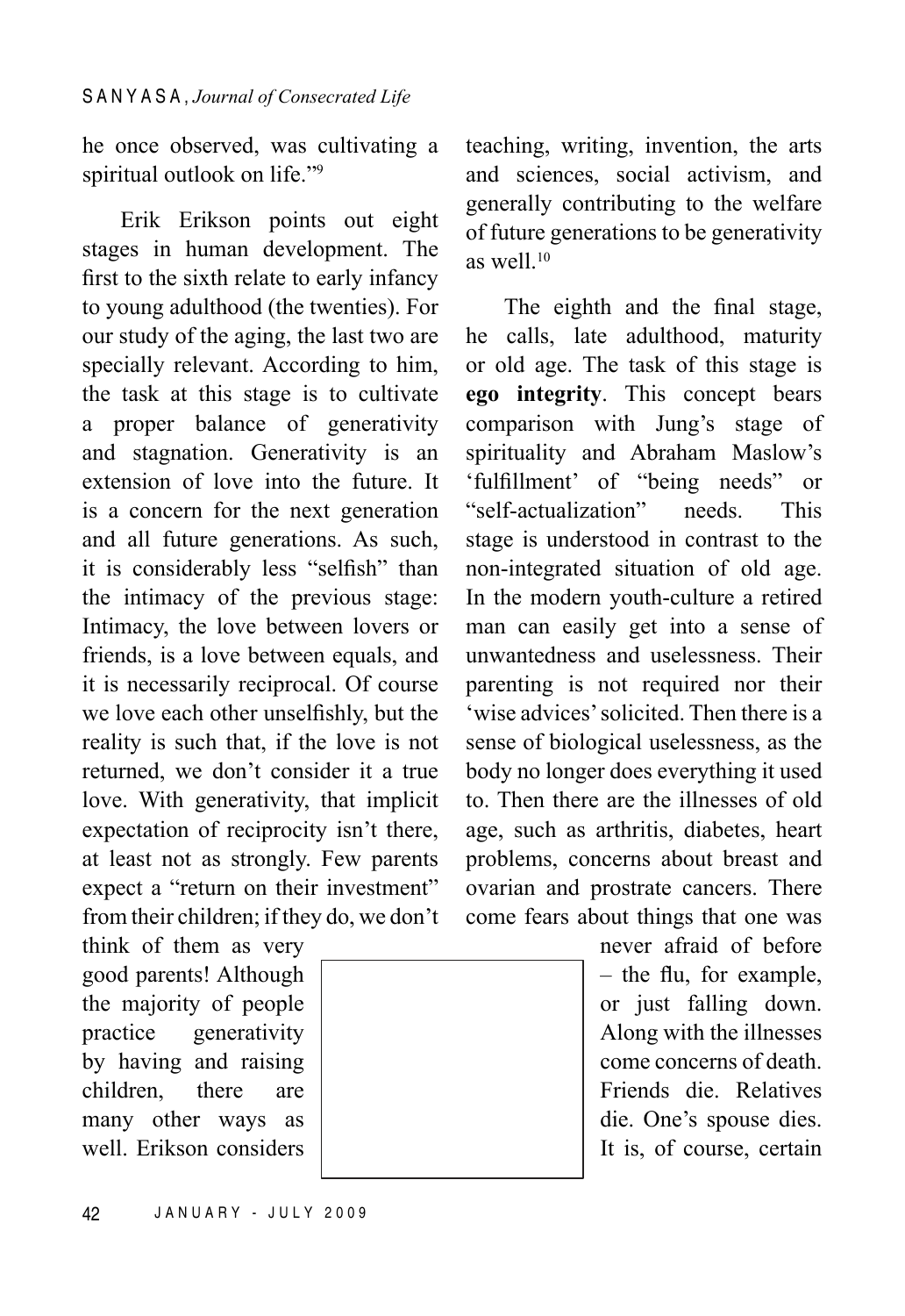that you, too, will have your turn. Faced with all this, it might seem like everyone would feel despair.

In response to this situation of despair some people get pre-occupied with their achievements

of the past and with blowing their own trumpets to the boredom of people around them especially of the young. Some would be pre-occupied with their bad decisions and failures. Such pre-occupations make them depressed, spiteful, paranoid, hypochondriacal or developing the patterns of senility with or without physical bases.

"Ego integrity means coming to terms with your life, and thereby coming to terms with the end of life. If you are able to look back and accept the course of events, the choices made, your life as you lived it, as being necessary, then you needn't fear death… We've all made mistakes, some of them pretty nasty ones; yet, if you hadn't made these mistakes, you wouldn't be who you are. If you had been very fortunate, or if you had played it safe and made very few mistakes, your life would not have been as rich as it is… Someone who approaches death without fear has the strength Erikson calls, wisdom."11



Now let us read Zalman's comments on "ego integration": "According to Erikson, those who possess ego integrity defend the dignity of their lifestyles against all physical or economic threats. Their strength stems from the

development of wisdom, which he defines as 'detached concern with life itself, in the face of death itself. Where do we find such wisdom? As the ultimate flowering of human maturity, 'It comes from life experience, welldigested,' asserts Joan Erikson, an artist and frequent collaborator with her husband, in a *New York Times*  article published in 1988. 'It's not what comes from reading great books. When it comes to understanding life, experiential learning is the only worthwhile kind; everything else is hearsay.""<sup>12</sup>

Abraham Maslow's well-known "hierarchy of needs" shed further light on the dynamics of the old age. After responding to the physiological needs, security needs, needs for love and affiliation and esteem needs, we come to the final stage of self-actualization needs. If you have significant problems along your development – a period of extreme insecurity or hunger as a child,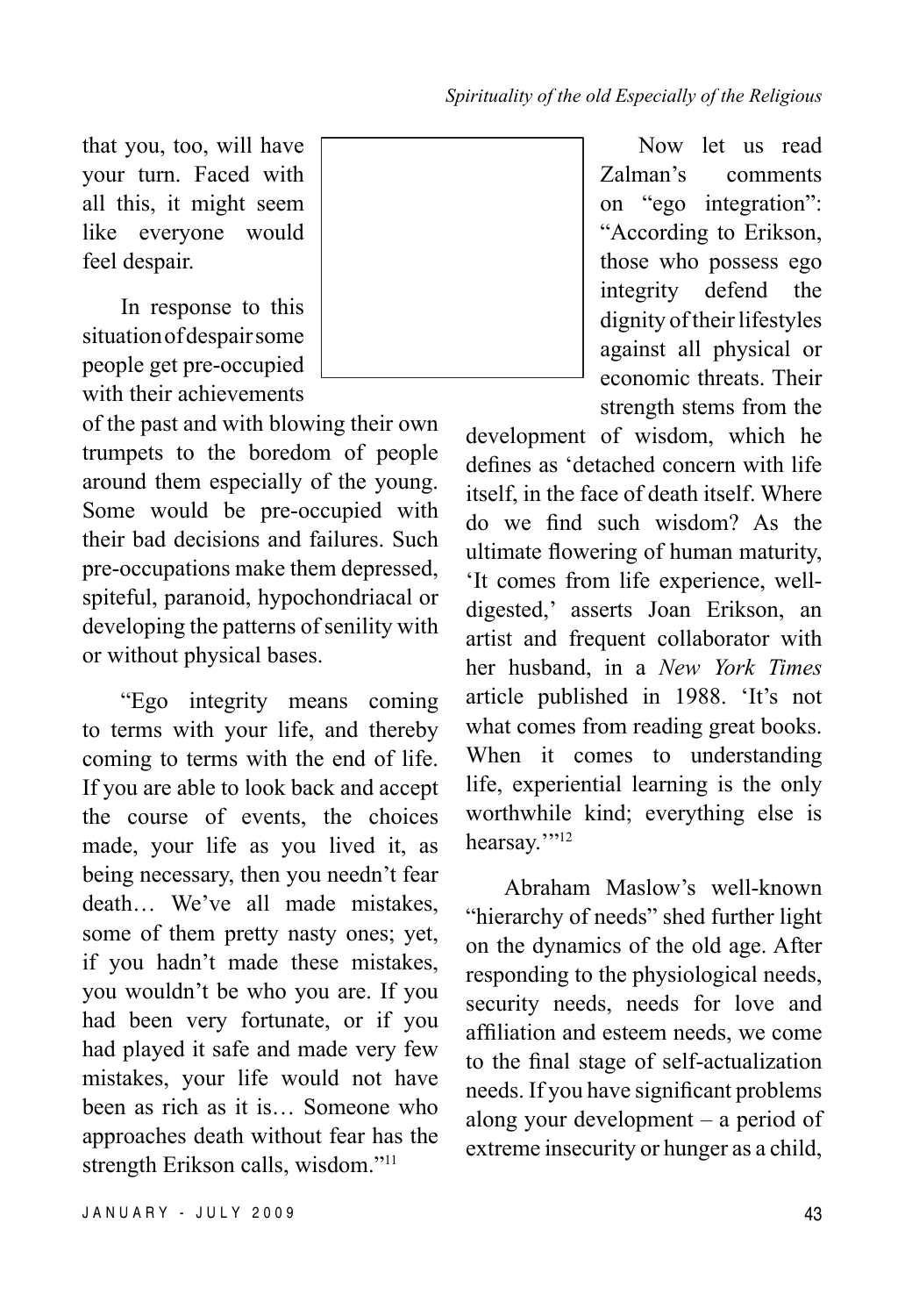or the loss of a family member through death or divorce, or significant neglect or abuse – you may 'fixate' on that set of needs for the rest of your life. This is Maslow's understanding of neurosis.

After picking up a number of outstanding people like Abraham Lincoln, Albert Einstein and William James he points out certain qualities and characteristics in them which could belong to his self-realized persons. A few such qualities could be presented here paraphrasing them to suit our context, as ideals worth aspiring for by serious eldering persons: "These people were reality-centred, which means they could differentiate what is fake and dishonest from what is real and genuine. They were problemcentred, meaning they treated life's difficulties as problems demanding solutions, not as personal troubles to be railed at or surrendered to. And they had a different perception of means and ends. They felt that the ends don't necessarily justify the means, that the means could be ends themselves, and that the means – the journey – was often more important than the ends… Further, they had a sense of humility and respect towards others – something Maslow also called democratic values – meaning that they were open to ethnic and individual variety, even treasuring it. They had a quality Maslow called

44 JANUARY - JULY 2009

human kinship – social interest, compassion, humanity. And this was accompanied by a strong ethics… Along with this comes their ability to be creative, inventive and original. And, finally, these people tended to have more peak experiences than the average person. A peak experience is one that takes you out of yourself, that makes you feel very tiny, or very large, to some extent one with life or nature or God. It gives you a feeling of being a part of the infinite and the eternal."<sup>13</sup>

# **D. Old Age in the Indian Religious Context**

In India the different stages of a person's life are put under the *ashrama*  system. There is no direct reference to this system in the Vedas though in the *Rigveda* (10:136:2 & 4) there are references to the last stage where the *sanyasins* are called *munis*. In the Vedic literature one who belongs to the fourth stage has various names: "It would thus be seen that a person who belongs to the last *ashrama* is variously called *parivrat* or *parivrajaka* (one who does not stay in one place but wanders from place to place), *bhikshu* (one who begs for his livelihood), *muni* (one who ponders over the mysteries of life and death), *yati* (one who controls his senses). These words suggest the various characteristics of the man who undertakes the fourth *ashrama*<sup>"14</sup>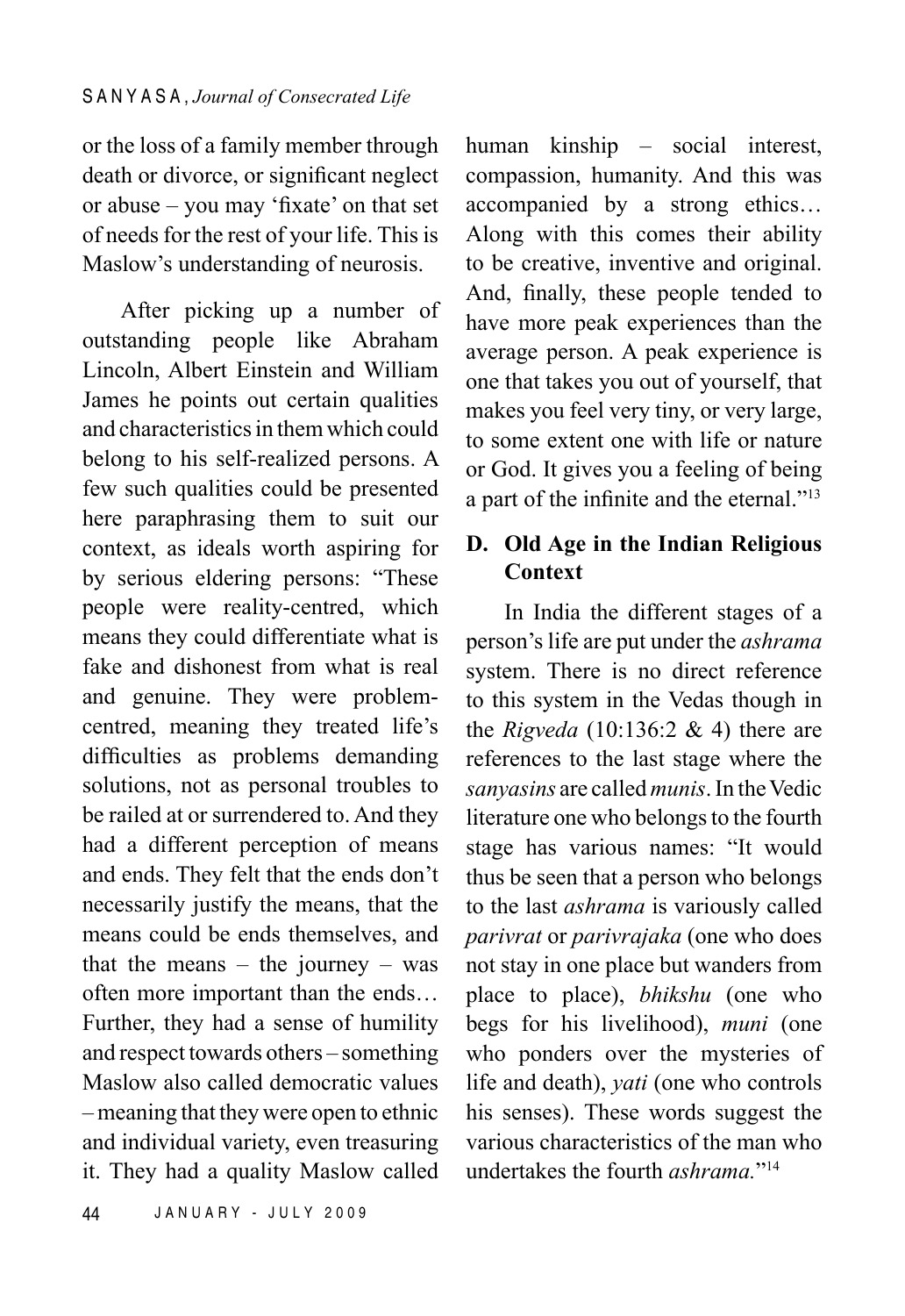Kane summarizes what is said about these *ashramas* in *Manu Smŗti*: "The theory of Manu about these *ashramas* is as follows. The span of human life is one hundred years (*satayur vai purusah*). All do not live to that age, but that is the maximum age one can expect to reach. This should be divided into four parts. As one cannot know beforehand what age one is going to reach, it is not to be supposed that these four parts are each of 25 years. They may be more or less. As stated in Manu IV.1 the first part of man's life is *brahmacarya* in which he learns at his teacher's house and after he has finished his study, in the second part of his life he marries and becomes a house-holder, discharges his debts to his ancestors by begetting sons and to the gods by performing *yajnas* (Manu V.169). When he sees that his head has grey hair and that there are wrinkles on his body he resorts to the forest i.e. becomes a *vanaprastha* (Manu VI.1-2). After spending the third part of his life in the forest for sometime he spends the rest of his life as a *samnyasin* (Manu VI.33)."15

Though it is difficult to find out the distinction between *vanaprastha* and *sanyasa* from our point of view, it seems to have been clear for the ancients. Quoting Manu, Kane describes the situation of a person who becomes a

forest dweller: "Manu (VI.2) indicates the age by saying 'when a householder sees his skin wrinkled and his hair growing white and sees the sons of his sons he may betake himself to the forest. The commentators were divided in their opinions, some holding that all three conditions (wrinkles, grey hair and seeing son's sons) must be fulfilled before one could become a forest hermit, others held that only one of them need be fulfilled and others again said that these conditions are only indicative of the age viz., that a man must be old or over 50<sup>"16</sup>

In the Br. Up. (II. 4. 1) we see that *Yajnavalkya* when about to become a *parivrajaka* (a wandering ascetic) tells his wife Maitreyi: "Maitreyi, said *Yajnavalkya*, verily, I am about to go forth from this state (of householder). Look, let me make a final settlement between you and *Katyayani*" (p. 195). Kane comments: "This shows that a *parivrajkaka* had been then to leave home and wife and to give up all belongings. The same Upanishad in another place (III.5.1) states 'those who realize Atman give up the hankering after progeny, possessions and heavenly worlds and practice the beggar's mode of life; therefore the *brahmana*, having completely mastered (and so risen beyond) mere learning, should seek to be like a child (i.e.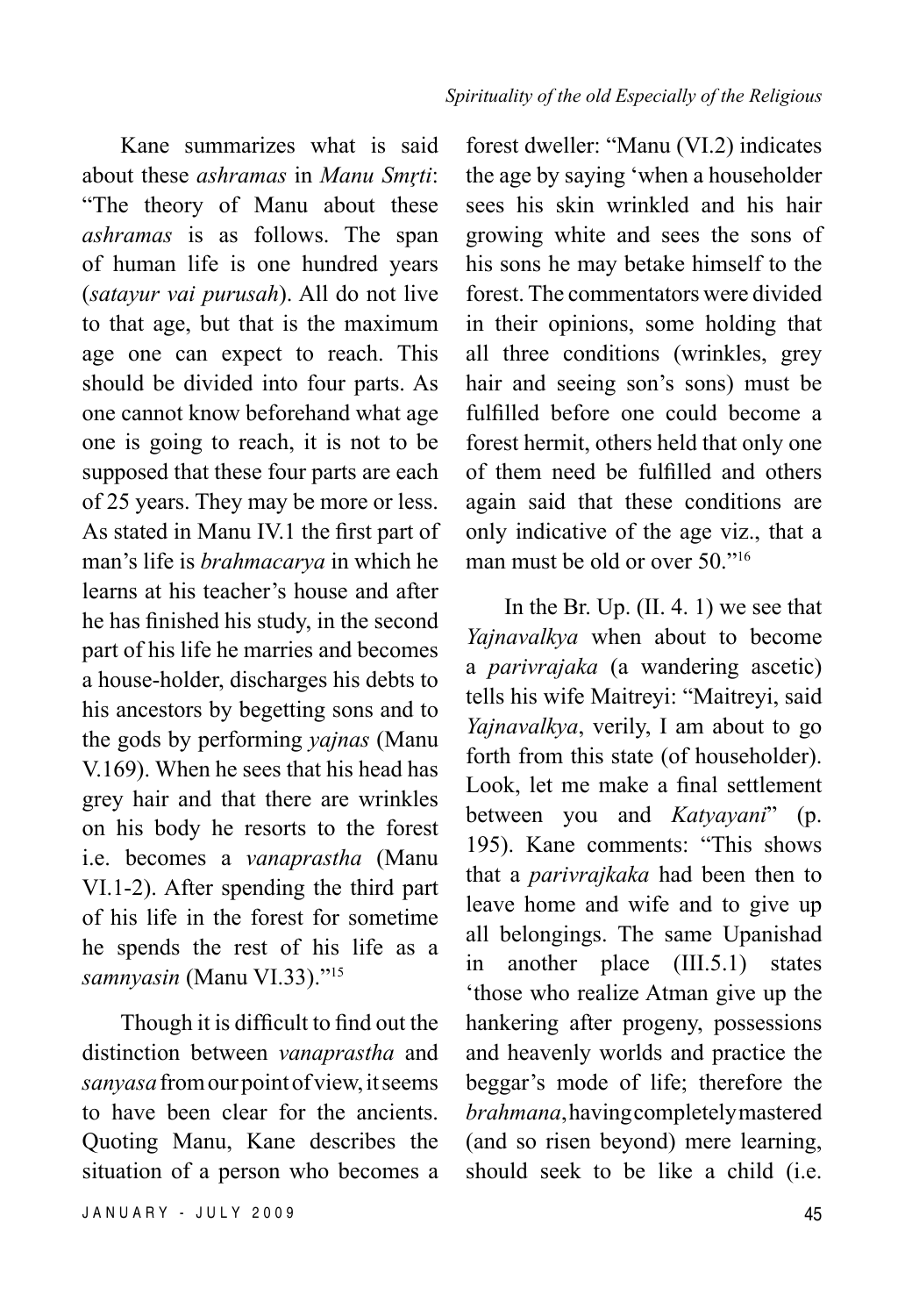should not make a parade of his latent capacities or knowledge) and having completed (gone beyond) knowledge and *balya* (child-like behaviour) he should attain to the position of a *muni*, and having risen beyond the stage of a *muni* or non-*muni*, should become a real *brahmana* (one who has realized Brahman)."17

# **Qualifications for Sanyasa**

The qualifications for *Vanprastha* and *Sanyasa* are given in detail by Kane (chap. XVII & XVIII, Vol. 2, Part 2, pp. 917-975). To point out that there was not such a sharp distinction between both on the basis of *Sruti* and *Smruti* literature Kane describes these qualifications some of which we shall summarize and enumerate:

- 1. "In order to qualify himself for *Sanyasa*, a person had to perform a sacrifice to Prajapati in which whatever he had offered be distributed to priests and the poor and the helpless (Manu VI. 38, Yaj. III. 56, Visnu Dh. S. 96. 1, *Sankha* VII. 1)."
- 2. "After leaving home, wife, children and possessions, he should dwell outside the village, should be homeless and stay under a tree or in an un-inhabited house wherever he may be when the sun sets and should always wander from place to place; but he may remain in one place only in the rainy season (Manu VI. 41,

43-44, Vas. Dh. S. X. 12-15, *Sankha* VII. 6)."

- 3. "He should always wander alone without a companion, as by so doing he will be free from attachments and the pangs of separation." *Daksa* (VII. 34-38) emphasizes this point very well 'the real ascetic always stays alone; if two stay together, they form a pair; if three stay together they are like a village and if more (than three stay together) then it becomes like a town. An ascetic should not form a pair or a village or a town; by so doing he swerves from his *dharma,* since (if two or more stay together) they begin to exchange news about the ruling prince, about the alms obtained and by close contact, sentiments of affection, jealousy or wickedness arise between them.
- 4. "He should be celibate, should always be devoted to contemplation and spiritual knowledge and should be unattached to all objects of sense and pleasure (Manu VI. 41 and 49, Gaut. III. 11)."
- 5. "He should move about avoiding all trouble or injury to creatures, should make all creatures safe with him, he should entertain no anger towards him who is furious with him, should utter benedictions over him also who runs him down, should never utter an untruth (Manu VI. 40, 47-48, Yaj. III. 61, Gaut. III. 23)."
- 6. "He should beg alms from seven houses without selecting them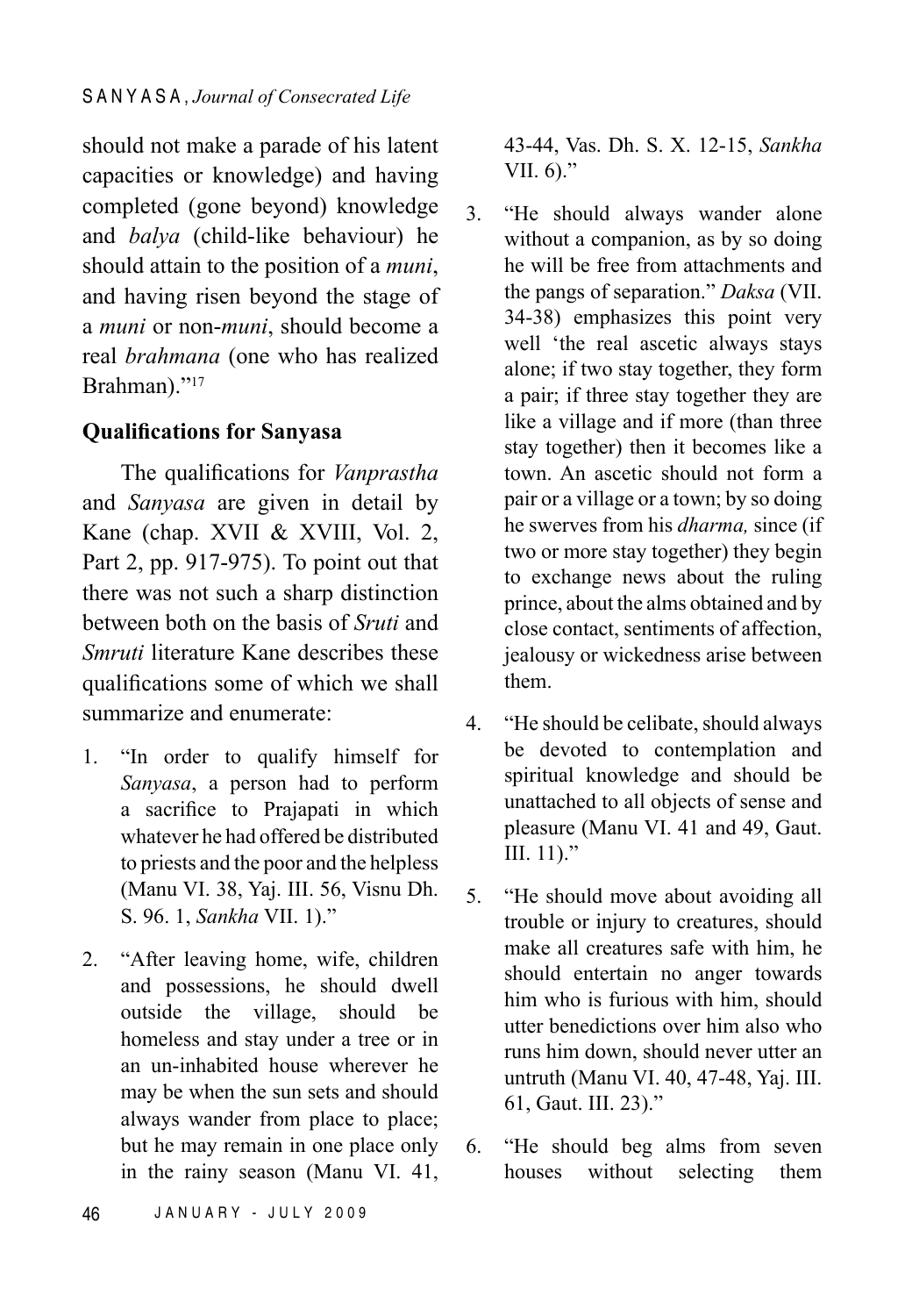beforehand (Vas. Dh. S. X. 7, *Sankha* VII. 3, Adi, 119. 12 'five or ten houses')…." According to Parasara I. 51 and the *Sutasamhita* (*Jnana-yoga-khanda* 4. 15-16) the first claim on the food cooked in the house is that of an ascetic and a *brahmacarin* and one has to perform the *Candrayana* penance for taking one's meals without giving alms to them.

- 7. "He should hoard nothing and he should own or possess nothing except his tattered garments, his water jar, begging bowl" (Manu VI. 43-44, Gaut. III, 10, Vas. X. 6)."
- 8. "He should generally observe silence except when he repeats the Vedic texts learnt by him" (Manu VI. 43, Gaut. III. 16, Baud. Dh. S. II. 10. 79, Ap. Dh. S. II. 9. 21. 10)."
- 9. "He should recite the *vedic* texts referring to *yajnas* or gods or texts of a metaphysical character found in the Vedanta (such as '*satyam jnanam-anantam brahma*' in Tai. Up. 2. 1). Vide Manu VI. 83."
- 10. "In order to generate the feeling of *vairagya* (desirelessness) and to curb his senses, he should make his mind dwell upon the body as liable to disease and old age and as packed full of impurities; and should revolve in his mind the transitory nature of all mundane things, the trouble one has to undergo in body and mind from conception to death, the incessant round of births and deaths (Manu VI.

76-77, Yaj. III. 63-63, Visnu Dh. S. 96. 25-42)."

11. "He should endeavour to purify his mind by *pranayama* and other practices of yoga and thereby enable himself gradually to realize the Absolute and secure final release (Manu VI. 70-75, 81, Yaj. III. 62, 64)"18

Kane gives the various requirements of *vanaprastha* which look very similar to those of *Sanyasa*. Of course, a man could take his wife to the forest if she desires. But the author points out that "He should live a life of complete continence, should be self-restrained, friendly (to all), collected in mind, ever liberal but never a recipient and be compassionate towards all beings (Manu VI. 8, Yaj. III. 45 and 48)."19

## **III. A SEARCH FOR A SPIRI-TUALITY FOR THE OLD**

Some years ago I was present for the Golden Jubilee celebrations of a CMI priest. As part of the ceremonies, a well-decorated 'crown' was placed on his head and a beautiful walking stick was handed over to him with great reverence. I consider this ceremony very significant. The crown represents the other-worldly (eschatological) and the walking stick represents the thisworldly (historical) aspects of the spirituality of the elderly. In this part of our essay we shall concentrate on these two dimensions of the spirituality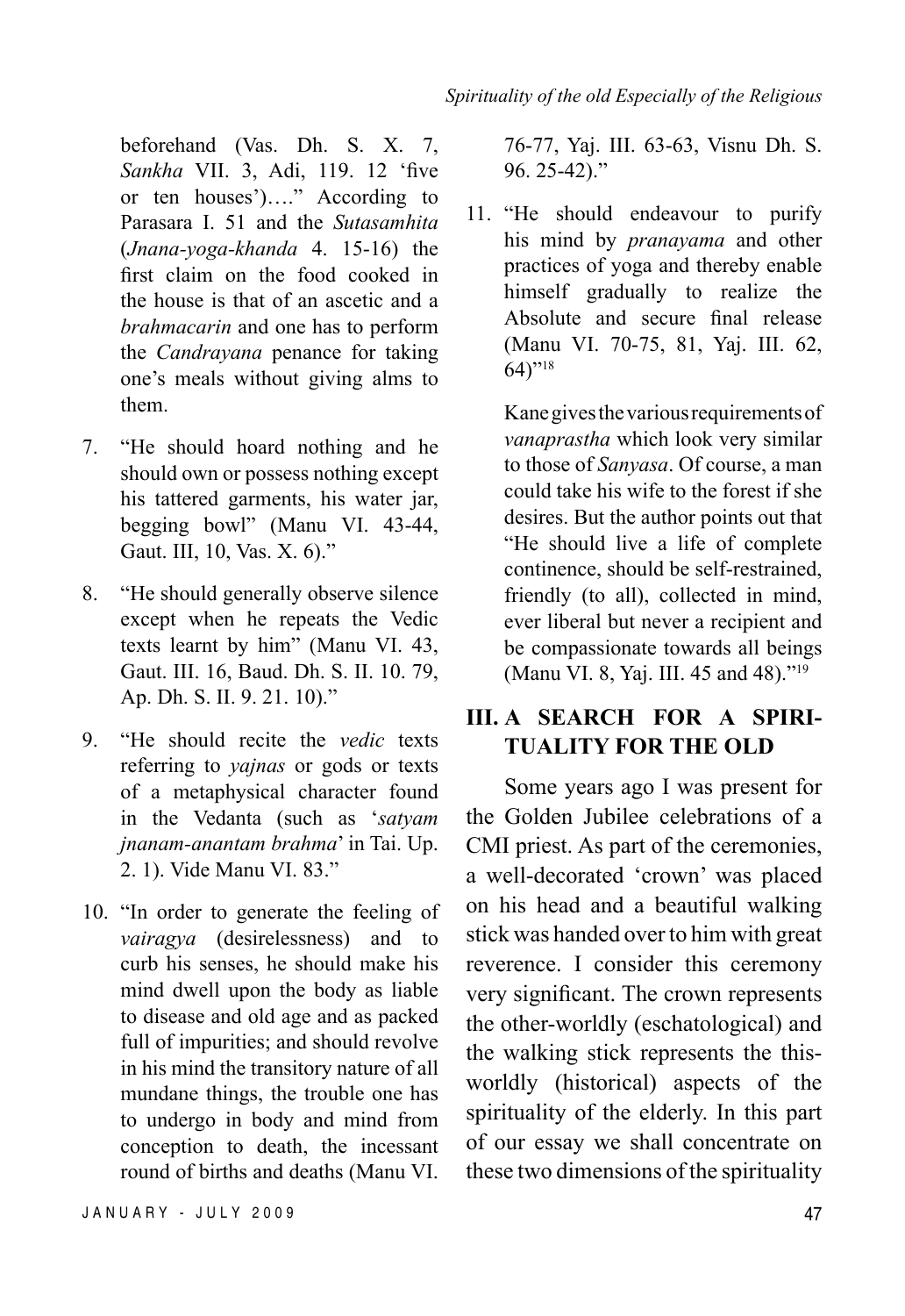of the old especially of the Religious. Of course, if we consider the "alreadynot-yet" dimensions of the Kingdom of God and the process of our growth into the image of the Risen Christ, we cannot make sharp distinction between the two dimensions.

## **A. The Concept of 'Spirituality'**

Before we get into the different aspects of spirituality a word on the *concept of spirituality* itself is in order. From a commonsensical point of view, a person is considered spiritual or religious, if he/she is concerned with not only his/her mortal body and its needs but also the immortal spirit in him/her. To put it in a somewhat precise way, we consider a person spiritual if he/she is concerned with the other-worldly, transcendental, eternal realities in an emphatic way without however neglecting temporal, thisworldly realities, responsibilities and values. To express it in the terminology of *Sankaracharya,* a spiritual person is one who has made a discrimination between the eternal and the temporary (*nitya anitya vastu vivek*) and uses the temporary values such as *artha* and *kama* according to the dictates of *dharma* in so far as they lead to *mukti* or *moksha*. Our descriptive definitions of spirituality are not much different from the one given by *The New Dictionary of Theology*: "It means one's entire

life as understood, felt, imagined, and decided upon in relationship to God, in Christ Jesus, empowered by the Spirit."20

From a Christian point of view, a spiritual person is led by the Spirit of God (*pneumatikon* of St. Paul in Rom 8:1-7) subordinating the demands of the flesh (*sarkikon*). To put the matter more elaborately, spirituality is the effort graced by God, leading to the *Abba-experience* (God as fathermother) resulting in whole-hearted trust in and surrender to God in love and dedication, and the experience of all human beings as one's brothers and sisters who deserve our brotherly/ sisterly love and care. To put the matter in another way, spirituality for us is the effort graced by God to enter into the Kingdom of God Ideal based on the ever-deepening experience of God as *Abba* and fellow human beings as brothers and sisters, with its thisworldly and other-worldly dimensions (already-not-yet). A true spirituality, together with the divine and human realms includes the cosmic realm as a whole in terms of ecological relations and concerns.

#### **B. The Eschatological Dimension**

One of the metaphors, which can give great meaning to old age and death is that of wheat-grain falling to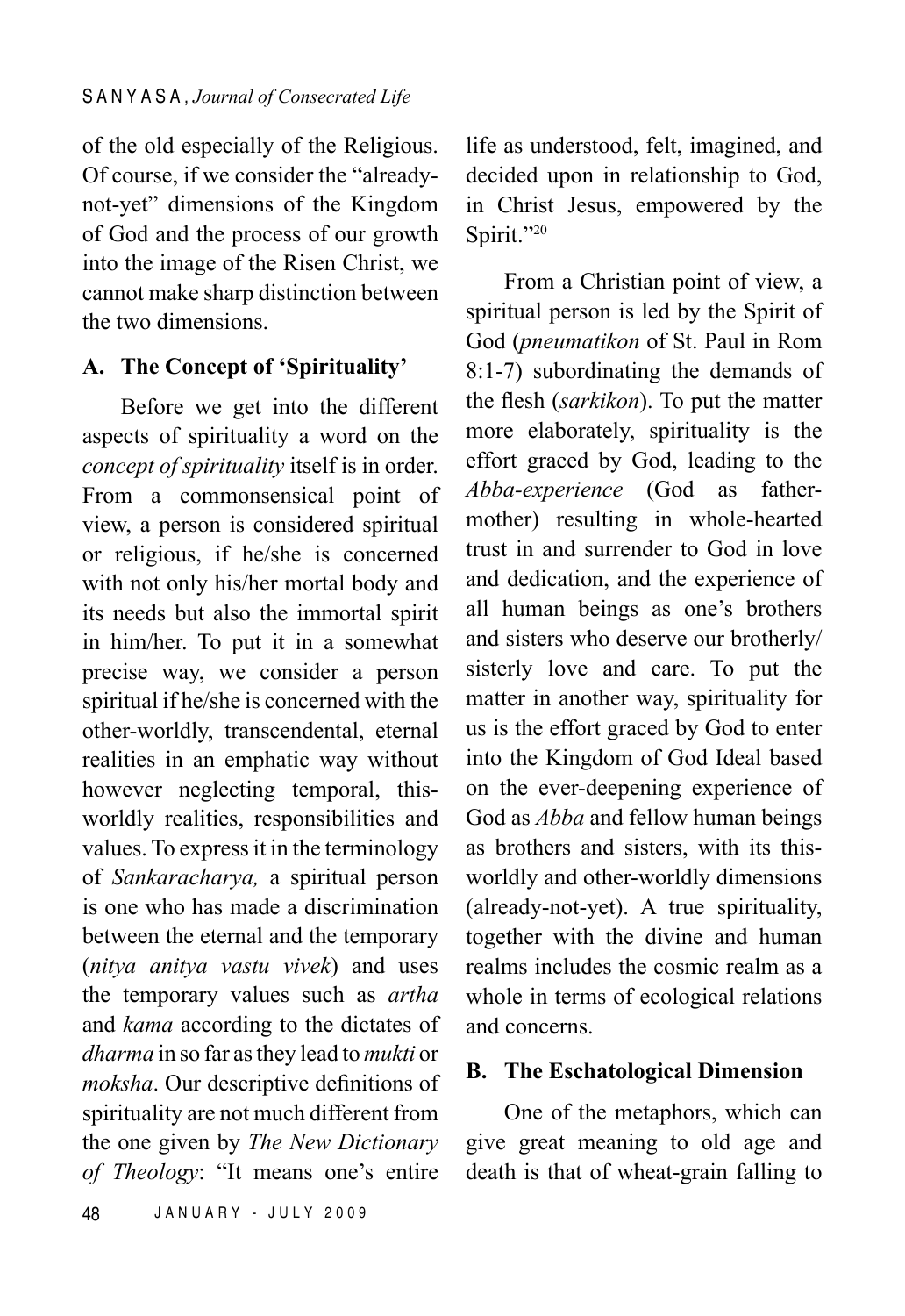the ground. "Truly, I tell you, unless the grain of wheat falls on the earth and dies, it remains alone; but if it dies, it produces much fruit" (Jn 12: 24).

This metaphor must be read in connection with Rom. 6 where Paul speaks how we share Christ's death, burial and resurrection through Baptism: "So by our baptism into his death we were buried with him, so that as Christ was raised from the dead by the Father's glorious power, we too should begin living a new life. If we have been joined to him by dying a death like his, so we shall be by a resurrection like his; realizing that our former self was crucified with him, so that the self which belonged to sin should be destroyed and we should be freed from the slavery of sin" (4-6). This idea of sharing the life of Risen Lord is found in a slightly different way in Phil 3:10-11: "I want to know him and to experience the power of his resurrection and share in his sufferings and become like him in his death, so that I may attain the resurrection from the dead." In the context of the fruitfulness of our life by union with Christ, he uses the metaphor of the union of the branches to the wine to produce fruits (Jn 15:1-10).

The idea that the Kingdom of God is partially present here on earth to be realized fully in the beyond, points out

JANUARY - JULY 2009 49

to the life or the Spirit of the Risen Christ as a guarantee for our life in the beyond. The parables of growth (mustard seed, Mt 13:31-32; leaven 13:33, and the growing seed when the farmer sleeps, Mk 4:26-29) express graphically this view of the seminal presence of the Kingdom, growing into the future. Besides, the era of the Kingdom is understood as the era of the outpouring of the Spirit, and this Spirit is given *as aparxe* (first fruits) (Rom 8:23) or as *arrabona* (pledge or guarantee) (2 Cor 1:22 and 5:5; Eph 1:13) meaning thereby the partial experience of the Spirit promising a fuller realization in the future. According to Paul by sharing the life of the Risen Christ, Christ's image (2 Cor 3:18) will grow in us. In Eph. 4:13 and 16, we have the well-known sayings of growing into the full stature of Christ, which can be understood in terms of the growth of the individual Christian as well as of the collective body of Christians.

When Paul speaks about the resurrection of the dead he uses a similar metaphor if not the same. "Someone may ask: How are dead people raised, and what sort of body do they have when they come? How foolish! What you sow must die before it is given new life; and what you sow is not the body that is to be, but only a bare grain, of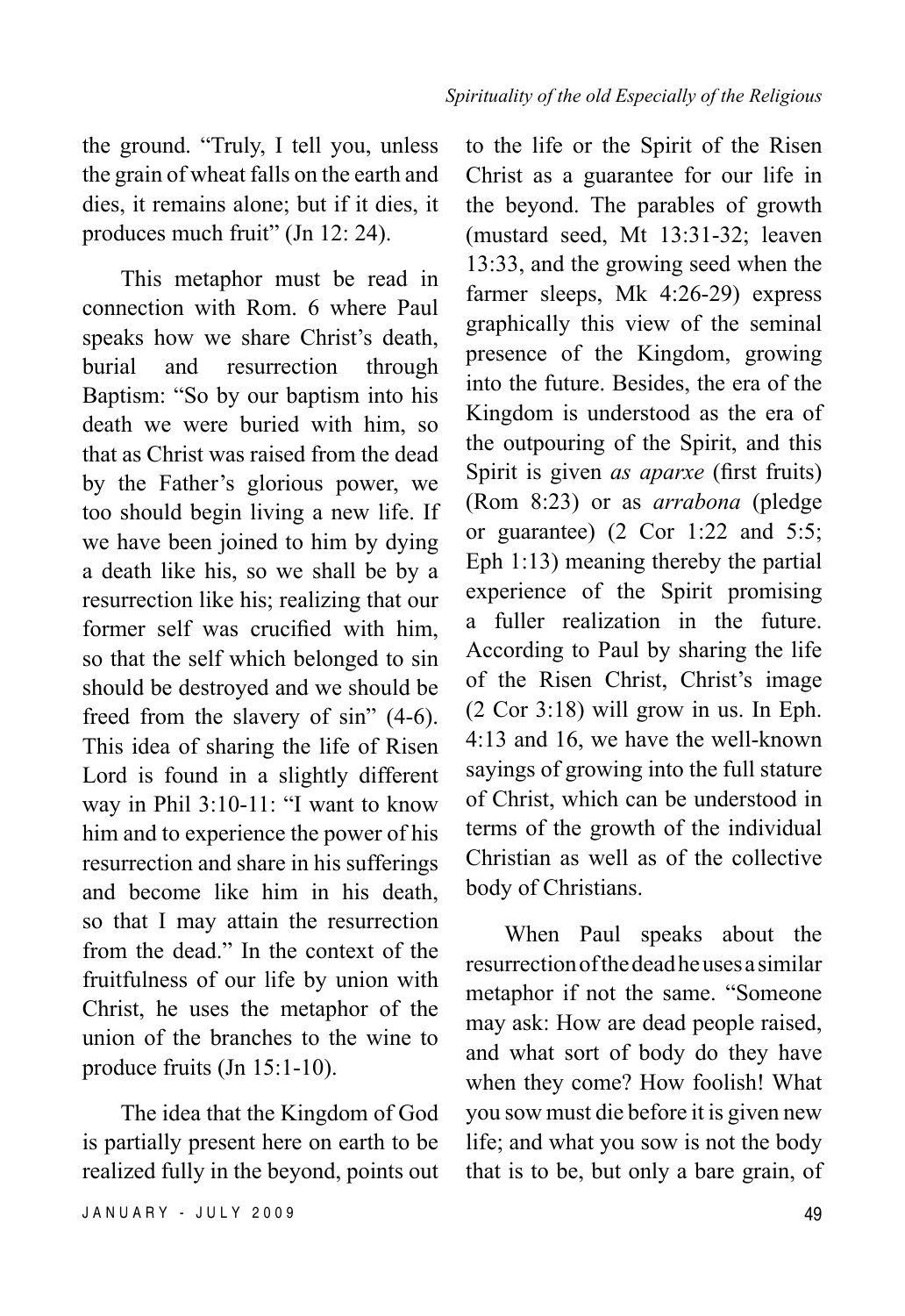wheat I dare say, or some other kind; it is God who gives it the sort of body that he has chosen for it, and for each kind of seed its own kind of body… It is the same too with the resurrection of the dead: what is sown is perishable, but what is raised is imperishable; what is sown is contemptible but what is raised is glorious; what is sown is weak, but what is raised is powerful; what is sown is a natural body, and what is raised is a spiritual body" (1 Cor 15:35-38, 42-44).

Jesus says that by sharing His Eucharistic body and blood we share in his death and resurrection. "So Jesus replied, I am telling you the truth, if you do not eat the flesh of the Son of Man and drink his blood, you have no life in you. Whoever eats my flesh and drinks my blood has eternal life, and I will raise him up on the last day" (Jn 6:53-54, cf. also 55-58).

It is said that Prince Siddhartha, after seeing the three scenes of an old man, dying man and dead man, one after the other, began to ask ultimate questions on the meaning of man's life and death until he became 'the Buddha' (= the enlightened one). The Second Vatican Council calls Religious Life "the blazing emblem of the heavenly Kingdom" (PC, No. 1). This is especially so through chastity "which is practiced 'on behalf of the kingdom'

(Mt 19:12) and which Religious profess" (PC, No. 12). Religious Life, in itself, symbolizes the other-worldly dimension of the Kingdom of God, the life of bliss in heaven. But when a Religious, especially an elderly one, experiences more and more deeply the life of resurrection and the gifts of the Spirit such as "charity, joy and peace, patience, understanding of others, kindness and fidelity, gentleness and self-control" (Gal 5:23). An old Religious with his/her very existence, especially with the above fruits of the Spirit and with the growing image of the Risen Christ, by his/her very existence is one of the most effective preacher of the Kingdom.

# **C. This-worldly Dimension of the Spirituality of the Elderly**

We have seen some of the physiological and psychological problems of the elderly. It is well and good to soar into lyricism praising the glories of old age as Cicero did. It is great to speak eloquently about the *vrudhavasta* aspect of old age, but if we neglect the *ghatpan* aspect, we will not be fully awakened to the reality of old age. Tony de Mello would say that "Spirituality means waking up."21 Here I shall present just a few realities of ageing and I shall do it without sugarcoating. Then we shall see how these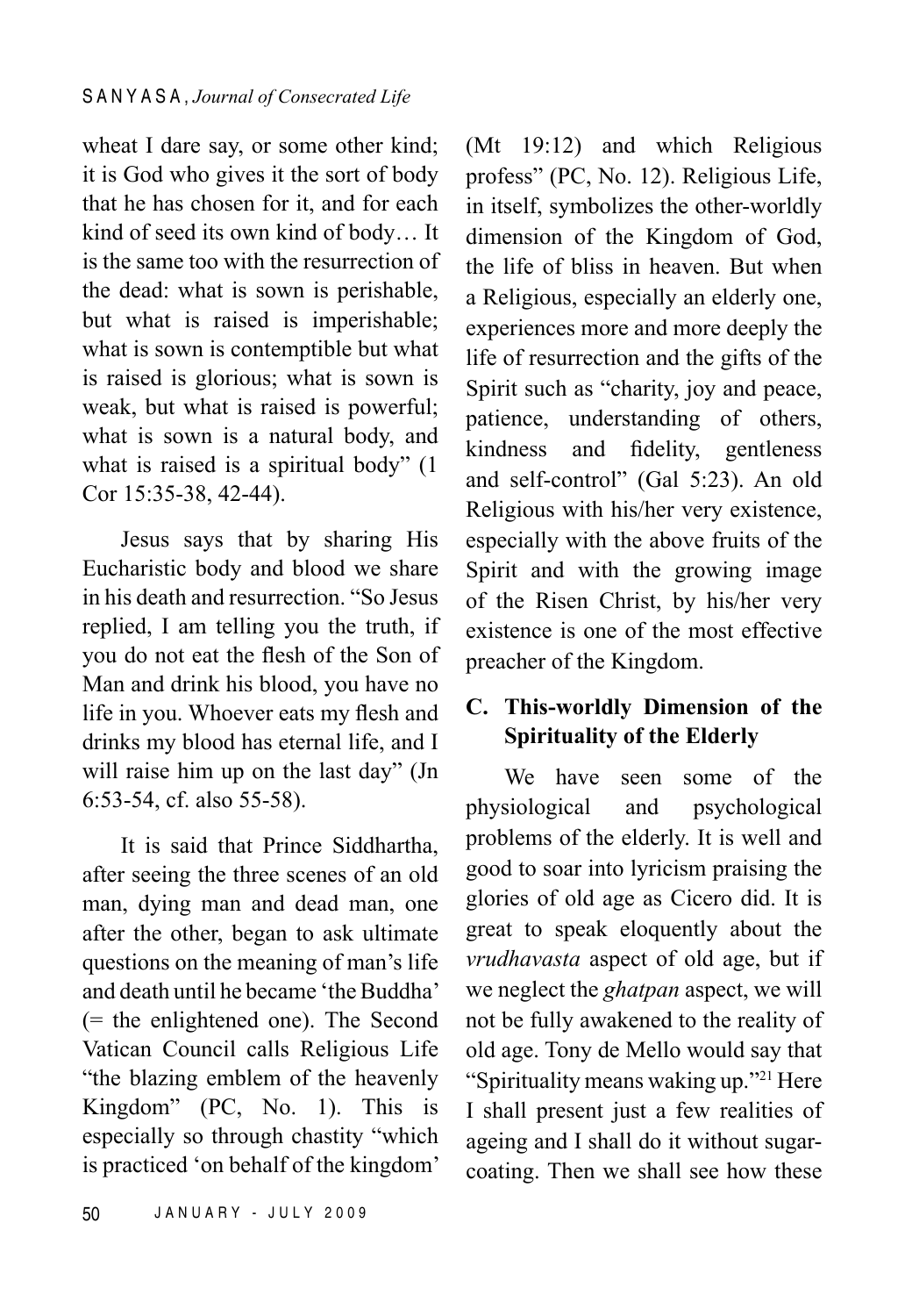problems can turn into opportunities of spiritual growth.

### **1. The Challenge of Outdatedness**

Alvin Toffler has said that if there is anything permanent it is change. Today the world is changing far more rapidly than a few decades or few centuries back. With the TV, computer, mobile phone, etc., what a septuagenarian learned of geography or history within a couple of years, is learned by a schoolboy within a couple of weeks. During the 'pre-computer' age, the calculations made by a Nobel Laureate by years of hard work, can be made within a few minutes through a laptop.

If this is true it stands to reason that an elderly person should be aware that his/her 'Jewels of Wisdom', need not be such precious jewels for the younger generation. Somebody asked Bernard Lonergan, one of the greatest theologians of the Vatican II era, a few years after his retirement from the Jesuit Theologates, what the younger professors were doing at that time. Lonergan replied: "They are throwing imaginary pearls to real swines." In other words even such an enlightened theologian like Lonergan could not keep pace with the changing times. This means that even an *avant-garde*

thinker can become outdated within a few years of his retirement.

With certain reservations we too can say with Zalman Schachter-Shalomi, that age-ing leads to sage-ing. But the elderly have to be cautious. It can cause havoc in a community if two or three old Religious pose as sages or wise-men, always ready to scatter their 'Pearls of Wisdom' opportunely and inopportunely. The havoc may be more damaging if they are fifty or sixty percent deaf, as usually is the case. When I was a young Jesuit Scholastic I used to make appointment with such wise-men not earlier than ten minutes before a necessary community programme like meals and prayer, so that I might not be overfed with their wisdom.

"Old Sages" of Zalman may not be in the habit of listening. The following Gujarati proverb *satthe lap vadhe* (=in the sixties talkativeness will be on the rampage) has a point. The younger generation, especially those addicted to other sources of 'wisdom' like computers, TVs and mobile phones, are not very eager to listen to the old. However, today people search eagerly for those who listen with interest and empathy to disburden themselves of their personal woes. If an old Religious is really wise, affectionate, humourous and in the habit of listening with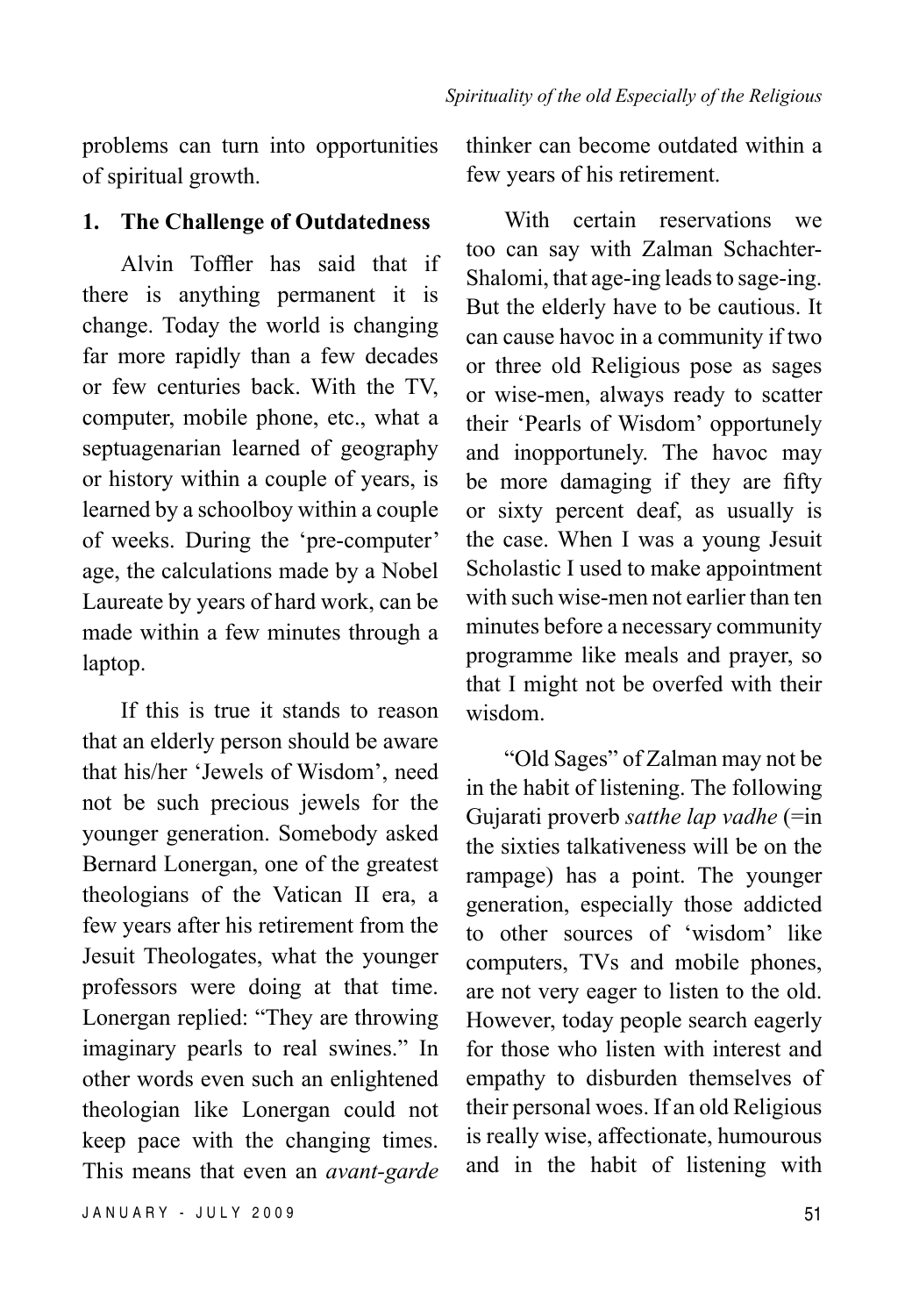interest and empathy, more and more people will seek his/her company.

## **2. The Challenges of Abnormality**

Jung had said that if somebody were to say that he/she is not abnormal, he would be the person to treat that individual. This is especially so with regard to the old. If a child behaves quite differently from the norm set by the adults, it is understood as child's play, *lila*, childrens' pranks, and the like. As it is obvious in the pranks of Child Krishna, these mischiefs and pranks make the children all the more attractive.

The elderly people, physiologically and psychologically resemble children in a number of details. But an elderly man's abnormality often is interpreted as dotage if not madness. People forget that many of the abnormalities of old age are 'normal'. If an elderly person deliberately indulges in the pranks and mischiefs of children, it would look like the playfulness of the donkey of Aesop Tales, which did so imitating his master's puppy to get the attention, love and care the latter was getting from their master.

To face the problems of outdatedness, the first thing to do is to educate oneself in self-awareness about the reality of old age. The second thing is to educate oneself to be a good listener with interest and affection. If you put in a few words of wisdom, they must be in response to the talks of the young visitor. If you are partly deaf you should be and seem to be more attentive to the talks of the visitor in order to avoid making him repeat too often.

# *Abnormality Due to Our Religious Vows*

As Maslow has pointed out, if our lower needs like the physical needs and recognition needs are not satisfied or sublimated, as we Religious are supposed to do, they would get "fixated" and would express themselves in the wrong way, at the wrong time and in the wrong place. Let us take the question of our vow of chastity. I remember the scene of a very highly enlightened man, known to be deeply spiritual, being led to his room after a TV programme by a Brother Religious who is in charge of the dispensary. He was holding with his one hand the shoulder of the Brother while the other hand was occupied with his walking stick. He saw two young nurses appearing on the scene. Suddenly he pretended to be falling down, crying "My lumbago is hurting me." Soon the nurses helped him to move to his room and lie on his easy chair. His lumbago-pain disappeared there and then. The Brother and the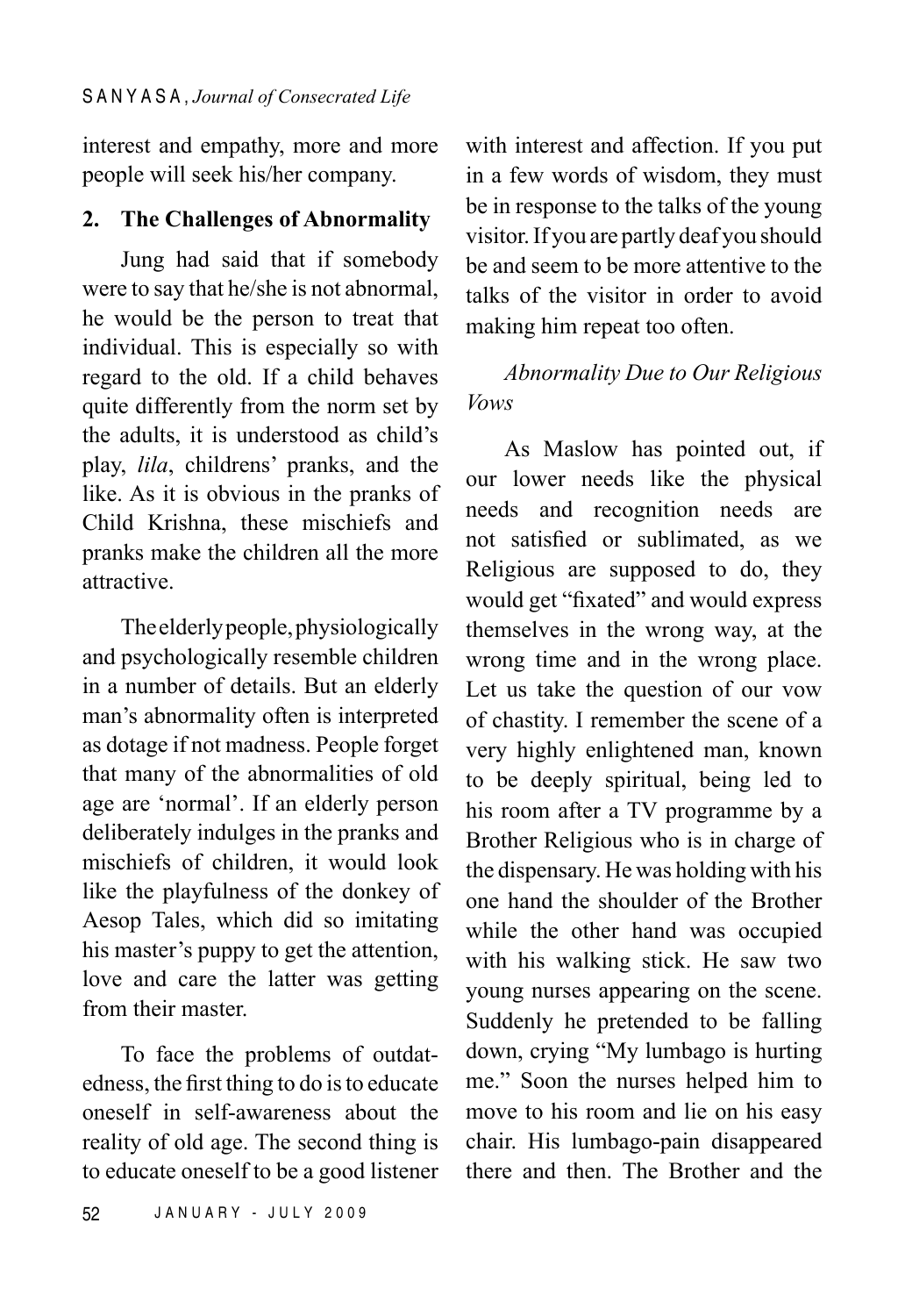Nurses were well aware of the source of his pain on the lumbago.

I can enumerate numerous cases of this type of fixated sexual needs in old Religious. The person whom I remember most is the one who was known all over the South Indian Religious communities as an exceptionally spiritual person with special charism for giving retreats and spiritual direction. His commitment to "angelic chastity" was so deep that he avoided looking at women as far as possible and if he looked at women at all, it was above the neck. When he was admitted in a nursing home, as a tired old priest, he was at first unwilling to have the services of female nurses. When at last he allowed their services reluctantly, to keep the vow of obedience to the superior, his attitudes began to change rather abruptly. He changed to such an extent within a short time that he could not do almost anything, including getting up from the bed, moving out to the bathroom, eating, drinking and bathing without the help of the female nurses.

These two examples were taken from many other similar printable ones. There is nothing to be surprised at such fixation if the sexual drives had been suppressed rather than sublimated. To avoid such unhealthy situations, the first thing an eldering Religious should do is being aware of the possibility of one falling victim of this type of abnormal behaviours. Equally important is to get feed back from people who serve him/her.

It has been conclusively proved that touch (kissing, embrace, etc.) is vital for a child's healthy growth. To some extent this need is felt very much by the elderly Religious. This is especially so since we do not experience loving and healing touches, as the married people get from their spouses or children. For some senior men and women religious, pet dogs, cats, squirrels, etc. do this service by way of substitution. Massaging by experts can partly fulfill this need thereby serving physical as well as psychological health.

## *Abnormality caused by Robotization*

We know how our grandparents had their special chairs to sit down, special places for meal, prayer and watching the TV. For many elderly Religious their programmes from morning to evening go in a mechanical way. Hitches in their routine can cause great trauma to them and uproarious scenes in the community. I remember the trauma experienced by a retired mother superior when her hair-dryer could not function in a rural area where power-cut (scheduled stoppage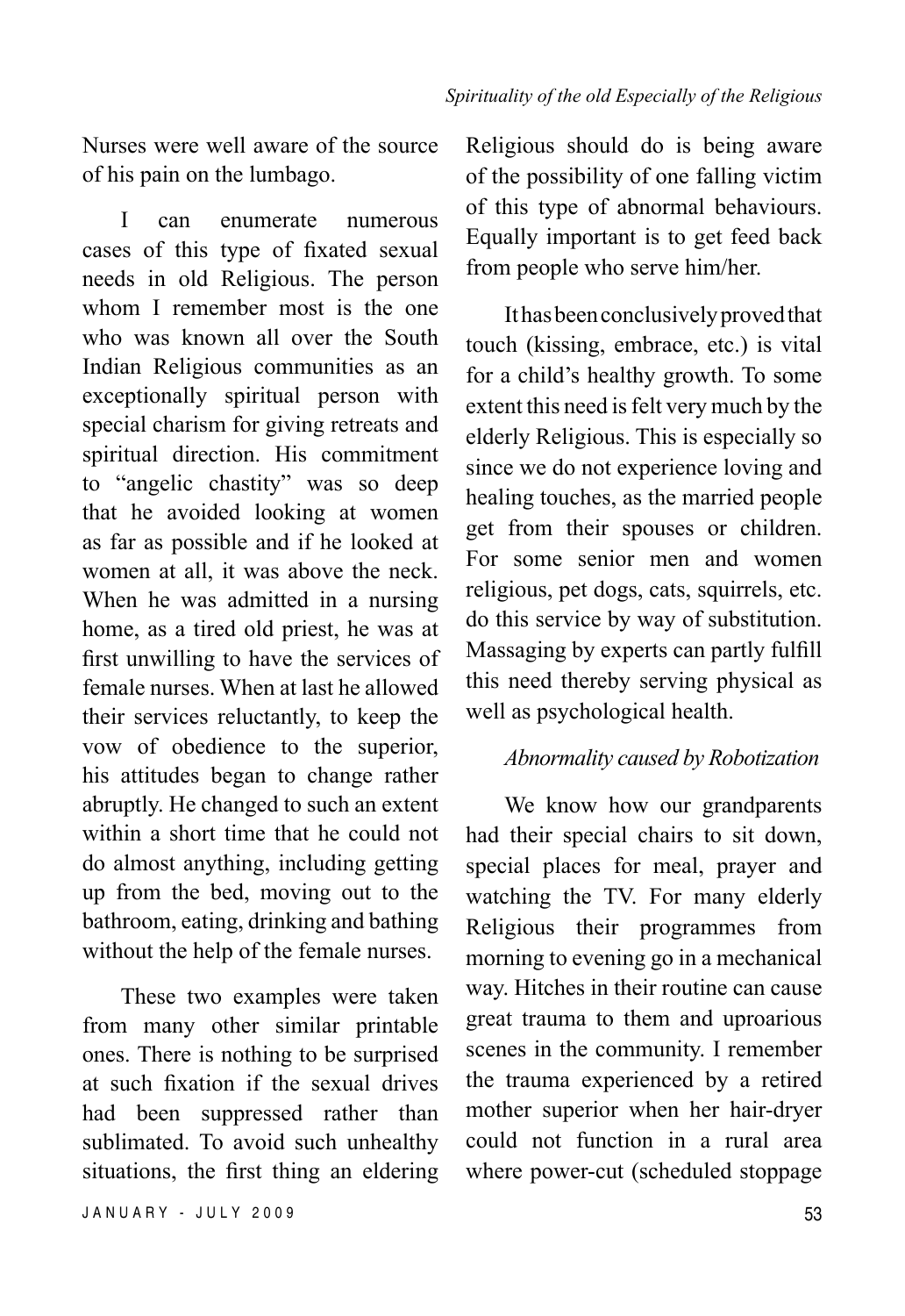of electricity to save energy) was a usual phenomenon.

If old people develop selfawareness and are open to feedback from those who take care of them, many of the abnormalities can be avoided. All the same, a lot will remain with us till we close our eyes forever.

# **3. Some Practices for a Healthy Old-Age**

For these practices I am indebted to Fr. Tony D'Mello's classes, Guru Goyankaji's course, Zalman Schachter-Salomi's book *From Age-ing to Sageing*, my studies for yogic diploma in Kaivalyadham, Lonavala, and Ira Progoff's *Intensive Journal*. I shall give just a few exercises for samples. This can be useful for people in their middle-age and in their early old age. I know of old Religious who do these practices very profitably even in their late seventies and early eighties.

# *Exercise 1: Empowering oneself by activating the senses*

- a. Sit down in a comfortable seat of your liking in a place where there is fresh air. Certain amount of privacy is valuable.
- b. First look at the atmosphere around you: trees, animals, birds, streams and the like. Just keep on looking at these things with minimum of thinking. Thank the Creator for all

these things. Thank the Lord for the eyes through which you have seen millions of beautiful things, and watched thousands of events all of which taught you to become a better human being.

- c. Close the eyes and concentrate on the sounds: singing of birds, human voices, movements of vehicles, sound of rainfall, storms, and the like. Soon you will hear sounds which you had not heard before or songs of birds which are new to you.
- d. Experience the touch of breeze, of the seat on which you are seated and of the ground where your feet are. In certain age and stage of one's life if one keeps up this practice, he/she can experience the inter-connectedness of all the realities in the cosmos and the feeling of cosmic embrace.
- e. Concentrate on the smell and odour around.
- f. Try to eat something that you like. Chocolate if you are not a diabetic and fruits of your liking. Drink something you like.
- g. After activating your senses for a few minutes, close your eyes and concentrate on your breathing in and breathing out. Deliberately try to breathe slow and deep.
- h. Think of God's children who are blind, deaf, crippled in various other ways. Thank the Lord for your senses and limbs.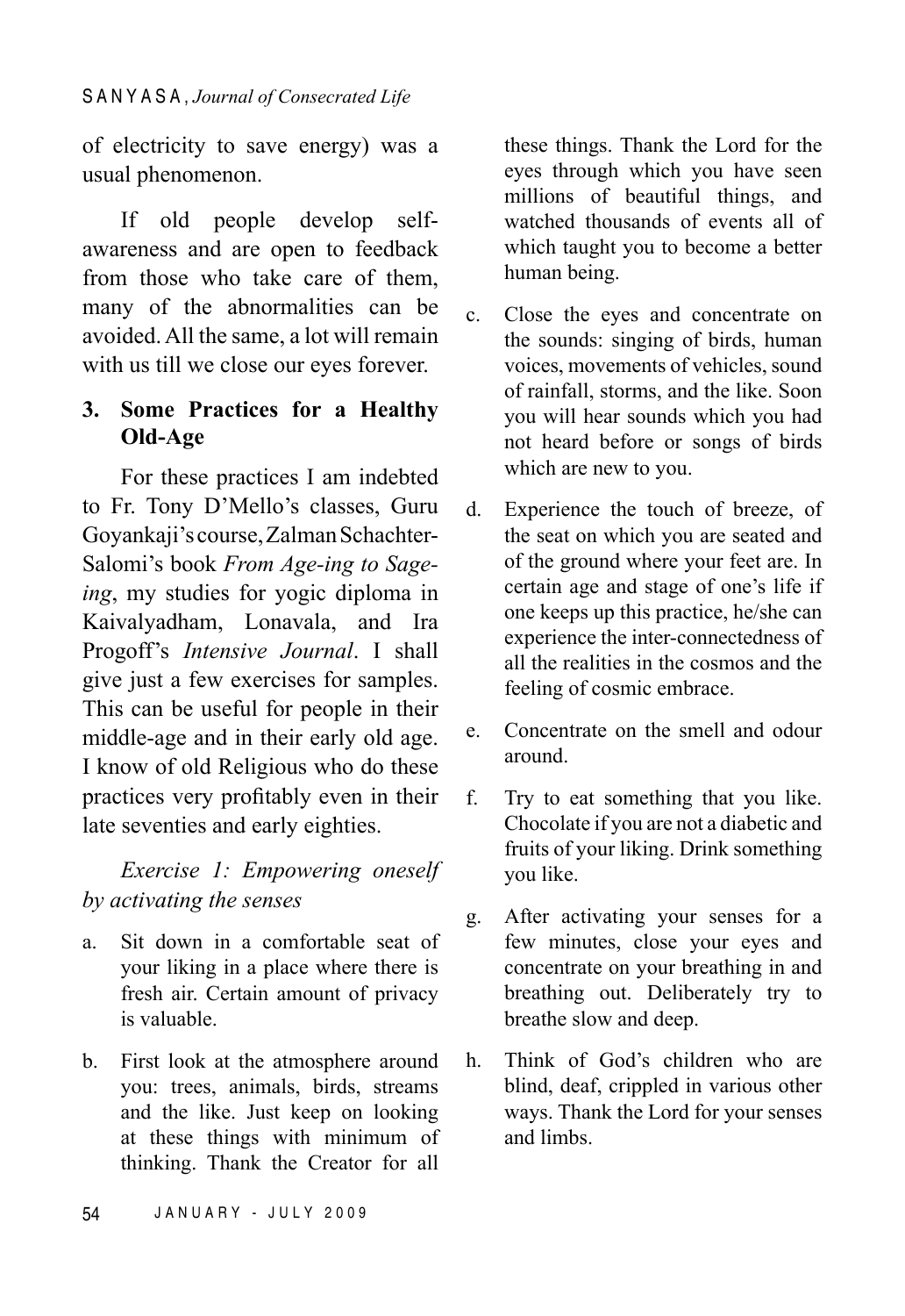*Exercise 2: Getting into the Reality of Old Age and Death*

Remember the Words of John Paul II: "If life is the pilgrimage to our eternal home, old age is the naturally given occasion (*kairos*) for peeping into the door of this home" (John Paul II, from his pastoral letter for the Old, Cf. *Karunikan*, May 2008, p. 23).

- a. Sit on a comfortable chair. Have a table or writing desk in front of you. Keep some blank papers and two ball-pens on the table.
- b. Place a picture of the Risen Christ on the table. Attached to it a caption with these words: "I am the Way, the Life and Resurrection"
- c. Take couple of deep breaths. Close your eyes and listen to the sound for 2 to 5 minutes.
- d. Open your eyes and keep on looking at the picture for a few seconds. Close the eyes for a few seconds and mentally place the image of the picture between your eyebrows. Open your eyes and keep on looking at the picture on your table for a few seconds or even for a minute without blinking. Again close the eyes take in the image of the picture of the Risen Lord and place it between your eyebrows. You could repeat this exercise for a few minutes. This is a sort of Christianized yoga exercise called '*Dharana*', for concentration.
- e. After doing the above exercise for some five minutes, bow to the picture on the table and touch it with both hands reverently. Read the above caption in a low voice looking at the picture. Again close your eyes, look at the picture of the Lord reverently and read the caption in a low voice. Repeat the exercise.
- f. Take a pen and a paper and write on it this question: *What do I expect from my old age?* Write down some of your positive expectations. Also write down your anxieties, concerns and fears, etc. of your old age.
- g. Write the name of one of the admirable and lovable old persons you have come across in the past. Write down the things you have admired in him/ her and the qualities which made him/her very lovable. Write down the name of another lovable old person, then of another old person and repeat the exercise as with the first person.
- h. Write down the name of an old person whom you neither liked nor admired. Write down his/her unlikable qualities and character traits.
- i. Compare yourself with one of these model persons, try to walk in his/her shoes and see what characteristics are missing in you. Do the same with the negative model and see what are his/ her negative and unlikable qualities in you. Write down both the positive and negative qualities in you.
- j. Once again focus your attention on the picture of the Risen Lord for a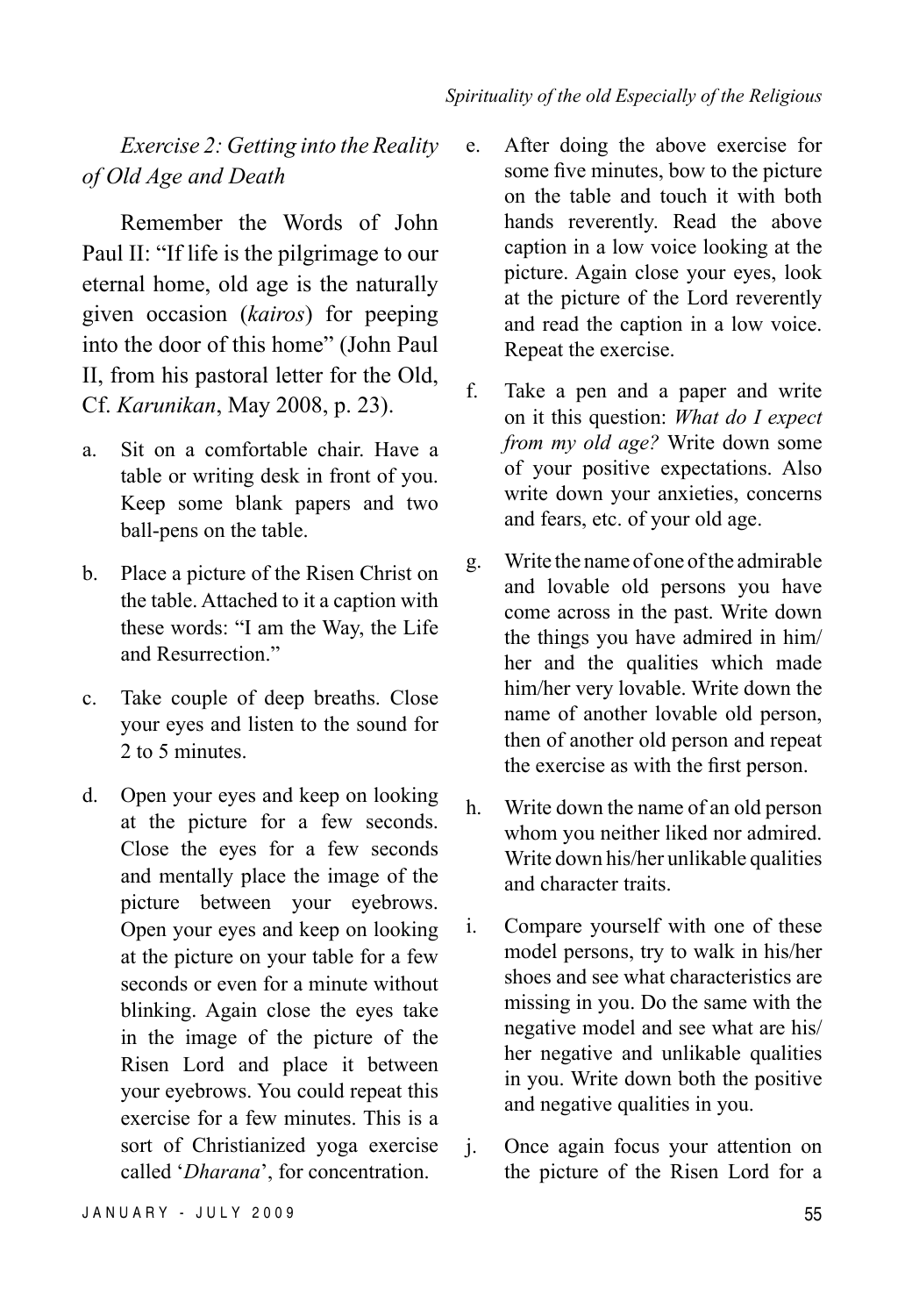few seconds, then bow to the picture in reverence and pray: "Jesus, you have told us that you would be with us till the end of time. I believe that you are present in our community and in my heart. Jesus, you were the friend of sinners and you could transform third-rate human beings into first-rate leaders. Jesus, give me the grace to give love, joy and encouragement to people whom I meet today. Lord, accept me as your friend, lead me to the Father and make me call Him as you called, *Abba-Father.*" (End with the prayer *Our Father*).

*Exercise 3: Healing the Hurt-Feelings through Forgiveness* 

According to a Chinese Proverb, '*A revengeful person digs two graves, one for himself and one for his enemy.*' Forgiveness is vital for a happy old age. Also for physical, psychological and above all for spiritual healing.

- a. Repeat the above exercise till 'e'.
- b. Picture the scene in which you experienced true forgiving love from those people whom you have offended.
- c. Picture the scene in which you experienced God's forgiveness.
- d. Picture the scene in which a person hurt your feelings and inflicted deep psychic wounds. If the other person is 90% responsible for the conflict, what is that 10% of your responsibility? Forgive yourself for that 10%. Try

to find out some good and noble qualities in the offender. Pray for his well-being.

- e. Concentrate on your breathing for 2 to 3 minutes.
- f. Look at the picture of the Risen Lord intently for a minute and pray: "Jesus, you have forgiven your enemies. Give me the grace to forgive my enemies. They are loved by you and by your and my father in heaven. Help me to accept (name the person) as my brother/sister. Lord, give him love, respect and recognition from others. May he experience true peace and prosperity."
- g. Close your eyes. Concentrate on your breath for five minutes. Then say: "I send my love vibrations to (Name)." Repeat these words silently for a few minutes and say: "I send my peace and joy to (Name)." (Christianized version of *Metabhavana* of *Vipasana*.)

## **Conclusion**

This paper is primarily meant for the aging people especially the Religious and the Clerics. Unless we know something about death and our final destiny we can know very little about meaningful life. Hence this paper is of some use for younger people as well.

As Pope John Paul II said, if life is a journey to our ultimate destiny, old age is the occasion for peeping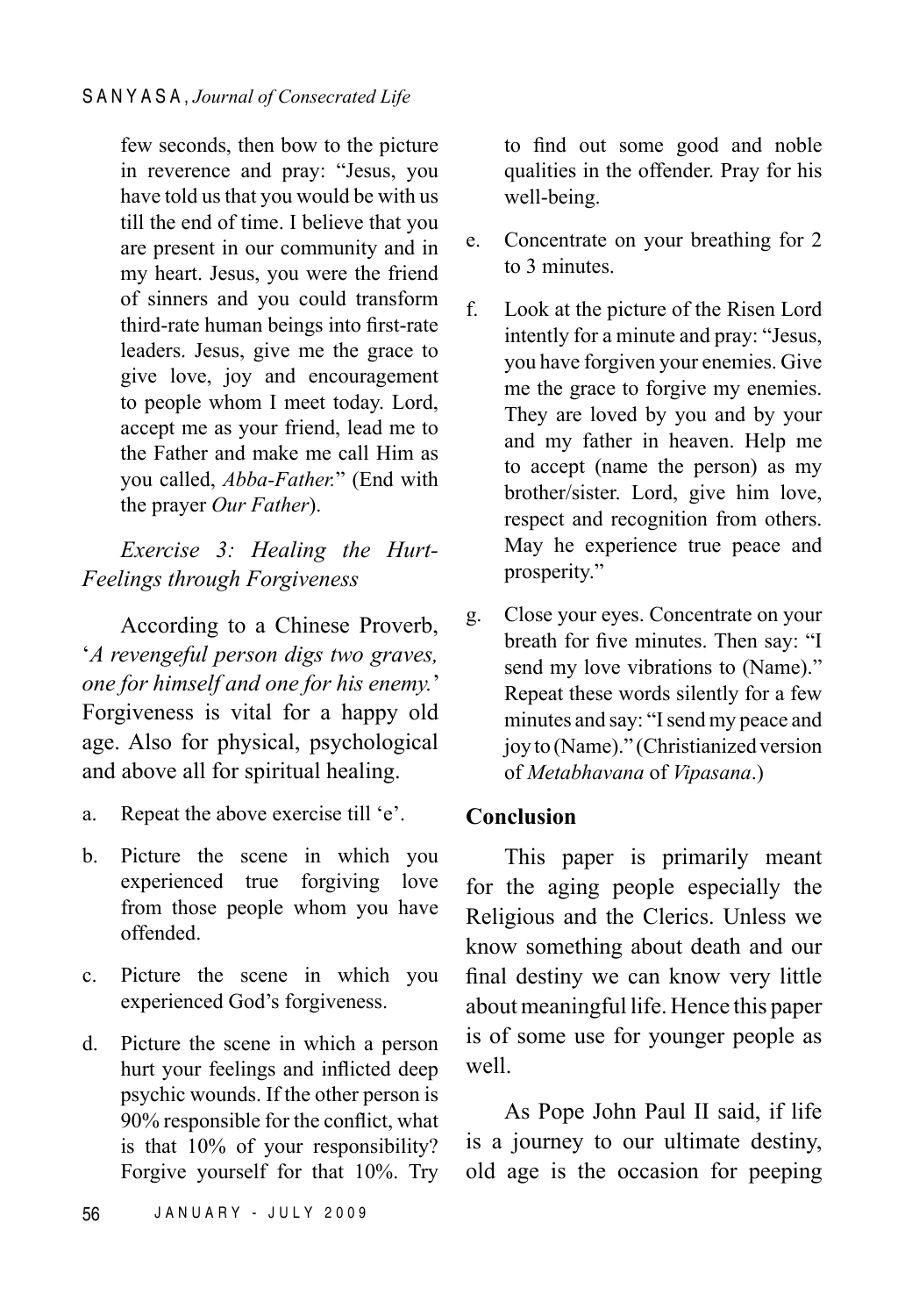through the door of our Eternal Home. Our studies in the second part are meant to have a realistic view of old age liberating ourselves from the lyrically optimistic and exaggeratedly pessimistic understandings of the final stage of our life.

In the third part certain concrete and realistic problems of the elderly, especially of the Clerics and the Religious, were stated. The point made is that it is the very nature of old age to have these abnormalities. If the adult norms of today are applied to the behavioural patterns of the old, they are abnormal in many ways. Then what about the childish pranks and mischiefs of children? It is normal for children to behave in the way they do. It is taken for granted. "They are the future," we say. But what about the old? If they were to live according to the norms of the youth and the 'adults', they would look not only abnormal but also ludicrous. The rapidly growing percentage of the old people will make us consider them 'normally abnormal' in the sense that they are very different from the adults or the middle-aged, with all their 'normal abnormalities' As quoted earlier, Jung would say that the presence of the aged, especially in growing numbers, is a great service to people of other age groups to be fully human.

I have focused on our final destiny in terms of 'Life of Resurrection' and 'The Kingdom of God'. Will it lead us to the escapist spirituality of the early Church? In order to avoid this danger, I have emphasized that Life in the Kingdom of God or the Risen Life is not a press-button reality. We grow in the Life of Resurrection and the image of the Risen Christ will grow in us. It is a process. Entry into the Kingdom, with its "already-not-yet" dimensions, is also a process. Understood in this way, focusing on our final destiny can make the life of the elderly more dynamic, joyful and hopeful. "In my estimation, all that we suffer in the present time is nothing in comparison with the glory which is destined to be disclosed for us" (Rom 8: 18).

The suggested exercises are just a few samples. Since the Religious and the Clerics are accustomed to these types of exercises, they may add to these insights and improve upon what is given. These exercises can make our life very valuable even after retirement.

#### **Endnotes**

- 1 cf. *Karunikan*, May 2008, p. 24.
- 2 www.findarticles.com
- 3 Zalman Schachter-Shalomi, *From Age-ing to Sage-ing*, New York: Warner Books, 1995, p. 4.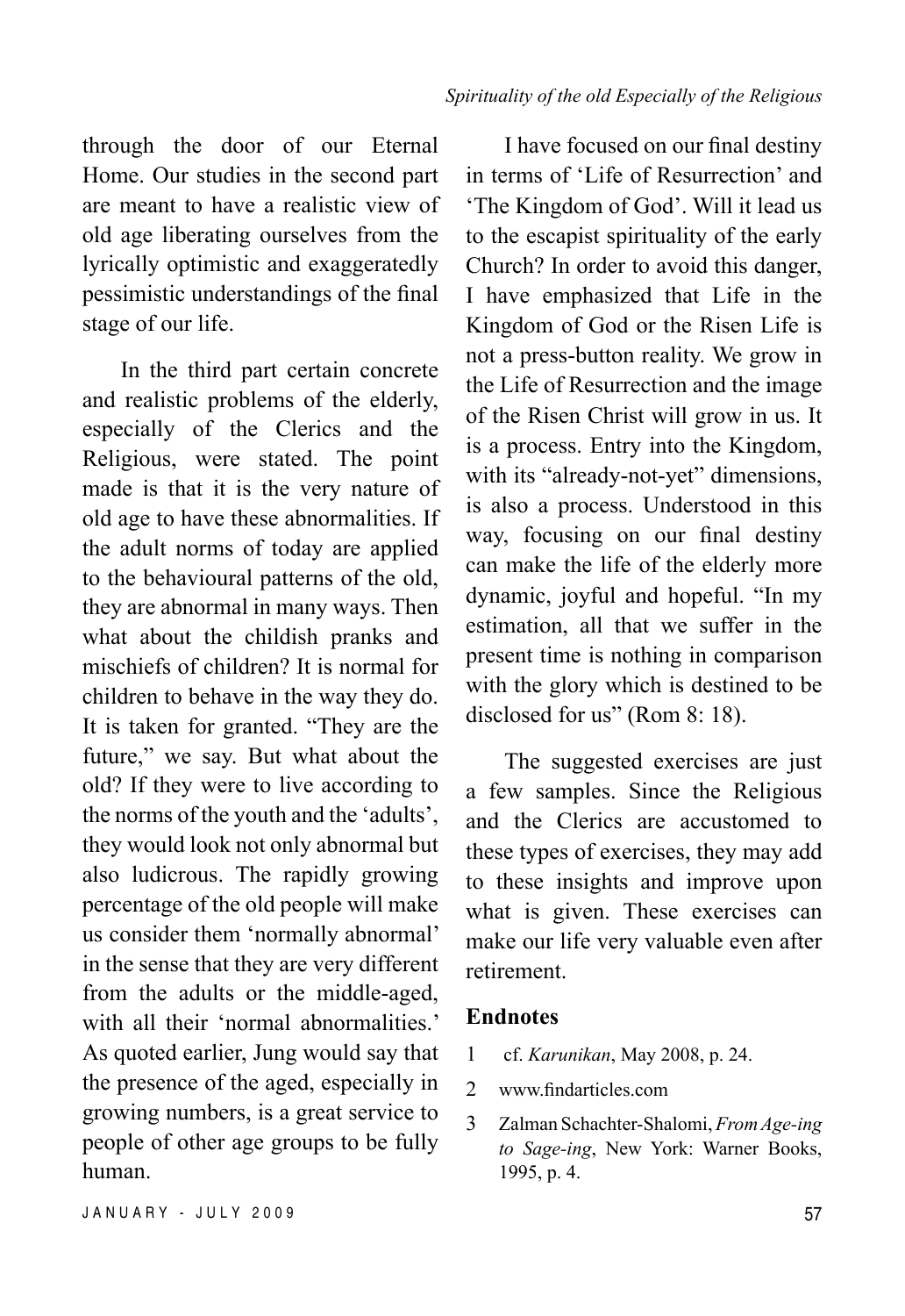- 4 Z. Schachter-Shalomi, *From Age-ing to Sage-ing*, p. 12.
- 5 Z. Schachter-Shalomi, *From Age-ing to Sage-ing*, p. 6.
- 6 Z. Schachter-Shalomi, *From Age-ing to Sage-ing*, p. 61.
- 7 http:///bnl.gov
- 8 William Sequeira SJ, "The Challenges of Golden Years," *Jivan,* May-June 2008, p. 4.
- 9 Z. Schachter-Shalomi, *From Age-ing to Sage-ing*, pp. 69-70.
- 10 Cf., Dr. C. George Boeree, "Erik Erikson" website.
- 11 Commentary by Dr. C. George Boeree on Erik Erikson, web-source.
- 12 Z. Schachter-Shalomi, *From Age-ing to Sage-ing*, p. 71.
- 13 Commentary by Dr. C. George Boeree on Abraham Maslow in http://webspace. ship.edu/cgboer/perscontent.html.
- 14 *History of Dharmasastra*, Poona: Bhandarkar Oriental Research Institute, Vol. II, Part I, 1974, p. 417.
- 15 *History of Dharmasastra*, Vol. II, Part I, p. 417.
- 16 *History of Dharmasastra*, Poona: Bhandarkar Oriental Research Institute, Vol. II, Part II, 1974, p. 918.
- 17 *History of Dharmasastra*, Vol. II, Part II, pp. 930-931.
- 18 *History of Dharmasastra*, Vol. II, Part II, pp. 931-938.
- 19 *History of Dharmasastra*, Vol. II, Part II, p. 920.
- 20 Joann Wolski Conn, "Spirituality," *The New Dictionary of Theology*, J. A.
- 58 JANUARY JULY 2009

Komonchak & Co. (Editors), Bangalore: TPI, 1996, p. 972.

21 J. F. Stroud (Editor), *Awareness,* New York: Doubleday, 1990, p. 5.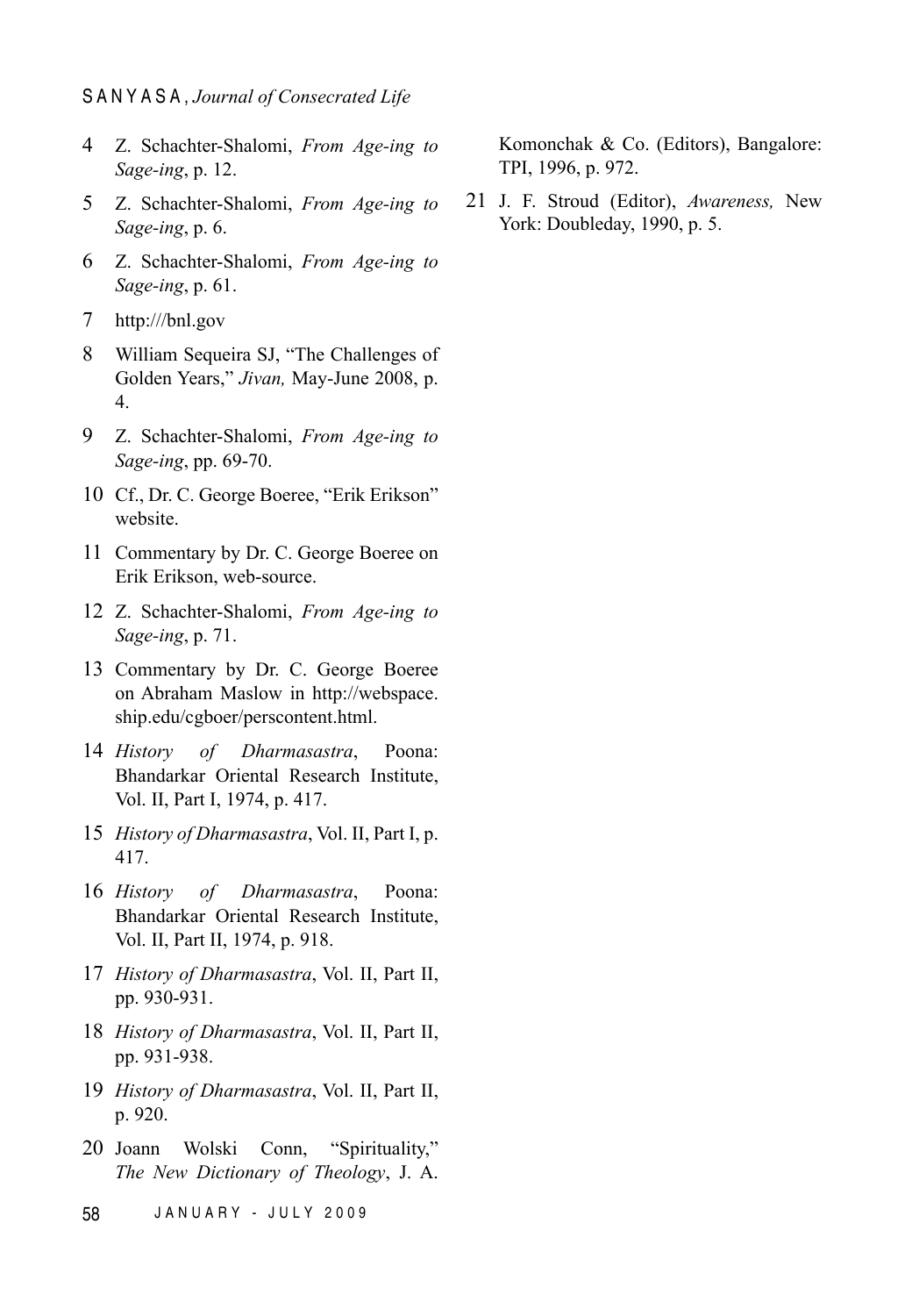# The Word of God in the History of Religious Charism

#### **Arul Jesu Robin, CMF**

Fr. Bandhu Ishanand Vempeny in his article on "Governance in Religious Life" quotes a parable to bring to our attention how far we have gone away from the original charism of our founders.<sup>1</sup> Taking the clue from Theodore Wedel, Fr. Ishanand speaks of "the Life-saving station" on the dangerous seacoast where shipwrecks often occur. The life-saving station began with the original charism of saving as many people as possible from shipwrecks in a small hut with just one boat and a few devoted members who kept a constant watch over the sea. Their mission was to save people and

they dedicated day and night for the mission with no thought for themselves. As days went on, many wanted to be associated with the life-saving station offering their time, money, and effort supporting the mission. So new boats were purchased, new members were trained and gradually the poorly infrastructured station grew. Some members wanted to improve the infrastructure. So emergency cots were replaced with beds and better furniture beautified the enlarged new building. Thus the live-saving station became a popular and comfortable gathering

**Arul Jesu Robin** is a Claretian Missionary from the Province of Chennai. He obtained his doctorate in Biblical Theology from the Gregorian Pontifical University, Rome. Besides, he also holds diploma in Formative Psychology and licentiate in Consecrated Life from Claretianum, Rome. At present, he is serving as the Director of LIFE (Lay Institute for the Formation of Evangelizers) Dindigul, Tamil Nadu.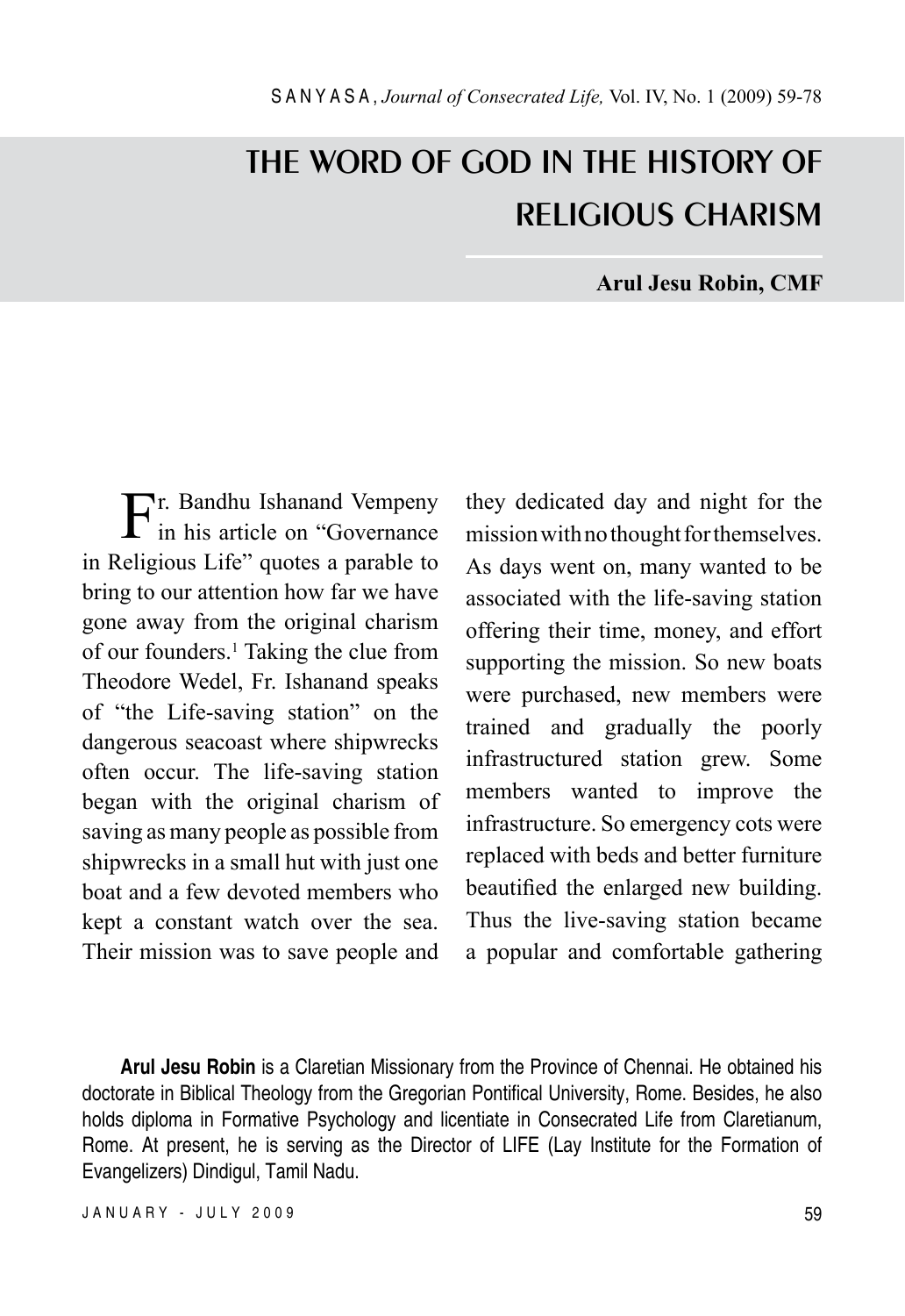place for its members. The mission station became a recreation club.

Alas, few members were not actually interested in going to sea on lifesaving missions. So they hired lifeboat crew to do the job. The lifesaving still prevailed in the club's decoration and there was a symbolic lifeboat in the room where the club meeting took place. At the next meeting, there was a split in the club membership. Many members wanted to put an end to lifesaving missions as being unpleasant, out-modern and affecting normal social life of the club. Yet, some members insisted upon lifesaving as their original mission or charism. But they were finally voted down and told that if they wanted to save the lives of people shipwrecked, they could leave the club and begin their own lifesaving stations.

The parable needs no explanation. In the course of history, often this is what happened to consecrated life and its historical charism. Consecrated life itself was inspired by Jesus and his Word. The Word influenced the history and charism of the congregation and the Founder's call was to answer to the Word in a given historical situation. The Founder of a Congregation wanted to follow the Word of Jesus as close as possible in a historical situation and thus a congregation was born. Possibly, we lost the Word of God today and began to concentrate more on the structure and the ways to save congregation from internal and external threats. It is not possible in this article to go back to the history of each individual congregation and analyze the role of the Word in its historical evolution. I highlight here only the milestones or peak moments of consecrated life and the role of the Word in shaping its charism as answer to the historical situations.

# **1. Biblical Inspiration for Consecrated Life in General**

The Bible does not present consecrated life as we have today. But the history of consecrated life itself and the different charism of the congregations are the response to the Word. The Founders facing a particular crisis in a given situation were moved by the Word. The Word inspired them to address the historical situation. Thus we have different forms and charisms of consecrated life. So, all forms of consecrated life and their charism were inspired by the Bible. In the course of its history, the Church has given birth to many forms of community life and all these communities were greatly inspired by the evangelical models and deeply rooted in the Word of God. The starting point was the first Christian community formed by Jesus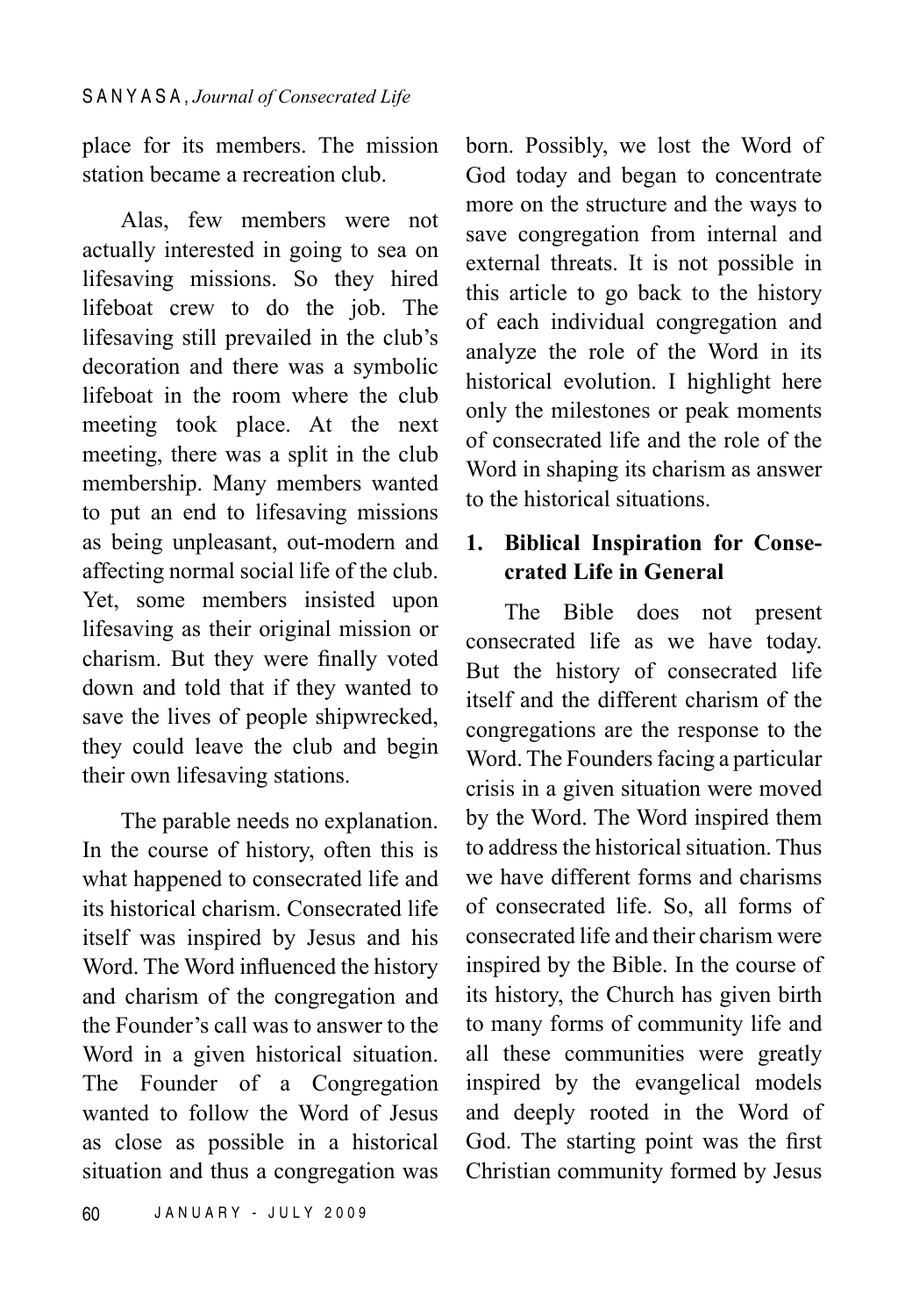Christ and his disciples. The first Christians of Jerusalem continued this community living. The birth of each new community was an attempt to recreate the unique experience of unity and communion

that Jesus taught in the Gospels to his disciples and shared with them personally and which was taken up and lived by the first Christians of Jerusalem. The dream was to be with Jesus as Peter, James, John and others had been, to be able to follow him always and everywhere and to recreate the first Christians' experience of unity around the risen Lord. Indeed, Jerusalem community was a privileged source of inspiration in the history of consecrated life. The entire Church looked at the first Christian community as the model to be reflected and an ideal to be attained. $2$ 

# **2. Different Forms of Consecrated Life**

Beginning with monasticism to the modern new communities of 21st century, consecrated life has undergone various stages.

## *2.1. Monasticism*

The formal persecution of the Church came to an end in the

fourth century and the eschatological expectations and tensions in the minds of the Christians too got slackened. As the persecution vanished, Christians began to reflect on the words of Jesus and the ways of

following them as close as possible. This favourable ecclesial situation stirred up a strong desire and longing to return to the root, to the beginning. And this gave rise to monasticism. The inspiration for the birth of monasticism is the community of the twelve and the first Christian community of Jerusalem.

In the beginning, we do not find any community but only solitude.<sup>3</sup> We could call it monastic life without community.4 This form of consecrated life, monastic life without community was born two centuries after the outpouring of the Holy Spirit at Pentecost. St. Athanasius in his famous work *Life of St. Antony* considers Antony of Egypt (250-356) who chose to live radical solitude as the father of monasticism though St. Jerome claims hermit<sup>5</sup> Paul emphasising his seniority. Other important hermit was Simon Stylites<sup>6</sup> who lived in a 60 feet column in his last days. The setting for the birth of eremitism was the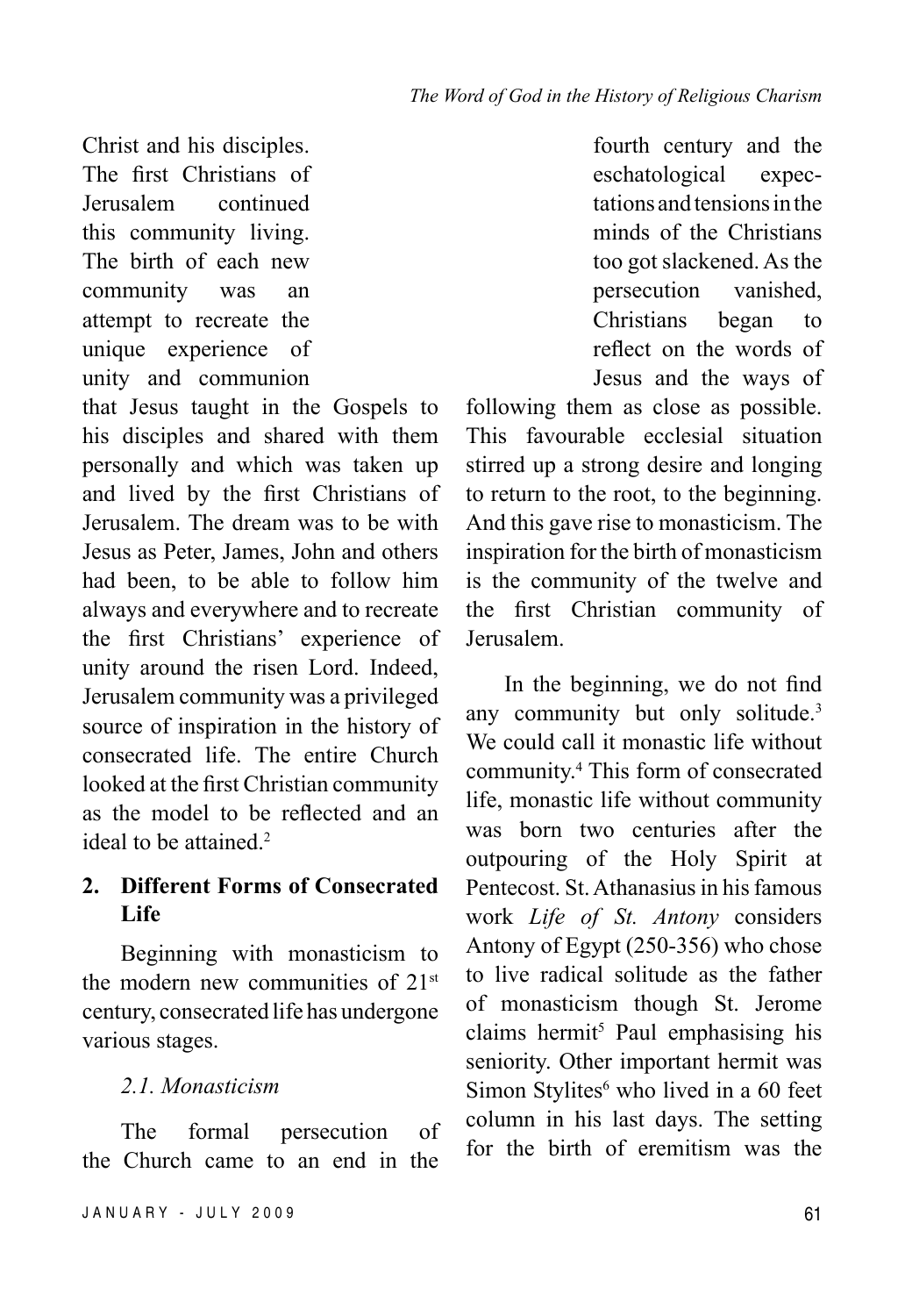desert, a typical place for flight from worldliness, a break with everything that impeded the way of God, the radical choice of celibacy, an exclusive dedication to the praise of God and communion with him, listening to his Word with attention and perseverance and uninterrupted prayer. From desert, Antony came to a hut just outside the village and then took up residence in an abandoned tomb and later went back to the desert and settled in a halfruined fort. In his final years, he moved towards the Dead Sea, into an even more perfect and isolated solitude on a mountain near Sinai which still bears the name mount St. Antony.7

It was the Word of God that inspired the birth of eremitism. Let us substantiate with special reference to St. Antony. Antony was driven to the desert because he wanted to imitate the apostles who left all to follow Jesus. The saying of Jesus, "If you wish to be perfect, go, sell your possessions, and give the money to the poor, and you will have treasure in heaven; then come, follow me" (Mt 19:21) made him realize that he had to "escape" the world to attain perfection. Following these words of Jesus literarily, at the age of 20, he sold everything that he had, gave a portion of it to his sister and the rest to the poor and followed Jesus radically (c. 270 AD). He was also inspired by the daring example of the first Christians who sold their possessions and brought the proceeds to the feet of the apostles for distribution to the poor (cf. Acts 2:43-47). While leading an ascetical life and progressing gradually in his spiritual journey, he continually said to himself the words of St. Paul, "Beloved, I do not consider that I have made it my own; but this one thing I do: forgetting what lies behind and straining forward to what lies ahead" (Phil 3:13).8

*Fuga mundi* (flight from the world) and solitude is also deeply evangelical. The biblical tradition describes desert as a privileged place for knowing God and entering into deeper relationship with him. It was in the desert that the significant experiences of the people of Israel took place, beginning with Moses to Elijah to John the Baptist. Like Jesus, the monks too went to the desert to be tempted by the Satan (Mt 4:1), to defeat him and thus overcoming all evils, they found the only good, God himself. Thus, the ultimate aim of going to the desert is searching God and the motive is the love of God. They were urged by the love of Christ to leave everything and go to meet the Lord who comes. This ardent love for God and search for God is the radical following of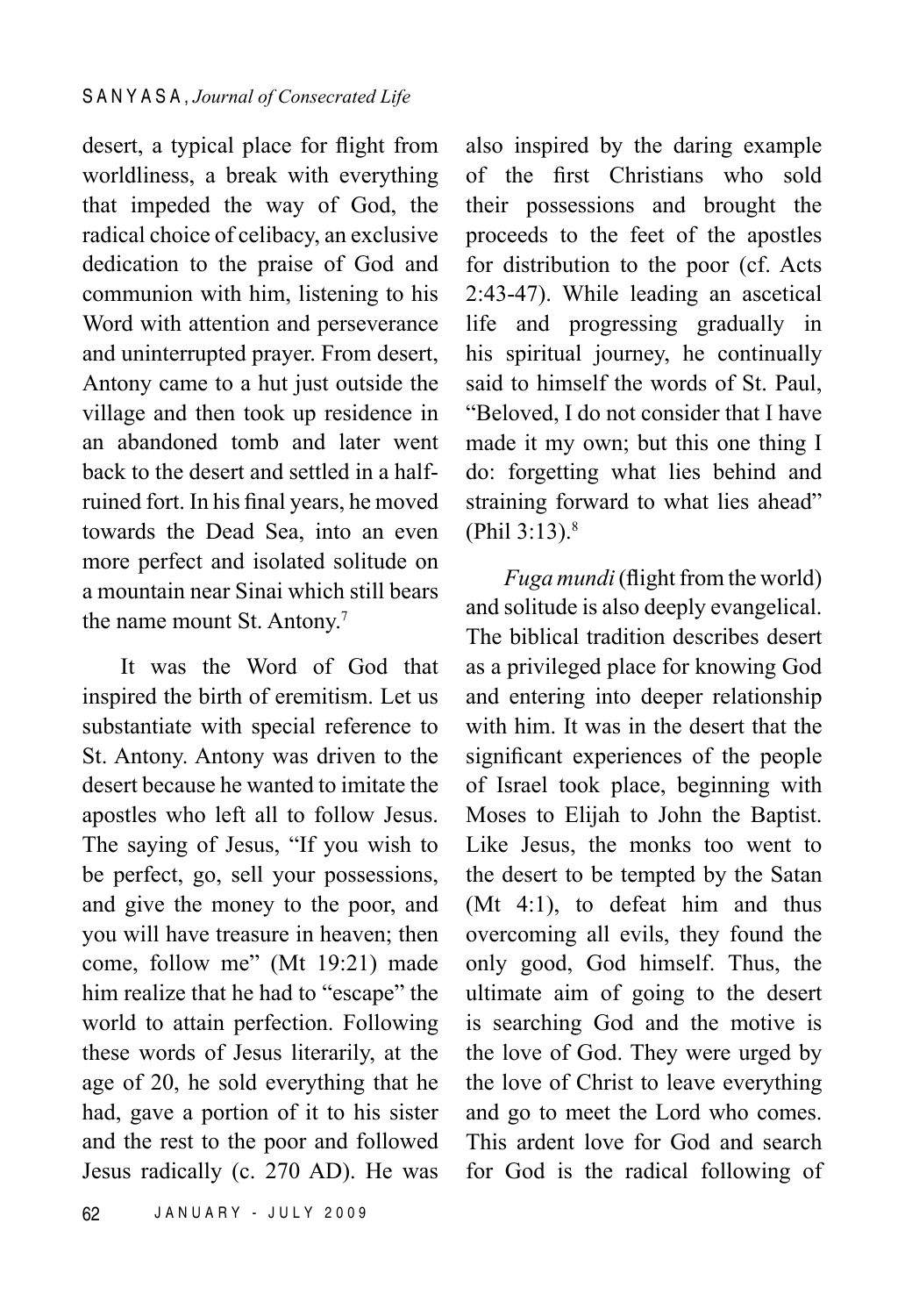the first great commandment, "You shall love the Lord your God with all your heart and with all your soul and with all your mind and will all your strength" (Mk 12:30, see also Dt 6:4-9). So the primordial eremitic life was the proclamation that God is all and everything must be abandoned for him. "Before him everything loses value and becomes relative: God is all and you must give yourself wholly and unreservedly to him."<sup>9</sup>

Hermits actually imitated Jesus who himself withdrew into solitude with the Father before he went to the crowds. Before he began his messianic activity, he withdrew to the desert (Mk 1:12-13). Before his day at Capernaum with its proclamation of the Kingdom, healings and immersion in the crowd, "Jesus went out to a lonely place (*erēmos*)" (Mk 1:35). He did the same before choosing the twelve apostles (Lk 6:12). It was Jesus' habit to withdraw to solitary places (Lk 5:16) and to be alone on the mountain (Mk 6:46; Mt 14:23).

## *2.2. Dawn of Monastic community*

The second stage of monasticism is the establishment of monastic communities (coenobitism). Pachomius (288-346), the father of coenobitic life had the vocational vision where an angel appeared and gave him the

JANUARY - JULY 2009 63

biblical lesson that service of God is to be discovered in the service of others.10 Let us be reminded of what Jesus said, "Truly I tell you, just as you did it to one of the least of these who are members of my family, you did it to me" (Mt 25:40). In the context of a brother who nourished ill-feeling against another member, Pachomius, while requesting him to get reconciled, told him what Jesus would say if he failed to make peace, "Inasmuch as you hate your brother, I am he whom you hate."11 Horsiesios, the disciple and successor of Pachomius saw the birth of communities as modeling primitive Church. He said, "Let us carry out everything in conformity with the law of the holy koinonia... as one man, as it is written, 'All who believed formed but one heart and one soul'" (cf. Acts  $4:32$ ).<sup>12</sup> The root of Pachomius' vocation was a concrete act of charity. While he was in the prison to be enrolled forcefully in the Roman army, some citizens brought bread and compelled Pachomius and other recruits to eat. Pachomius asked, "Why are these people so good to us when they do not know us?" There came the reply, "They are Christians and they treat us with love for the sake of God of heaven." He was so touched that he spent the whole night praying to Jesus and promising that he would serve humanity all the days of his life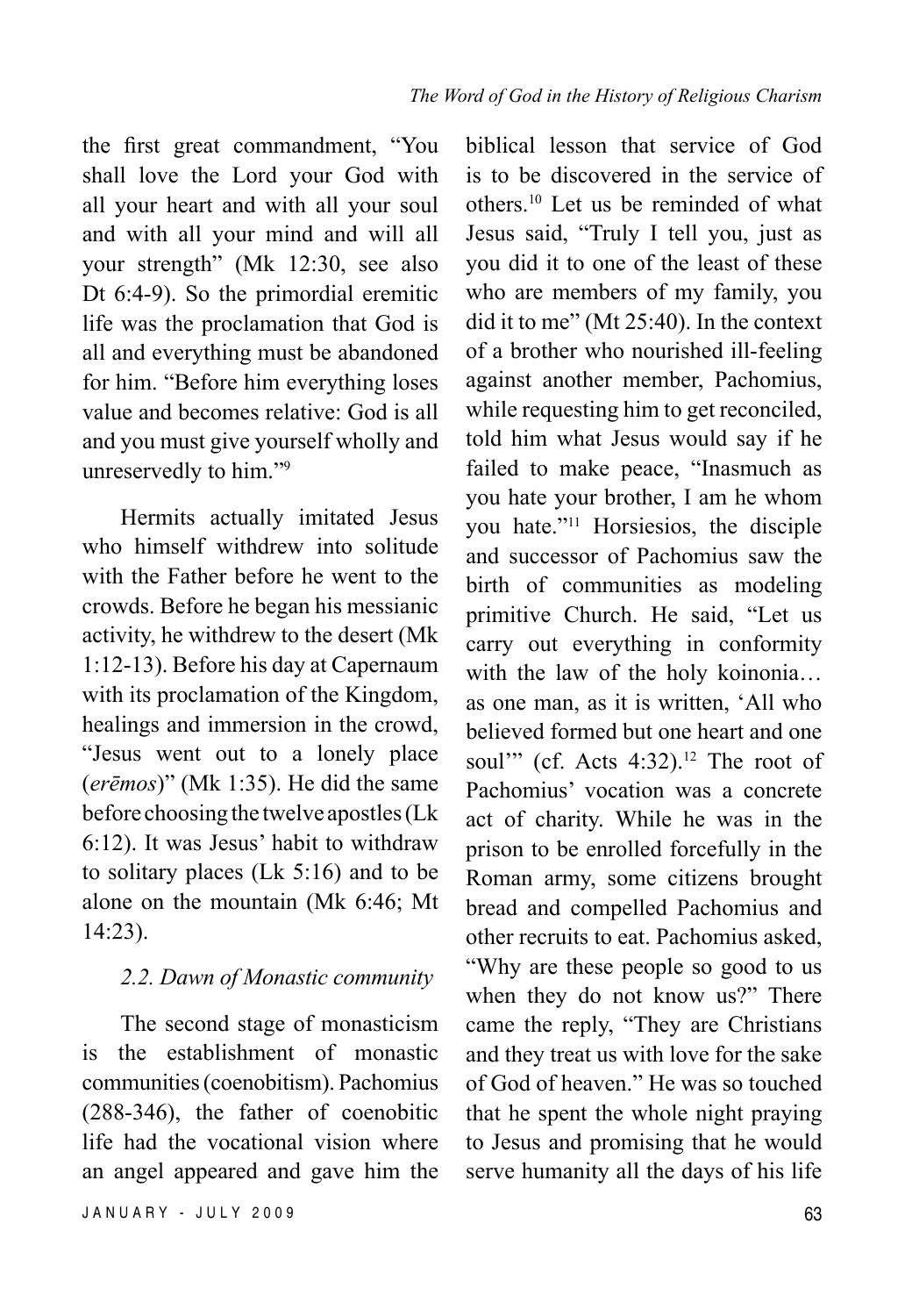if he would be delivered. Monasticism began in the love of God. But the Word gave a new impetus insisting that love of God necessarily meant love of neighbour. Pachomius encountered the Word of God made

flesh in some Christians who came to visit him in prison. Thus the traditional ascetic practices of the hermit life were replaced by commitment to helping others and teaching them the way of God.

His first attempt at community life was a failure. The grave dissensions within the first group of disciples forced him to send them all away. But this experience taught him a valuable lesson: the need for communal order and obedience as a decisive element in community life. Fraternal unity and relationship are the basis for Pachomian community life. It is no surprise that the oldest legislative code, the *Praecepta atque Iudicia* begins with the words of Paul, "Love is the fulfilling of the Law" (Rom 13:10). The majority of the failings mentioned were offenses against charity.<sup>13</sup>

Pachomius' disciple Theodore, after the death of his master, alluded to many biblical passages that influenced the charism of Pachomius to found a

and in this way you will fulfill the law of Christ" (Gal 6:2) also emerged as inspirations for giving birth to the charism of Pachomian community.

# *2.3. The Evangelical Brotherhood of Basil*

The Basilian community differed in many ways from the Pachomian community. Geographically, they were no longer in the desert but close to the city. It was not protected by an enclosure wall as the case was with Pachomian community. It was not a large village

fraternal community. He discovered the Johannine text, "I give you a new commandment that you love one another. Just as I have loved you, you also should love one another"  $(In 13:34)$  as the basis of Pachomius' charism and "they all be one" (Jn 17:21) as the

distinguishing mark of his disciples. Other scriptural references like Paul's exhortation to practice the works of mercy and unity as a sacrifice pleasing to God (Pauline passages on charity) and the psalmist exclamation, "How very good and pleasant it is when kindred live together in unity" (Ps 133:1), "Love your neighbour as you love yourself" (Mk 12:31), controlling once tongue (cf. Jam 1:26; cf. 1Pet 3:10), "Bear one another's burdens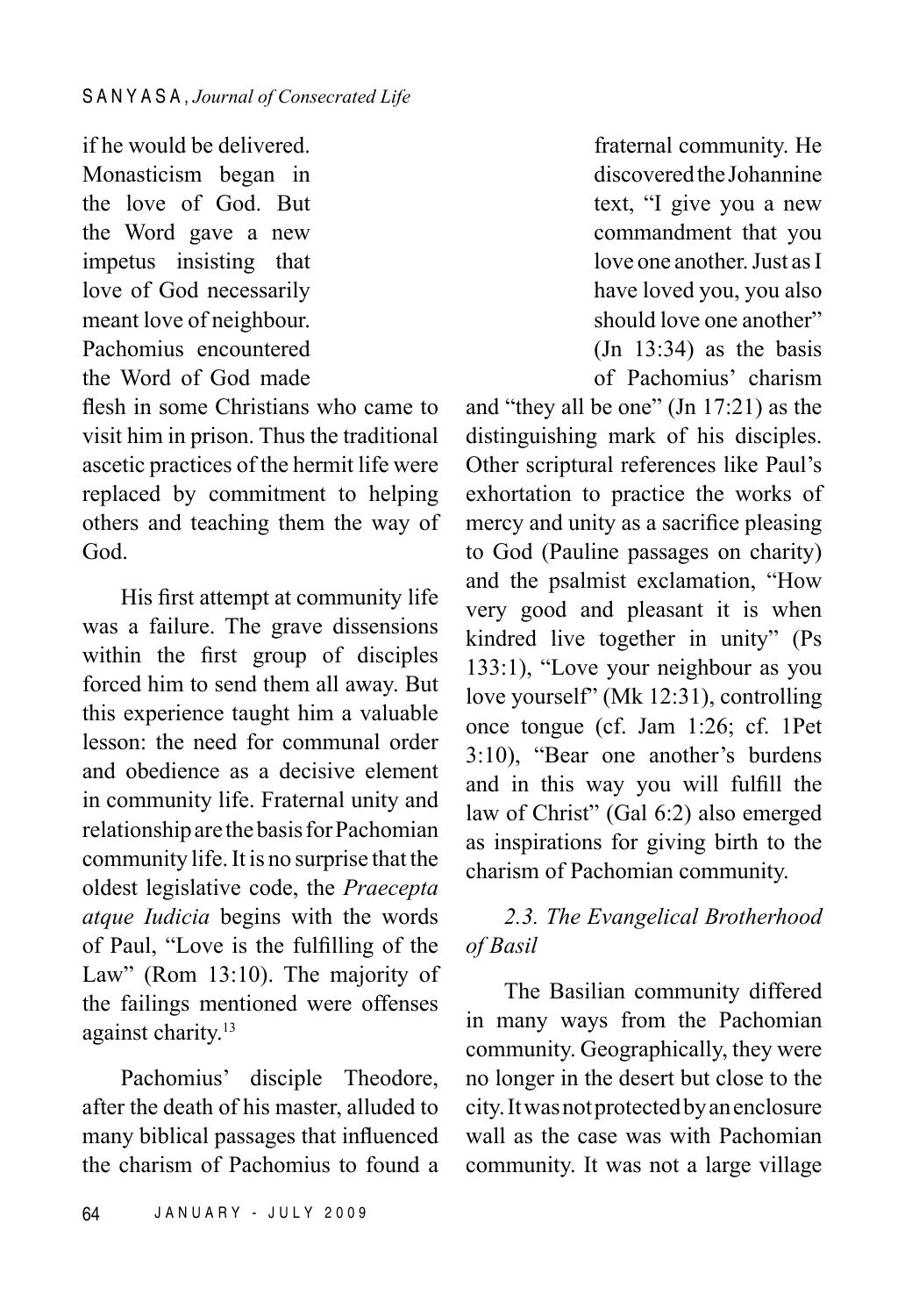but a small community. The superior was no longer regarded as the head of the community who is attentive and watchful with a suspicious eye. Basilian community was governed by a system of fraternal interpersonal relationships than a complex Pachomian system of rules. Instead of vertical relationship with the charismatic father, horizontal relationship was stressed among the members based on love, edification and correction. So the community was called "brotherhood" and the members "brothers." Unlike Pachomius, the founder Basil (330-379) was an educated person and a theologian of monastic life.<sup>14</sup>

In the beginning just after his conversion, like Antony was inspired by Mt 19:21, Basil sold all that he had, gave to the poor and retired into solitude. He spent his initial years in total separation from the world. He considered it as the only way to follow the footsteps of Jesus. This is how he understood Jesus' invitation: "If anyone wants to become my followers, let them deny themselves and take up their cross and follow me" (Mk 8:34).

For Basil, only his work the *Moralia* was the true rule. The *Moralia* is a collection of biblical texts, about 1500 verses from the NT arranged according to theme. Though the work was an anthology of biblical texts, Basil considered it his fundamental work as it provided him with the evangelical inspiration for his ministry and literary activities. There were two decisive features that shaped the young Basil: the centrality of evangelical inspiration and renunciation as the basis of life according to the Gospel. So as a young man, his life was based on penitence, detachment and two commandments of love of God and neighbour.

Basil's next work was *Asceticon*. Here we can find a different outlook for monastic life. Basil read the Scripture afresh and he no longer gave primary importance to penitence and detachment but to the two greatest commandments.15 The perceptible transition was due to his continual return to the Gospel and his realization that the heart of the evangelical life did not lie in renunciation but in the twofold commandment of charity (cf.

> Mt 22:34-40). In the Basilian community, the central position was thus given to the twofold commandment of love. Even when Jesus wanted to sum up the essentials of the law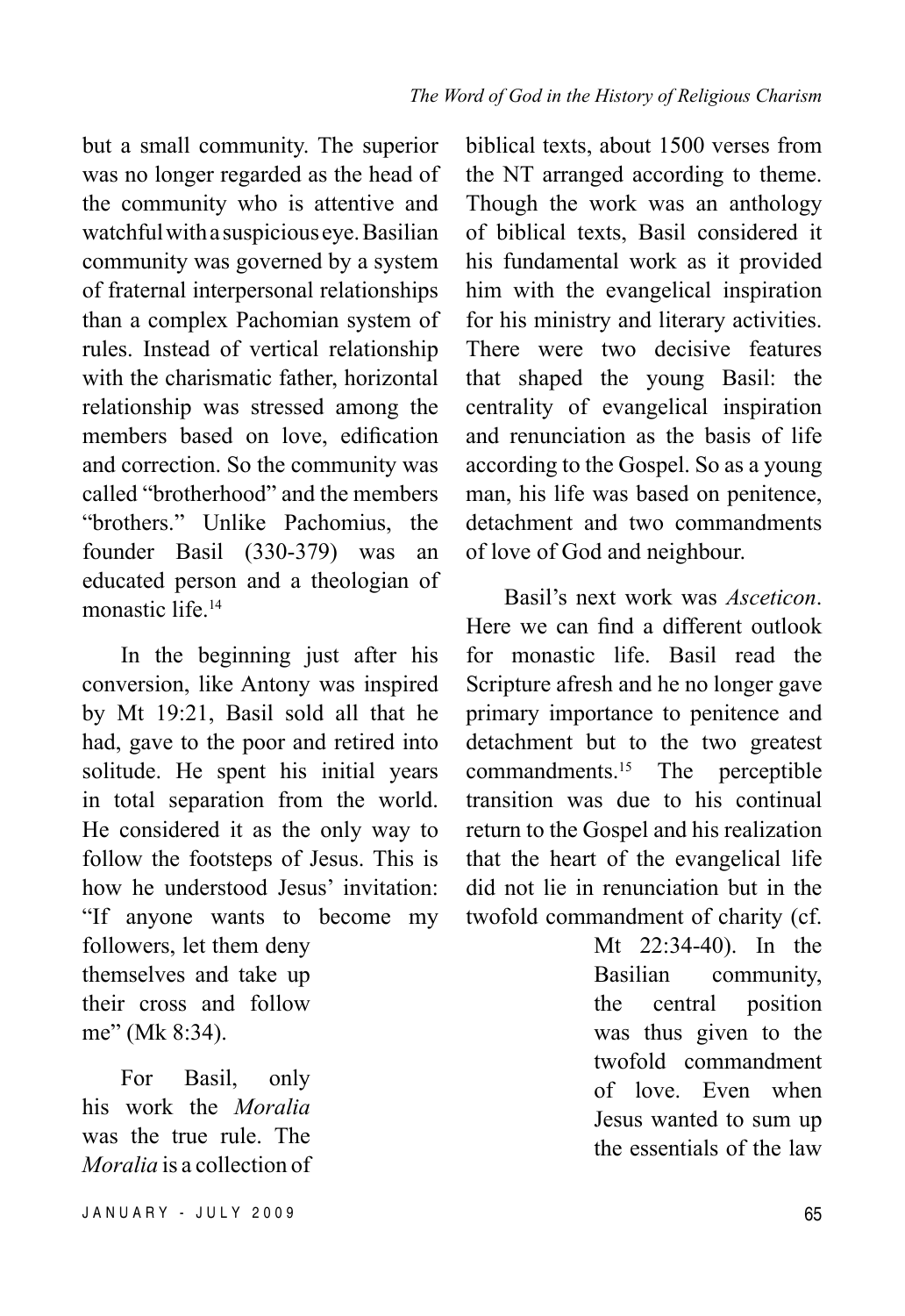and the prophets, he did so by recalling the two commandments. Basil while defending community life against solitary life felt that God would be glorified in the community life, "In the same way, let your light shine before others, so that they may see your good works and give glory to your Father in heaven" (Mt 5:16). Finally, he saw the first Christian community at Jerusalem as the model for his community. He wrote, "Let us imitate the first Christian community! They had everything in common: life, soul, concord, table, indivisible brotherhood, the unfeigned love which makes one body out of many bodies, harmonizing different souls in a single thought."<sup>16</sup>

Basil's insistence on the love of neighbour extended beyond the community of brethren and poured itself out on all people through the preaching of the Word and the service of charity to the poor. We can discern here how the Word gradually opens up monasticism to the important but forgotten dimension of ministry and evangelism.

*2.4. The Trinitarian unity of Augustinian Community* 

Augustine (354-430), the doctor of charity surpassed the eremitic vision of Antony and the communal asceticism of Pachomius as well as the moderate asceticism of Basil lived in common. Charity, fraternal communion and unity were to become the central components and characteristic factors of Augustine's community. He continued to inspire the Canon Regulars of the middle ages. In its very first line, the Rule states the purpose of the monastery: "The essential reason for which you have come together is that you may live with one mind in the house and may have one soul and one heart in God." Augustine too was attracted by the image of the first Christians who had one heart and one soul among themselves. He was spellbound by the sweet sound of Psalm 133: "How very good and pleasant it is when kindred live together in unity." For Augustine, love of God and love of neighbour were inseparable and they expressed a single love.

Mutual love and common life were expressed primarily in the sharing of possessions as in the first community in Jerusalem. Finally, his point of reference reached beyond the community of the first Christians to the very source of unity, the Trinity. Augustine set the same ideal of unity for nuns too. He did not regard the community of women as in any way different from that of men. He gave the same Rule written for men to the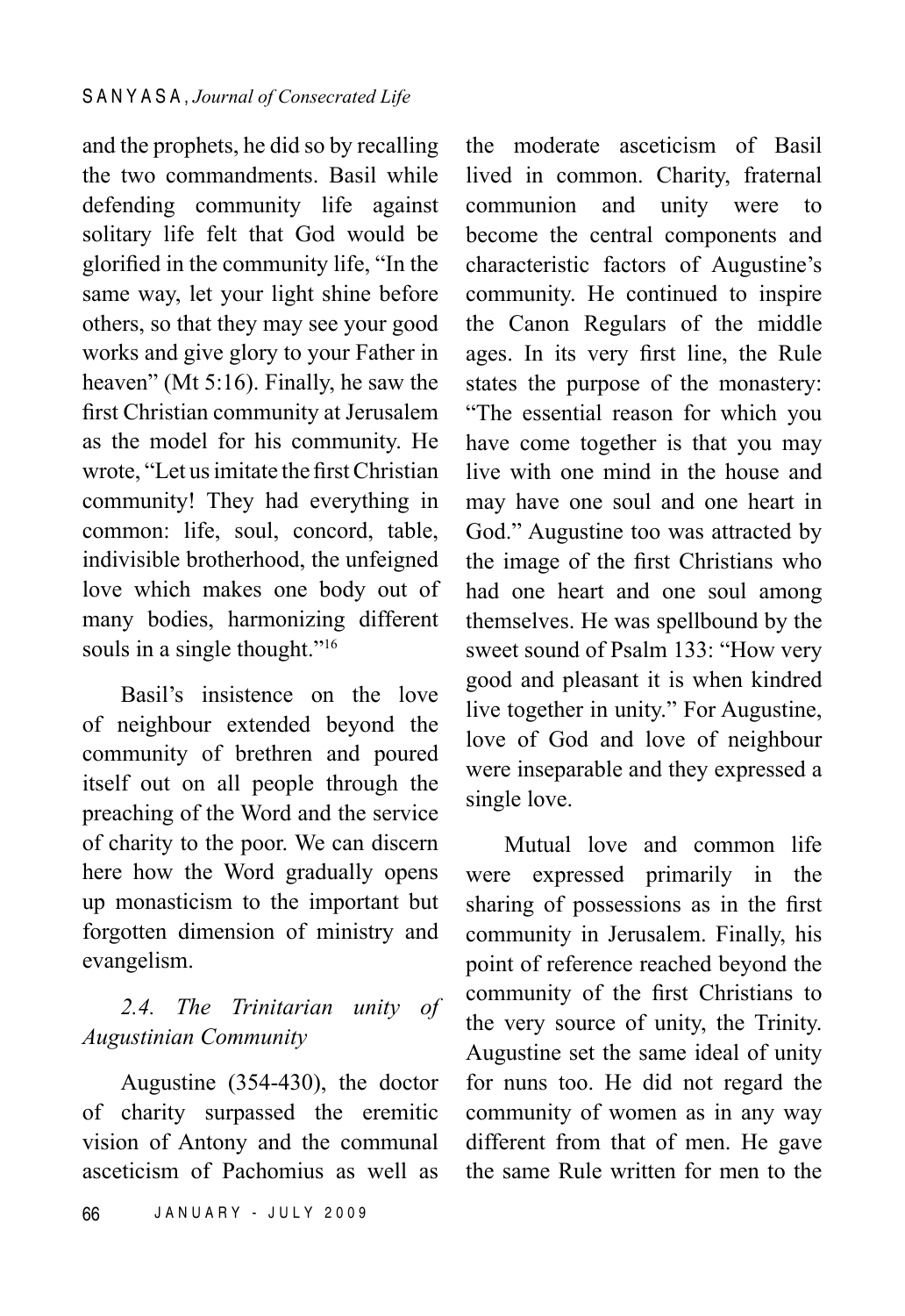community of women presided over by his own sister.

#### *2.5. The Benedictine monastery*

Together with Pachomius, Basil and Augustine, Benedict (480-547) was the last pillar of the beautiful edifice of monastic life. According to him, the sacred scripture was the most direct rule for human life. The Benedictine monastic community had its roots in the model of individual life and the communal life derived from Basil and Augustine.17 Thus in him, we

see a synthesis of these two great orientations which had been present from the beginnings of monasticism. It is to be noted that the eremitic ideal, made up of asceticism, solitude and prayer were never

lost in the Christian life. In the same way, the ideal of communion and unity had come to occupy a predominant place in monastic experience creating communities whose aim was to attain one heart and one soul like the first Christian community of Jerusalem.18

The Benedictine community was portrayed as a coenobitic society seen as a place of formation for the journey towards God rather than as a community of fraternal life for itself. It looked as a formation centered on relationship with the master while the relationship of the disciples among themselves seemed less obvious. The objective was to lead each person to eternal life than to enjoy unity among brothers here on earth. The Benedictine community had its own rule, the Benedictine Rule and formed of special obedience to the abbot. So coenobitism was essentially constituted by the relationship that united each of its members to a man who represented Christ. The coenobitic society existed

> firstly between the monk and his abbot, between the monk and God. Abbot was seen as the very presence of Christ in the midst of his disciples. The scriptural inspiration was no more Acts and Psalm 133, but

Rom 8:15: "For you did not receive a spirit of slavery to fall back into fear, but you have received a spirit of adoption. When we cry, 'Abba! Father!…'" So the biblical image for Benedictine community was the group of twelve apostles around Jesus. Often in the Rule, the monks were called disciples and the abbot continued to perform some of the functions of Jesus. His first task was to teach.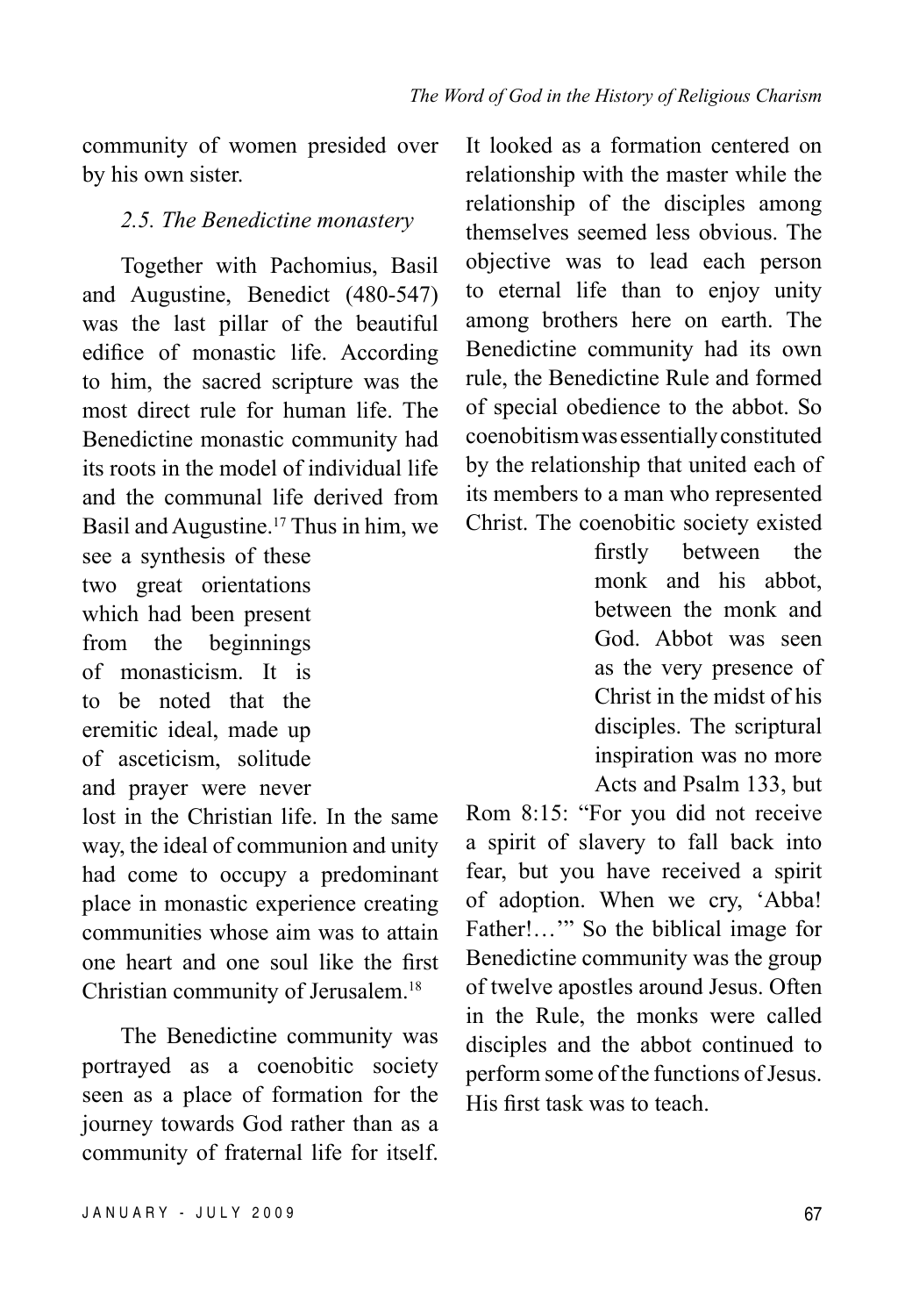#### S A N Y A S A , *Journal of Consecrated Life*

The structure of the community was hierarchical. The Benedictine monastery went back to primitive eremitism in which the disciples gathered around the charismatic "abba" to learn how to save their souls. Yet, there seemed to be evolution in Benedictine experience which led little by little to a discovery of the intrinsic value of community, not simply as a setting to strive for perfection alone. As Paul reminds, "God has no favourites" (Rom 2:11), the abbot must not show

any personal preferences in his monastery. He must not be more loving to one than to another. The Benedictine Rule, chapter 4 dealt exclusively on the twofold command of charity. There were also

allusions to the primitive community at Jerusalem. The Rule cautioned them not to have anything of their own. In the last part of the Rule, charity was given predominant place with Paul's dictum, "Love one another with mutual affection; outdo one another in showing honor" (Rom 2:10). At the end of the Rule, actually we were back to Basil and Augustine. It is to be noted that the Benedictine rule was to inspire later centuries and together with those of Basil and Augustine yielded new forms of monastic community throughout the Middle Ages.<sup>19</sup>

## **3. Mendicant Movement**

#### *Franciscan Brotherhood*

13<sup>th</sup> century's new ecclesial needs gave life to a number of movements and demanded the same return to the form of primitive Church. Majority of the clergy in spite of Gregorian reform by Pope Gregory VII (1070-1085) were trapped in feudal privileges and

> embroiled in simony and nicolaism. On the other hand, countless lay movements with evangelical character had flourished since the  $12<sup>th</sup>$  century with the aim of returning to a simple, poor and evangelical life of the early days. There

was profound and widespread yearning for authentic evangelical life focusing on radical poverty and opposition to all formalism and legalism. It was a context full of contradictions. On the one hand, there was longing for luxury and well-being promoted by the development of commerce with its new economic boom. On the other hand, there was the desire for a pure and poor Church, a return to the primitive Church. It was in this paradox that the Word showed a way. As a result,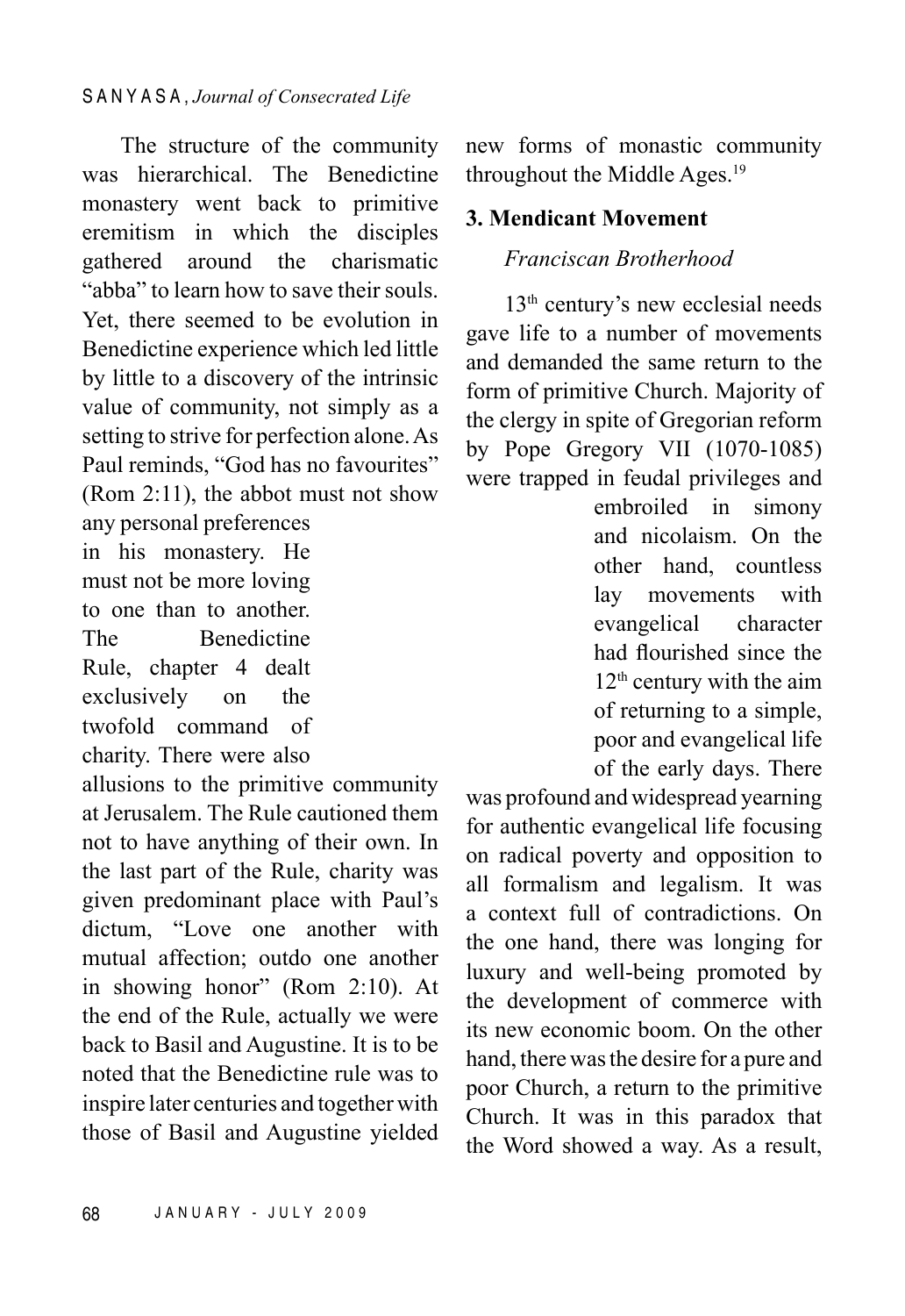there emerged Mendicant Orders.20 The inspiration was no doubt biblical and the objective was to reproduce the model of the life of Jesus and the disciples, above all its real poverty and itinerant preaching. Thus we have a new model of Consecrated life expressed in a new model of community – the mendicants. And we have the Franciscans, the Dominicans, the Carmelites, the Trinitarians, the Servites, the Augustinians...<sup>21</sup> We

shall consider only the experience of the Franciscan community as classical of this shift in the consecrated life.

The evangelical inspiration behind this new form of community was no longer the

primitive Christian community at Jerusalem. The model was the apostolic life, life in the footsteps of Christ, in imitation of the apostles who shared totally the life of their Lord and Master. Francis' only desire was to literally travel again in the footsteps of Jesus. The primitive first Rule which Francis (1182-1226) was to give to his friars would be only "the life of the Gospel of Jesus Christ."22 The second Rule would also begin with a similar statement: "The Rule and life of the Friars Minor is this, namely, to

observe the holy Gospel of our Lord Jesus Christ…"23

Even primitive monasticism sprang from the desire to leave everything in order to follow Jesus. Now however, the discipleship did not force them to withdraw to the desert. Instead for Francis, following Jesus was imitating the apostles by taking the Gospel he lived to everyone and sharing with all, by witness and word, the experience of

> life with Jesus. Francis was a new evangelist who filled the whole earth with the Gospel of Christ. The Biblical inspiration was the missionary discourse of Jesus found in Mt 10 and Lk 10. So the idea of the apostolic

life was going to preach conversion and the Word of God in poverty as the apostles did and going without purse or bag. Though Francis went beyond the Jerusalem community, the Franciscan brotherhood seemed to its contemporaries the perfect realization of the primitive Church as appears in Acts 4:32.

In contrast to the Benedictine monastery, the new community was a small brotherhood made up of a few members only. Jesus sent the disciples two by two. The members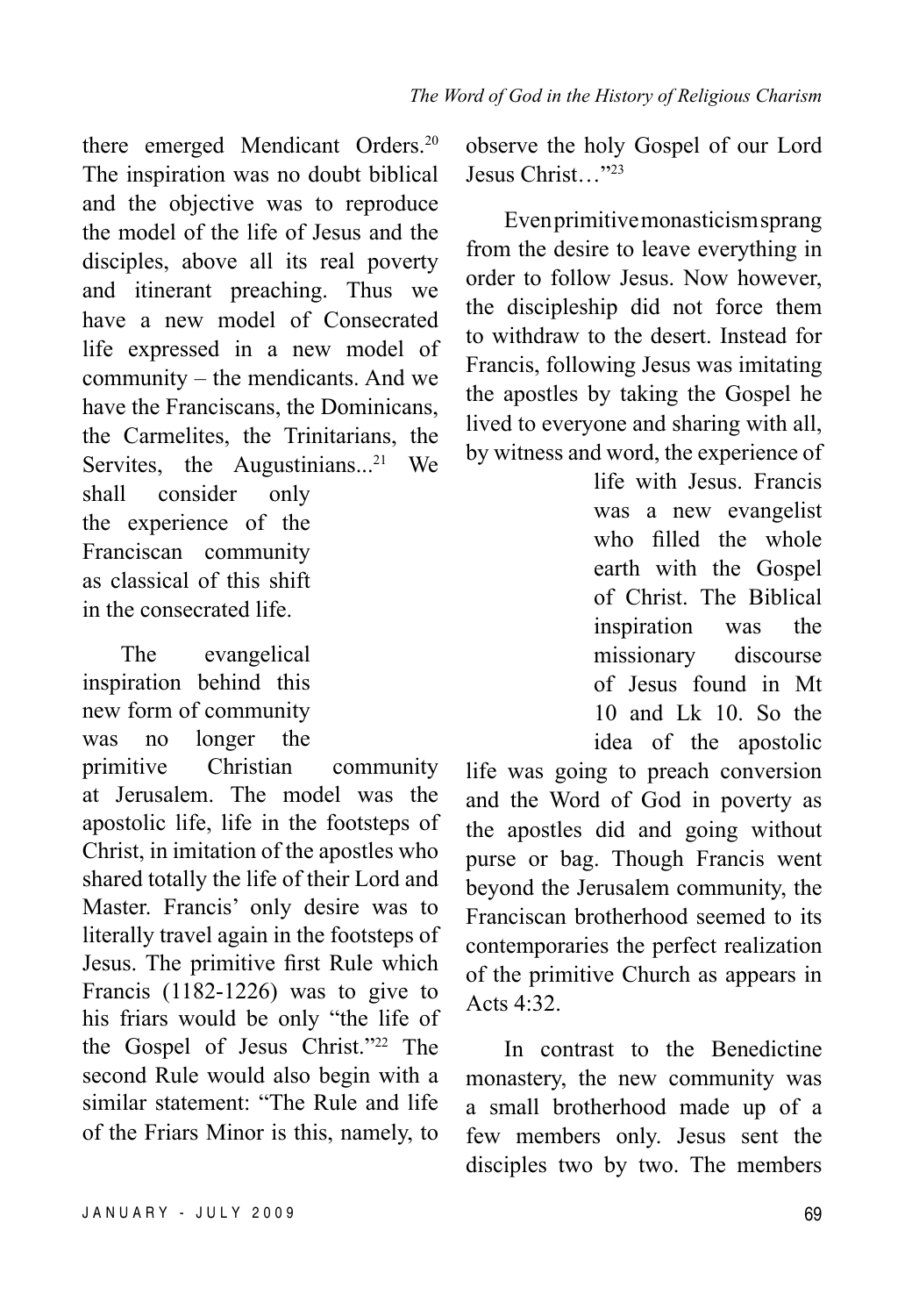were no longer called monks but friars, brothers because fraternity characterized their way of life. The houses of the community were no longer called monasteries but convents. The community was the result of a convergence of people, coming together, assembling of the friars rather than external structures. The community was no longer conditioned by place but ministry, the itinerant preaching. The community had to start moving to the people in order to be closer to them. The community went back into the city, into the working class neighbourhoods.

A movement of friars with no fixed abode, sent out two by two required one central superior whom all could obey and seek guidance from. Thus, the personal bond and relationship of obedience with the superior constituted the true "convent" of the first Friars Minor. The centralized government became imperative for evangelization. Consequently, other mechanisms to maintain unity of the Order such as the participation of all the friars in the General Chapters, the division into Provinces, the Chapters at Regular intervals, the visits by superiors and the possibility of appeal in case of difficulty, etc., gradually emerged.<sup>24</sup>

The friars were bound to love one another because Jesus said, "I give you a new commandment, that you love one another. Just as I have loved you, you also should love one another" (Jn 13:34). They have to prove their love by deeds as John says, "Little children, let us love, not in word or speech, but in truth and action" (1Jn 3:18). The very terminology used to denote superiors revealed the new outlook. They were called ministers, custodians, guardians. They are titles of biblical origin with the focus on service. As Francis writes, "Those who are put in charge of others should be no prouder of their office than if they had been appointed to wash the feet of their confreres."

It is to be noted that with the Mendicants, the Word of God had effected a turning point in religious community that would mark every subsequent form of community in the second Christian millennium.

# **4. The Society of Jesus: United in order to be scattered**

Another significant turning point in the history of religious life came with Clerks Regular. The 14<sup>th</sup> and 15<sup>th</sup> centuries together with the aspects of decadence in the life of the Church had seen growing desire for reform. There happened self-reform of the older orders. New foundations were also born such as the Olivetans, Jesuits and Brethren of the common life. Yet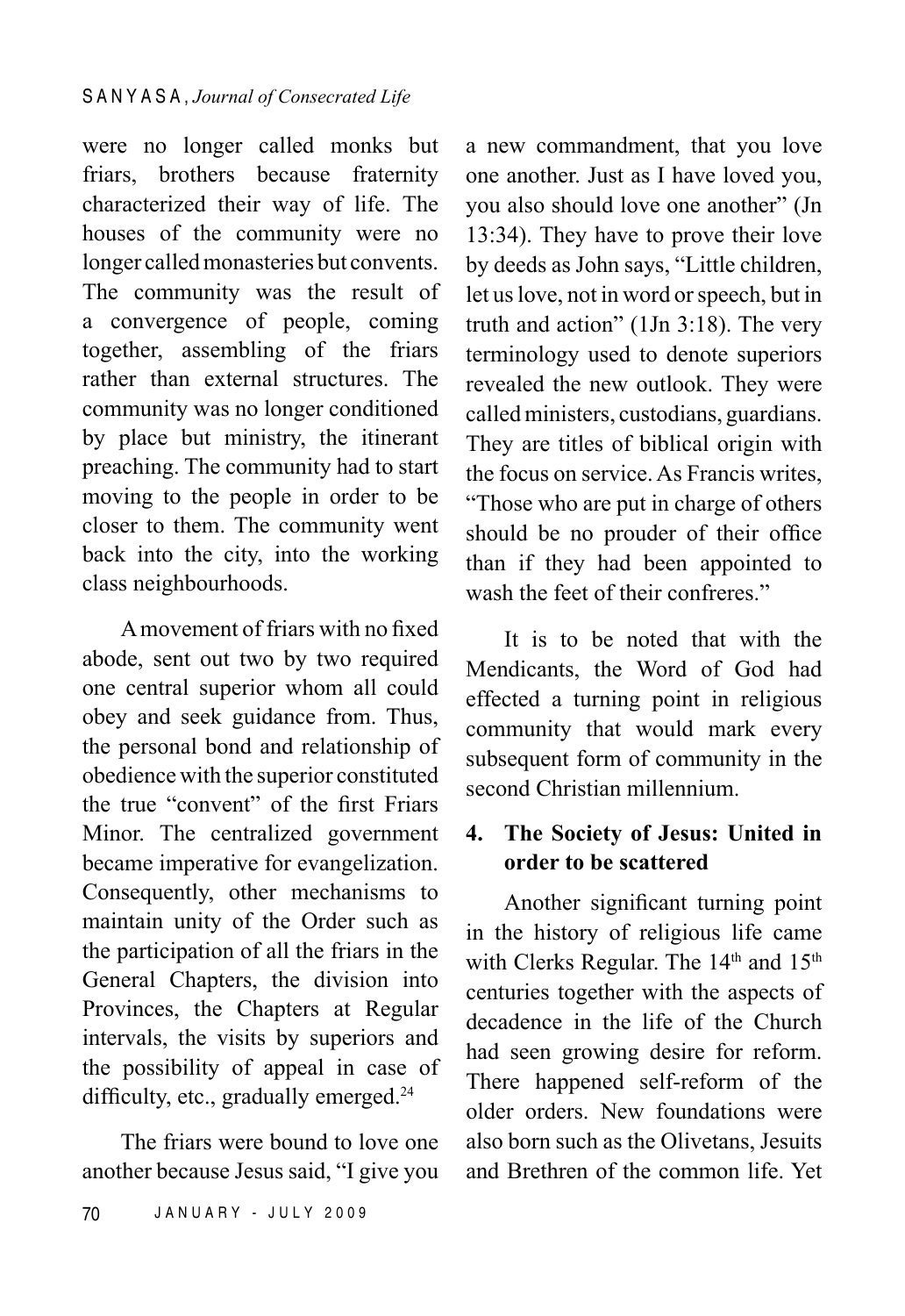the reform of the Church happened so slowly until the two great events that dominated the history of the Church in the  $16<sup>th</sup>$  c.: the Protestant Reformation and the Council of Trent. In this context, we have the foundation of the Jesuits, a typical example of those Clerks Regular who were to make a new contribution to the vision of the community going beyond monastic and conventual forms but adopting to modern times. It was characterized primarily by its apostolic aim. Once again, it was the Word that brought out this new perspective to consecrated life as the Church was facing serious problems of morality and needed urgent radical remedies.

Even at the beginning of the second millennium orders rose with the exercise of charity as the reason of existence such as the Hospitallers, the Military Orders, the Mercedatians and the Trinitarians. The association between religious life and pastoral ministry was also by then an established fact beginning with Eusebius of Vercelli, Ambrose and Augustine and continuing with the rise of the Canons Regular and the progressive clericalization of monasticism. With the Mendicants, the apostolic purpose became more obvious and central.

The rise of the Clerks Regular marked the start of a new type of community. Originally they continued the medieval tradition of the Canons Regular: secular priests in search of community. It was the same with the first group: the Theatines and Barnabites. They were priests united by bonds of charity with the aim of living an authentic priestly life and also making their ministry more effective in an institutionalized form: schools, education, catechesis, helping in hospital, etc. Their habit was ordinary priestly dress, simplified choir office, dwelt in an ordinary house with Constitutions and not Rule.<sup>25</sup>

To understand the shape of this new community better, let us present in a few lines the experience of Ignatius Loyola (1491-1556) and the Society of Jesus. It was Ignatius who definitely freed the Clerks Regular from all forms of monastic observances. Ignatius after his conversion had a passionate desire to follow Jesus as closely as possible in imitation of the apostles. His outlook was undoubtedly missionary. The starting point of the mission was Jesus who called to himself those whom he willed and sent them out to extend throughout the world his mission of giving salvation to all. The aim of the New order was directly apostolic in the modern sense of the word. Its tasks were defence and propagation of the faith, the good of the souls, and the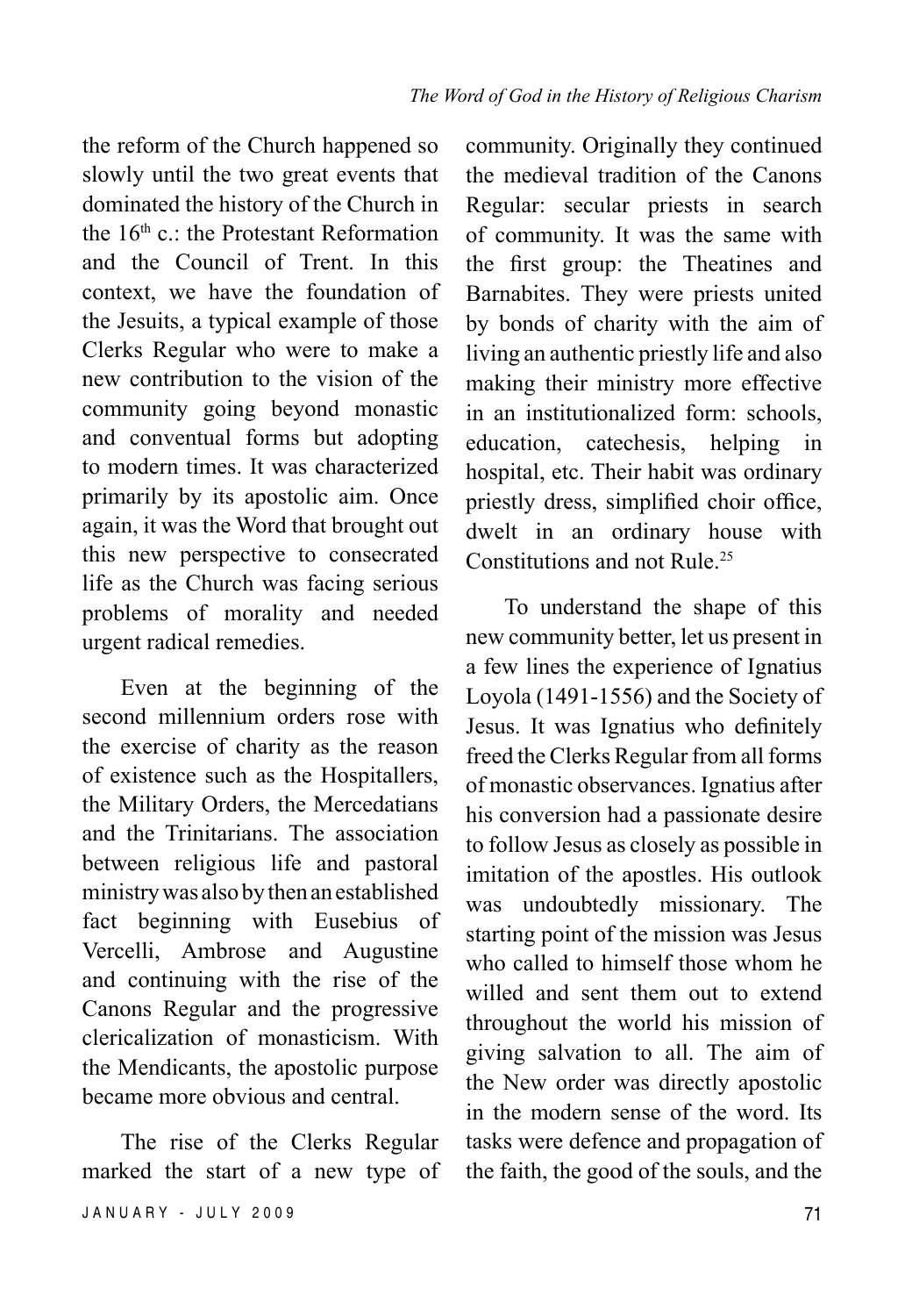practice of spiritual and corporal works of mercy. Its apostolic dimension and its call to mission characterized the Jesuit community.

The apostolic life no longer evoked the memory of the Jerusalem community united around the apostles but rather the dispersal throughout the world, which came about when Peter sent the apostles to spread the Gospel in the name of the Lord. The apostolate of helping the souls was not exercised primarily by the individual but by the society. Community life was only to achieve a common mission entrusted to it by Jesus who had called and sent his members to work together for a particular apostolic purpose.

The society's unity was that of a living being, not a federation of communities. Its mission was an extension and reproduction of the mission of the apostolic college that prolonged the mission of Christ. The local communities are given only relative role in favour of the one great community, the Society. Availability, universality and mobility were the characteristics of this community to achieve the mission. A Jesuit considers himself a member of the one great community, sent by it and embodying it. The real superior is the General rather than the local superior because

the whole society has to pursue a single apostolic plan.

The office in choir was suppressed and to safeguard apostolic freedom, it was not replaced by a series of devotional community prayers. The typical Jesuit prayer would be mental prayer and examination of conscience. Poverty was modeled as demanded by Jesus from his apostles when he sent them out on mission (cf. Mt 10).

The clear apostolic aim, the extreme mobility, adaptability to different settings and situations, its strong centralization, fourth vow of obedience to the Pope and its freedom from aspects of life previously considered essential to the religious state – all these led to a new kind of structure and formation appropriate to the modern society which had come into being along with Humanism and renaissance. This type of community would from now on be the pattern for new religious communities.26

## **5. Congregation for Different Apo**  stolic Activities (17<sup>th</sup> to 19<sup>th</sup> C.)

The 17th to 19th c. witnessed the rise of an extraordinary variety of new religious communities immediately following the Council of Trent. But the congregations did not apparently make any particularly important or new contributions to the doctrine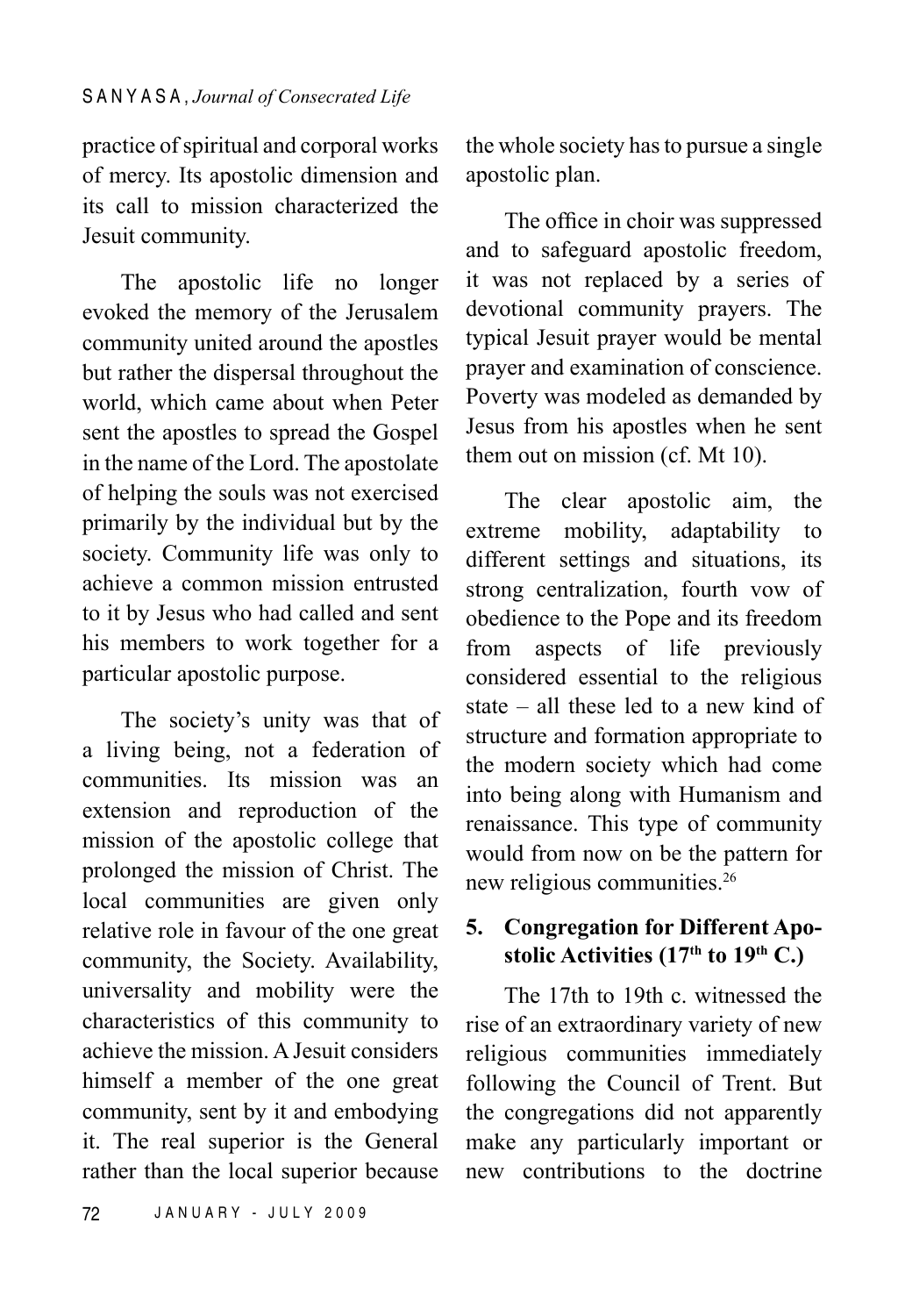and spirituality of consecrated life. The Jesuit community continued to give a decisive imprint to the new communities that appeared during this period.

One of the prominent events of this time was the French Revolution which marked, on the one hand, the collapse of the religious life and, on the other hand, the providential circumstances for its renewal. Many European countries followed the French pattern: confiscation of monasteries, secularization of religious life and suppression of Orders. Simultaneously, the Revolution also brought about an extraordinary blossoming of the religious life with the rise of many new Congregations.

The new Congregations exhibited the following common features:

- $\bullet$  They identified the local needs and responded to a variety of social and economical emergencies.
- There was a renewed dedication for mission. Congregations such as Oblates of Mary Immaculate, the White Fathers, the Society of the Divine Word, the Claretians, the Combonians, Verona Fathers, etc. came into being with this express aim.
- Another feature was their international character that called for greater centralization.

 $\bullet$  In these communities there was an attempt for a synthesis between a community based on communion and a community based on mission<sup>27</sup>

The biblical inspiration for the Orders of this epoch was like that of the Jesuits: the apostolic model, the apostles being sent to proclaim the Good News and Jesus final commandment, "Go therefore and make disciples of all nations, baptizing them in the name of the Father and of the Son and of the Holy Spirit" (Mt 28:19). At the same time, the modern congregations did not forget the aspect of communion being inspired by the biblical model of first Christian community of Jerusalem.

### **6. New Communities for Today's Church (20th and 21st C.)**

Finally we have arrived at our own times, our own history where we have a role to play. We no more report the past but the present. Have new and significant forms of consecrated life emerged in our times and are they still emerging? It is difficult to answer definitely as we do not have that historical distancing to interpret the moment objectively. Let us leave to the future generations to do that. But we can arrive at a few interesting and important reflections.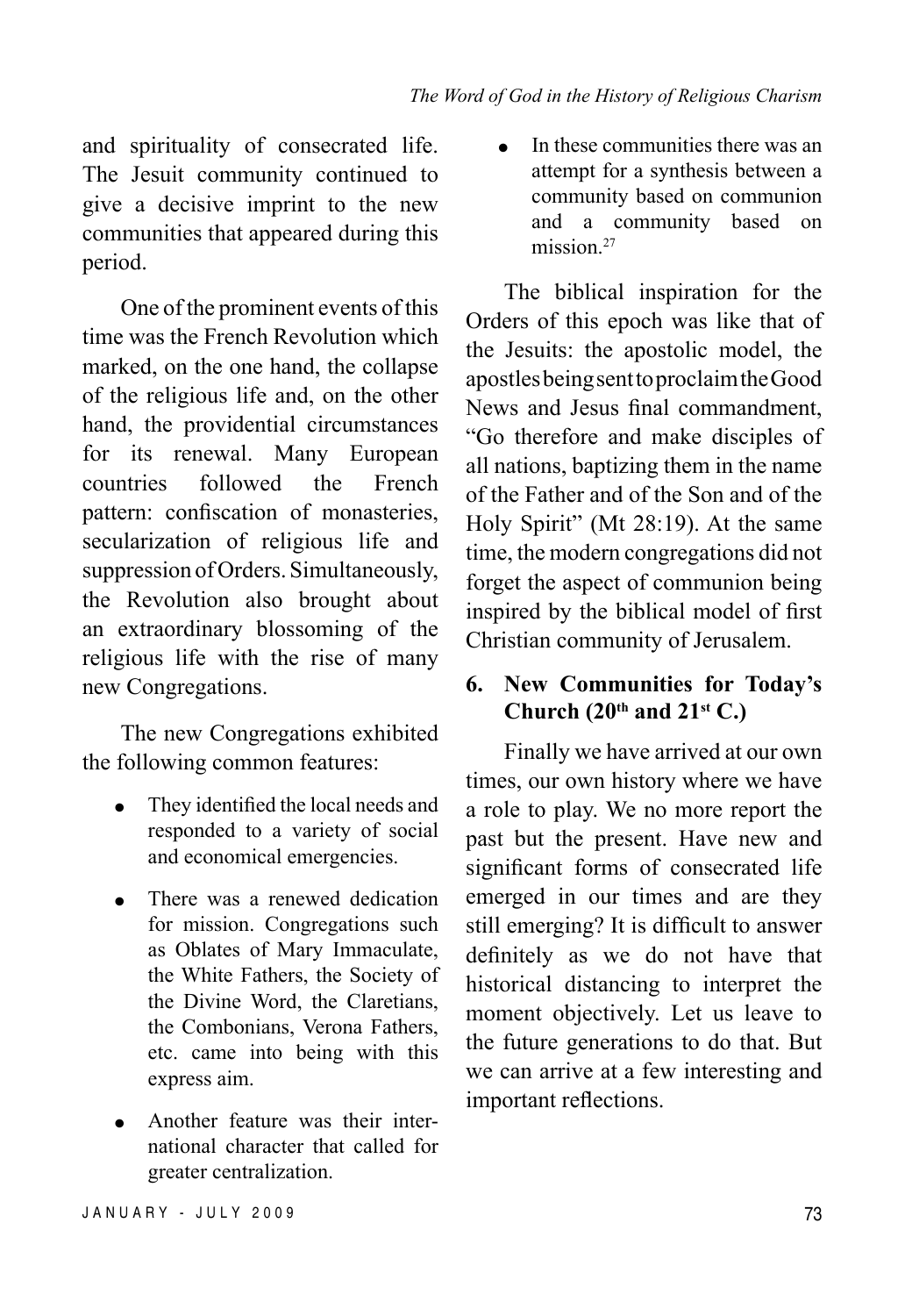#### S A N Y A S A , *Journal of Consecrated Life*

We are in a particularly rich and creative phase of Church's life with the Holy Spirit powerfully at work. As Secondin comments, multiple sparks are being struck under the impact of the Holy Spirit from the hard rock of our historical paths.28 Cardinal von Balthasar remarked, "Perhaps we had to wait for our century to witness a similar blossoming and multiplication of lay movements in the Church, some of which do indeed keep to the great traditional charisms, while the majority have emerged as a result of new thrusts of the Holy Spirit."29 New charisms of the Holy Spirit are no doubt at work that seem to be directed more towards the laity than the traditional religious life. Let us briefly present the appearance of new forms of community.

#### *The Secular Community*

The Secular community is typical of the  $20<sup>th</sup>$  c. It opens up the new sensitivity to secular realities and a new kind of Christian presence in their midst. There is a marked attraction exerted by a Christian life penetrating social and political fields and divinizing them. There is a desire for consecration which unlike earlier patterns of the religious life, will not hold aloof from the world, rather make the secular realities of the world the proper setting of life and action. Secular communities have discovered the universal vocation to holiness. The barrier between the so-called consecrated and the unconsecrated is broken down. This century has restored their full dignity to the laity as sons and daughters of God, people of God, called to the perfection of charity in the world. This aspect is clearly brought out by Chiara Lubich, "This is the great attraction of modern times: to penetrate the highest contemplation while mingling with everyone, as one person next to others. I would say even more: to love oneself in the crowd in order to fill it with the divine, like a piece of bread dipped in wine. I would say even more: made sharers in God's plans for humanity, to embroider patters of light on the crowd, and at the same time to share shame, hunger, troubles and brief joys with our neighbours. For the attraction of our times, as of all times, is Jesus and Mary; the highest conceivable expression of the human and the divine: the Word of God, carpenter's son; the Seat of Wisdom, a mother at home."30 The first response to this contemporary sensitivity and the ability to permeate secular structures with the divine was made by the Secular Institutes.

The Biblical inspiration seems to be "You are the salt of the world" (Mt 5:13); "You are the light of the world. A city built on a hill cannot be hid" (Mt 5:14) and the image of leaven (cf.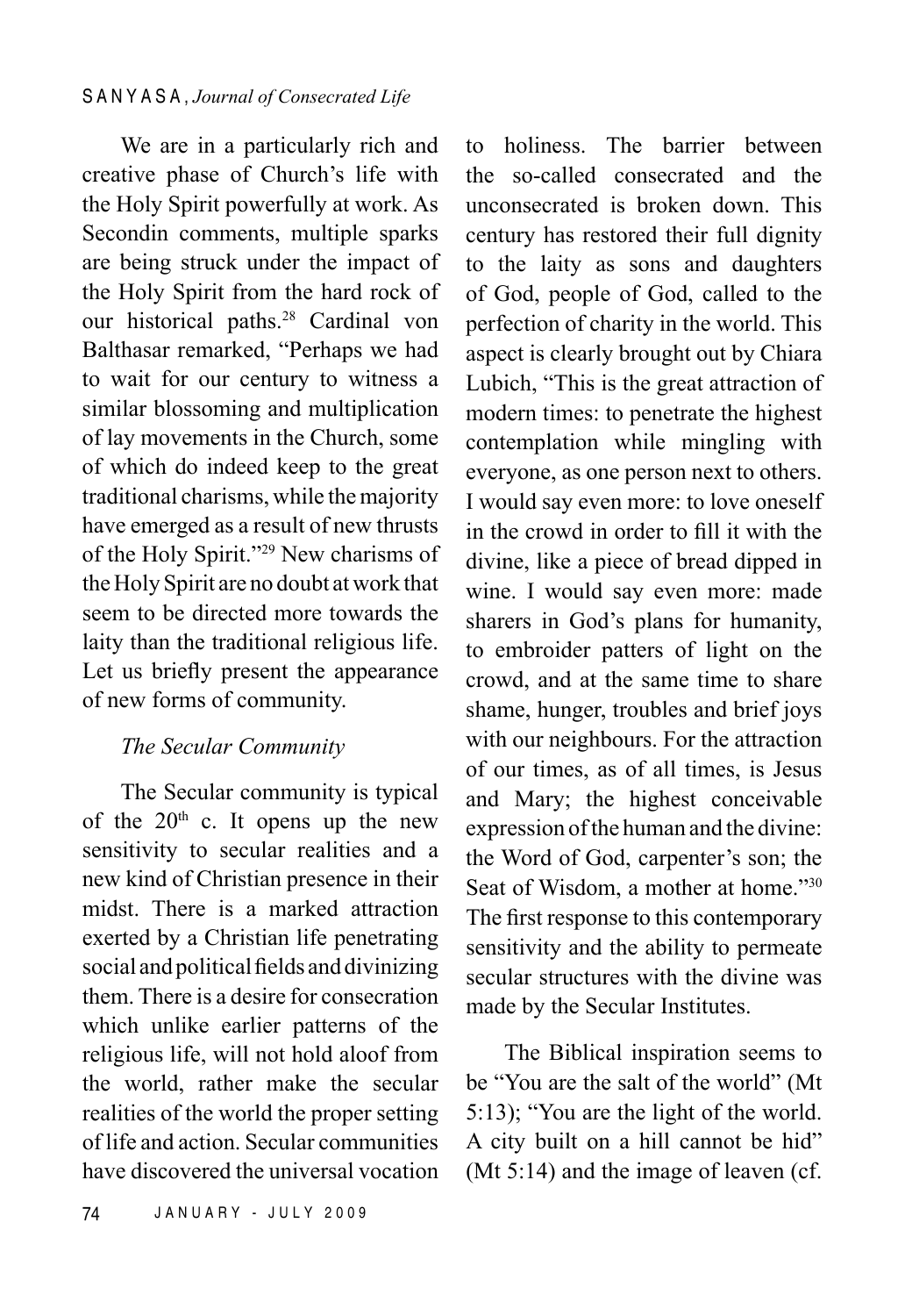Mt 13:33). Let me quote the document *Primo Feliciter* to understand better the biblical inspiration of Secular Institutes: "Let them be the salt that does not lose its savour for this insipid and darkened world to which they do not belong but in which, nevertheless, they have to remain by divine arrangement; let them be the light that shines and is not put out amidst the darkness of this world, let them be the small but effective leaven which works always and everywhere and mixed with every level of the population from the humblest to the most exalted, tires to reach and permeate each and every person by word, example and every other means, until the whole is permeated and totally leavened in Christ (see also Canon 713)."

The Secular Institutes distinguishes themselves from other orders by not appearing as religious in public. They have no public vows but they bind themselves to the Institute either by a private vow or by promise. They have no permanent community life. They live in private houses or apartments. They meet periodically and undergo intense training. They have no common apostolic work. The members engage themselves in different secular jobs and do them with a great sense of Christian dedication and responsibility.<sup>31</sup>

The apparent contradiction between consecration and secularity during a long history of monastic and religious life was overcome. Consecrated secularity is a possible reality. Consecration is not in fact to be understood as separation but as vocation, the result of a call and a response to that call. In the case of the members of secular Institutes, God calls them to live where they are already, to remain as seculars. Here we are reminded of the mystery of Incarnation. Jesus assumed humanity without destroying it in order to transform it and bring it to its full realization.

### *New Communities*

Besides Secular Institutes, our time has witnessed the blossoming of a different style of consecrated life, expressed in the growth of a multiplicity of associations of believers in small, more or less informal groups. They share a similar aim. They are the so-called New Communities that reached their culmination in the 60s, 70s and 80s. Compared with the Secular Institutes, all the new communities have been marked by a powerful recovery of the common life.

They came into existence as an alternative to large religious communities and the monopoly of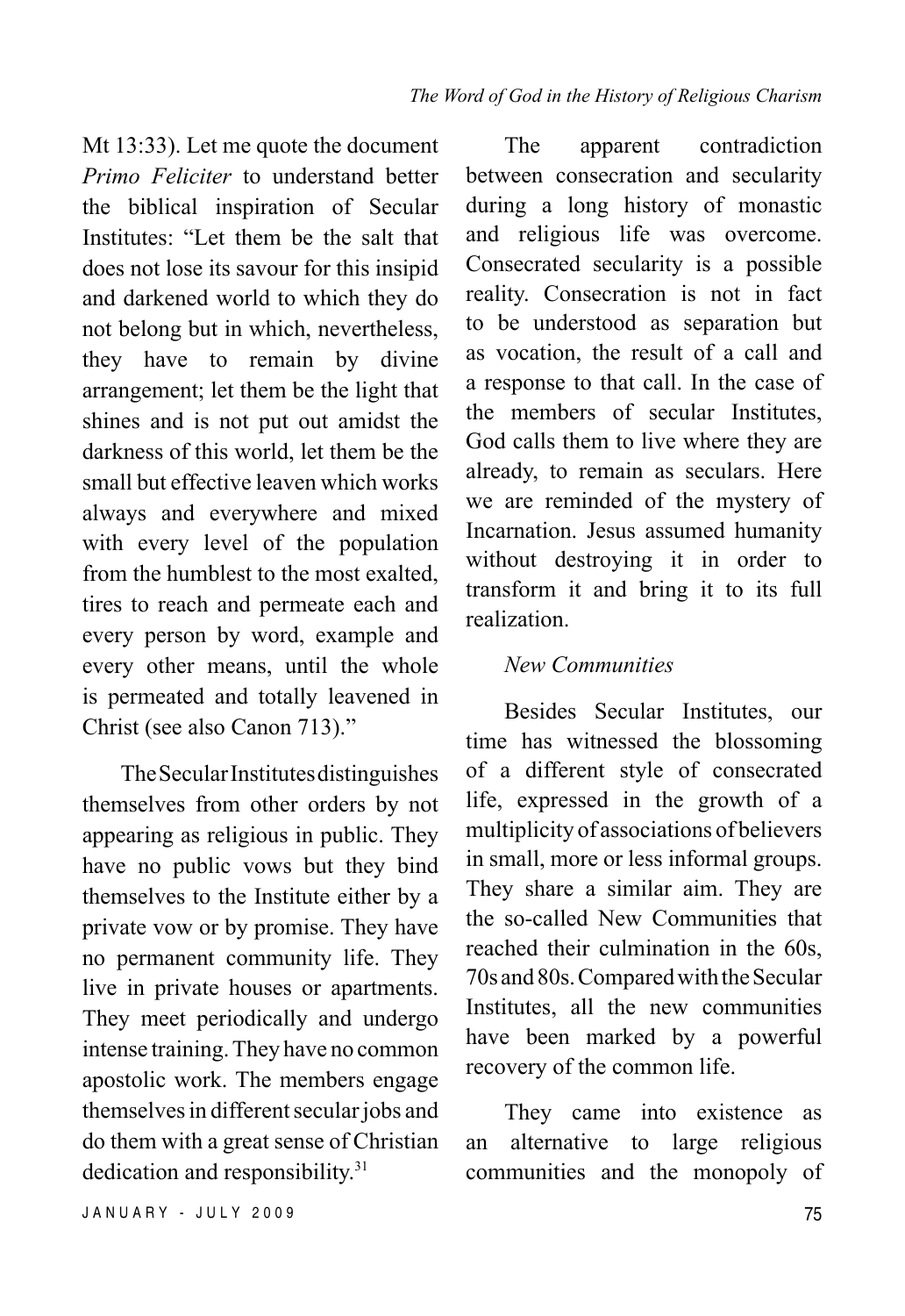evangelical perfection by religious. Their intention was to have a new experience of evangelical life outside existing institutions. They greatly emphasized shared life as the sign of a new sort of egalitarian and fraternal society as an alternative to a divided and classified society. They were sensitive to the earthly values of friendship. Almost in all these new communities, men and women lived side by side. They argued that this was what Jesus intended and was practised by the first Christian community.

Some of these communities are the Monastic Fraternity of Bethlehem, the Milan Centre Group, the Community of Monteveglio also known as Little Family of the Annunziata, the Bose community, Memores Domini (Mindful of the Lord), Seguimi (Follow me), Sant'Egidio, Redemptor Hominis (Redeemer of Man), Monastic Fraternities of Jerusalem and Montecroce, the Ecumenical Little Brothers, etc. There are also the experiments such as the Little Brothers and Sisters of Jesus that are closer to the Religious Congregations even though they have the new characteristics.<sup>32</sup>

In spite of the varieties, they have common elements like emphasis on community life lived in a deeply personal way with sharing of prayer, ideas and feelings, hospitability, prayer and service, ecumenism and a mixed membership of men and women which includes also married people with their entire families.

### **Conclusion**

I have presented nearly two thousand years of the history of Consecrated Life in a few pages, beginning with monasticism and concluding with the New Communities for modern time. If we pay attention to the evolution of Consecrated Life, the importance of the Word and its driving force would be crystal. In every epoch, the Church was confronted with the existential problems. But God did not abandon her. Rather, he inspired the Founders and the Founderesses through his Word to respond to the situation, to act upon the crisis and to give answers to the problems. The Founders heeded the call and responded to the Word. Thus we have different forms of Consecrated Life, each form responding to a particular situation of the Church and the world but always inspired and influenced by the Word. Today, the Word is all the more active, inspiring millions and millions of ordinary lay people to realize their vocation in a meaningful way responding to the modern problems of the world. Where does the Word lead the consecrated persons today? Where will the Consecrated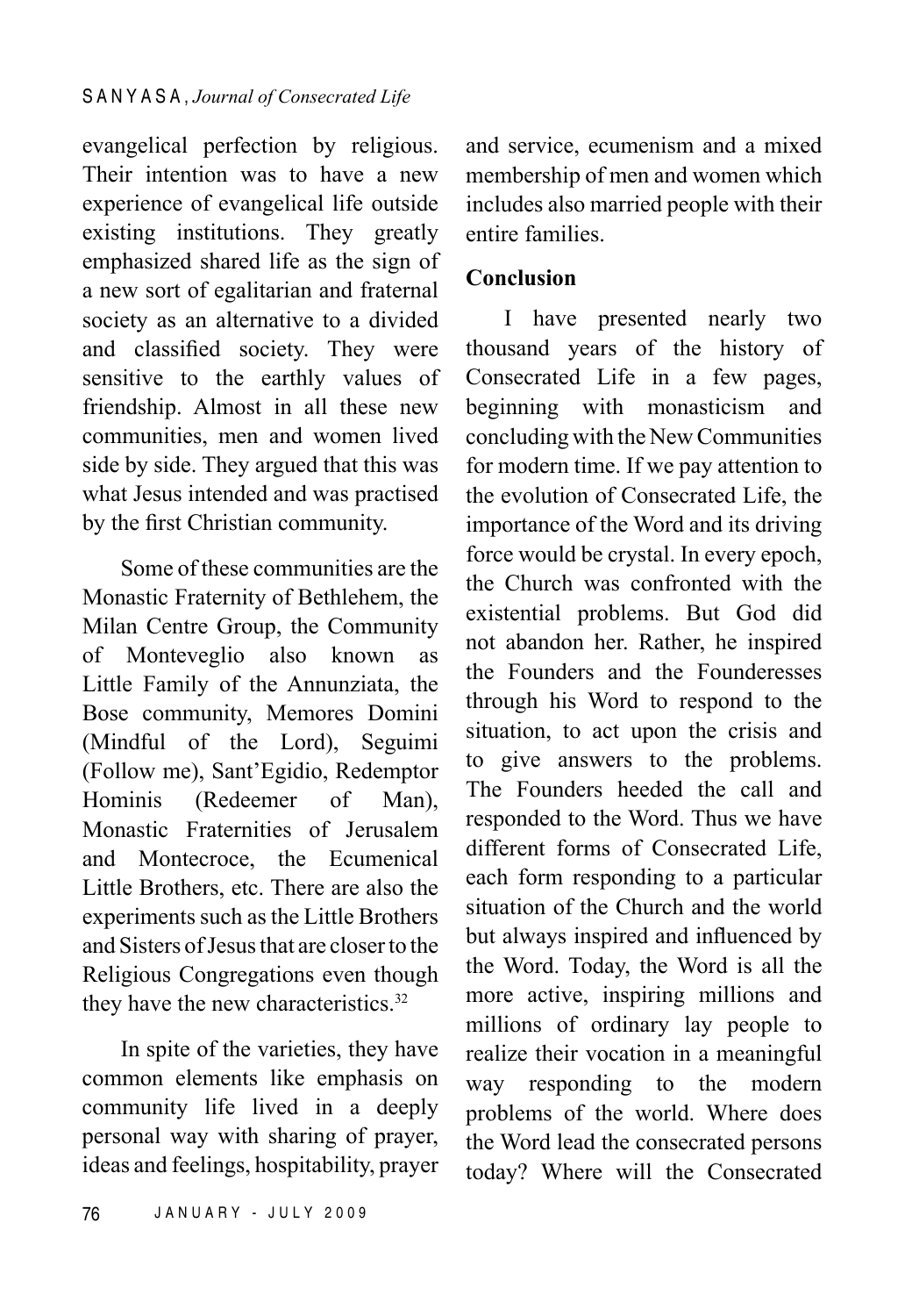Life reach? We have no answers but one thing is certain: Consecrated Life will continue to have relevance to this world and will continue to contribute to the fullness of God's Kingdom here on earth as long as this world lasts.

#### **Endnotes**

- 1 Bandhu Ishanand Vempeny, "Governance in Religious Life", *Sanyasa*, Vol. III, No. 1, 2008, pp. 36-37.
- 2 Cf. P.C. Bori, *Chiesa Primitiva: L'immagine della Comunità delle Origini – Atti 2:42-47; 4:32-37 – nella Storia della Chiesa Antica*, Brescia: Paideia, 1974, pp. 21-83.
- 3 Solitude was interpreted in the monastic context as a radical celibacy, the negation not just one form of society, marriage, but of every form of society, negation of relation with anyone else.
- 4 Fabio Ciardi, *Koinonia. Spiritual and Theological Growth of the Religious Community,* London: New City Press, 2001, p. 59.
- 5 Hermit comes from the Greek *eremos*, desert, ascetic from the Greek *askein*, to exercise, monk from the Greek *monos*, alone and single, anchorite from the Greek *anachorein*, to go away, withdraw, retire.
- 6 Stylites are those monks who practised asceticism remaining on a column, the Stationaries remained motionless, the Dendrites spent long years in a tree.
- 7 Fabio Ciardi, *Koinonia. Spiritual and Theological Growth of the Religious Community*, p. 60.
- 8 Athanasius, *The Life of Antony and the Letter to Marcellinus*, London: SPCK, 1980, pp. 36f.
- 9 Fabio Ciardi, *Koinonia: Spiritual and Theological Growth of the Religious Life*, p. 66.
- 10 Cf. J.M. Lozano, "La comunità pacomiana dalla comunione all'istituzione", *Claretianum* 15, 1975, pp. 237-267.
- 11 *Instrution* 36-37 (Vol. 3, pp. 29f).
- 12 *Regulations* 51 (Vol. 2, p. 216).
- 13 *Precepts and Judgements* Proemium (Vol. 2, p. 175).
- 14 Fabio Ciardi, *Koinonia. Spiritual and Theological Growth of the Religious Life*, p. 91.
- 15 M. Augé, "La fraternità evangelica di Basilio" in *Storia della vita religiosa,*  Brescia, 1988, p. 67.
- 16 *Hom. dicta tempore famis*, 8 (PG 31, 324B).
- 17 Benedict of Nursia established also a monastery for women under the direction of his sister Scholastica.
- 18 Fabio Ciardi, *Koinonia. Spiritual and Theological Growth of the Religious Life*, p. 117.
- 19 As the first millennium progressed, two distinctive types of community emerged, with different life styles: the *professio canonica* which followed the Augustinian Rule and the *professio monastica* which followed the Benedictine Rule.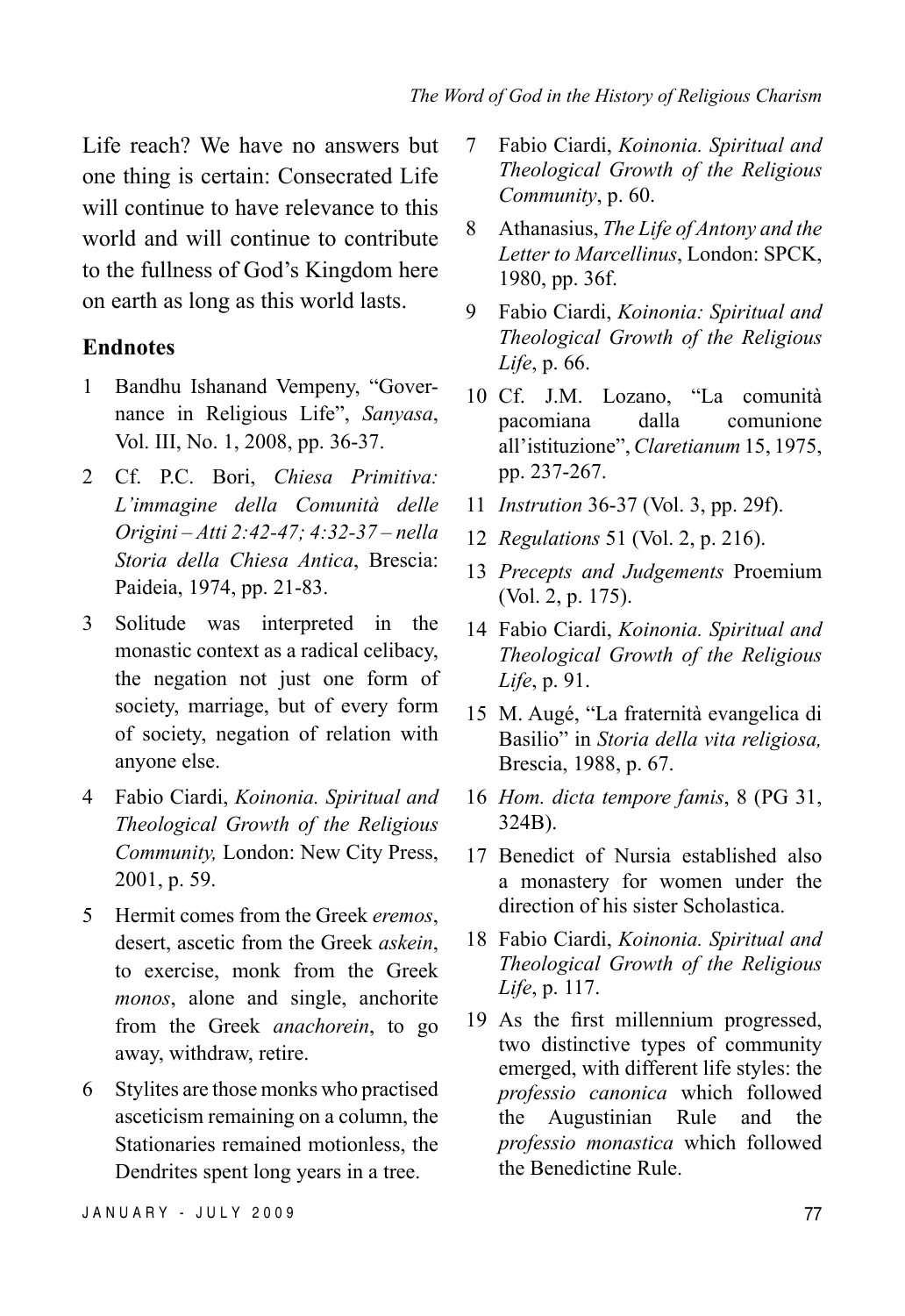- 20 Fabio Ciardi, *Koinonia. Spiritual and Theological Growth of the Religious Life*, p. 127.
- 21 "Mendicanti" in *Dizionario degli Istituti di Perfezione*, V, pp. 1163- 1212.
- 22 *First Rule* (of 1221; *Regula non Bullata*), Title (*Omnibus*, p. 31).
- 23 *Second Rule* (of 1223); *Regula Bullata*), 1,2 (*Omnibus*, p. 57).
- 24 Cf. Fabio Ciardi, *Koinonia. Spiritual and Theological Growth of the Religious Life*, pp. 130-131.
- 25 Cf. Fabio Ciardi, *Koinonia. Spiritual and Theological Growth of the Religious Life*, pp. 143-144.
- 26 Cf. Fabio Ciardi, *Koinonia. Spiritual and Theological Growth of the Religious Life*, pp. 146-154.
- 27 Cf. Fabio Ciardi, *Koinonia. Spiritual and Theological Growth of the Religious Life*, pp. 157-158.
- 28 B. Secondin, *I nuovi protagonisti. Movimenti, associazioni, gruppi nella Chiesa*, Cinisello Balasamo: Paoline, 1991, p. 8.
- 29 Quoted by P.J. Cordes, *Dentro il nostro mondo. Le forze di rinnovamento spirituale,* Casale Monferrato: Piemme, 1989, p. 14.
- 30 Chiara Lubich, *Meditations*, London: new City, 1989, pp. 14-15.
- 31 Ignatius Puthiadam, *A Short History of Religious Life*, Bangalore: ATC, p. 260.
- 32 They come under the Societies of Apostolic Life in the Canon Law.

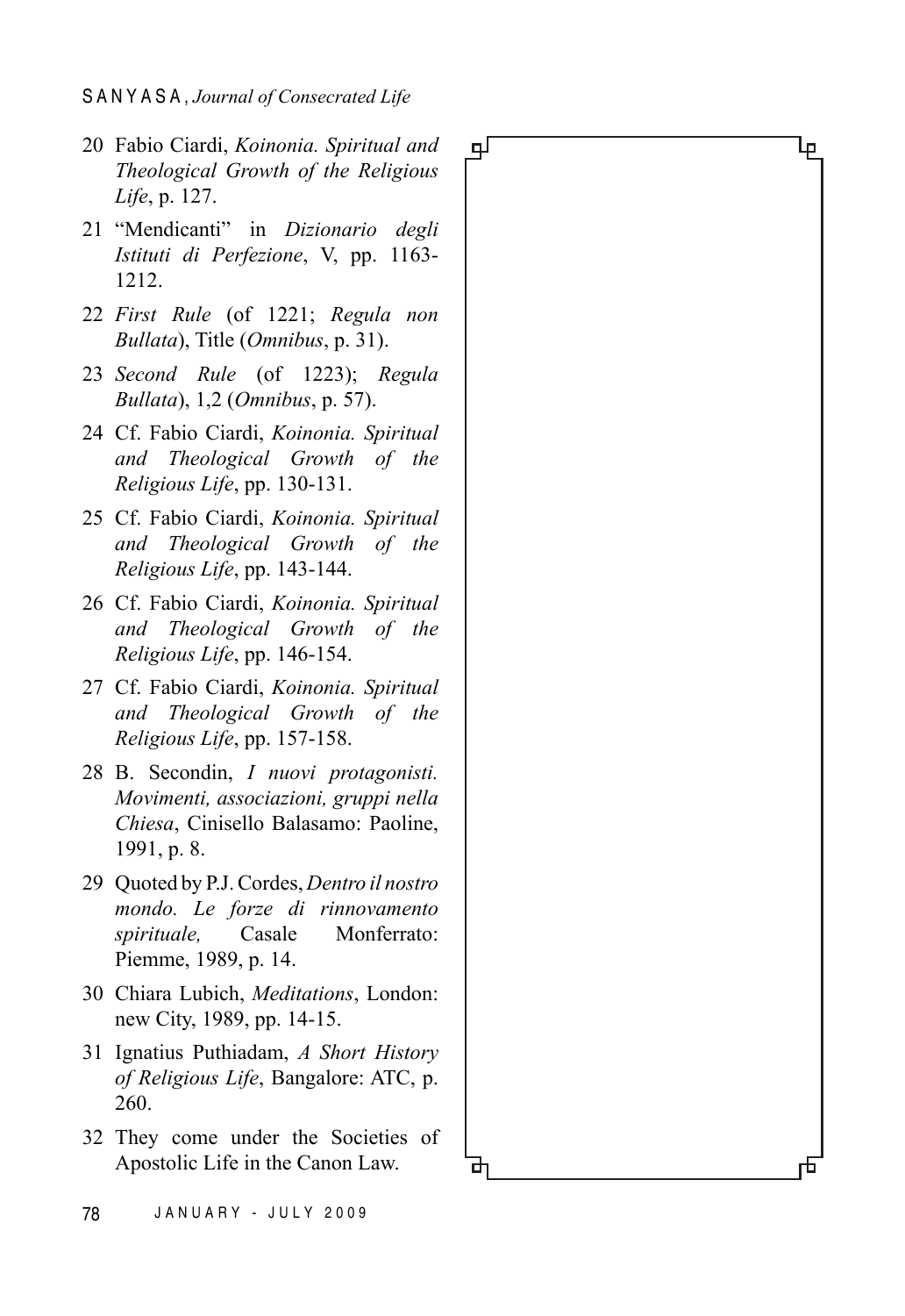## FREEDOM VS. FAME, SIGNIFICANCE VS. SUCCESS: TOWARDS A PARADIGM OF HUMILITY IN RELIGIOUS LIFE IN THE INDIAN CONTEXT

**John Sankarathil, OSFS**

#### **1. Introduction**

Modern culture and mass<br>
Media highly exalt values of self-esteem, self-sufficiency and self-assertiveness. Contemporary motivational theories and educational disciplines teach us to aspire for a life of abundance. Cumulative effects of experiential and educational processes have led us to boast about our achievements. Society tries to place emphasis on key words such as individual-rights, personal-decision and freedom. At times, they are necessary, right, and just for individual growth. However, what effect do

they have on our personal growth in relation to our religious commitment? Do they help in establishing human relationships? Do they help us to foster other values and virtues? These values are good; moreover, they need to be understood in the context of our particular way of life. In asserting individual rights, we should not trample down and destroy rights of others as well as the common good. In our growth process, to a certain extent, we are influenced and shaped by others. Does the community/society in which we live exist only for us? Or do we realise our obligations toward those

**John Sankarathil** obtained his Masters in Indian Philosophy from M.S. University, Baroda and his Doctorate for a Comparative Study on the Gita and the New Testament from Gujarat University, Ahmedabad. Besides several scholarly articles, he has written many books, which include: Inspiration in Non-Biblical Scriptures, 1973, Krishna and Christ, 1984 and Games We Religious Play, 1987. He is presently Professor Emeritus at the Gujarat Vidya Deep and is actively involved in the inter-religious dialogue.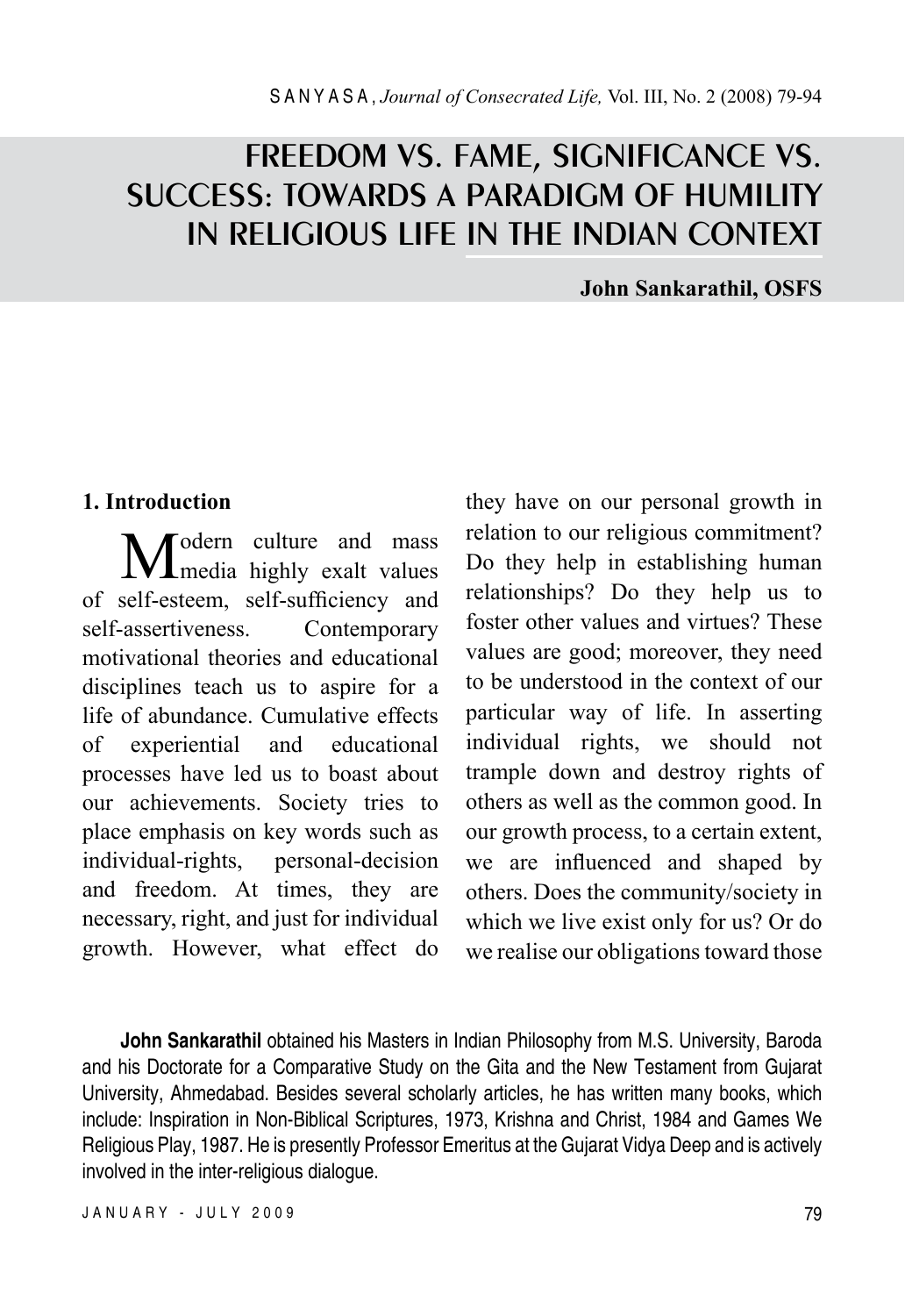others with whom, and among whom, we live? The world tends to lead us to think that everything we need is within our own power to grasp and achieve. This article is an attempt to understand the virtue of humility (*vinaya*) in our personality development in the context of religious life in India.

### **2. Etymology and Definition of Humility**

The English word humility derives its origin from the Latin word *Humilis*, which means lowly, or near the ground and from *Humus* which means *ground*, *earth, soil*. 1 Humility can be defined as "the quality of being humble or having a 'lowly' opinion of oneself"; it also means "meekness, lowliness, the opposite of pride or haughtiness."2 In popular parlance, humility consists in having a low opinion of oneself, and in underestimating oneself. Humble people are expected to be modest and self-deprecating whenever they do something of which they would be proud.3 The etymological meaning presents humility as a process of the acknowledgement of having a low opinion of oneself. However, it could also be an enigma for understanding the reality of oneself. It is rather a delicate term to be understood properly with all its nuances

A humble person does not pretend that he/she is worthless or useless, because the foundation of humility is truth. Humility is neither underestimation of our talents, nor overestimation of our fragilities and limitations. Humility is a matter of having a proper perspective of oneself. It understands things rightly, even in the face of various temptations to exaggerate.<sup>4</sup> Thus the virtue of humility helps us to have a realistic and objective personal outlook that we are the children of God. It is a kind of knowledge in progress. Humility consists of clearly understanding ourselves and what we have done without exaggeration. To be humble means taking oneself no more seriously than one should and not having unreasonable beliefs about one's moral entitlements. It also means knowing what kind of treatment to give to and expect from others. This ability to maintain a proper perspective is clearly a desirable characteristic.

In Christian theology, humility has an important role; it establishes the relation between God and human beings, the creator and the creatures, the omnipotent creator and the limited creation: "Humility is the moral virtue by which the human will accepts readily the fact that all a person's good – nature and grace, being and action –is a gift of God's creative and salvific love,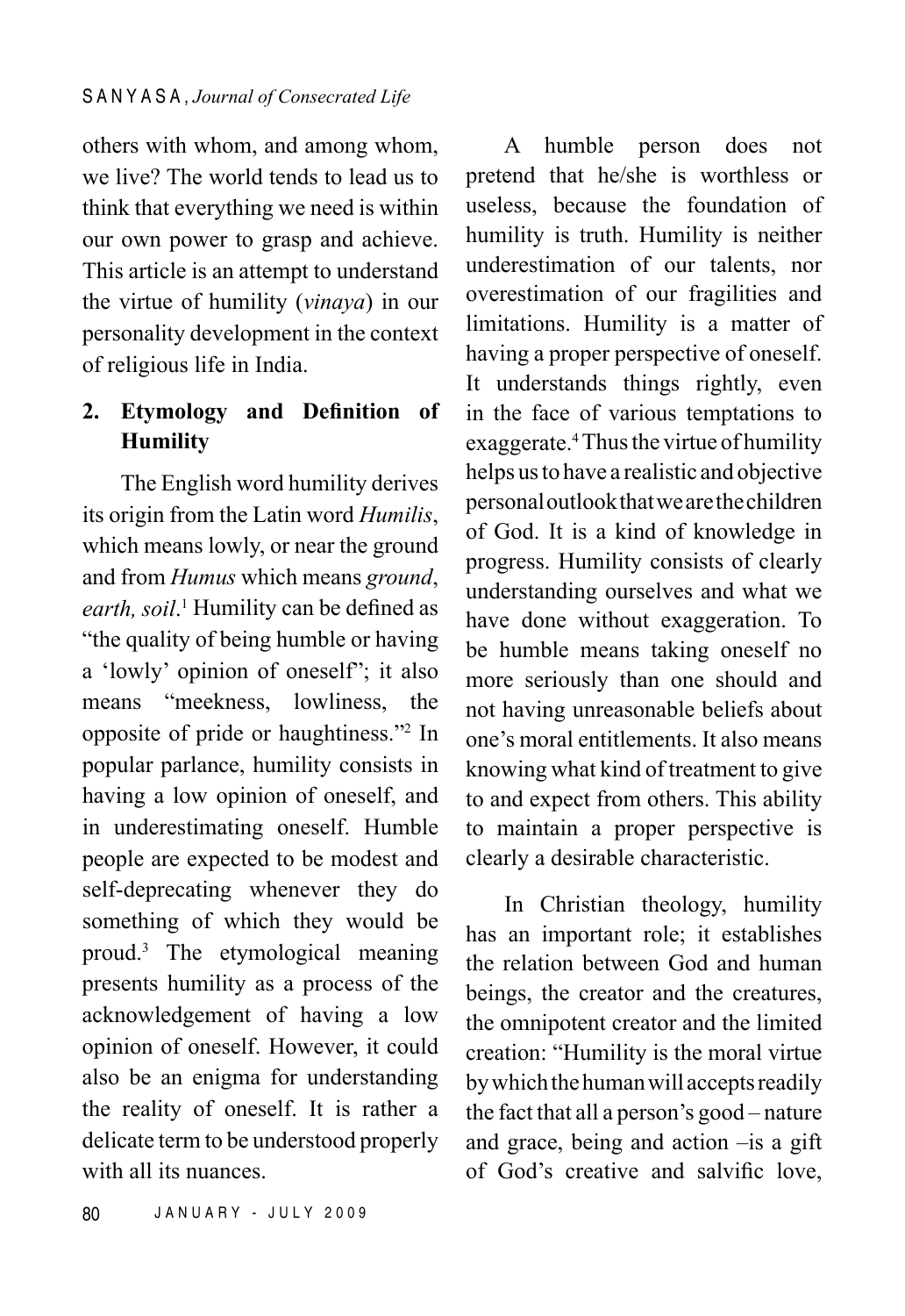and by which one wants consequently to 'unself' the self radically in thought, word, and deed, in order to be true to his being."5 It affirms that all the good that we have and that we are, belong to God; and we are called to be grateful to Him. It is a state of acknowledging that we are created in the image and likeness of God and God is the source of everything; it is the basis and foundation of other virtues.

Humility is an important virtue by which we can give witness to our Christian faith and commitment. After the theological virtues, humility is an important moral virtue as it regulates the whole of virtuous life by submitting it to the true order of being. It is interrelated with the theological virtues; it affects charity, hope, and faith as they manifest the divine nature of Christ; humility is their creaturely aspect.6 As a virtue, humility is a habit meant for action; it counts the altitude of the aptitude of human existence, and it enlarges one's self and self-interest to the realm of altruism and otheroriented life. Humility moderates human action and behaviours. Humility is the true greatness of a human person; it is liberation from one's limited selfhood.

### *2.1. Biblical Understanding: Old Testament View*

According to Biblical scholarship, humility has a creative meaning. Humility is the recognition of our total dependence on God and a readiness to serve God selflessly together with our fellow human beings. In the LXX, the idea of humility is expressed by various derivatives and formations from the adjective *tapeinos* (lowly, small, oppressed, humble).<sup>7</sup> This virtue in the Biblical context has a social depth which leads to the eschatological dimension too: "Humility in the Biblical world is a value that directs persons to stay within their inherited social status, especially by not presuming on others and avoiding even the appearance of lording over another."<sup>8</sup> It contributes a leading thrust in the development of biblical spirituality. God created the whole universe and the people of God (Dt 32:6) and thus humanity has a total dependence on God. In the Old Testament, humility is the attitude of the *anawim*, the poor of Yahweh, who have no resources of their own but submit themselves wholly to the will of God, who always hears the cry of the poor. Israelites' deliverance from oppression and desolation gave them insights into God and an awareness of themselves which formed the central core of their theological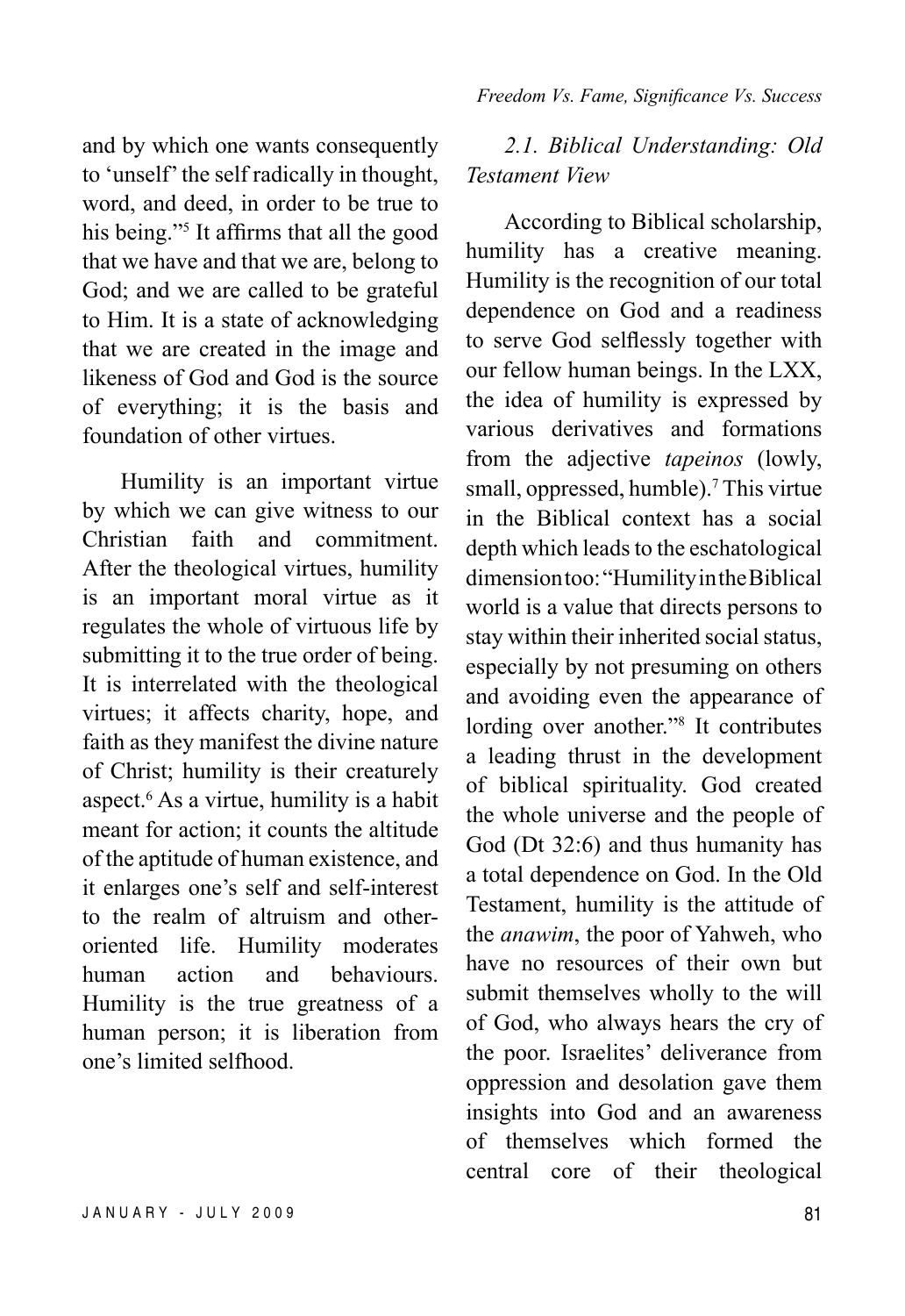consciousness and eschatological message.9 In popular view, humility may not have much positive outlook. But on the contrary, in the Biblical view, humility is highly esteemed. For, humility involves a sense of complete dependence on God, in gratitude to the divine magnanimity.

#### *2. 2. New Testament Concept*

In the New Testament Theology, humility finds its thrust in the person of Jesus Christ. Through his momentous life, Jesus offers his followers the example of humility, and told them to learn from him: "Learn from me, for I am meek and humble of heart" (Mt 11:29). Jesus did not wish to be ministered to, but on the contrary he wished to serve and to offer His life as a ransom for many (Mk 10:45). The New Testament concept of humility has positive values; it is more than simple material aspects of poverty: "The vast majority of references to humility in the New Testament refer to subjective traits of character, not tied up with an objective situation of affliction or poverty."10 It is mainly focused on the life and the mission of Jesus. Jesus not only demanded from his disciples humility before God, but he also taught them to serve each other in humility, imitating God himself in his condescension (Mt 5:45; Lk 6:36). Jesus' service to humanity is intended for our imitation (Mk 10:43-45; Lk 22:26-27). In order to lead others, we must be humble. If anyone wants to be first, one must be the last of all and servant of all (Mt 18:4; Mk 9:35; 10:42-44; Lk 9:45). Humility is intertwined with the life of Christ so intimately that no act of His existence can be viewed apart from the selfabasement it implies.

According to Pauline theology, Jesus Christ was ready to obey to the level of offering his life to accomplish his Father's will: "He humbled himself, becoming obedient to death, even death on a cross" (Phil 2:8). The abasement and obedience of Christ become the symbol of humility. In other words, Paul affirms that humility understood as submissiveness before God, is a virtue modelled on the example of Christ who humbled himself and became obedient unto death. The humility of God in Christ consists in his taking flesh and assuming a lowly human condition. He accomplished it by neither sacrificing his divinity nor destroying his humanity. In this perspective, Jesus Christ is the sublime and primordial example of humility. He has abandoned the honour of being equal to God so that God might be glorified and humankind be saved, and the process of humiliation has resulted in his exaltation (Phil 2:6-11). Saint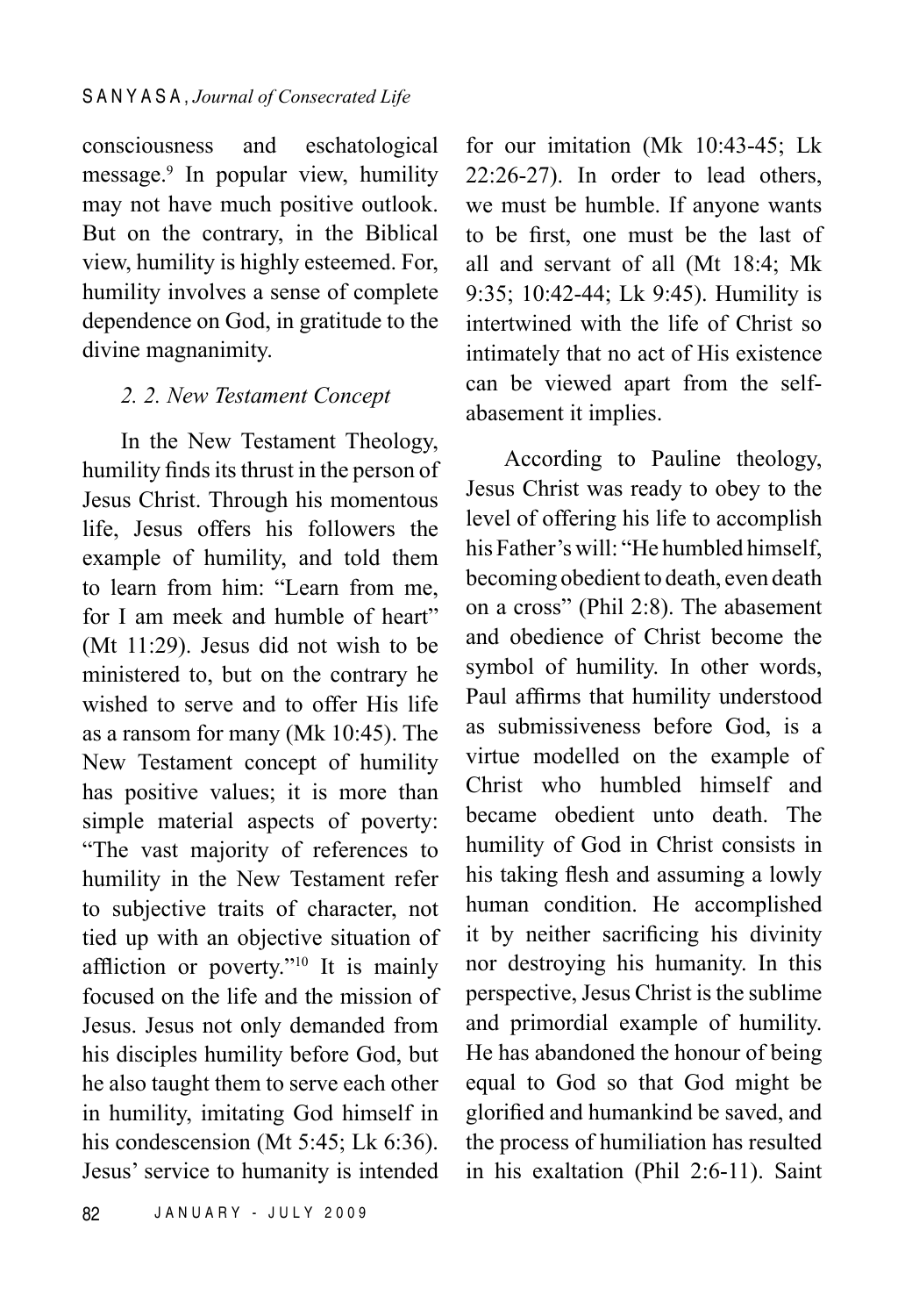Paul illustrates to the Philippians God's infinite majesty of emptying himself to assume the role of a servant.

Saint Paul insisted that Christians should show humility towards one another, and that they should not strive in a spirit of arrogance and vanity for those things which they were not intended to possess, but on the contrary, they should rather adapt themselves to the measure of grace which is accorded to every individual (Rom 12:3-8, 1 Cor 12:12-30). The virtue of humility is sometimes connected with the example of Jesus (1 Cor 4:17-21; 2 Cor 10:1, Phil 2:8) and at times it is connected with the Old Testament passages that highlighted God's concern for and protection of the poor and resistance to the proud and haughty (2 Cor 7:6; Jas 4:6).

It is a complete theology of humility beginning with the ineffable humility of the divine consort with the human and concluding with the humility of the soul dwelling with God by faith and awaiting the reward of the humble. Such Christological theology is the Pauline portrait of a humble Christ and its reflection in a humble Christian made the nucleus of Christ-centred perfection and holiness. The term *tapeinos* and its derivatives are more often used in the Pauline

letters than anywhere else in the New **Testament** 

The theology of humility has its foundation and basis in the Sacred Scripture: "Humility characterises the attitude and behaviour of the man who thinks more of others than of himself and who does not do this in order to achieve an ultimate superiority over them, but because he recognises, in a spirit of genuine modesty, what God has in fact assigned both to him and to others."11 Humility plays an important role in prescribing the constantly threatened unity of the church. The demands of ambition in the church, religious communities and associations have to be renounced for the sake of unity, and this renunciation can only be achieved by humble endeavour. The disciples are to be governed and guided by humility. There is a constant interchange between and intermingling of unity, charity and humility. In the Pauline (Col 3:12 Eph 4:2) and Petrine (1 Pet 3:8; 5:5) lists of virtues humility appears as an important condition for love. In short, humility is that specific grace developed in us by the spirit of God where we as Christians frankly acknowledge that all we have and we are, we owe to God who is dynamically operative in us. We willingly submit ourselves into the hands and providential care of God.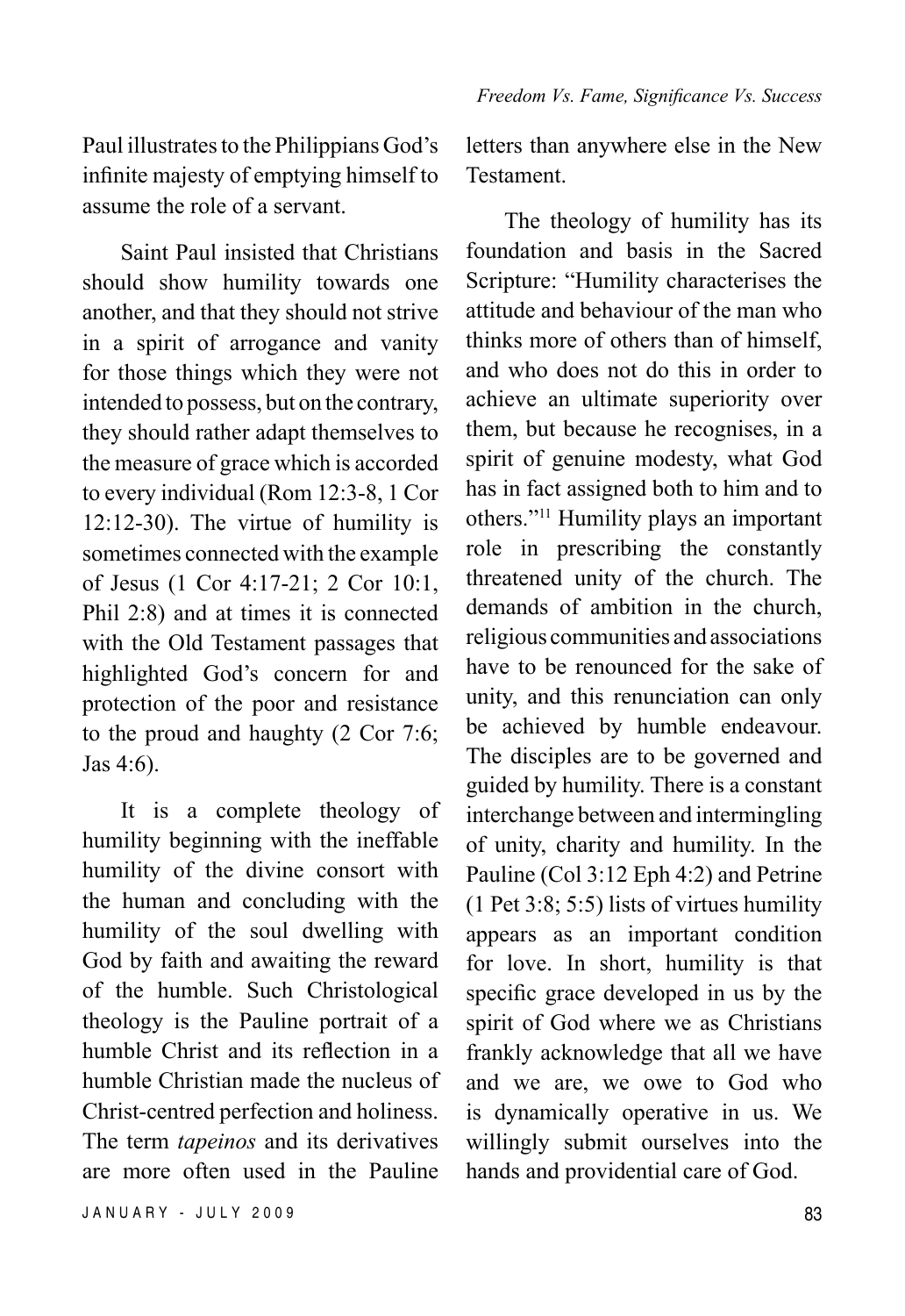### **3. Theological Development**

In Christian theology, the concept of humility has an important role. Humility is a virtue that was taught by the early Christians to their descendants because it was the act that exemplified Jesus' life. In the early Christian usage, humility was applied to the voluntary adoption of a posture of self-degradation, usually intended to reinforce an appeal for God's mercy and assistance. In later Christian usage it came to mean primarily the virtue opposed to pride. However, for many centuries it could also to be applied to outward gestures of selfabasement, such as bowing.12 The Fathers of the church, Desert Fathers and spiritual leaders of the church extol the excellence of humility and point to Christ as its archetype. The humility of Christ in facing rejection, misunderstandings, humiliation, alienation, elimination and death (Mt 23:11-12) reflected his own teaching that "the person who humbles himself will be exalted" (Mt 18:4; 23:11; Lk 9:48; 14:11; 18:14). The divine Will to come in human form itself is an attribute of humility (Phil 2:1-11) in the Christian perspective: "The chief characteristic of Christian humility is this acknowledgement of total, absolute and utter dependence upon God as creator and redeemer, the beginning and the end of all life. It is a mature

rather than immature dependence in that human beings remain free agents in acknowledging and expressing faith in God<sup>"13</sup>

Throughout the history of the church and spirituality, many Fathers of the Church and theologians described distinctively the concept of Christian humility. Some of them extolled it as a principal virtue to grow in perfection and spiritual life. Among them are Saints Benedict of Nursia (480-550) Bernard of Clairvaux (1090-1153), Thomas Aquinas (1225-1274), and Francis de Sales (1567-1622). They emphasise that the source of humility is to be found in the person of Christ. Our search to find holiness in the particular states of life in the image of Christ involves also an attempt to share his humility of living in dependence upon God. Although these spiritual masters belong to different centuries and epochs, their teachings contain insights on how to grow in humility.

### *3.1. Benedict of Nursia's concept of Humility*

St. Benedict, who is well known as the founder of western monasticism, explains well the virtue of humility. The seventh chapter of the *Rule of St. Benedict* gives the twelve steps of humility, alluding to the ladder of Jacob from the Old Testament (Gen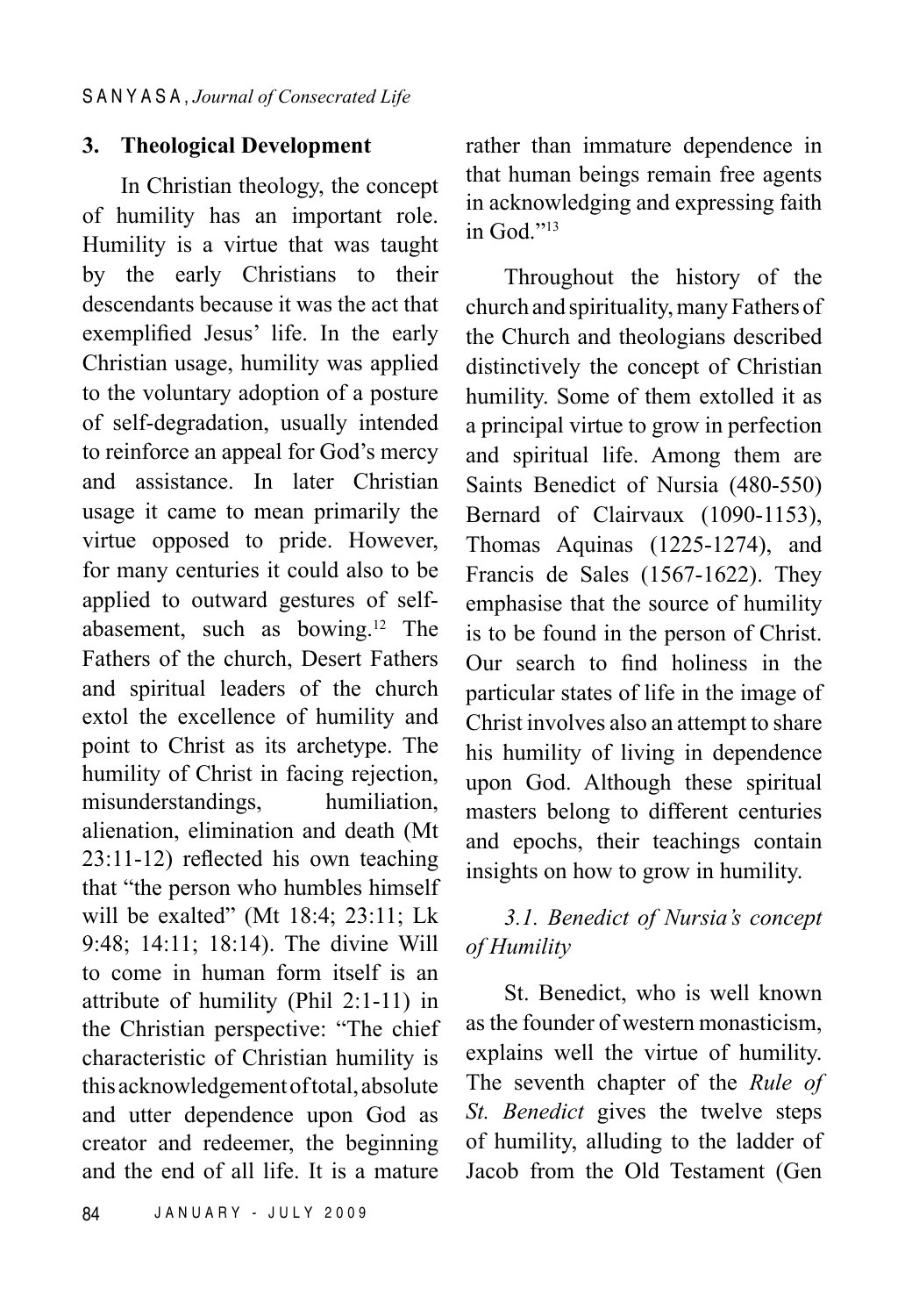28:12-17). St. Thomas Aquinas also analyses Benedict's view on humility.14 Since Benedict has written them for the purpose of the monks, the steps of humility were demanding, and they presupposed a certain kind of courage and patience to bear with difficulties in order to practise humility in daily life. He explains these steps by citing considerable quotations from the Bible in as much as the Word of God nourished his spirituality and life. To a certain extent, Benedict devalued human capabilities so as to stress that what gives real value for us is the love of God for us.

Humility is integral to the spiritual life. Although Benedict esteemed interior humility, he recommended the external expressions of humility that sprang from interiority. In the Benedictine tradition, the abbot stands in the place of Christ, so the monks are recommended to have a humble relationship with the abbot. It implies abnegation of 'self-will' and one can see 'the will of God' through the legitimate superiors and authorities to grow in devotion and spiritual journey. However, one is humble not out of fear of hell, but out of love of Christ. So, humility is a way to become God-centred persons, which is the goal of the ascent of the ladder of humility.

*3.2. Bernard of Clairvaux on Humility*

According to Saint Bernard, "humility is the virtue by which man recognizes his own unworthiness because he really knows himself."15 Humility is the virtue by which a human being truthfully acknowledges what one is –one becomes worthless in one's own eyes. No matter who you are, "if you examine yourself inwardly by the light of truth and without dissimulation, and judge yourself without flattery; no doubt you will be humbled in your own eyes, becoming contemptible in your own sight as a result of this true knowledge of yourself."16 Bernard associates humility with truth: "There are three steps of truth. We ascend the first by striving to be humble."17 There are various degrees of humility through which we can pass in our conquest of sin or grades of love, which finally leads to mystical union with God.18

Bernard of Clairvaux also connects humility with the virtue of love: "Love is the gift of the Holy Spirit; He gives it so that those who have already proceeded to the first step of truth by humility under the discipline of the Son may, through their compassion for neighbours, come to the second step."19 So, humility is the point of departure in spiritual life, and love is the point of arrival. The key to conversion and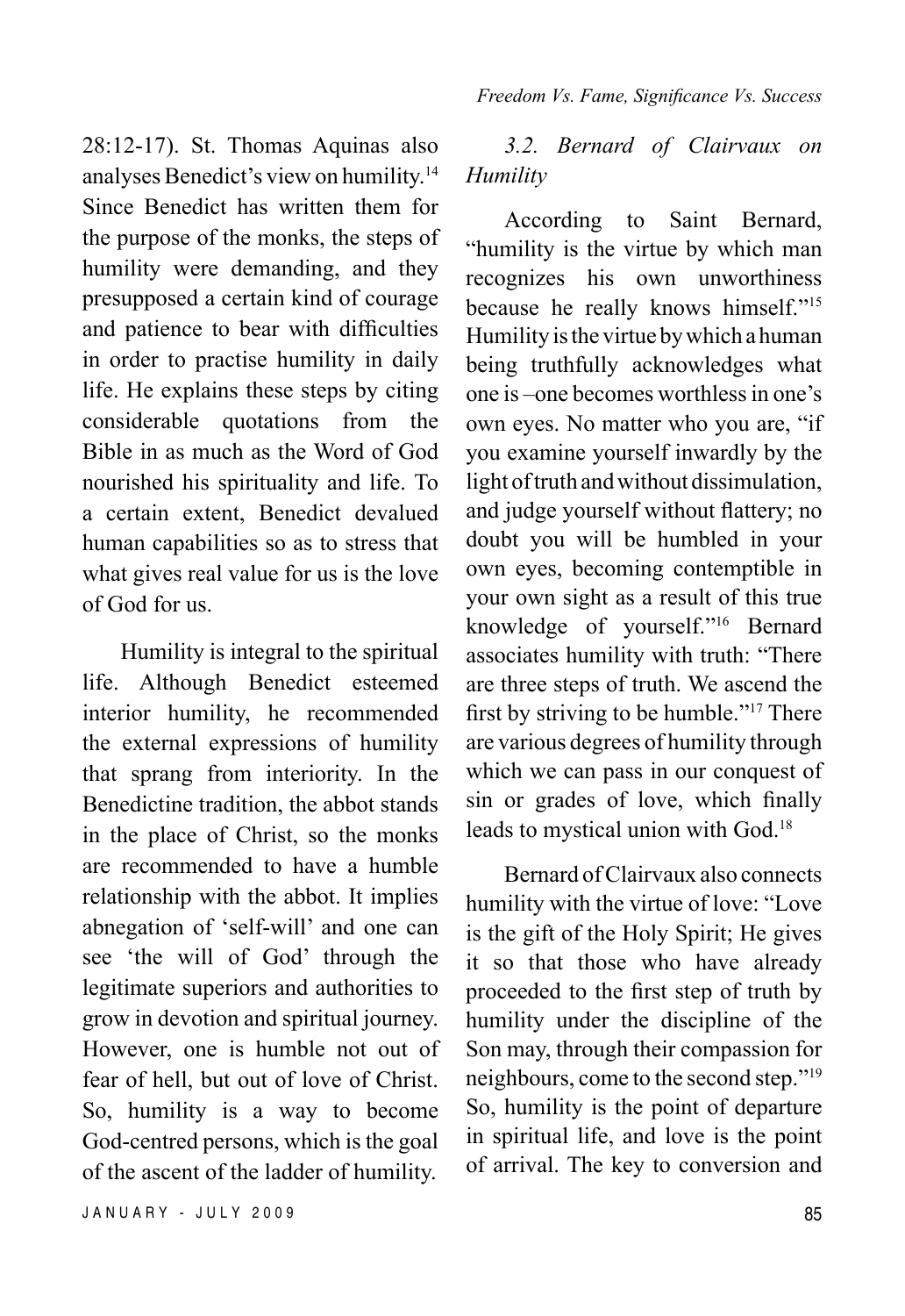progress in perfection and spiritual life depends on our free will.

### *3.3. Humility in the view of St Thomas Aquinas*

In defining the virtue of humility, Thomas Aquinas followed the Aristotelian context and classified it as a virtue moderating the irascible appetite in its tendency to excel: "Humility essentially lies in the appetite, and restrains its inordinate urge for things which are above us."<sup>20</sup> It balances the effects of magnanimity. Humility moderates passion and affection; it controls our inordinate appetite for greatness. Although humility has sometimes been seen as involving a refusal to regard oneself as superior to other people, Aquinas for instance, thought of it as meaning essentially submission to God and a consequent moderation of ambition to keep it within the bounds appointed for each individual by God. This is compatible with recognizing that in certain ways one may be better endowed by God than someone else is  $21$ 

Aquinas tried to link humility to Aristotle's doctrine of magnanimity.<sup>22</sup> In-fact, he conciliates two ideals, of the Christian humble soul and the Aristotelian great-soul person. Humility regulates the soul's vivacity toward great things: "humility

86 JANUARY - JULY 2009

controls those of sanguine selfassurance mounting to greatness. $23$  It is concerned, accordingly, with the irascible side of the appetite: "the proper role of humility is for a man to restrain himself from being carried away by craving things above him."24 The function of humility "is to put right and modulate the motion of the appetite,"25 and it is the foundation of a 'spiritual edifice.'26 The humble person restrains his/her estimate of oneself knowing one is unworthy of any good, and at the same time marks out for oneself a moderate goal. Whether one should gear the hope up and down, one advances always with an attitude of unworthiness. The saint teaches that "humility is caused by reverence towards God, and does not prevent it being a part of temperance and modesty,"27 and the virtue of humility "gives us access to God."28

### 3.4. *Key ideas of St. Francis de Sales*

In his theology, Francis unifies the whole life of Christ and the whole of Revelation with the single thread of humility. Humility is a virtue to establish a divine-human relationship; primarily, in his opinion, "humility makes us perfect towards God."29 Humility is the quality and commitment of a true estimation of oneself in the context of our relationship with God, divine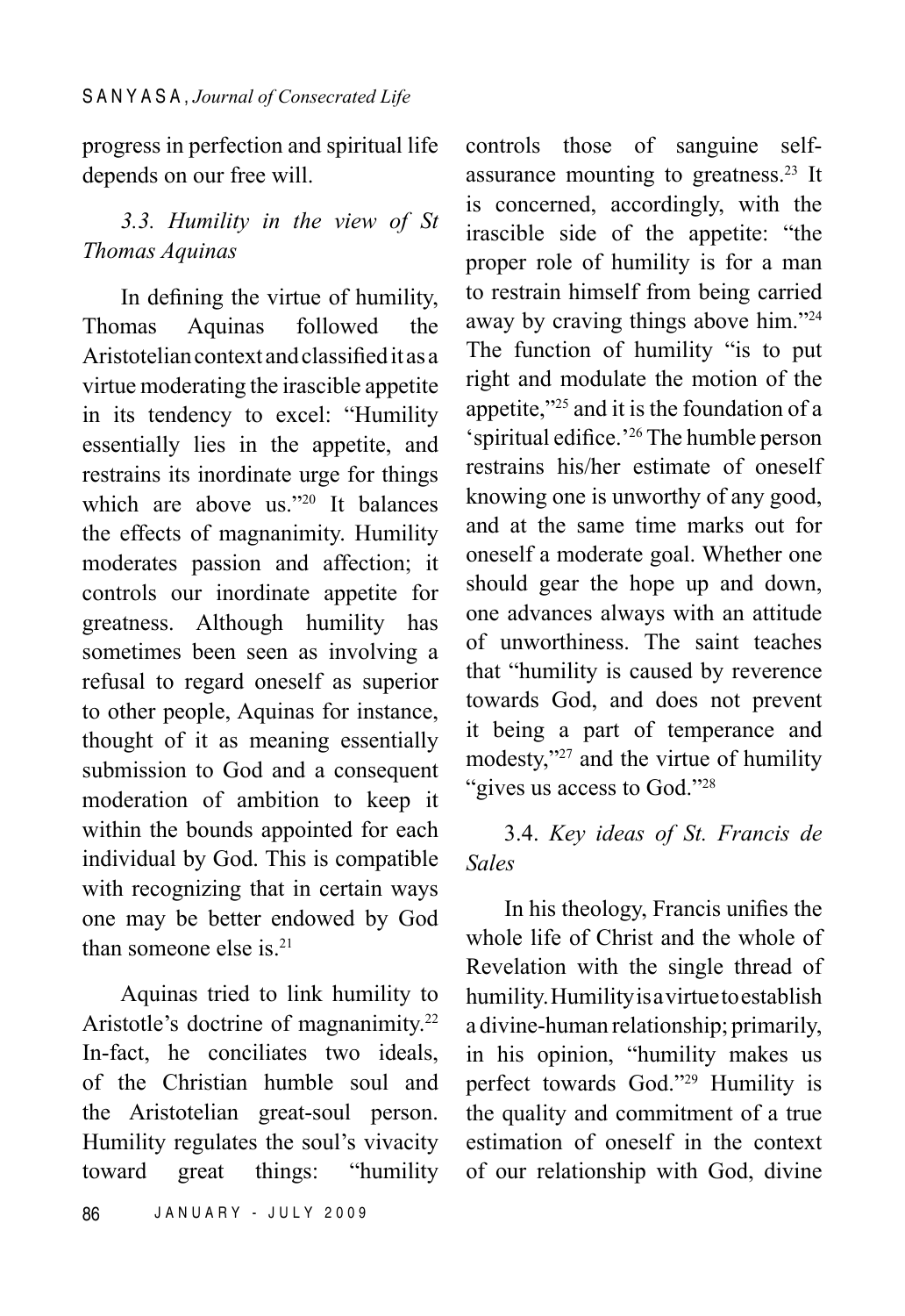blessings and personal limitations. He gives a descriptive definition of humility: "The true virtue of humility is the real knowledge and voluntary recognition of our abjection."30 It implies an acknowledgement of divine presence in oneself for the reconstruction and progress of the world, while understanding our limitations and fragilities and the destructive force of self-love, selfassertion and egocentrism. It is a dynamic conviction in practice, an interior recognition of oneself as a child of God.

At the very heart of the conception of humility is a love of our abjection. This gives it uniqueness and a refinement both in the manner in which it is presented and to be practiced.<sup>31</sup> It requires a self-emptying modelled after the *kenosis* of Jesus that leads to a radical but gradual transformation of our lives. At first glance, the love of our abjection, of our meanness and lowliness can be daunting, because it appears to favour and facilitate selfdisparagement and self-contempt. Yet, the genius of the saint is to balance this acknowledgement of our limitations with a profound sense of gratitude for all the gifts that God has given us, not the least of which is to be made in His Image and Likeness. The virtue of humility becomes more

understandable and attractive in the light of the compassion we have for ourselves in facing and dealing with our shortcomings, fragilities and failings. This leads not to self-esteem but rather to a realistic self-image and a healthy self-acceptance, an acceptance that makes us accept and love ourselves as God accepts and loves us, i.e., in our wholeness, in our blessedness and brokenness. This in turn opens us up to God's love and to a genuine love of other human beings, to love and embrace them in their strength and frailty.

As humility encourages developing a correct self-knowledge,<sup>32</sup> it has a deep psychological aspect in the development of personality and thus boosts interpersonal relationship in families and communities. When we become conscious of our limitations; we understand our blessings as pure gifts of God. Failures and limitations are not tragedies, but only invitations to opening ourselves so that God can work in us. This virtue is a touchstone of discerning God's will: "Even in important matters we must be very humble and not think of finding God's will by force of scrutiny and subtle discussion."<sup>33</sup> It is an important message for today.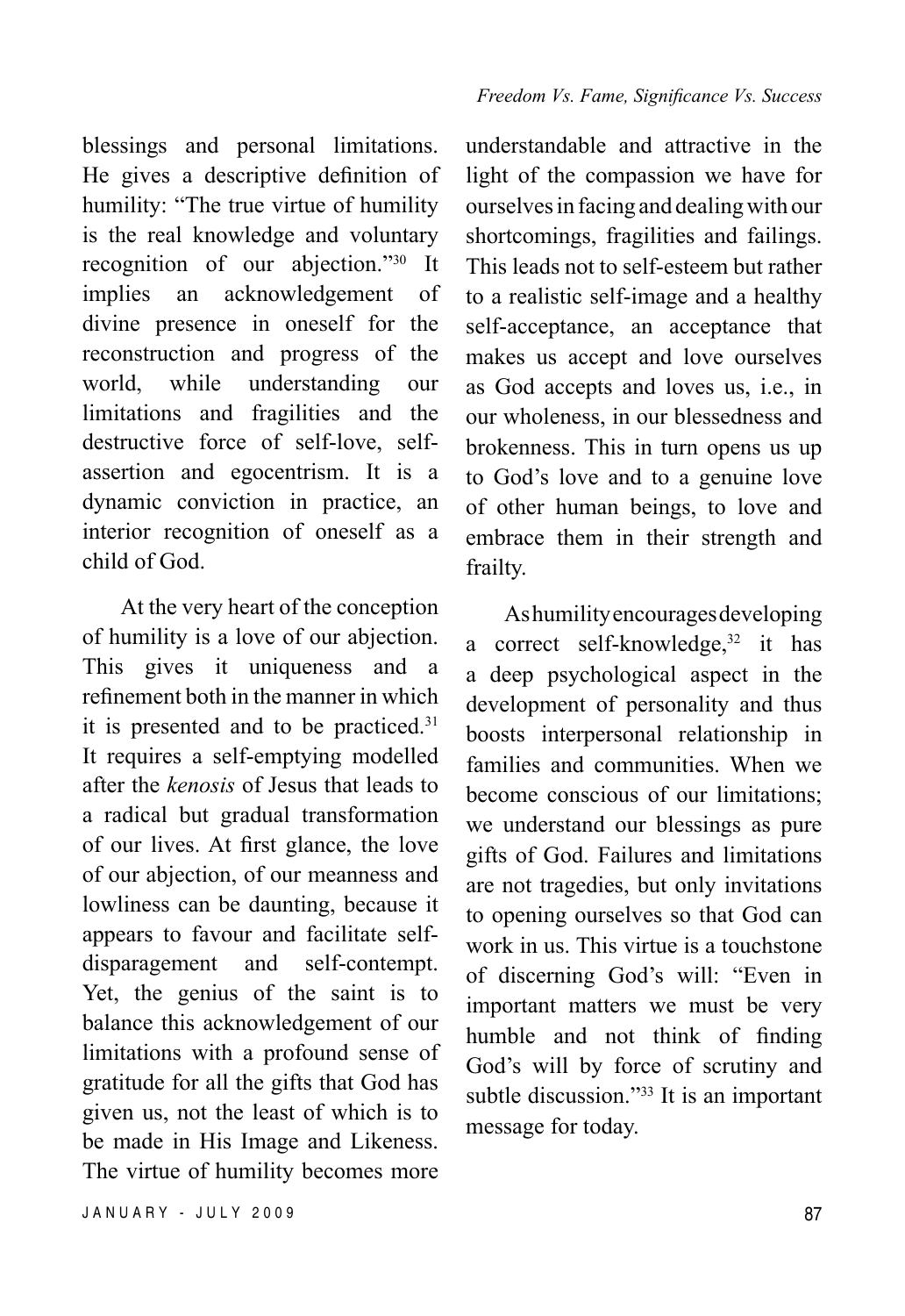### **4. Modern Theological Concept of Humility**

The development of the concept of theology of Humility shows that it is completely based on the life and teachings of Jesus Christ, who was ready to be humble enough to die on the cross. The fathers of the church extol the excellence of humility and point to Christ as its archetype.<sup>34</sup>

Bernard Haring, a modern theologian gives a compact idea of this virtue, and he unfolds the two dimensions of humility viz: (a) our basic attitude towards our superiors, (b) superior's attitude towards inferiors. Haring explains: "The first tendency is inseparable from every truly religious attitude…Humility is first of all the virtue of the creature-status, the response of a created being to its Creator, a recognition and affirmation of utter dependence on God. This aspect of humility as such is not yet typically or exclusively Christian, but rather something that Christianity has in common with every theistic religion. In Christianity, however, it occupies a pure position and is given its purest and deepest expression."<sup>35</sup>

However, the second aspect of humility explains well the depth of humility in a Christian perspective: "…the second aspect is peculiar to

Christian humility as such; the humility of the superior toward the inferior, the gracious condescension springing from the rich inner source of grace. This God gave to us in Christ. Christian humility is the inner spiritual imitation of the grand and unique movement of God in Christ in which He freely renounces."36 The culmination of this humility is manifested in the person of Jesus Christ. This humility "does not spring from baseness or inferiority, but flows from the heights above…. In the words of Saint Augustine, it is God who descends from heaven by the weight of His charity."37

In Jesus, these two aspects of humility are combined: "The Incarnation is the very humility of God in condescension to man; all the acts of Jesus are of divine humility; but they are likewise the response of humility on the part of the humanity of Christ to the heavenly Father… His obedience unto the death of the cross is the humble submission of the human will of Christ to the higher will of the heavenly Father."38 Christ taught us a truly unique humility; it is the model of supreme humility. The infeasibility of explaining the act of humility coincides on the one hand with the mystery of Incarnation with its intrinsic impossibility of explanation, and, on the other hand, with the infinite condescension and abasement implied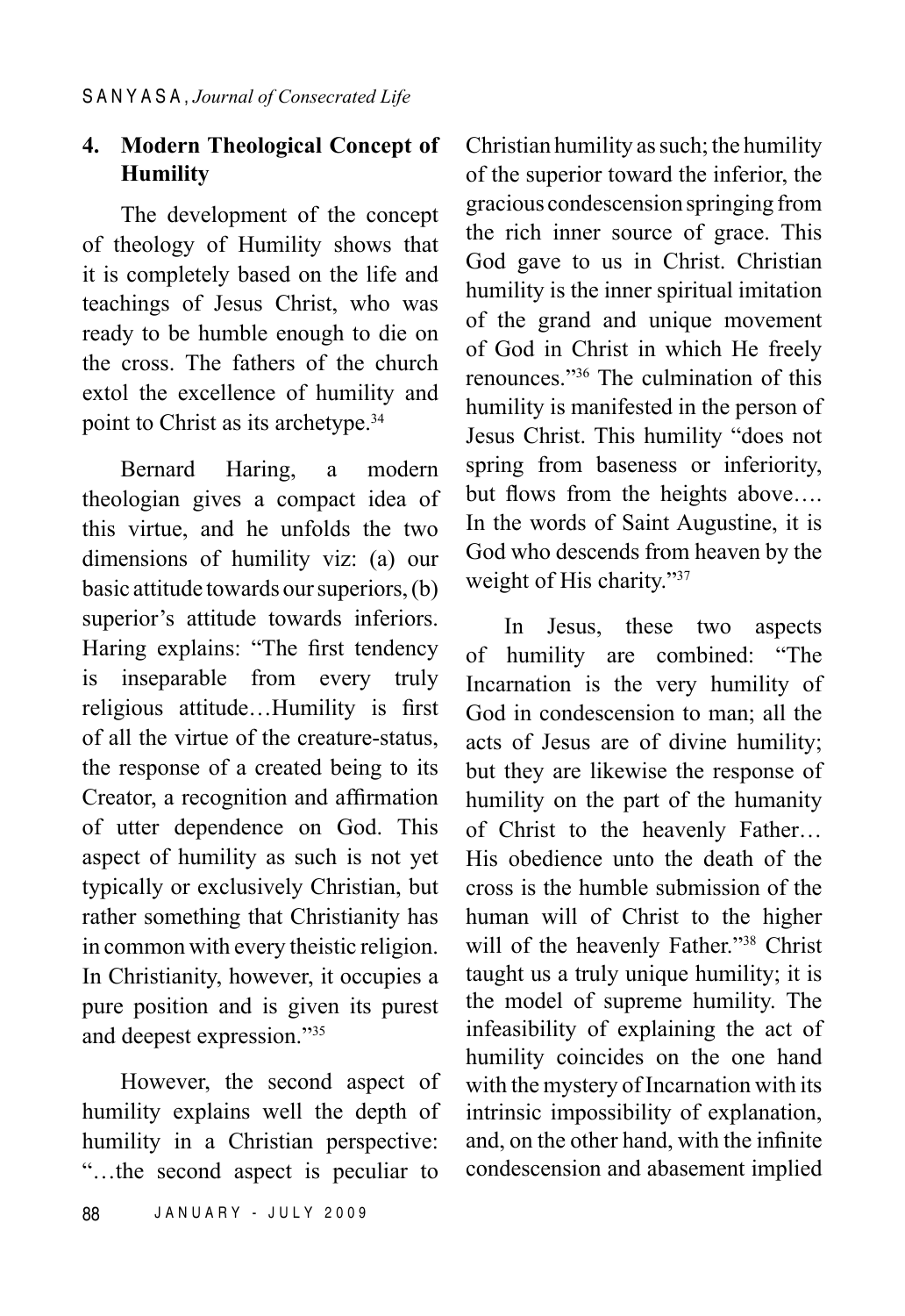in the assumption of human nature by Christ. The humility of the incarnation must be shared and reflected in the hearts of Christians if they would be worthy of the name.

### **5. Humility: Relevance and Challenges for the Religious in India**

India and its culture are wellknown for its sages, humble (*vinaya*) people, its philosophy of non-violence (*ahimsa*), and inter-religious friendship (*mata-maitri*). She has the greatest respect for religious life and the monastic (*sanyāsa*) tradition. What is the specific contribution that the Indian religious can make to a modern developing India? Just as Mahatma Gandhi could achieve Independence (*swāthantria*) of our beloved *Bhārat Mātā* through *ahimsa*, religious can liberate India from the modern poweroriented society through the practise *vinaya* in everyday life. In fact, humility or *vinaya* has been a highly esteemed virtue in India from ancient history. In the religious life, humility has a vital role to play because it creates certain kind of mutual interest among the community members; and facilitates cordial discussions on the life and activities of the community. Each member expresses a reciprocal readiness to face challenges through frank dialogue and in an atmosphere

of sincere collaboration in favour of the wellbeing of the community. However, humility is not a kind of welfare activity left to others, but it has to be part of our inner nature, an indispensable expression of our being.

Our educational institutions, health-care centres, pastoral and communication centres, and our social work projects are our interface with the public at large and with people of all religions. It is in these arenas that people can see us as visibly spiritual, humble, prayerful and inspired by Gospel values. We cannot reduce our vocation only to become good administrators, directors, psychologists and therapists. We are called to be humble people led by the Spirit; our ministry becomes more effective by promoting harmony among people. We can be with and for the people, yet we can be different in our choices and value systems on account of our commitment to Jesus. It is not so much what *we do* in life but what *we are* that matters.

Humility is not simply a psychological phenomenon; in reality it requires a new focus, a more exact understanding of our relationship with God. When we encounter challenges and difficulties, humility enables us to broaden the horizons of our outlook. However, it can be understood as an opportunity to new openness,

JANUARY - JULY 2009 89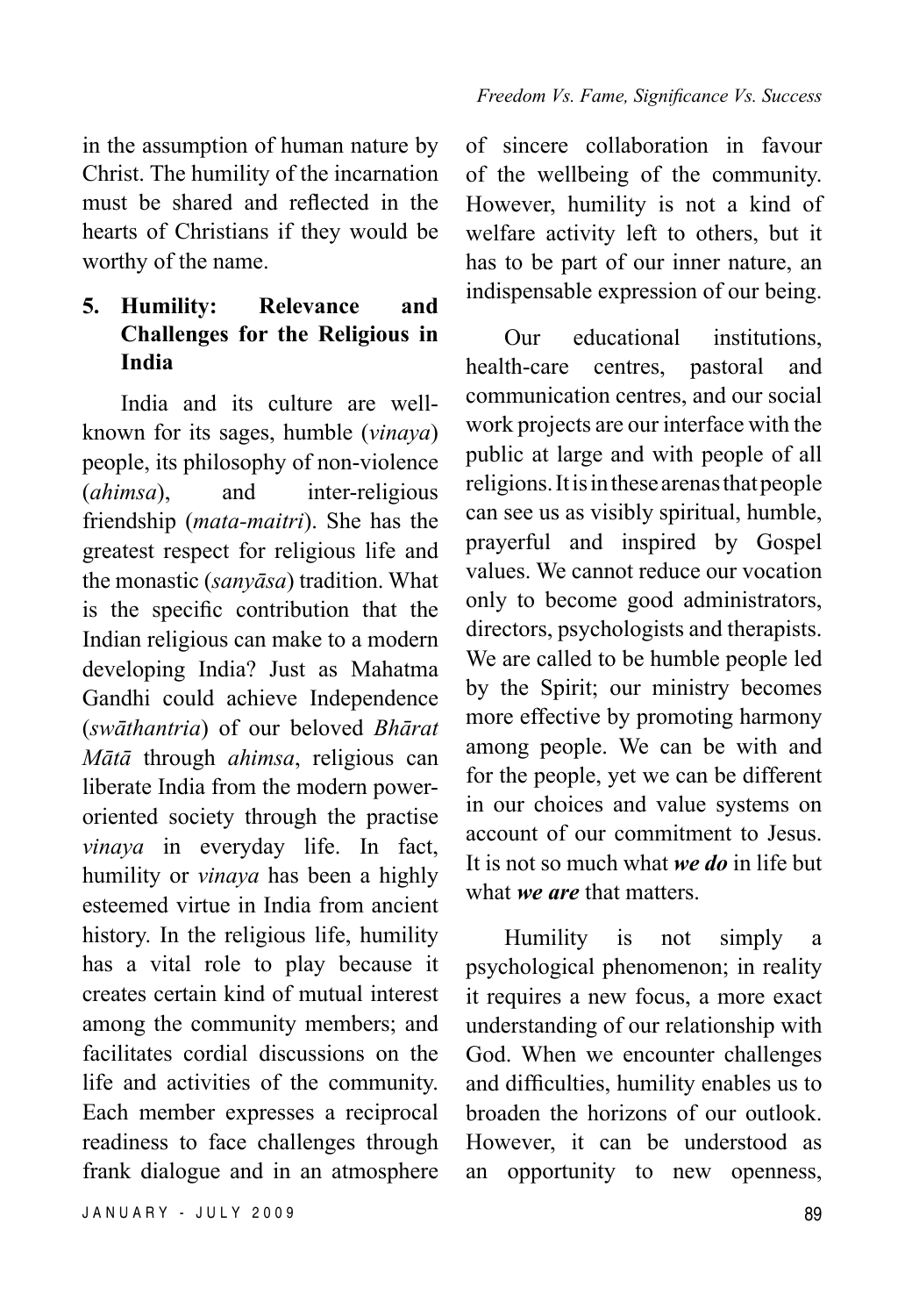overcoming old prejudices and obsolete viewpoints in order to open the way to a new understanding of our life in the context of our faith commitment in a multi-religious milieu. The apostles were true friends of Christ, they met Him and learned to love Him above all else. By washing the feet of the apostles, Christ taught them that real discipleship consisted in humble serving (Jn.13:1-20). Communion with Him will ensure serenity and peace even in the most complex and difficult moments of our life.

Humility consists in loving God and neighbour; this is what gives value to our religious commitment. Apart from the necessary theological and educational training, what is most important for the religious in India is that our lives and activities should reflect a faithful love of God that arouses in us a friendly concern towards everyone. Humility to God and unity with Christ is the secret of authentic significance of the ministry of the religious. Whatever ministry we undertake in the Church, whatever apostolate we are involved in, whatever work we do, and whatever success we gain either for the community or for ourselves collectively or individually, we can ensure that we always remain humble before God. Personal integrity, humility and holiness of life are

essential components of our witness as religious. These efforts to make genuine witness, however subtle and small, give effective support to the majority of our fellow citizens who uphold the noble tradition of *ahimsa* (non-violence), mutual respect, tolerance and social harmony.

When we meet with difficulties and sufferings either in community, or out-side, a humble religious refers it back to the humble Christ who taught humility par excellence: "He humbled himself, becoming obedient to death, even death on a cross" (Phil. 2:8). It is also human to experience moments of discouragement and failure. However, they are the precious moments; we can become humble to accept the will of God. The life of Jesus not only contains a serene and faith-motivated exhortation to humility, but also offers a vast and coherent set of guidelines for the exercise of authority, such as inviting people to listen, favouring dialogue, sharing, co-responsibility, and the merciful treatment of others. Humility is not just a passive and irresponsible execution of orders, but it is a conscious shouldering of commitments, which are a real actualisation of the will of God. Since Christ is the model of humility, we can give credible witnesses to others through humility.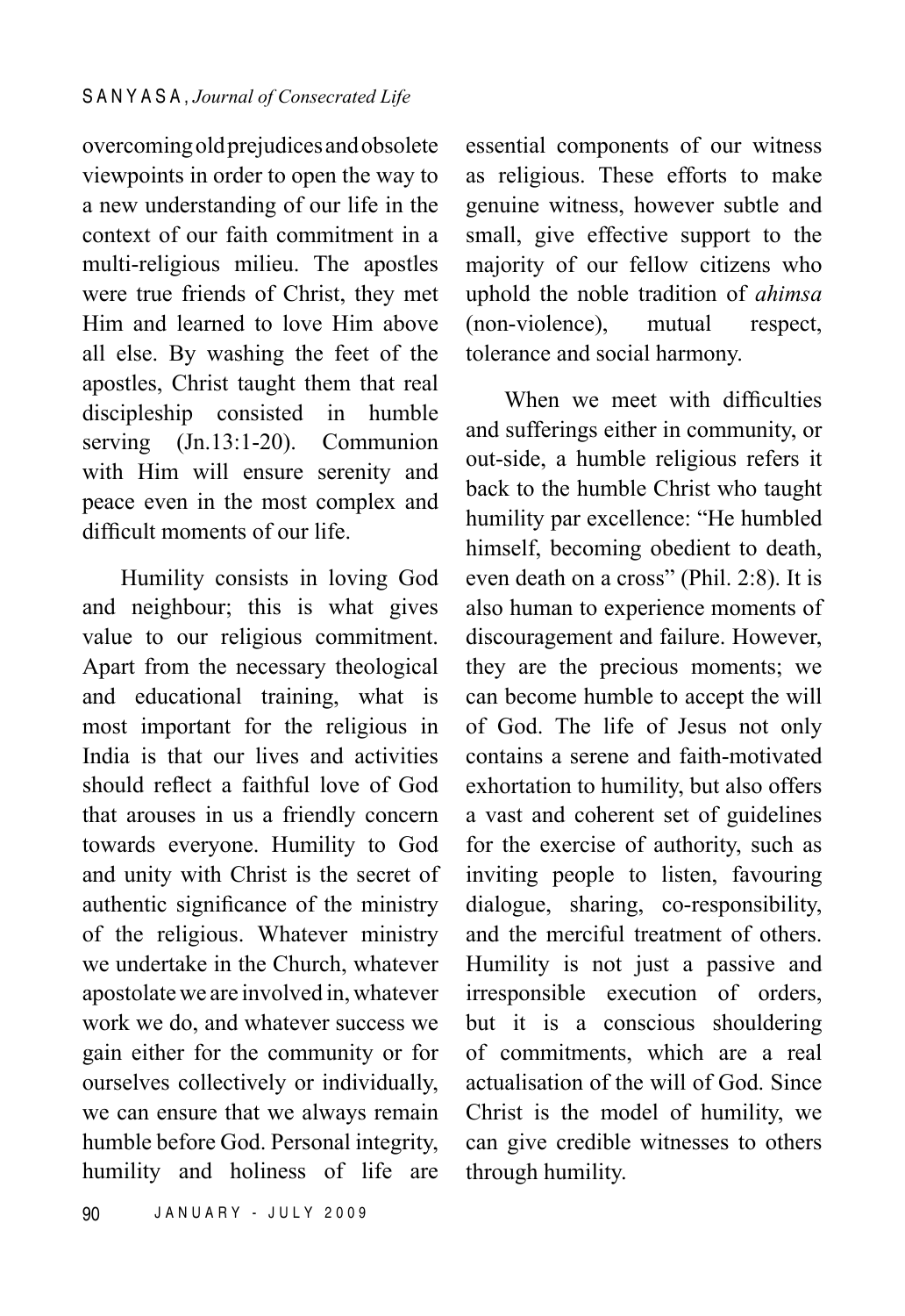The world that leads to individualism and secularism can be confronted by humility taught by Jesus Christ. His incarnation and sacrifice on Calvary upholds humility. By humility we can become confident in our God-given talents and accomplish them with the view of the commongood. However, by humility we realise our indebtedness and interrelatedness to God; acknowledging, on the one hand our fragility and limitations as well as the excellence and mercifulness of God, the creator and redeemer. Humility is a paradigm for becoming God-centred persons, and altruisticminded rather than individualistic and self-centred. Even our very existence in the world is a sign of humility: our very life on earth invites our humility. Mother-Earth holds and sustains us. Through the Earth, God is blessing us, caring for us, and holding us. We are invited to transcend our attitude 'to use and dispose' into love, which implies an attitude of humility to God.

Humility is not an outdated virtue, but it is vital and active, which can strengthen our human relationships. However, it should neither be used as a trick to systematically put-down some in the community nor to rule over them. Mistreatment is part and parcel of the life of the vast majority; even the most fortunate might have

JANUARY - JULY 2009 91

experienced it in one way or another. Whether we take it in a philosophical way or not, humility is an appropriate response to it. Humility is a virtue of personal growth to understand human indebtedness to God; it is an invitation to accept and acknowledge that we are children of God. It summons to continue our life in peace and harmony, contrary to the modern tendency of war and antagonism. When the modern world is dragged slowly into fundamentalism and racism, humility is an example to understand the need of our interdependence and human solidarity. Humility fosters equanimity to understand our talents and to make use of them in a fruitful manner of co-operation.

We can not only make our specific contribution, beginning with the decisive question of formation and community life, but also face challenges and problems with a constructive spirit. The modern civilisation and culture may tend to place the virtue of humility in parenthesis, to organise personal and social life. Although under the pretext of psychology and developmental sciences, at times, even in religious life people tend to lay aside humility, its esteemed importance is upheld by many spiritual writers from time to time. The wisdom of ancient spiritual masters has not lost its importance;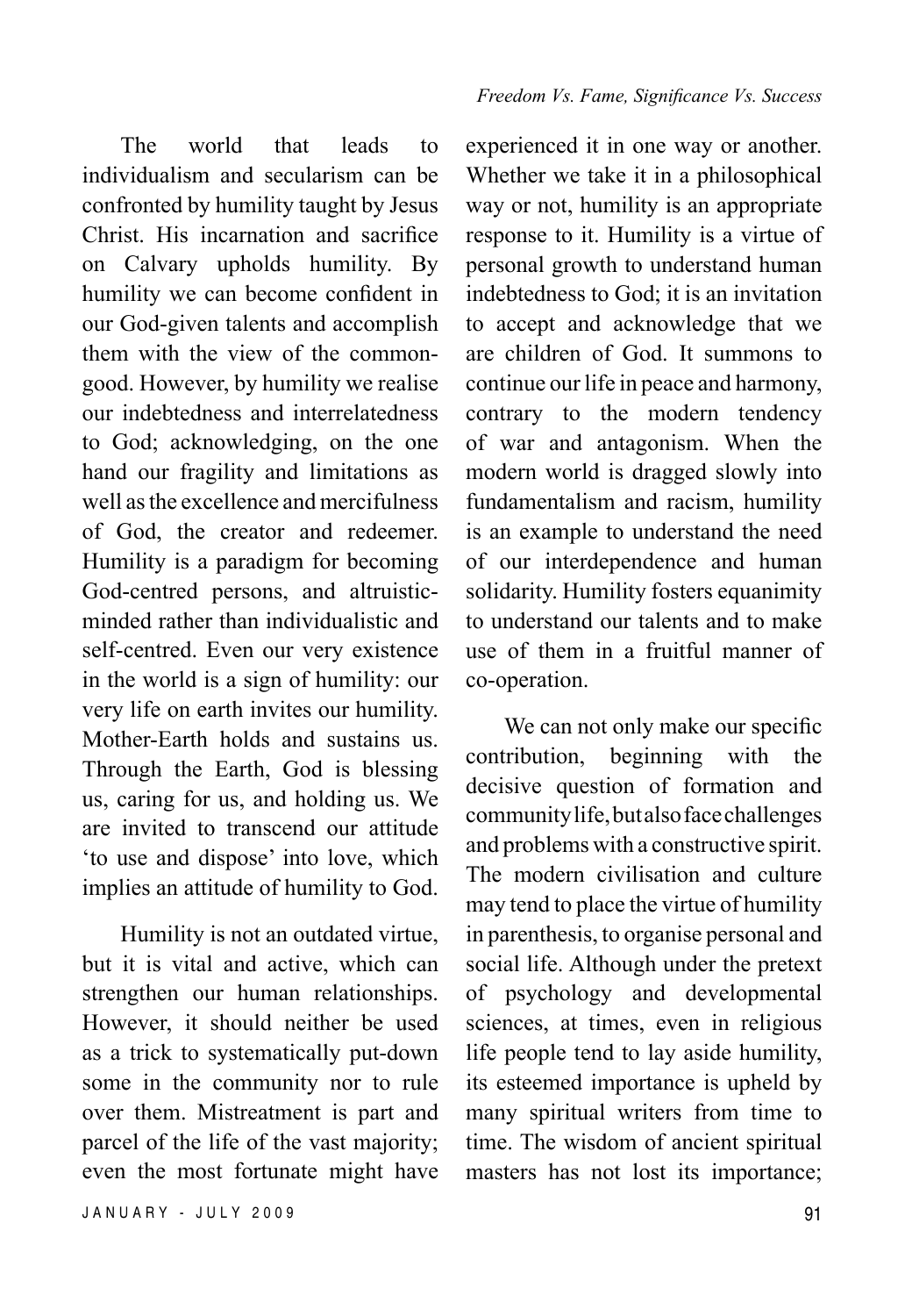and the modern world cannot exhaust the implications of their teachings. The pattern and process of practising humility has varied over the centuries, but its thrust and meaning stand relevant and meaningful for modern spiritual seekers. The insights and inspiration of the spiritual masters on humility are important in the modern era where we encounter more and more psychological and social problems and challenges.

### **6. Conclusion**

Natural reason establishes that inferiors serve superiors, and disciples obey their masters. However, never was it heard that a master exercises duties of subjection toward his disciples. Jesus Christ is the author of such a new paradigm of living humbly before God and others. In his life at home, he was subjected to his parents, Mary and Joseph, laying the foundations of obedience and humility. Through his vision and mission, Christ demonstrated to the world a new way of understanding, friendship and discipleship. He served them, washed their feet  $(In.13:1-20)$ , gave up his life and paved a new way of community and friendship. From time immemorial no such prodigy of humility had been heard, no such office of subjection was a model of leadership. Jesus brought the new paradigm of humility by voluntary subjection. Humility is one of the best responses of the religious to face all that appears to be challenging in our lives. When in the modern world, some crave for authority and power, humility is a paradigm to serve others through genuine leadership and responsibility. It is, thus, an antidote to pride, powerstruggle and authoritarianism. It is also an invitation to live in equality, equanimity, fraternity and solidarity. Humility has to be understood in terms of having oneself in a proper perspective. At no time in the history of civilization is humility needed more than in this era of globalization and information technology. There is a need for new prophetic leaders in this generation who can conduct themselves with humility.

### **Endnotes**

1 A. Huerga, "Humility," *Sacramentum Mundi: An Encyclopedia of Theology*, Vol. 3, 1978, p. 79. In classical Latin the word is used in a pejorative sense; applied to things, it means undistinguished, unimportant, insignificant, in reference to persons, it suggests lowly birth, lack of resources, and weakness of character. In ancient culture that prized freedom, power and self-aggrandizement, humility, far from being a quality to be admired, was viewed with condescension and contempt. W.H. Shannon, "Humility," *The New dictionary of Catholic Spirituality*, 1993, pp. 516-517.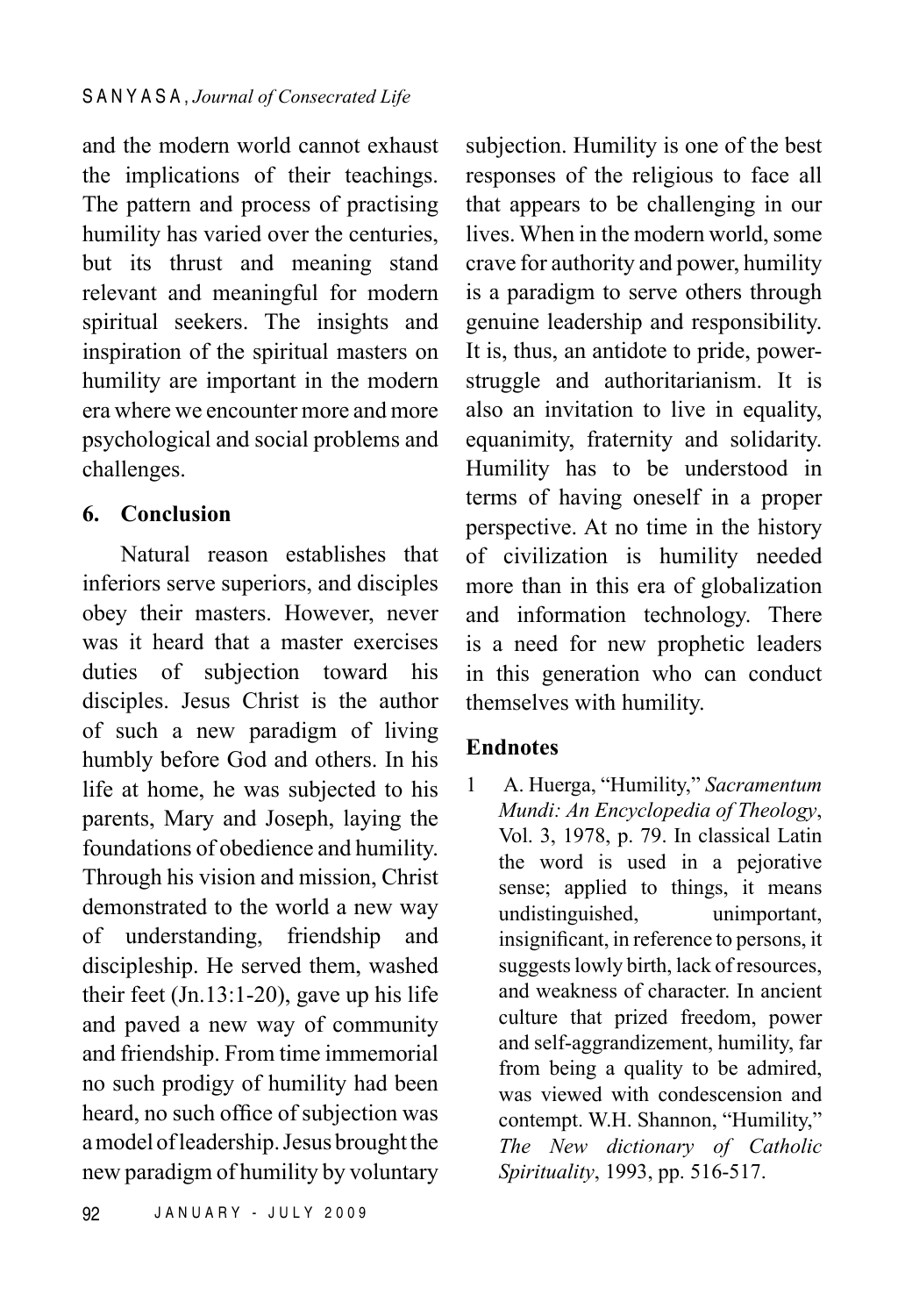*Freedom Vs. Fame, Significance Vs. Success*

- 2 *'Humility,' The Oxford English Dictionary,* Vol. 7, 1989, p. 482.
- 3 N. Richards, *Humility*, Philadelphia: Temple University Press, 1992, pp. 1-4.
- 4 N. Richards, "*Humility,"Encyclopedia of Ethics,* Vol. 2, 2001, p. 815.
- 5 G. Gilleman, "Humility," *New Catholic Encyclopedia*, Vol. 7, p. 205.
- 6 G. Gilleman, "Humility," p. 205.
- 7 The New Testament follows a similar linguistic usage. Since, in secular Greek literature, *tapeinos* and its derivatives generally imply a servile attitude of mind, a blend of fear and obsequiousness, some scholars have inferred that humility, as a virtue, was unknown in the Greek world. However, this is not the case; the Greeks understood the nature of humility. A. Stoger, "Humility," *Encyclopedia of Biblical Theology*, Vol. 2, 1970, p. 385.
- 8 B.J. Malina, "Humility," *Harpers Bible Dictionary*, 1990, p. 411.
- 9 W.H. Shannon, "Humility," p. 517; A. Stoger, "Humility," p. 385.
- 10 G.E. Mendenhall, "Humility," *The Interpreter's Dictionary of the Bible*, Vol. 2, 1996, p. 659.
- 11 A. Stoger, "Humility," p. 389.
- 12 "Humility," *The Oxford Dictionary of the Christian Church*, 1997, p. 804.
- 13 Rex Chapman, "Humility," *A Dictionary of Christian Spirituality*, 1983, p. 200.
- 14 *Summa Theologiae* II, II q.161 art 6, Trans. Thomas Gilby, London: Blackfriars, Eyre & Spottiswoode, 1972, pp. 108-109.
- 15 Bernard of Clairvaux, *Selected Works*, Trans. G. R. Evans, New York: Paulist Press, 1987, p. 103.
- 16 B. Clairvaux, *Selected Works*, p. 51. [Sermon 42 on Canticle 6].
- 17 B. Clairvaux, *Selected Works*, p. 116.
- 18 Jordan Aumann, *Christian Spirituality in the Catholic Tradition*, London: Sheed and Ward, 1980, p. 97. *Summa Theologiae* II, II q.161 art 6, pp. 109-15.
- 19 B. Clairvaux, *Selected Works*, pp. 116-117.
- 20 *Summa Theologiae* II, II q.161 art 6; p. 111.
- 21 *Summa Theologiae* II, II q.161 art 1& 3, pp. 99-101.
- 22 *Summa Theologiae* II, II q.129 art.3-4, pp. 96-109.
- 23 *Summa Theologiae* II, II q.161 art.4, p.103.
- 24 *Summa Theologiae* II, II q.161 art.2, p. 95.
- 25 *Summa Theologiae* II, II q.161 art.2, p. 95.
- 26 *Summa Theologiae* II, II q.161 art.5, p. 107.
- 27 *Summa Theologiae* II, II q.161 art.4, p. 103.
- 28 *Summa Theologiae* II, II q.161 art.5, p. 107.

JANUARY - JULY 2009 93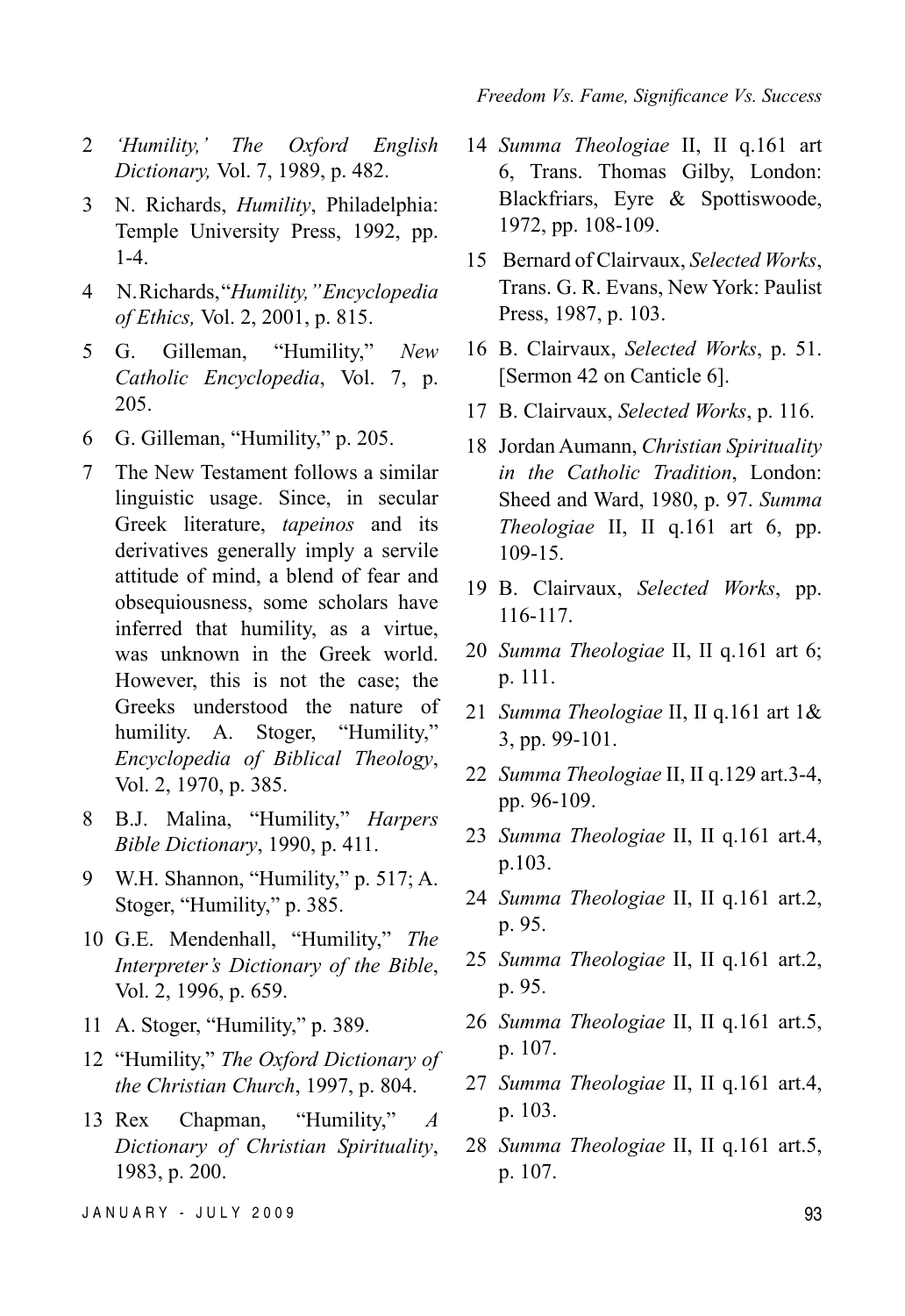#### S A N Y A S A , *Journal of Consecrated Life*

- 29 *Oeuvres de Saint François de Sales*, Edition complète d'après les autographes et les éditions originales, Par les soins des religieuses de la Visitation de Premier Monastère d'Annecy, (Annecy: Imprimerie J. Niérat, 1892-1932). 26 vols, et vol. 27. III, 161; Francis de Sales, *Introduction to the Devout Life*, Trans. Antony Mookenthottam et al, Bangalore: SFS Publications, 2002, p. 164.
- 30 *Oeuvres*, III, 151; *Introduction*, 157. In Salesian theology, *abjection* is neither 'self depreciation' nor 'meanness'. See, Antony Mookenthottam, "The Word Abjection in St. Francis de Sales," *Indian Journal of Spirituality*, Vol. 19 , No. 3, 2006, pp. 278-282.
- 31 See, *Oeuvres*, III, 151-54; *Introduction*, 157-60; *Oeuvres,* XIII, 204-06; Francis de Sale, *Selected Letters*, Trans. Elisabeth Stopp, New York: Harper and Bros., 1960, pp. 122-23; Saint François de Sales, *Oeuvres: Introduction à la vie dévote, Traité de l'Amour de Dieu, Recueil des Entretiens Spirituels*: Préface et Chronologies Par André Ravier, Textes présentés et annotés par André Ravier avec la collaboration de Roger Devos, Gallimard, Bibliothèque de la Pléiade, 1969, p. 1082; *Oeuvres*, VI, 298.
- 32 See, *Oeuvres*, [Pléiade], 1087; *Oeuvres*, VI, 400; *Oeuvres*, XIV, 236.
- 33 *Oeuvres*, V, 107; Francis de Sales. *Treatise on the Love of God*. 2 vols. Trans., John K. Ryan, Illinois, Tan Publishers, 1975, 2: 95.
- 34 For further study, See, Andrew Murray, *Humility: The Journey Toward Holiness*, Minneapolis, Minnesota, Bethany House, 2001; Chaetan Mary De Bergamo, *Humility of Heart*, Trans. Herbert Cardinal Varghese, Rockford, Illinois: Tan Books and Publishers, 1978; Francois Varillon, *The Humility and Suffering of God*, New York: Alba House, 1983; John Macquarrie, *The Humility of God*, Philadelphia: The Westminster Press, 1978; Sebastian Carlson, *The Virtue of Humility*, Dubuque, Iowa: W. C. Brown. 1952.
- 35 Bernard Haring, *The Law of Christ*, Trans. Edwin G. Kaiser, Westminster, Maryland: The Newman Press, 1966, p. 56.
- 36 B. Haring, *The Law of Christ*, p. 56.
- 37 B. Haring, *The Law of Christ*, p. 57.
- 38 B. Haring, *The Law of Christ*, pp. 58-59.

94 JANUARY - JULY 2009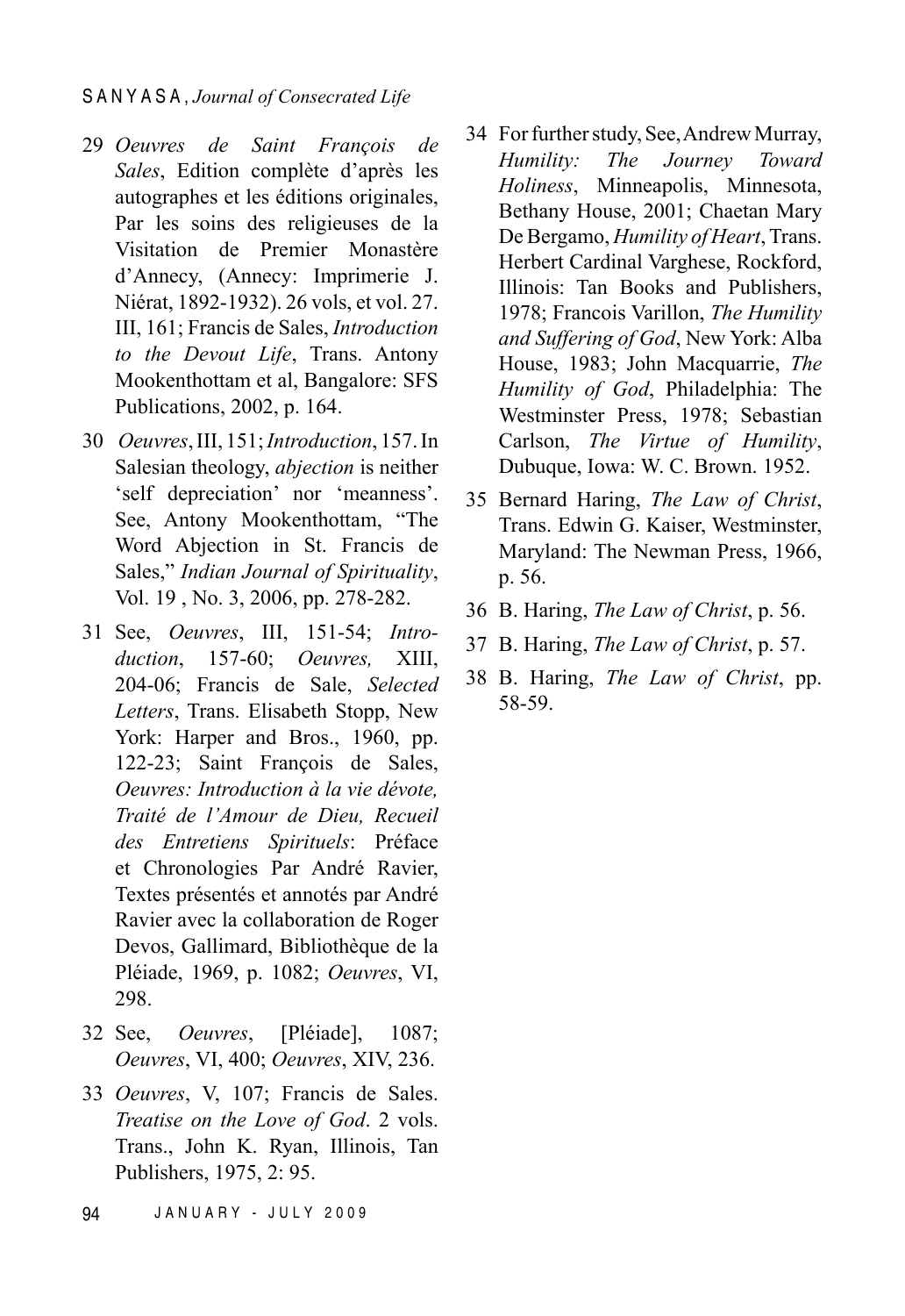## LEAD US FROM DARKNESS TO LIGHT: TOWARDS A THEOLOGY AND METAPHOR OF PREACHING

**Jose K. Jacob, SMM**

This reflection on the theology<br>of preaching evolves out of my readings on homiletics, the discussions I engaged in with some of my colleagues in preaching, my personal reflection on my own life and ministry. Two unchanging aspects of one's ministry of preaching are one's religious identity and cultural background. Both have considerable influence in one's formation as a preacher. For this reason, I want to approach this paper focusing on these two aspects of my cultural and religious identities and formation insofar as they pertain to my preaching ministry. As a

preacher ministering to the people, I have served in India and Papua New Guinea, both of which are Churches of the Cross, devoid of political power and economic independence. Preaching in such context calls for empowering the faithful to work for liberation both within and without. The first part of this paper deals with some important theological aspects of the ministry of preaching. The second part uses a metaphor to capture the dynamics of the ministry of preaching.

**Jose K. Jacob SMM** is a member of the Montfort Missionaries in India. He worked as a missionary in the Western Province of Papua New Guinea. He obtained his M.A.P.S (Master of Arts in Pastoral Studies) from the Aquinas Institute of Theology in St. Louis, USA. Currently he is a student of D. Min (Doctorate in Ministry) and pastor of St. Patrick's Church in Belleville Diocese in Illinois, USA.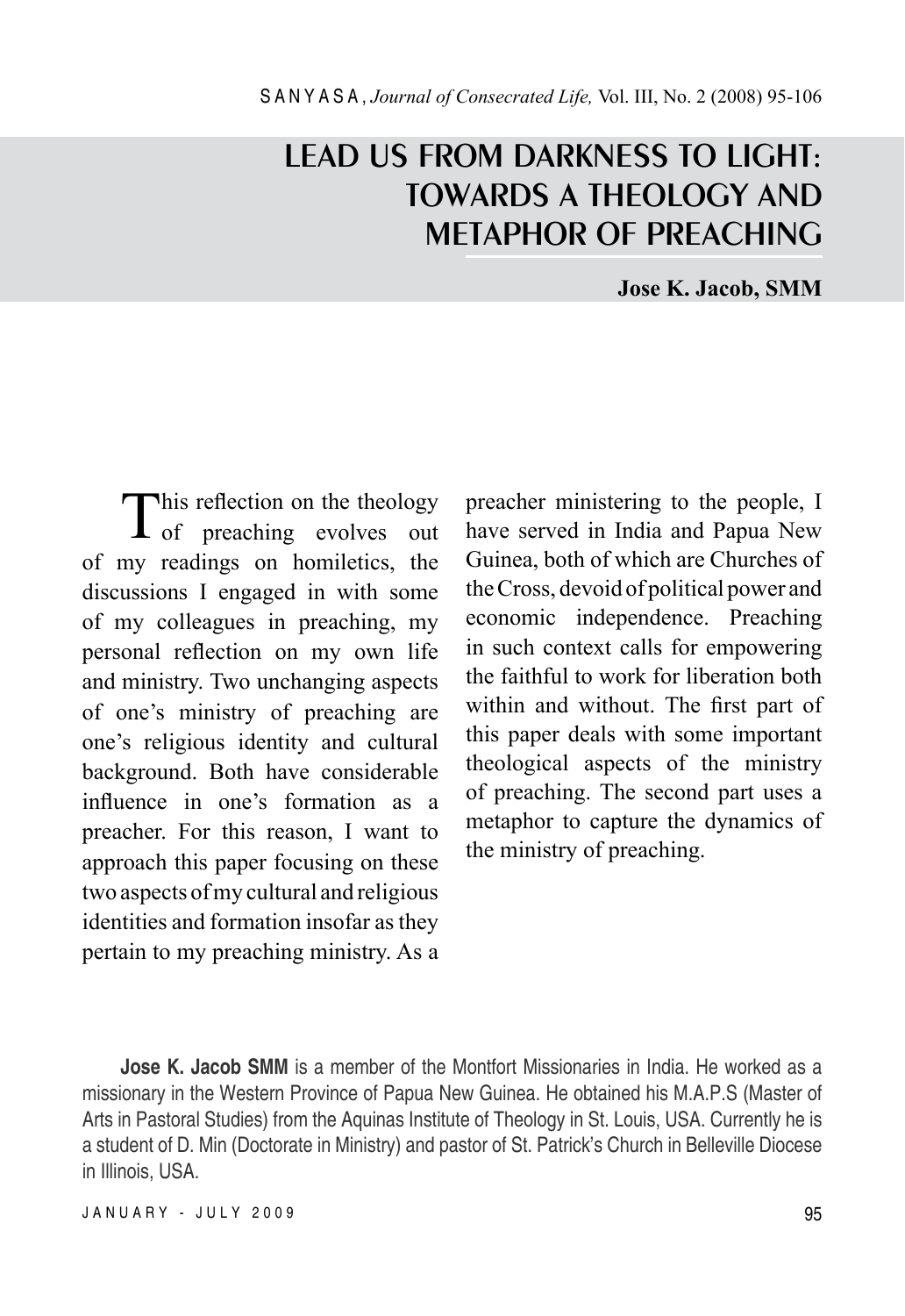#### **Divine and Human**

Among the many theologians I have read till date in relation to preaching, the theology of Edward Schillebeeckx seems to resonate most with my understanding of God, humanity, and creation. Though the Hindu concept of creation as an extension of the Divine is not identical with the Christian concept of creation, the belief that God is continually present and involved in creation seems to make sense to me. As we read in the Hindu Scriptures, "Brahman, the principle and origin from which the creatures arise, in which they live, and to which they return, is immanent and transcendent at the same time. It moves and remains still, is far and at the same time is near. It is within every thing and outside of everything" (Isha Upanishad, 1, 5). It is comforting to believe that God is part of all our existence and experiences, including the most tragic ones. God not only walked with our first parents in the Garden of Eden, but God continues to walk with us in the history of humanity and the personal history of individuals. The Triune God who is relational in nature and

totally self-giving is the core of that relationship. Creation comes forth as the result of God's

self-giving. Interrelatedness with God and one another is also at the core of human existence. Just like every other relationship, each individual's relationship with God is one that involves waiting, doubt, uncertainties, joys, and disappointments. This view of life has many similarities with the Catholic view of salvation history, especially the theology of Edward Schillebeeckx who describes creations as an ongoing adventure of God.

The view of creation as an ongoing expression of God's involvement in our history is termed 'sacramental imagination.' Humanity is an unfinished product. Humanity is flawed by its selfishness and the wrong use of its God-given freedom. But, in tune with the sacramental imagination, I would say that humanity is neither totally lost nor abandoned. God created humanity in God's own image, and some elements of God's goodness are retained in humanity, human recklessness and pride notwithstanding. God is not yet done with us. This is because the

> fidelity of the creator to creation is greater than the rebellion or weakness of creatures in relation to God. God who was present at creation, walked with the people of Israel, led the Church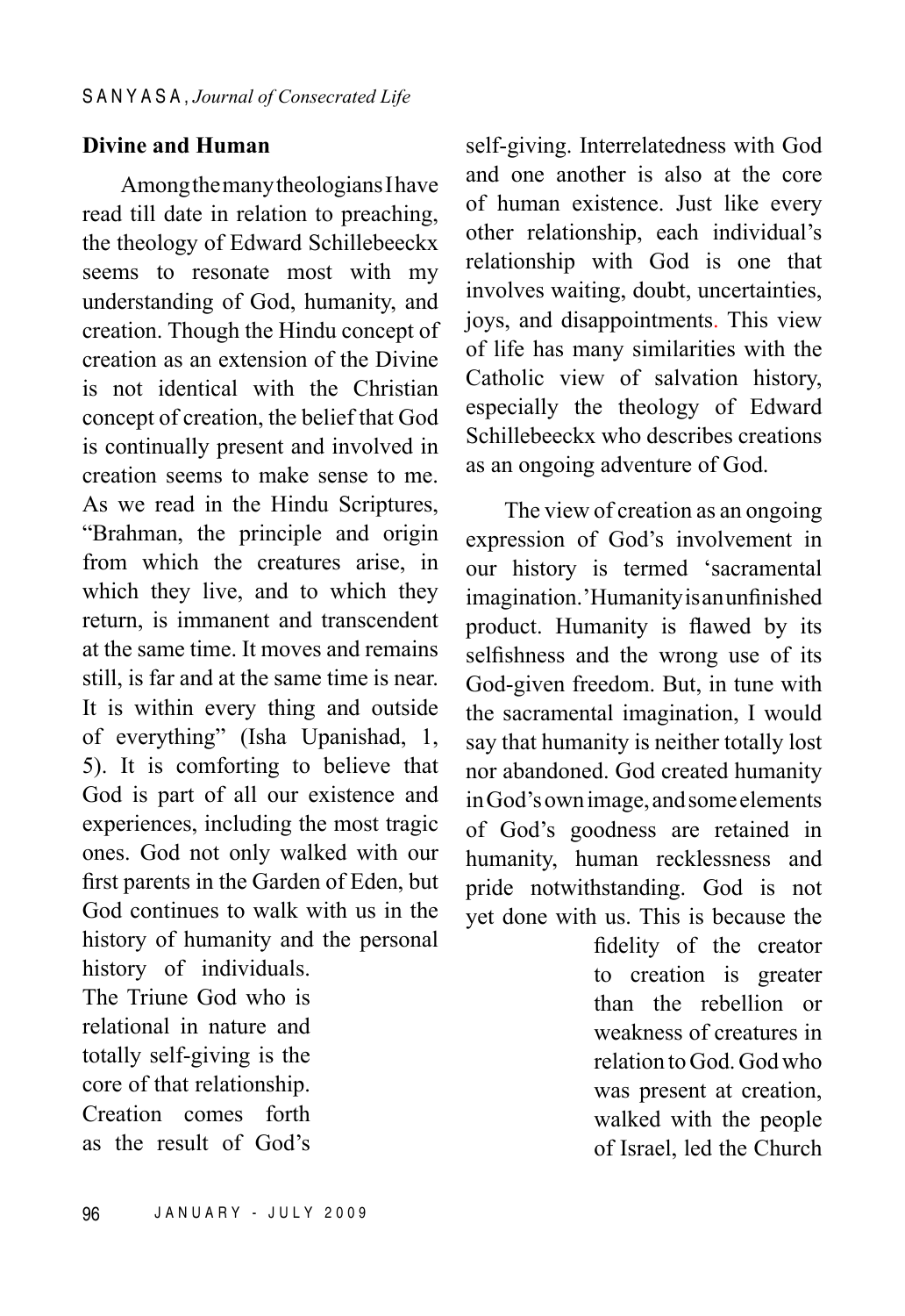in its journey to this point in history, has been present to our ancestors, and is also present and faithful to humanity in our time in history. In tune with Edward Schillebeeckx's theology of creation I believe that, "Creation is not a single event somewhere in the beginning, but an ongoing dynamic event. God wills to be the origin, here and now, of the worldliness of the world and the humanity of man. He wills to be with us in and

with our finite task in the world<sup>"1</sup>

St. Augustine spoke beautifully about our inner longing for God when he spoke about our hearts being made for God and our inability to

find real peace apart from God. Hans Staffner S.J. speaking on some striking features of Hindu-Christian spirituality says, "In our innermost being there is a desire for boundless truth, goodness, and beauty, a longing for God who is *saccidananda,* infinite reality, wisdom, and joy. When going the interior way we find that believing in God means believing in ourselves; it means that believing that what is best in us is not doomed to frustration, but is capable of fulfillment."<sup>2</sup>

My experience of working with people of different ethnicities and nationalities confirms this. Even in the tribal cultures like that of Papua New Guinea, where people are mostly isolated and primitive, there is the sense of the divine and the sense of community. This sense of the divine among all peoples of the earth is a pointer to the presence of God's Spirit who hovered over the waters at creation and is leading it towards a definite goal or purpose. This presence is made

> real also in individuals like Mother Teresa or Mahatma Gandhi or Nelson Mandela who witness to peace, truth, and true freedom that liberates humanity.

St. Irenaeus declared that the glory of God

is the human being fully human and fully alive. God sees creation as good. It was created in love and it is loved, in spite of its flaws. Humanity becomes co-creator with God when it promotes new discoveries and inventions. This belief opens the way to a positive and healthy attitude towards life and makes us capable of promoting and rejoicing in goodness wherever we encounter it, in the footsteps of Jesus.

#### **Christology**

The God who journeys with creation is made real to us in the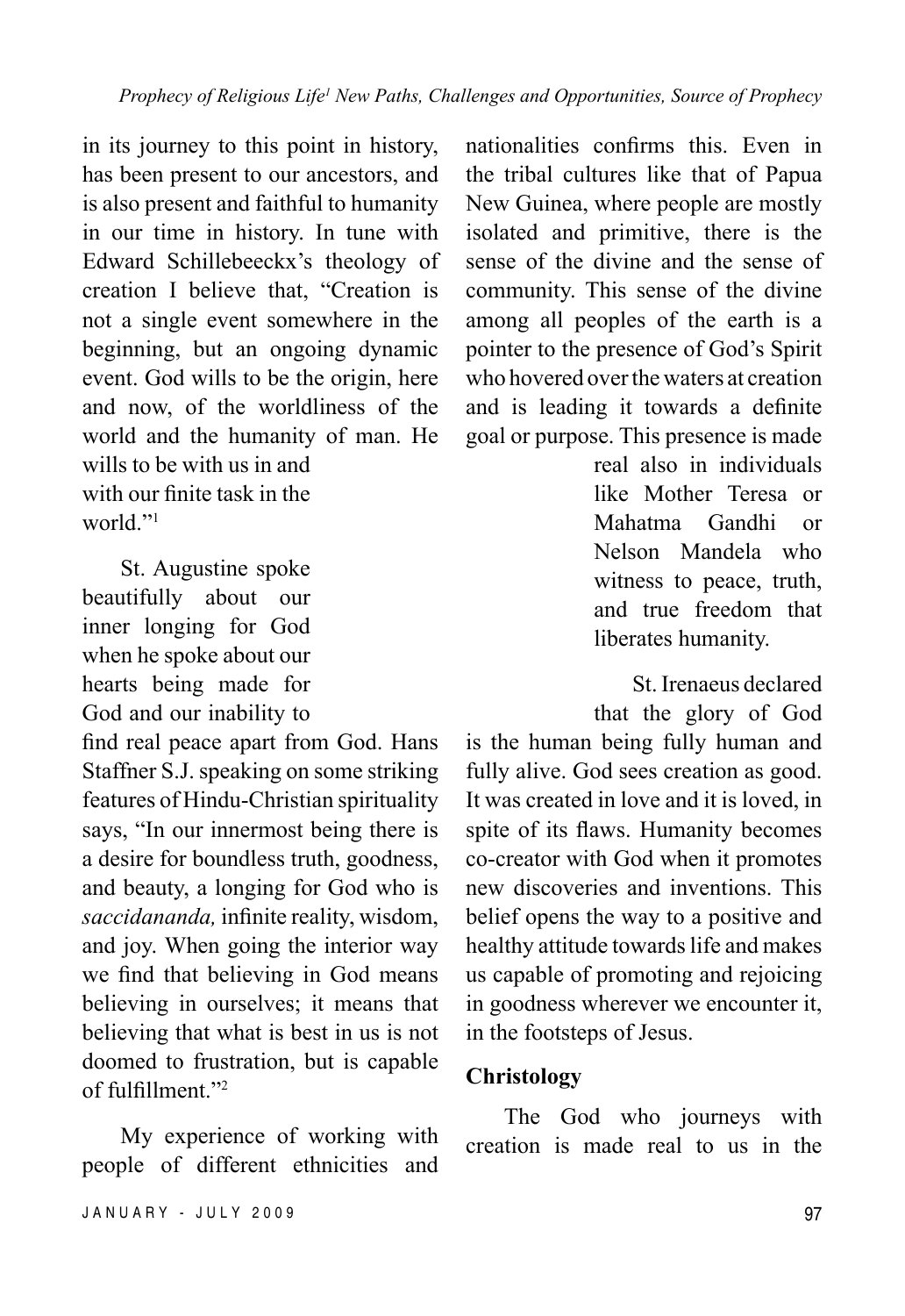person of Jesus of Nazareth. Jesus is the personification of God's compassion and care for humanity. The Christ experience is proof for us that God's love for humanity prompts God to risk becoming

human and thus become vulnerable. The Jesus I like to proclaim is the ultimate perfection that humanity can reach in relationship with the divine, human, and rest of creation. The priest and scientist Teilhard de Chardin saw Christ as the perfection of evolution. He saw the evolutionary process marching towards "*Christosphere or Omega Point'* as the ultimate goal. Jesus the Christ is the glimpse of what humanity can become. This perfection is reached in total harmonious relationship with the created universe, fellow human beings, and God. The Divine Word, present with humanity from the time of creation in all cultures and religions, enters our history in a tangible manner in Jesus of Nazareth. It is then meaningful to believe that this Word was and is available to human beings of all times, places, cultures, and religions who could not come into contact with the historical person of Jesus of Nazareth. It makes perfect sense - to believe that God is accessible to all humanity giving them



the freedom to respond to God's invitation to a relationship of grace. In the religious culture of India it would make sense to affirm along with Edward Schillebeeckx and the Vatican Council II that

other religious faiths are also capable of leading people to salvation.

#### **Soteriology**

Salvation offered by the Trinitarian God is also communal in nature. The love of God and love of one another that Jesus preached was aimed at true communion. While personal relationship and commitment to God is essential, salvation is to be understood as a communal endeavor. The Eucharistic community is the foretaste or prefiguring of that salvation in its reaching out to one another, in genuine self-giving consisting of forgiveness, caring, and mutual respect. The call to all believers to work towards social justice and a preferential option for the poor attains meaning in this context. True peace is attainable only through true justice modeled after the justice of God in the Sacred Scriptures. It is a justice that hears the cry of the poor and disadvantaged.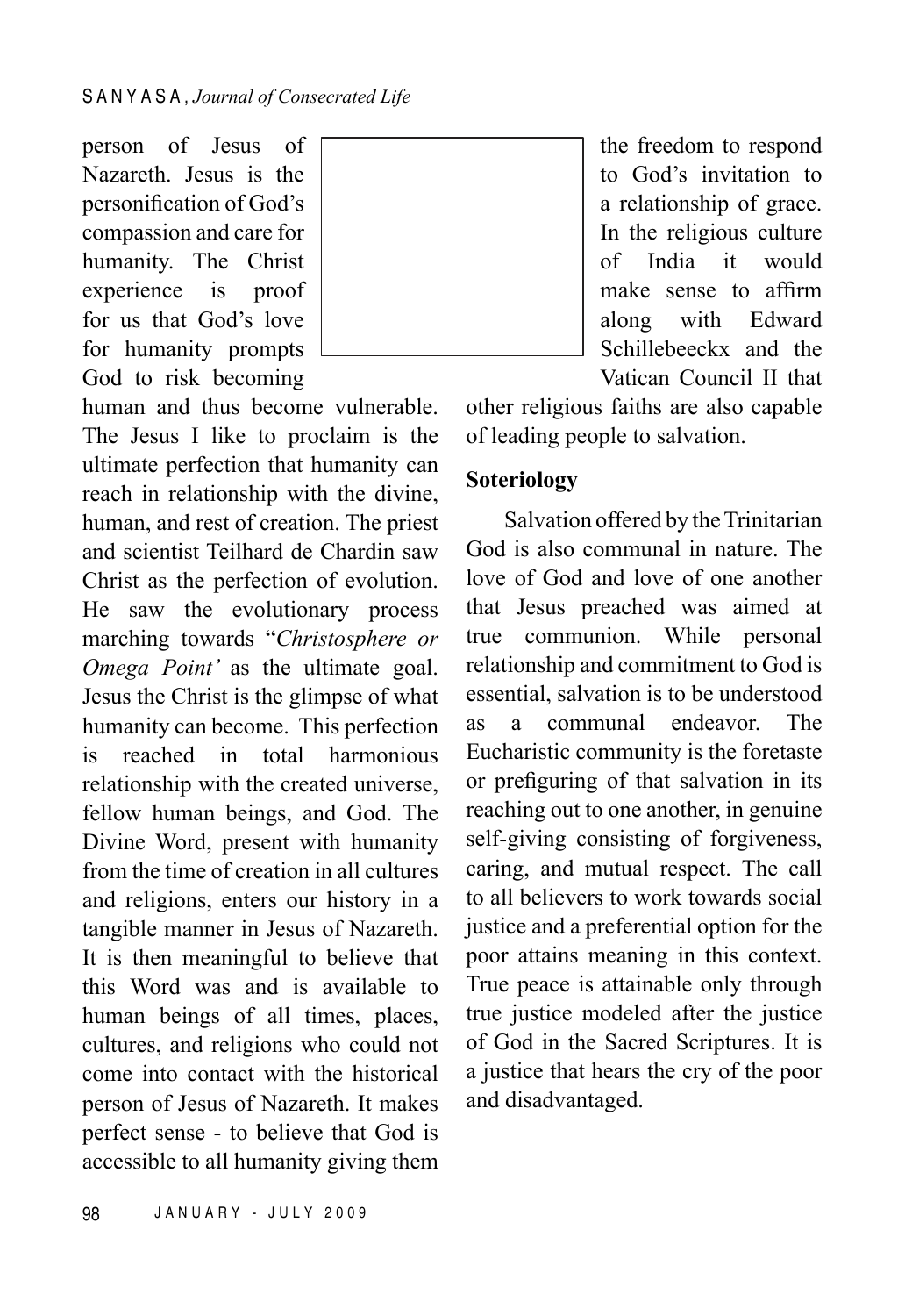Douglas John Hall emphasizes that the true freedom of Christians is a freedom that frees the Church from self-preoccupation or anxiety about self-preservation, and enables the Church to reach out in service. $3$  In the present Indian context the Church may not be seen as a Church of glory on the outside, though elements of this are present in its internal functioning. Especially in the post-independence

India, Christians are a minority community without much political clout or influence. The Indian Church is often viewed as a presence in the service of education and health. Lately in some areas it is seen to challenge

the established order where society is stratified on the basis of caste and other agents of segregation. This witness by the Church is a turn in the right direction of empowering the poor and marginalized in the spirit of the Gospel. In the given context of India, only such presence of service and witness will make the Church meaningful and a sacrament of salvation.

Preaching ministry holds enormous potential in the above task of empowering the marginalized. On the basis of above notions on history and salvation I would like to present a metaphor to resemble effective preaching ministry.

### **Ministry of Preaching: A Metaphor**

I propose an image from the Indian culture as a metaphor for the theology of preaching. The Indian culture is very religious in nature. There are many ways this religiosity is expressed in the day-to-day life of the people.

> One such practice that is prevalent almost all over India is the lighting of the lamp at nightfall in every household and subsequent gathering of the family in prayer around the lighted lamp.

The most commonly used lamp for this daily ritual is made of pure brass and is set aside for use in family worship or individual prayer. The oil lamp in some way resembles a palm tree with a stem that rises from the base. At the top of the lamp is the figure of a mythical bird with a pointed beak. Below this bird figure there is the octagonal container that holds the oil. There are eight wicks that point outward from the eight corners of the octagon.

There is symbolic meaning attached to the shape and significance of

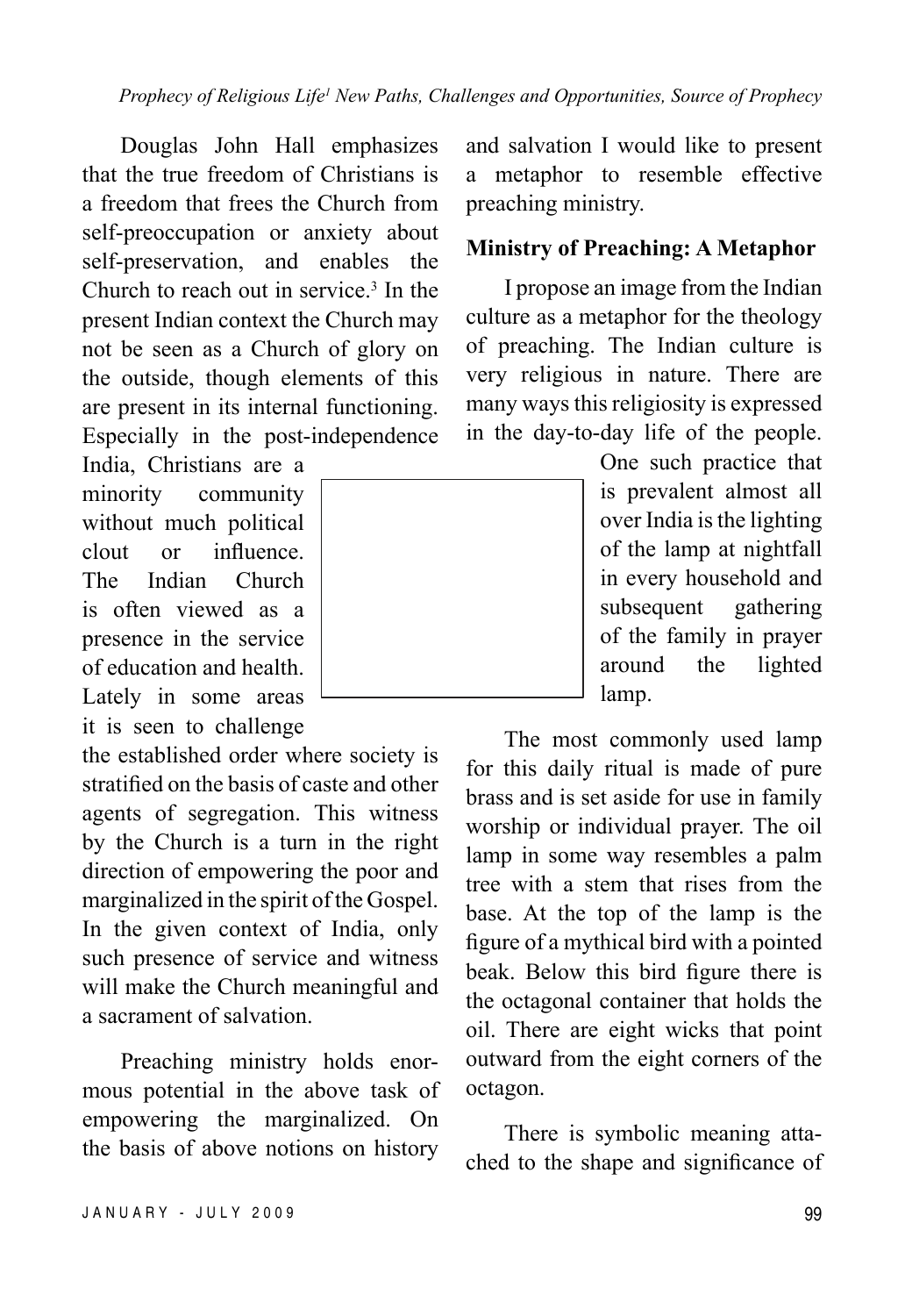### S A N Y A S A , *Journal of Consecrated Life*

the lamp. The mythical bird that is figured on the top has a very special quality attributed to it according to the Hindu mythology. From a mixture of milk and water representing a world full of good and evil, darkness and light, kindness and cruelty, this bird is depicted as capable of separating the milk from the water, and drinking only the milk. The octagonal shape that holds the oil and the wicks that point in eight directions represent the universe. The mother who cares for and

nourishes the members of the family usually does the lighting of the lamp at nightfall.

I offer as a metaphor for the theology of preaching the ritual of the lighting of this lamp for prayer, relating the

different nuances of this symbol to the different aspects of preaching.

#### **The Preacher**

The mother of the house is entrusted with the task of lighting the lamp at nightfall. She is also the one who embodies care and nourishment to the members of the family. The figure of the mother is also an epitome of goodness and truth. She is the one who instills a sense of the Divine in her offspring. In other words the concept of the motherhood includes many ideals of humanity and embraces some attributes of God.

Similar expectations are placed on the person of the preacher. In the ministry of preaching the preacher is called and entrusted with this ministry by the community. He/she is the one who brings spiritual nourishment through breaking open the Word. The ethos of the preacher is of primary importance if the community is to hear

> and accept the message from the preacher. In other words it is not only the words of the preacher but his/her whole life that stands as witness for the message. Andre Resner, quoting Daniel J. Baumann, outlines six characteristics of a

good preacher. They are: being called to apostleship; being healthy in body, mind and spirit; being disciplined; being compassionate; being humble; and being courageous.4 These qualities or expectations seem to resonate with those of the Christian community regarding the preacher as well as that of the ideal motherhood.

Another aspect of motherhood is that it is fully involved in the daily details of life and embraces successes and failures, sickness and health, joys

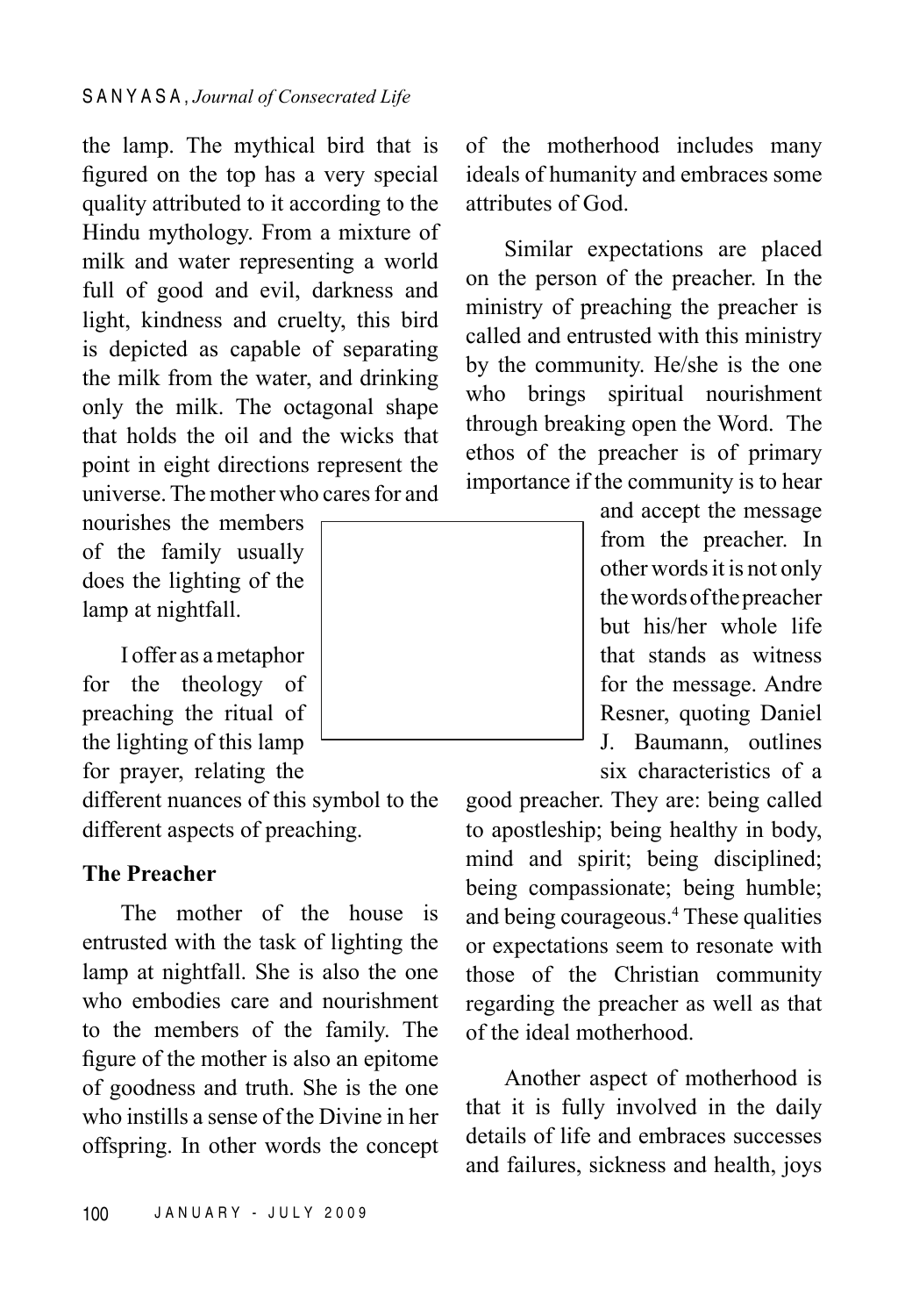and sorrows under its mantle. There is hardly any aspect of day-to-day living that is alienated from her participation. Similarly a preacher is part of the life of the community he/she serves. Being

involved in the day-to-day life of its members he/she is aware of the daily struggles, questions, uncertainties, failures, successes, and the mystery of it all. A man of God in the Indian tradition is called a *Yogin.* In the words of Thomas Kochumuttom, the former Director of the Centre for the Study of World Religions in Bangalore, India, "We may say that a *yogin* is a man of integrity. In him there is the harmonious blending of the spiritual and the material, the heavenly and the earthly, the human and the divine. In Christian terms a *yogin* is one whose spiritual, physical, and mental energies and capacities are integrated in and through Christ."5 The preacher stands in the midst of real human experience and is not alienated from it. Hence he/she is able to proclaim God's word of hope, comfort, chastisement, and direction for the community at a given time and place. He/she would also be in a position to seek God's will for particular situations that the community faces.



As motherhood in the Indian culture stands more for service and nourishment than for power or authority, so is the call to preach one of spiritual nourishment and service of the community. In

the metaphor above, once her duty of lighting the lamp is done, the mother withdraws into the background and it is the light in the midst of the gathered family that is the focus of attention and devotion. An ideal preacher is also expected to draw the attention of the community to the presence and activity of God in their midst and aid the celebration of that divine presence rather than draw attention to the person of the preacher.

#### **Christ as Light**

In this metaphor the flame in the midst of the gathered family represents Christ in the ministry of preaching. The significance of light is that, by shining on objects around it, light differentiates one object from another. In the world of good and evil, certainties and doubt, Christ is the guide for the community. By His life and message Christ helps the community collectively and individually to discern between good and evil and choose the path that leads to life in abundance. It is Christ who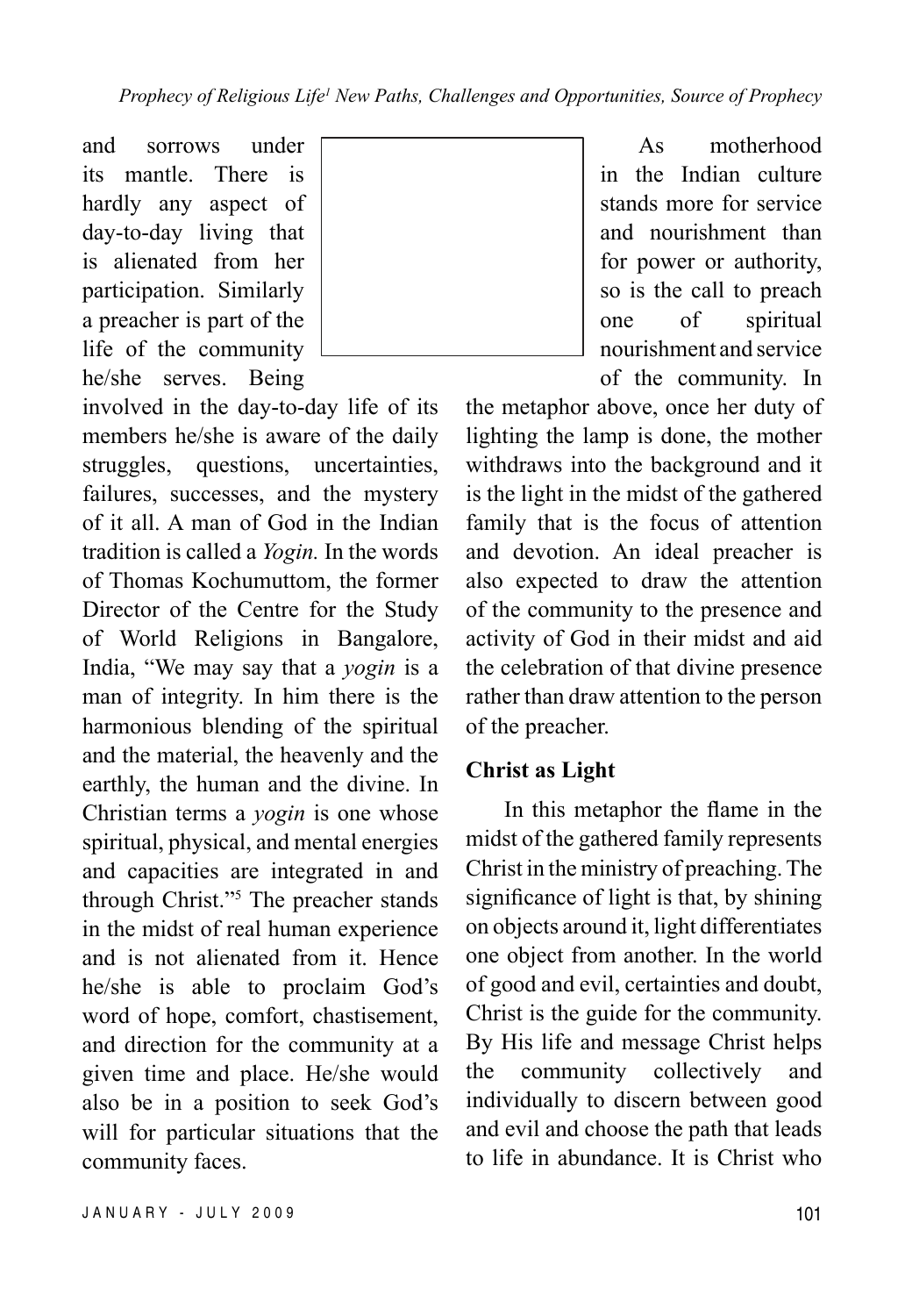is the focus of attention for the community. As we pray in Psalm 36:9, "In His light we see light." In that light the community is able to identify grace in their midst and acknowledge it as sign of God's

presence and involvement in their history. The same light will also help the community to point to the disgrace that hinders life and meaning. In each new event or situation the community can discern the right path in reference to Christ and the values of the kingdom of peace that He came to establish. The presence of Christ will also enable the community to remember God's actions in history in favor of those who trust in God and move ahead with confidence that the God of history will be with them. Thus Christ will be the source of empowerment for the community.

### **Scripture and Tradition**

The oil used in the lamp may be compared to the use of the Sacred Scripture and the Tradition in the ministry of preaching. As the oil enables the flame to shed light, so does the Scripture enables the community and the preacher to make the presence of Christ real and efficacious. The Tradition witnesses to the presence and guidance of the Spirit of God



that enabled those that went before us to be effective witnesses. It tells the story of how they walked the journey of life and faced the challenges of their day, hoping against hope and trusting in God's

fidelity. Scripture and Tradition are two sides of the same coin. Together they provide the believing community abundant riches to nourish their journey to God's kingdom. Each community is therefore invited to write their own fifth Gospel by the way they see their life's story unfold. In this context a word about stories and preaching is pertinent.

#### **Stories in Preaching**

The preacher uses all tools for the interpretation of Scripture available in the given time to discern God's message for the community in different times and situations. The preacher invites the members to choose the path of life in Christ by searching the Scriptures, probing into the life situations, and sharing the stories. Modeled after the prophets of old, the preacher extends this invitation in forms of encouragement, challenge, or chastisement where needed. In some instances this message may even be countercultural after the model of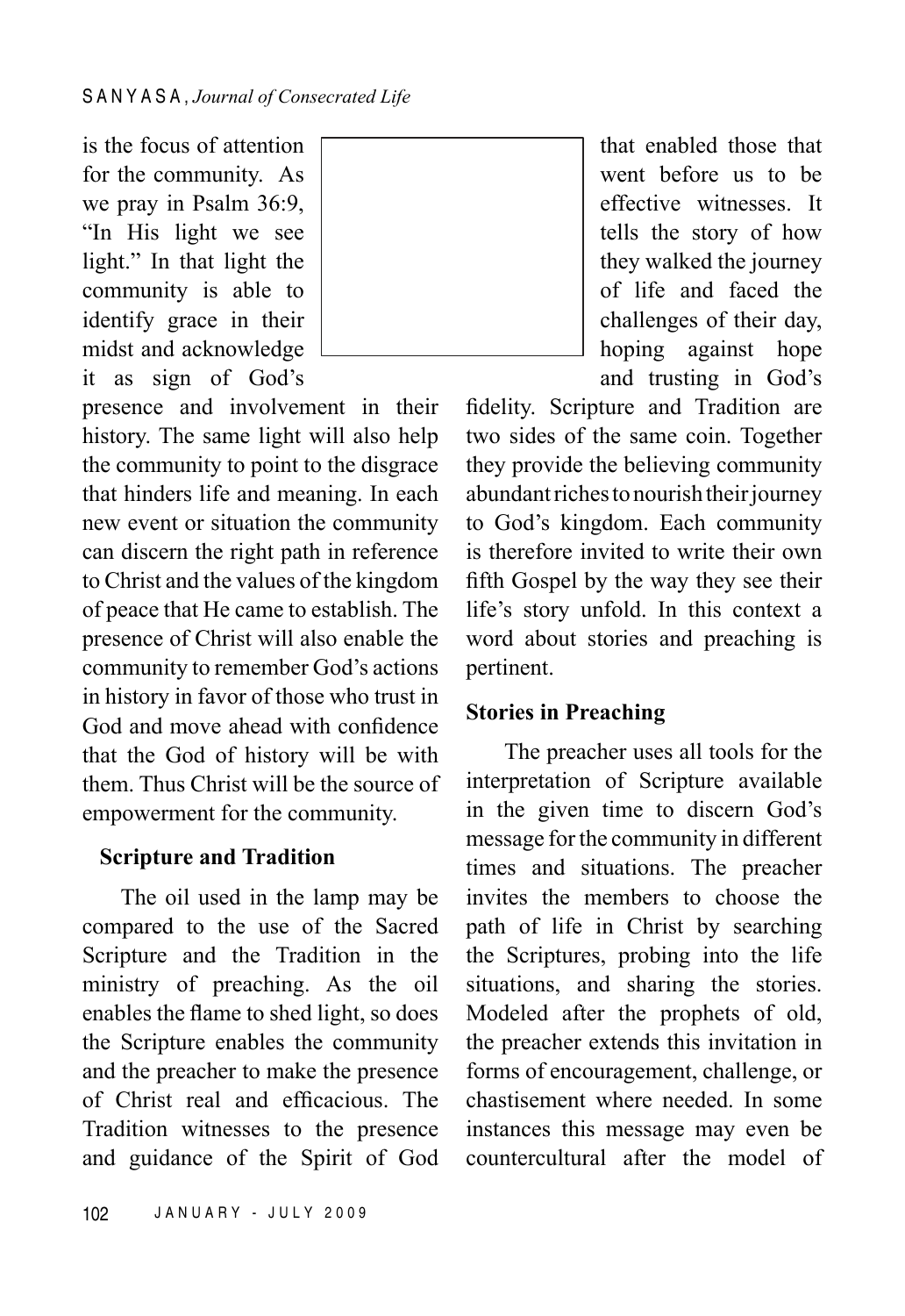Christ. In some other instances the preacher will become a prophet of hope and new vision thus inviting the people in the community to become what God calls them to be. In the words of Mary Catherine Hilkert, "Shared stories fuel hopes, forge solidarity, and empower action Christians are convinced that tragedy can be transformed precisely because the death of Jesus is not the end of his story. In the resurrection the Spirit of God has broken the power

of the bonds of sin and death and does indeed make all things new. That same spirit has been poured out on all creation, holding open future possibilities in the most desperate of circumstances,

sustaining the human capacity to endure and to hope, empowering a core of freedom in the depth of the human spirit."6

In the context of India this prophetic call can become very real in empowering the community to find means to true liberation from demeaning structures of oppressions like the caste system and economic deprivation. Some of these invitations or challenges can find real resistance from both inside and outside the believing community. Prophetic preaching makes the preacher vulnerable to hostility, inviting the person of the preacher to follow in the footsteps of the Master.

Finally, the mythical bird in our metaphor, should remind the preacher to draw strength from the good that is all around. Such preaching recognizes the finality of human existence and our powerlessness in the face of colossal evil without the help of God. Such

> preaching trusts in the fidelity of God which is capable of bringing good out of evil, a fidelity that refuses to give up on humanity. Within the framework of a world where good and evil reside side by side, an ideal preacher

recognizes choices made in obedience to the promptings of the Spirit and looks to the future with confidence. In the words of Duncan Macpherson, "The preacher is called to affirm and to further everything that sets human beings free to fulfill their potential as children of God and to oppose whatever limits or undermines it."7 Such preachers will be able to announce to the community that the plans God has for humanity are for good and not evil, for life and not for death. There is room for further interpretation of the

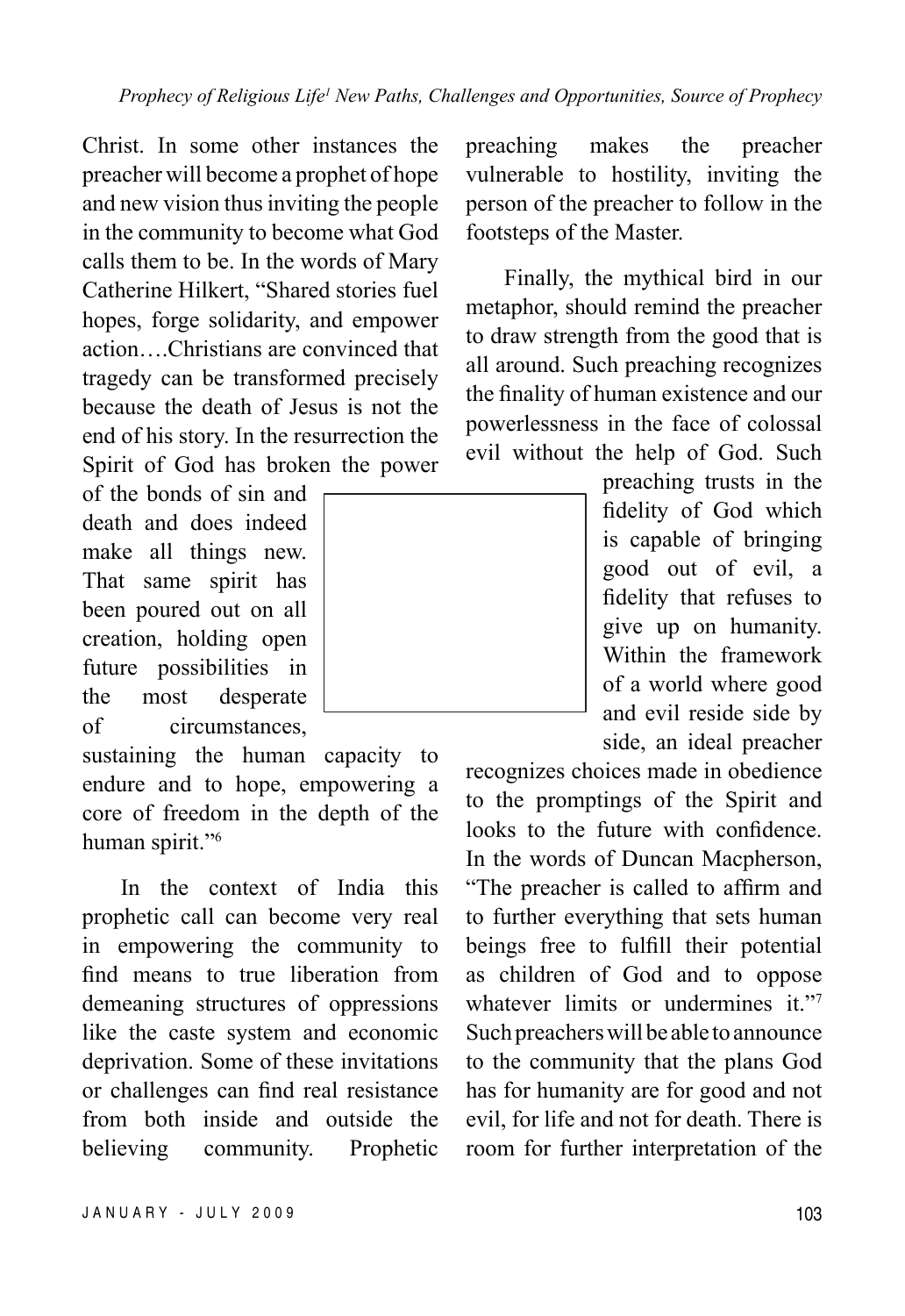wicks in the lamp to the tools engaged in effective preaching, which is not taken up in this article.

#### **Preaching aimed at Renewal**

"And this is my prayer, that your love may overflow more and more with knowledge and full insight to help you to determine what is best, so that in the day of Christ you may be pure and blameless, having produced the harvest of righteousness that comes through Jesus Christ for the glory and praise of God" (Phil 1:9-11).

Renewed commitment of the faithful is the need of the hour in our time in history, where indifference is the cancer that eats up our society. Preaching should invite the members to value their vocation as Christians, drawing inspiration also from the cloud of witnesses to the faith in history, and inviting them to be active in ministry, to speak for righteousness and justice, and to do this in love. Such renewal calls for new methods and imagination in preaching. Speaking of imagination

Barbara Brown Taylor says, "Imagination is a way of seeing--a way of living--that requires a loosening of grips, a willingness to be surprised, confused, amazed by the

undreamt-of ways that God chooses to be revealed to us. To find the extraordinary hidden in the ordinary, we are called to participate in God's own imagination--to see ourselves, our neighbors, and our world through God's eyes, full of possibility, full of promise, ready to be transformed."8

Such preaching will be possible as the result of daily study and search, willingness to try new ways, and courage to step into the unfamiliar. In relation to the metaphor, lighting of the lamp is an ongoing daily ritual similar to the task of renewal. The ministry of preaching too is taken up in response to the call to throw light on the presence and action of God in our midst proclaiming hope for a world that longs for it.

#### **Conclusion**

There is a renewed interest and a fresh breath of energy in the ministry of preaching in our times. This ministry is sure to undergo radical changes in tune with all the new challenges that are

> facing the Church today in different parts of the world. Speaking about the future of preaching Joseph M Webb writes, "Preaching in the twenty first century will provide the means by

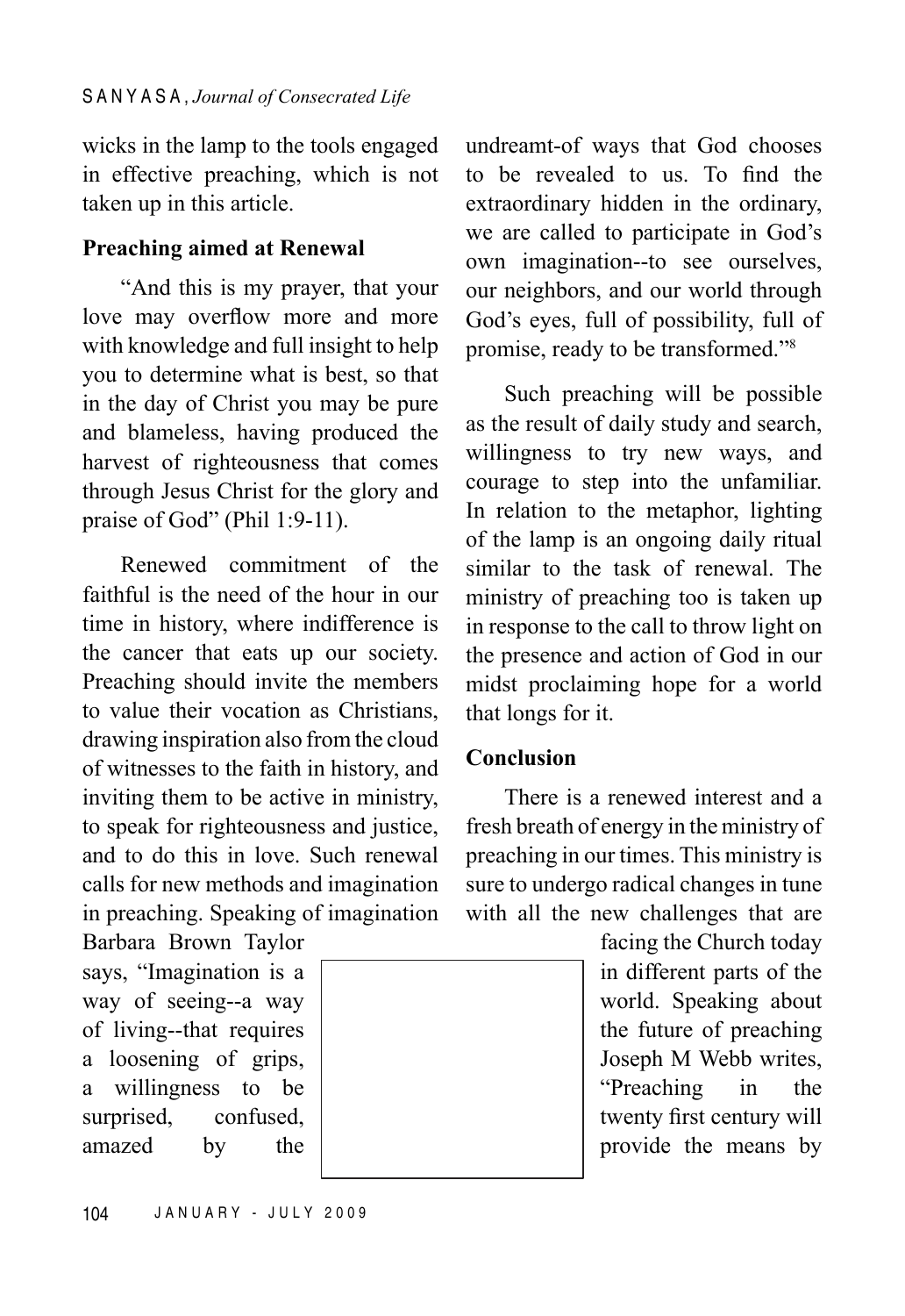which preacher and people will rethink and reformulate both the nature and content of Christian faith, will rework the Bible's role in the new time and place, come to terms with the nature of religion itself in this century and will explore in creative and meaningful ways the problem of living as an ethical moral person in an ambiguous and corrupt world."9

The sacramental imagination looks

at the world not only as corrupt and ambiguous but also as graced by God's presence. Our call as ministers of the Word is to be prophetic and hopeful, to engage in the struggle with those who search for true freedom, and to be

living witnesses to God's unfailing fidelity.

A Sanskrit prayer in the Hindu Scriptures, which is also commonly used in Christian circles in India, seeks for deliverance from untruth, darkness, and death:

> *Asathoma Satgamaya Thamsoma Jyothirgamaya Mruthyoma Amrutham Gamaya* (Brihadaranyaka Upanishad Part 1 Ch.3 V.8)

The translation of the verse is as follows:

> Lead us from falsehood to Truth From darkness to Light Fom death to immortality.

The Ministry of preaching is one that aims at leading the individual and the community "from falsehood to Truth, from darkness to Light and from death to Immortality." Thus the preacher keeps lighting the lamp to

> shine light and bring hope in the encircling gloom of our history and enables those who believe to make it the history of salvation.

#### **Endnotes**

1 Philip Kennedy, "God and Creation,"

*The Praxis of the Reign of God: An Introduction to the Theology of Edward Schillebeeckx*, Mary Catherine Hilkert and Robert J. Schreiter (Editors), New York: Fordham University Press, 2002, p. 48.

- 2 Hans Staffner, *Jesus Christ and the Hindu Community: Is a synthesis of Hinduism and Christianity possible?* Anand, India: Gujarat Sahitya Prakash, 1988, p. 227.
- 3 Douglas John Hall, *The Cross in Our Context: Jesus and the Suffering World*, Minneapolis: Fortress Press, 2003, p. 149.

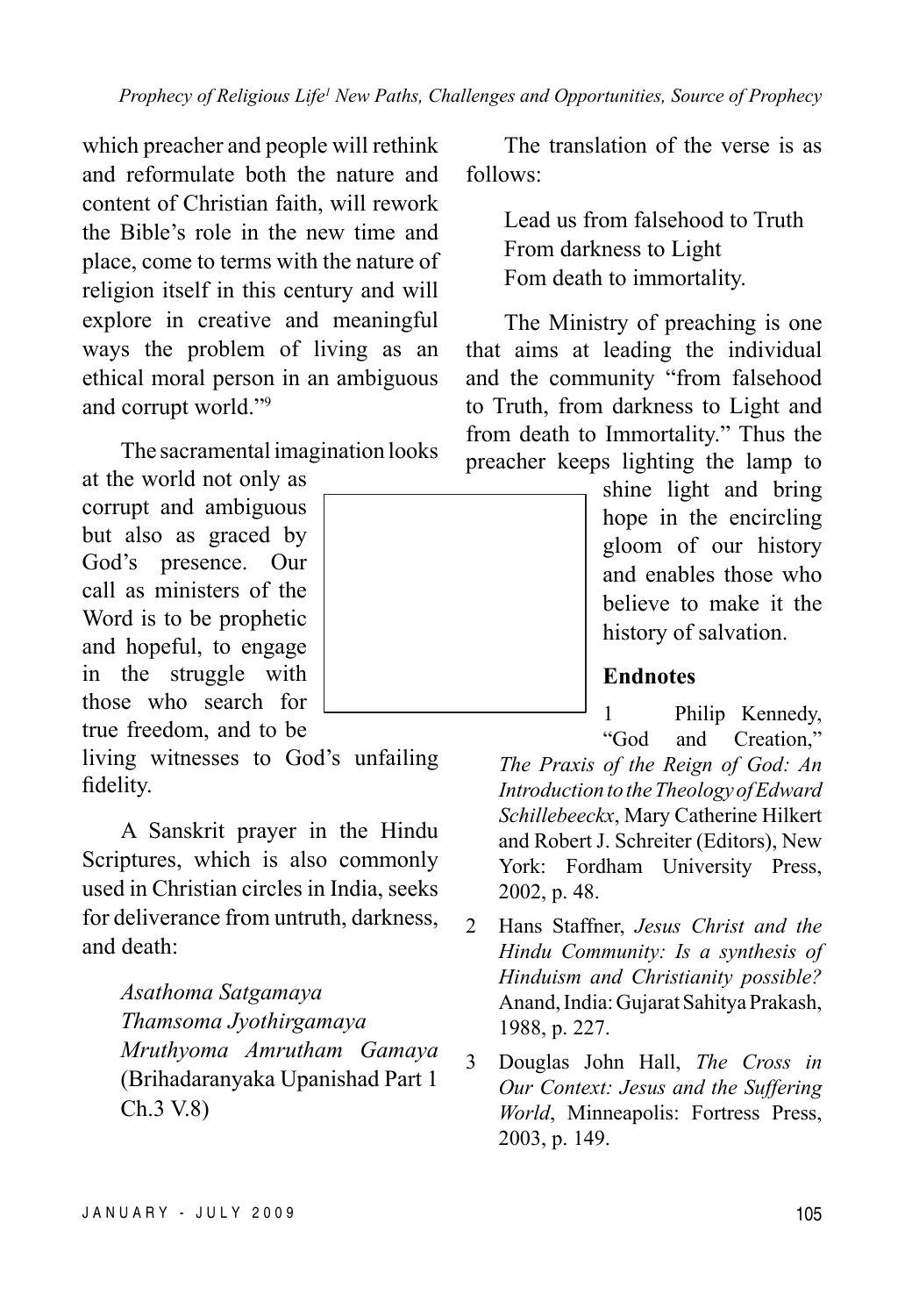- 4 Andre Resner Jr. *Preacher and the Cross: Preacher and Message in Theology and Rhetoric*, Grand Rapids: William B. Eerdmans Publishing Company, 1999, p. 67.
- 5 Thomas Kochumuttom, *Comparative Theology: Christian Thinking and Spirituality in Indian Perspective*, Bangalore: Dharmaram Publications, 1985, p. 58.
- 6 Mary Catherine Hilkert, *Naming Grace: Preaching and Sacramental Imagination*, New York: Continuum, 2002, p. 125.
- 7 Duncan Macpherson, "God so loved the world," *Theology of Preaching: Essays on Vision and Mission in the Pulpit*, Gregory Heille OP (Editor), London: St. Edmundsbury Press, 2001, p. 26.
- 8 Barbara Brown Taylor, *The Preaching Life*, Cambridge, Massachusetts: Cowley Publications, 1993, p. 50.
- 9 Joseph M. Webb. *Old Texts, New Sermons: The Quiet Revolution in Biblical Preaching*, St. Louis, Missouri: Chalice Press, 2000, pp.156- 158.

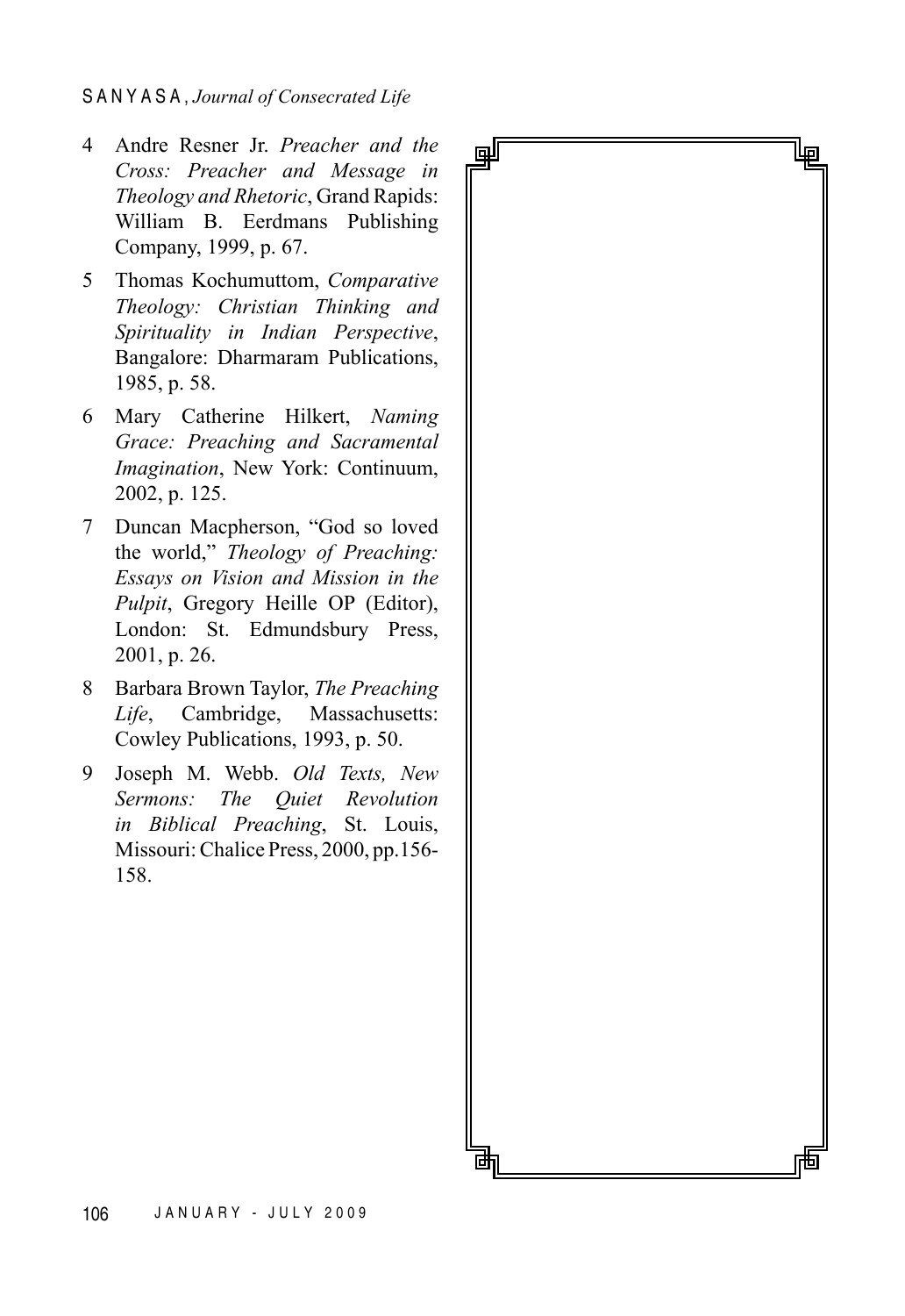# BOOK REVIEW

JANUARY - JULY 2009 107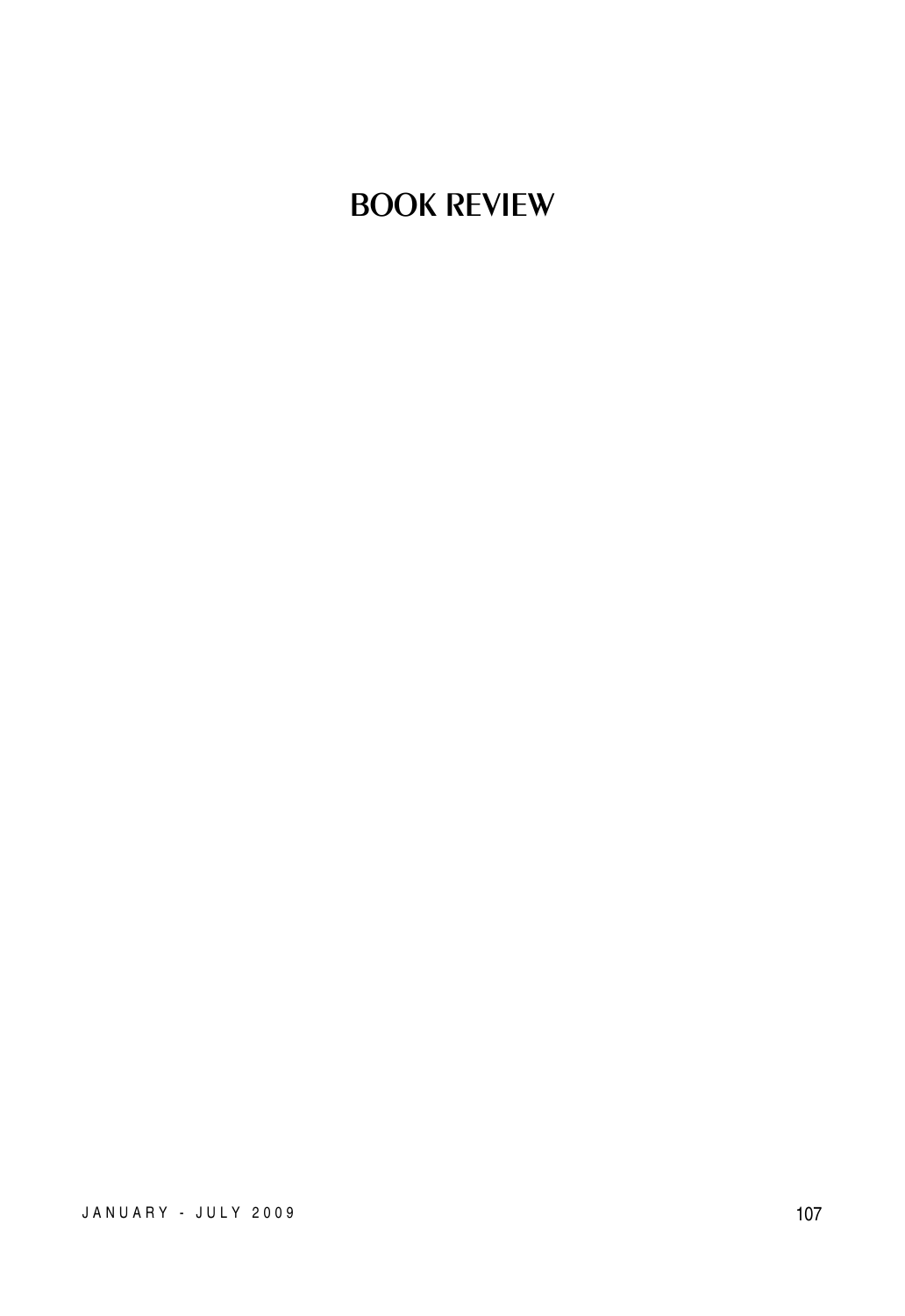S A N Y A S A , *Journal of Consecrated Life*

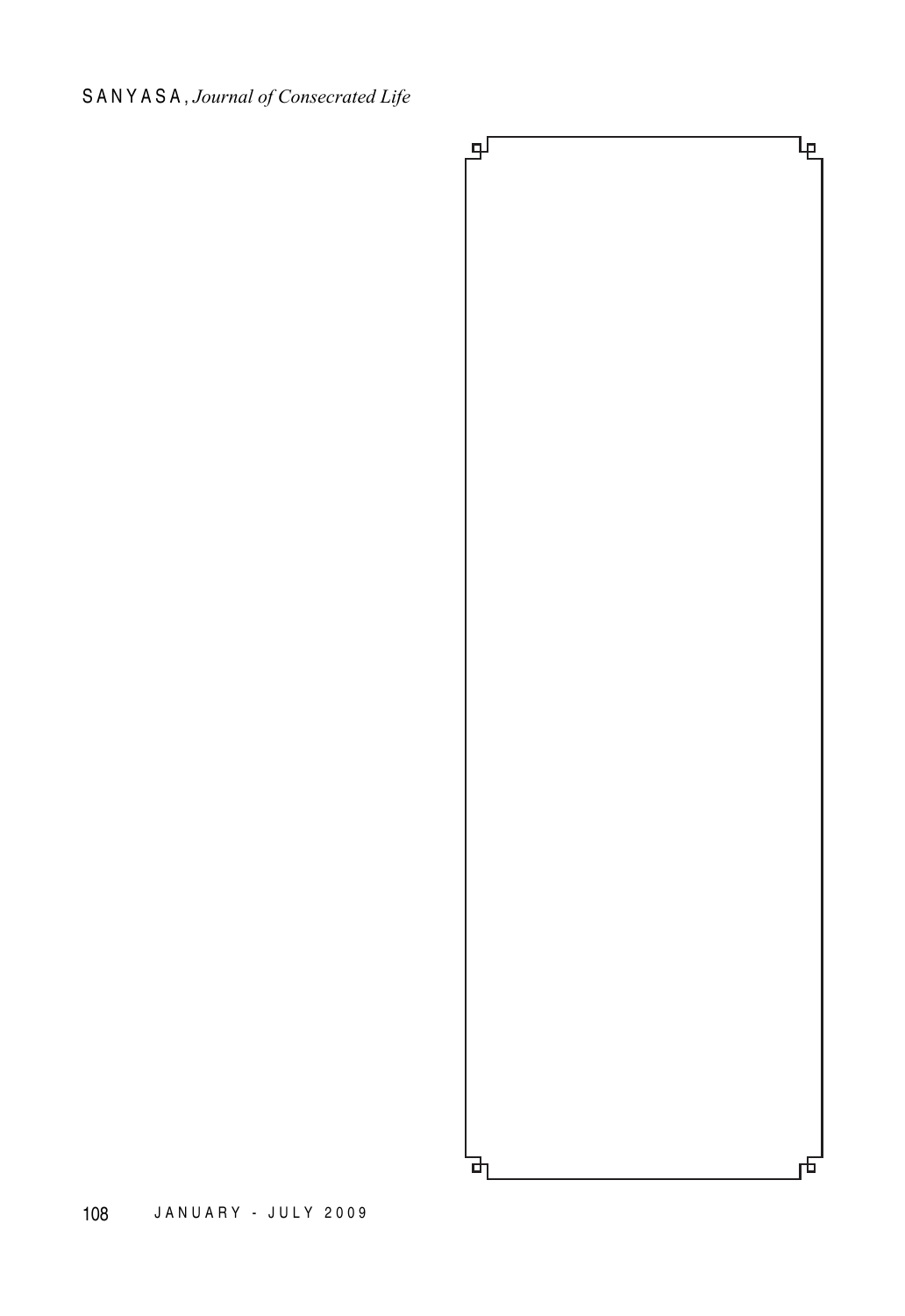## DOCUMENTATION

### **STATEMENT OF THE XIV ANNUAL GENERAL ASSEMBLY OF KARNATAKA REGIONAL CONFERENCE OF RELIGIOUS (KRCR) 28-31 AUGUST 2008, MOUNT ST. JOSEPH, BANGALORE**

**PREAMBLE:** We, the 93 participants-Major Superiors, their representatives and the executive members of local CRI units have gathered for the XIV Annual General Assembly at Mount St. Joseph, Bangalore from 28-31August 2008 to reflect on the theme, "*The Word of God in the Life and Mission of the Religious.*" This General Assembly is very significant because of "*Kristotsava"* celebrated in November 2007 and the forthcoming XII Ordinary Assembly of the Synod of Bishops to take place in Rome, from 5-26 October 2008, on the theme, "*Word of God in the Life and Mission of the Church."* We are also aware and are affected by the recent attacks on the Christian community in Orissa. It is in this context, we place before you the outcome of the input sessions, discussions and deliberations.

- 1. The Church has dedicated this year to St. Paul. We see in him a model for our life and mission as Religious: his passion for Christ crucified, radicality of his commitment to the Mission, his love for the Churches, zeal for the Word of God, his courage in the face of adversities, his concern for the weaker members and his positive attitude towards the ambient cultures.
- 2. Having studied his missionary thrust, we give a clarion call to all the Religious of Karnataka, to present Christ as the model of our faith, living our lives in His footsteps, following the values of compassion, forgiveness, service and openness to the people of other faiths.
- 3. The foundational Charism of every congregation is inspired by the Word of God, especially, the words and deeds of Jesus of Nazareth. The fundamental inspiration has found expression in the various apostolates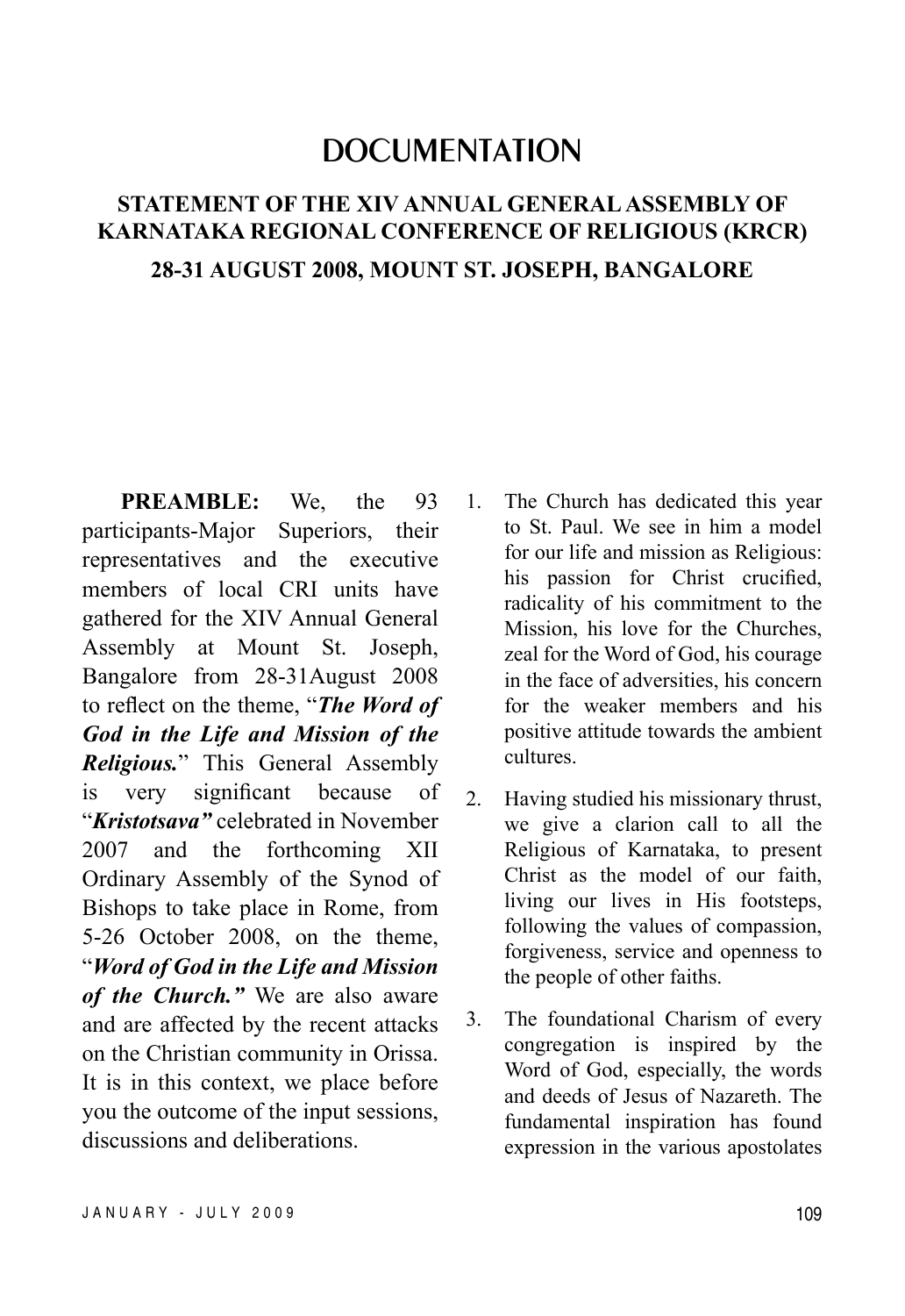of different congregations, such as, healing, teaching, preaching, and a radical option for the poor.

- 4. Among the many challenges faced by the Religious in Karnataka today in living the evangelical counsels are: the influence of counter values, such as, materialism, consumerism, individualism, craze for power and the negative influences of the media. Confronted by these challenges, we return to the sources of our foundational Charism, in the light of the Word of God, reevaluating our goals and objectives in the context of India today, by renewing our formation.
- 5. We acknowledge that in some of our formation programmes, there are no adequate steps taken to promote the systematic study of the Word of God. Care should be taken to inculcate in the formees, love for the Word of God, through various ways and means. To facilitate this, we will: i) set up a commission to draw up a syllabus for different stages of formation. ii) draw up a list of Biblical scholars who are available to conduct Biblical courses. iii) arrange such courses in different centers to foster collaboration among congregations.
- 6. We propose that a new thrust be given to our apostolic commitment for the promotion of the Word of God by: a) making available the copies of the Bible in different languages b) promoting the study and the use of

the Word of God as an integral part of all our apostolic endeavors.

- 7. We appreciate the presence of the *seeds of the Word of God* in other faiths and the values they uphold and together with them we respond to the threats of fundamentalism and to the recent attacks on our Christian sisters and brothers in Orissa by: i) fostering inter religious harmony through networking, dialogue, and collaboration at different levels to promote pluralistic values ii) create among all sections of Christian communities, especially the Laity, an understanding of the phenomenon of fundamentalism and evolve an adequate response, based on Gospel values, iii) create an office of PRO at all levels especially for crisis management.
- 8. In response to the invitation of the National CRI, to empower the CRI to be an effective organ in the life of the Church, we propose the following: a) participation by the Major Superiors at the Regional level and the Local Superiors at the local level should be mandatory b) care should be taken to facilitate the implementation of the CRI deliberations and decisions in every congregation c) the statutes, goals and objectives of the CRI should become part of the formation programme for all religious d) pooling of resources both at the local and regional level.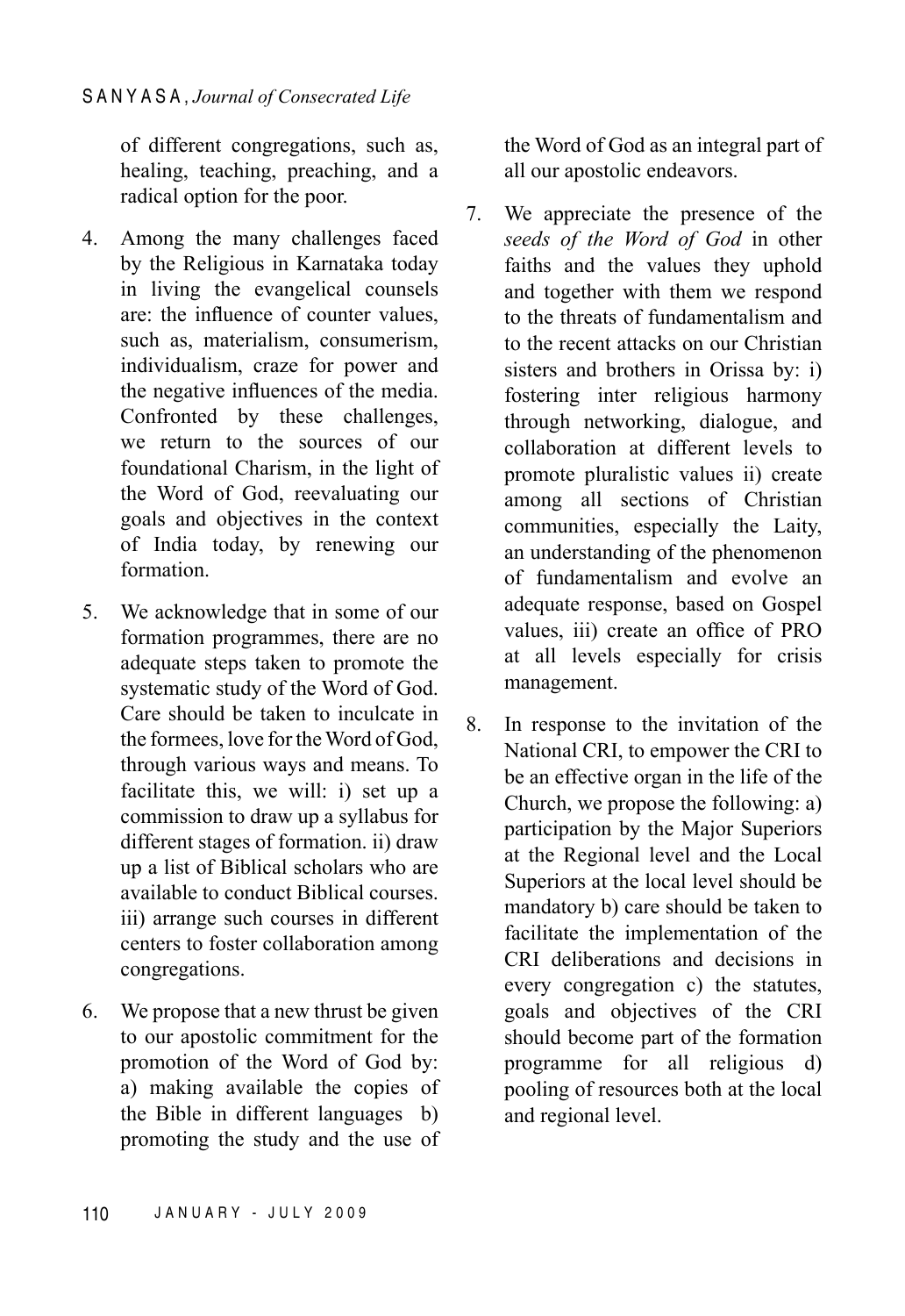**CONCLUSION:** The deliberations of this General Assembly of KRCR convince us more than ever before, that the Word of God is the rock on which the foundational Charism of Religious Life stands. In the light of this conviction, we the Religious of Karnataka renew our commitment in our life and mission, facing the challenges of today, as St. Paul did in his own time.